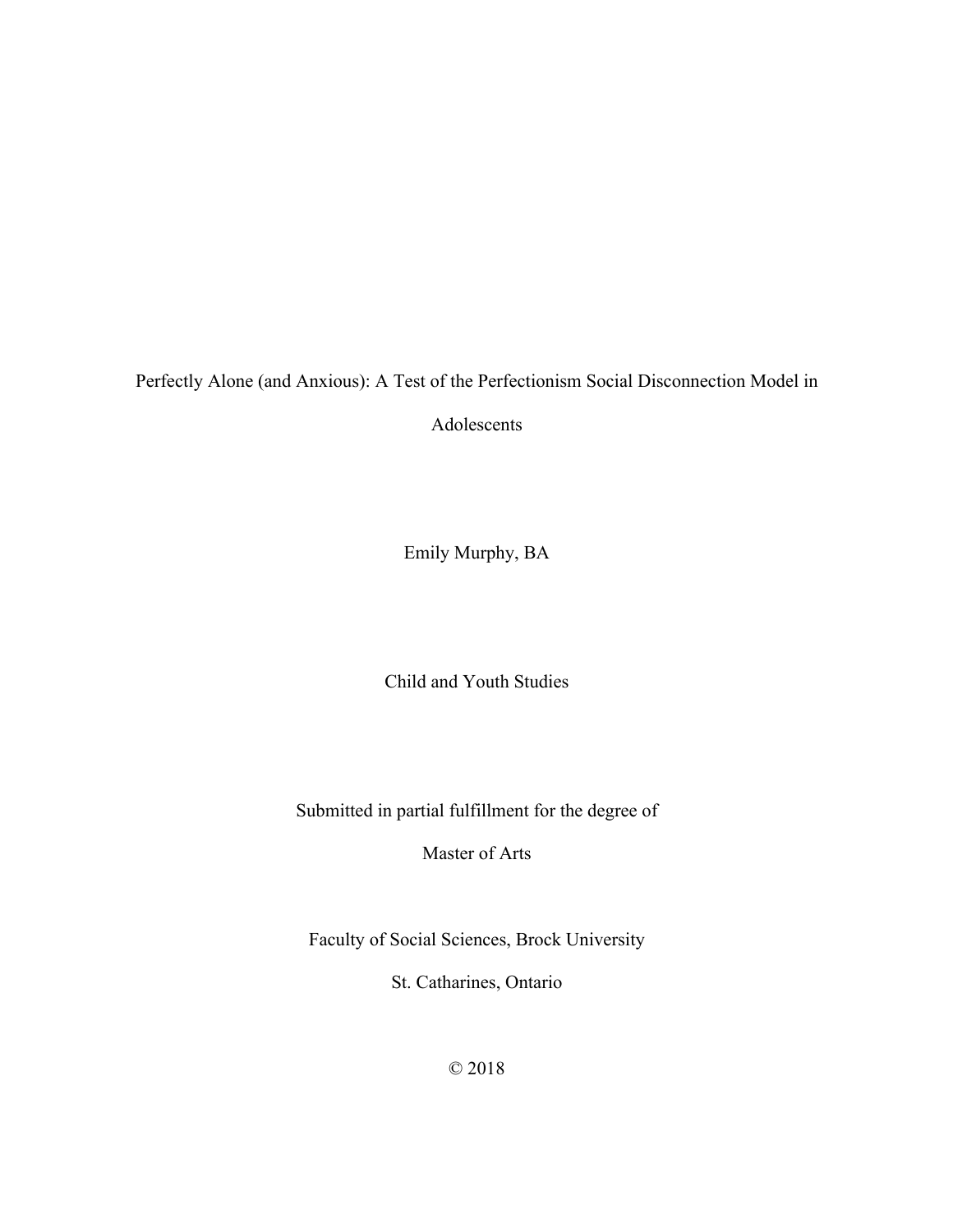#### Abstract

Perfectionism contributes to psychopathology in youth. Yet, little research has examined the pathways that may explicate why perfectionism is a risk factor for poorer outcomes, particularly among youth. Consequently, in this program of research I examined associations between trait dimensions of perfectionism (i.e., perfectionistic strivings and concerns) and anxiety within the framework of the Perfectionism Social Disconnection Model (PSDM). In Study 1, I tested whether perfectionistic strivings and concerns (as measured by the Almost Perfect Scale-Revised; Slaney et al., 2001) were related to adolescent-reported and mother-reported anxiety via social disconnection in a high-risk sample of adolescents. Social disconnection was assessed as a latent variable comprised of three indicators: relational victimization, school connectedness, and parental acceptance. Overall, results indicated that perfectionistic concerns were related to higher levels of adolescent-reported anxiety and that social disconnection emerged as an explanatory pathway linking higher levels of perfectionistic concerns to higher levels of adolescent-reported anxiety. In Study 2, I tested whether perfectionistic strivings and concerns (as measured by the Child and Adolescent Perfectionism Scale; Flett et al., 2001) were related to adolescent-reported anxiety in a community sample of adolescents via social disconnection. For Study 2, I used a more comprehensive latent variable for social disconnection that was comprised of four indicators: relational victimization, school connectedness, parental acceptance, and subjective loneliness. Replicating the findings from Study 1, social disconnection again emerged as an explanatory pathway linking higher levels of perfectionistic concerns to higher levels of adolescent-reported anxiety. These findings support the PSDM in youth, raise important questions about the link between perfectionism and social functioning, and have implications for prevention and intervention development.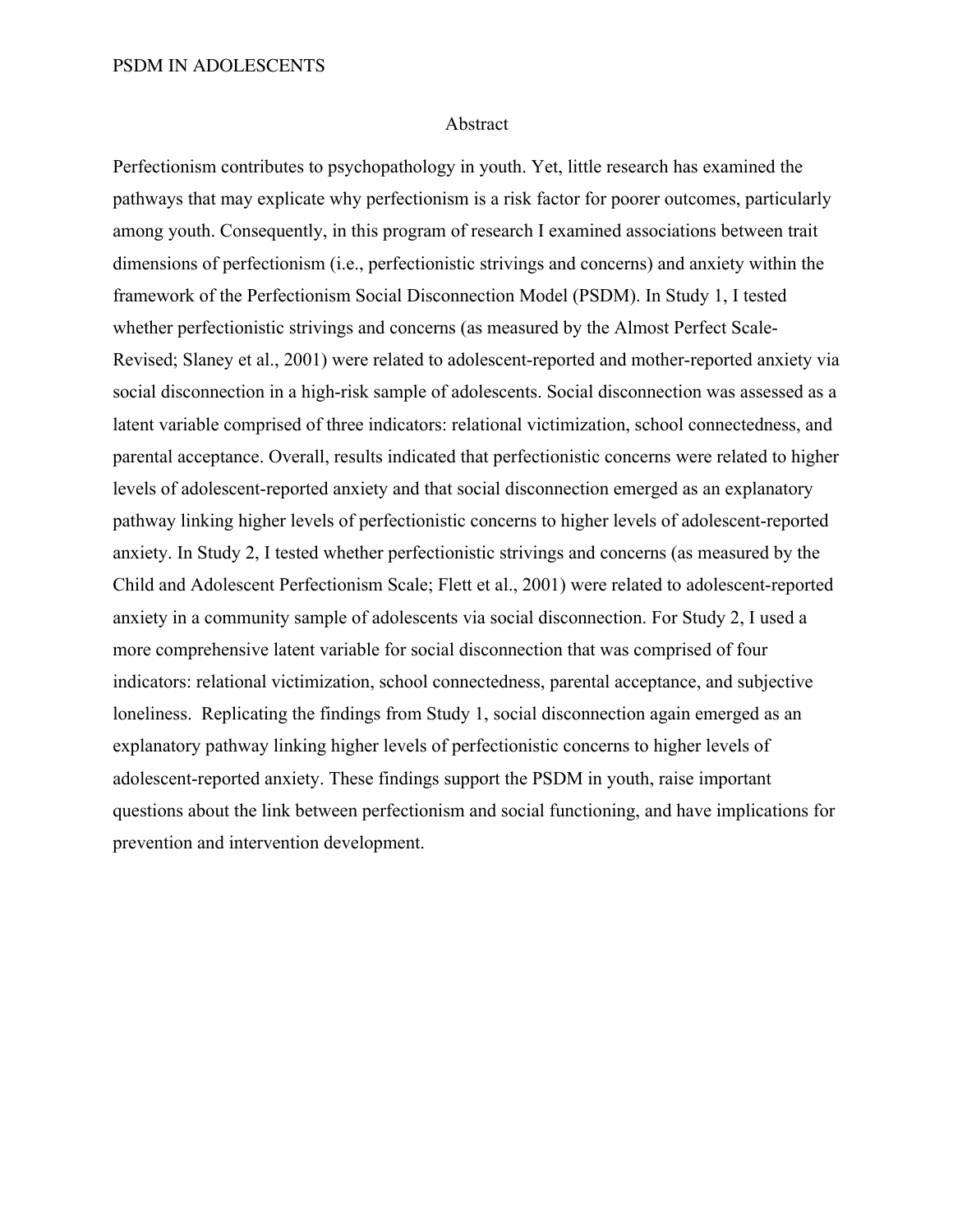#### Acknowledgements

I would first like to thank my thesis advisor, Dr. Danielle Molnar, who has been a constant source of support and encouragement, allowing me to grow as independent researcher while consistently pushing me in the right direction. I am extremely grateful to have such a compassionate and brilliant mentor, whose door is always open during difficult times, who nurtures my research ideas… and who is responsive to my often-frantic late night emails and unconventional work habits. Without Dr. Molnar's guidance, I would not be where I am today. I am entirely grateful.

Second, I would like to thank my thesis co-supervisor and committee members, Dr. Dawn Zinga, Dr. Ayda Tekok-Kilic, Dr. Michael Ashton and the late Dr. Zopito Marini for their support and expertise, offering invaluable insights into my program of research and ultimately helping me to grow as a researcher.

Third, I would like to thank all of the faculty, students and administrative staff in the Child and Youth Studies Department for creating such a wonderfully supportive and multidisciplinary department. It is a pleasure to do research when surrounded by great people.

Fourth, I would like to thank the lab members in the Developmental Processes in Health and Well-Being Lab for their ongoing support with this research project, particularly with the struggle that is recruiting adolescent research participants.

Finally, I would like to thank my friends and family for their support and encouragement throughout my academic career, and for putting up with the inevitable bouts of stress and irritability that come alongside a Master's thesis. I love you all dearly.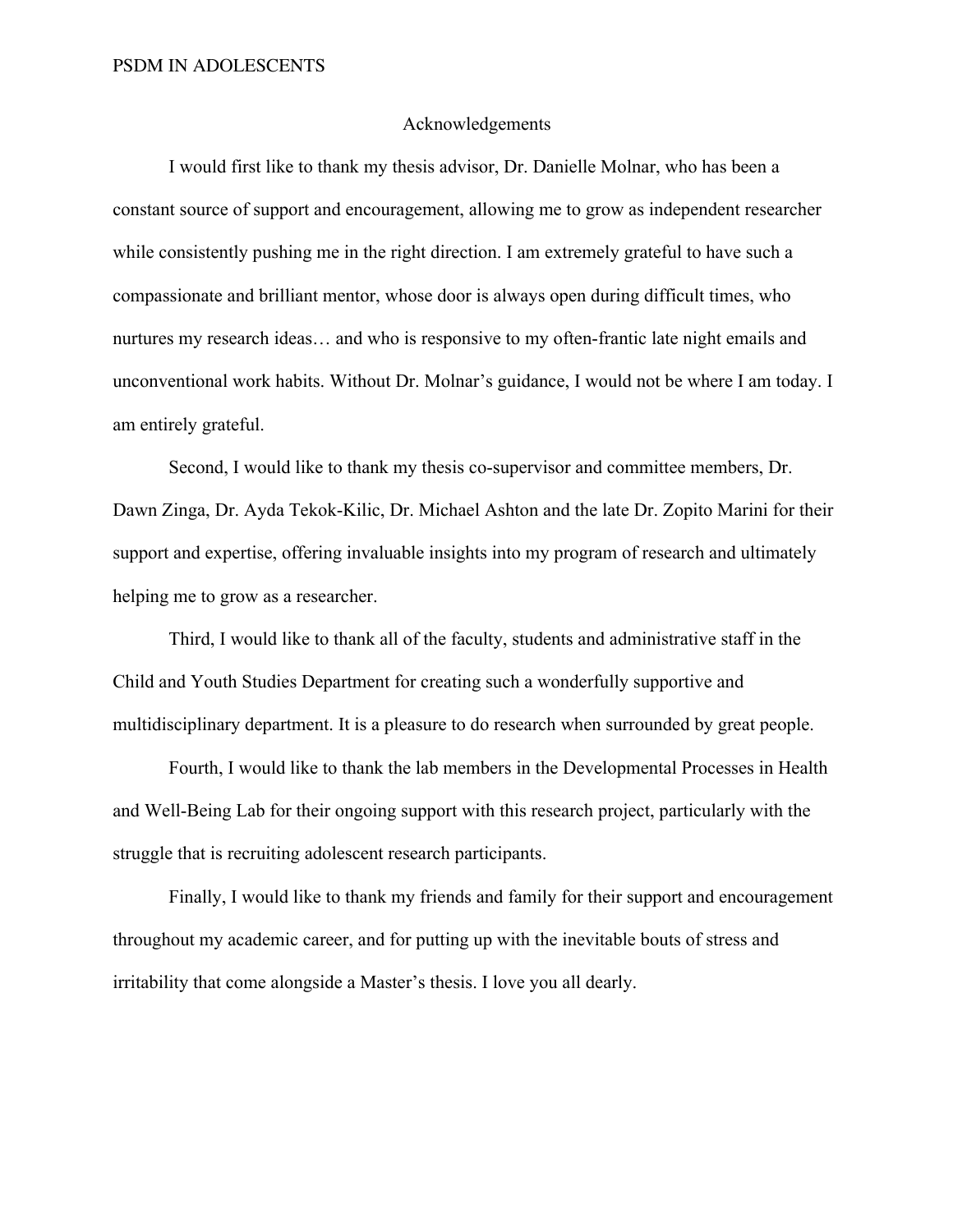## Table of Contents

| 1              |
|----------------|
| $\overline{2}$ |
| 9              |
| 18             |
| 22             |
| 27             |
| 27             |
| 27             |
| 32             |
| 33             |
| 33             |
| 34             |
| 36             |
| 37             |
| 39             |
| 43             |
| 44             |
| 44             |
| 47             |
| 49             |
| 49             |
| 50             |
| 51             |
| 54             |
| 55             |
| 58             |
| 58             |
| 62             |
| 67             |
| 70             |
| 73             |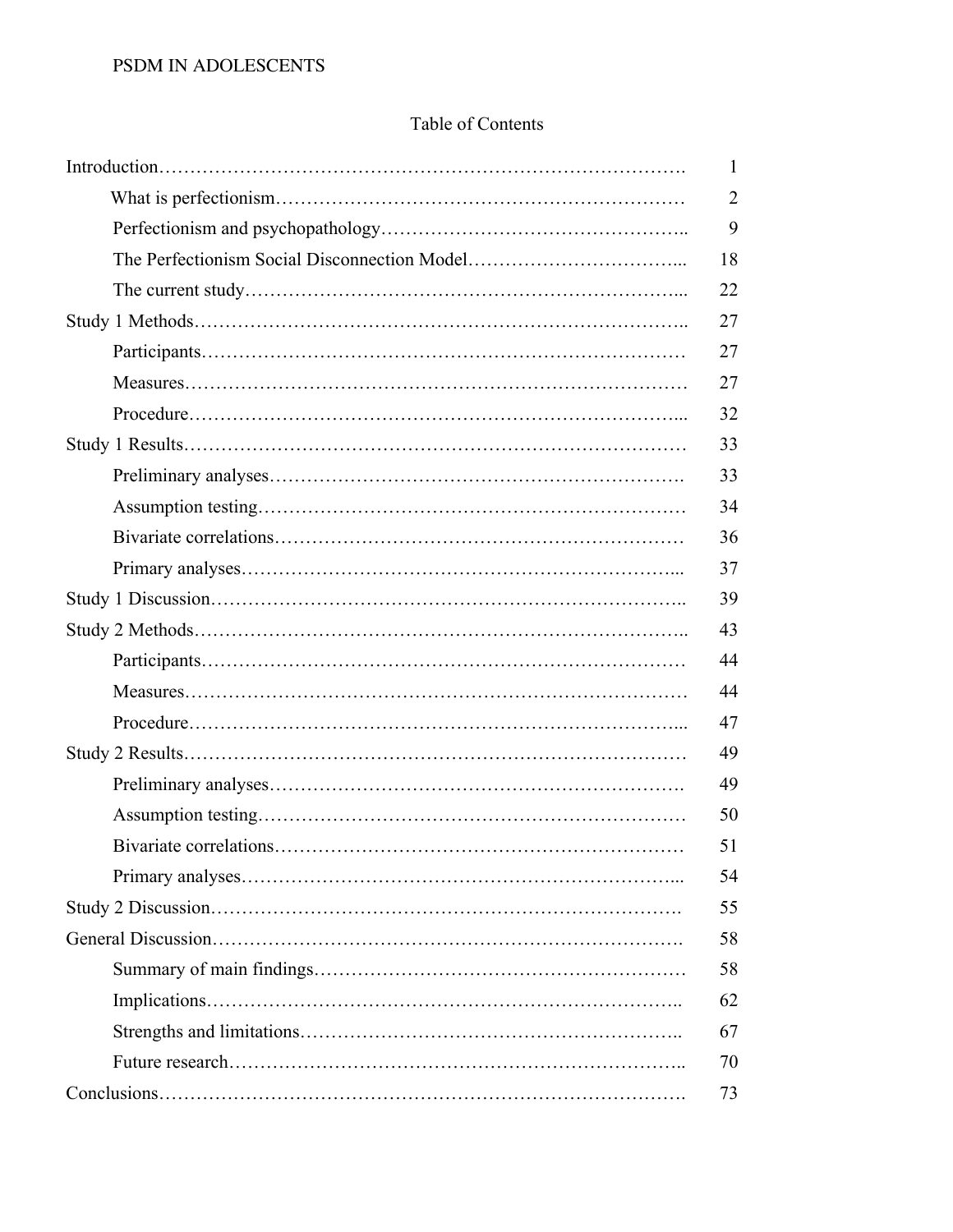## PSDM IN ADOLESCENTS

|--|--|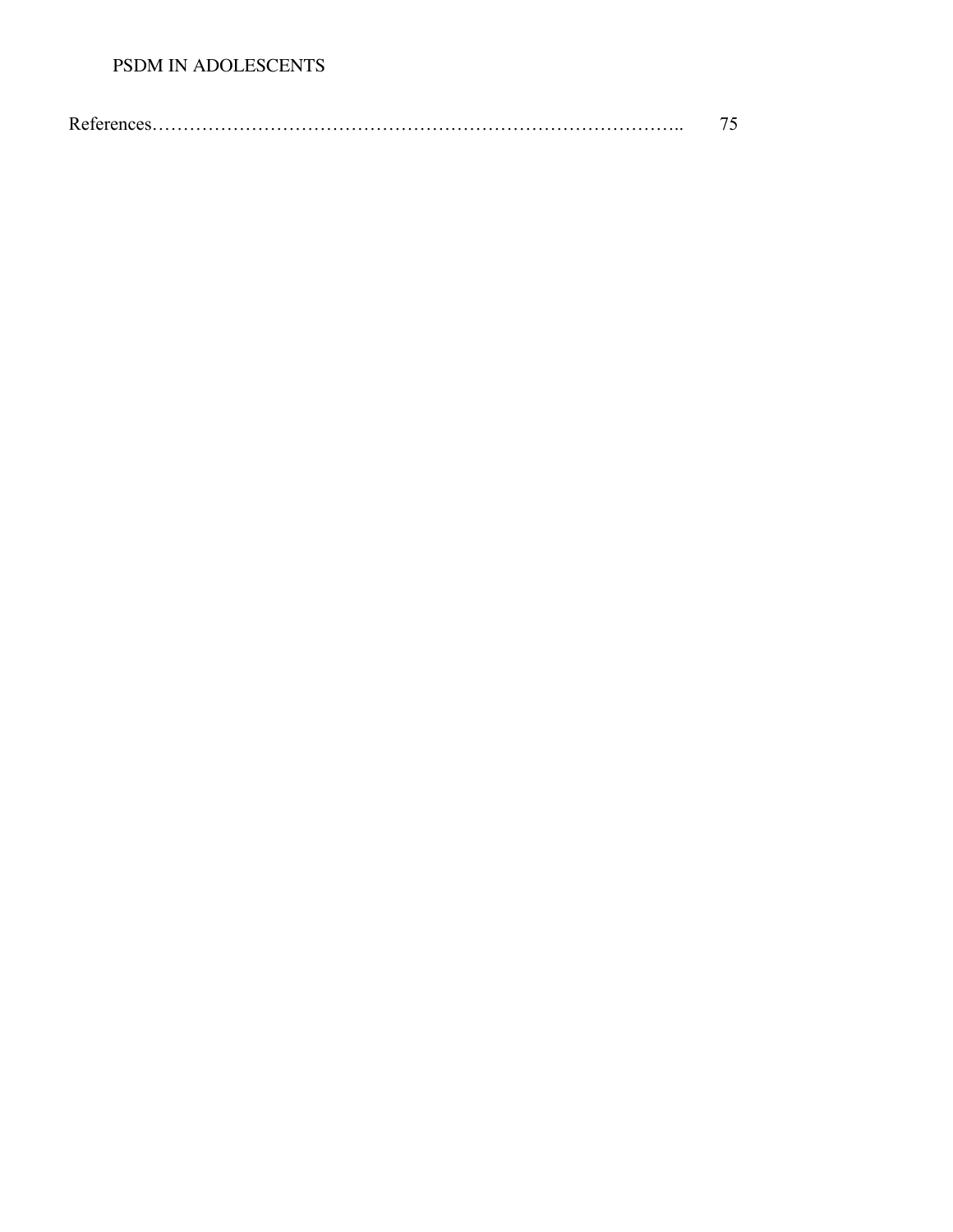# List of Tables

|                                                                                                 | 96        |
|-------------------------------------------------------------------------------------------------|-----------|
|                                                                                                 | 97        |
|                                                                                                 | 98        |
| 4. Direct and total effects of model variables on social disconnection, adolescent-reported and | 99<br>100 |
|                                                                                                 | 101       |
|                                                                                                 | 102       |
| 8. Direct and total effect of model variables on social disconnection and adolescent-reported   |           |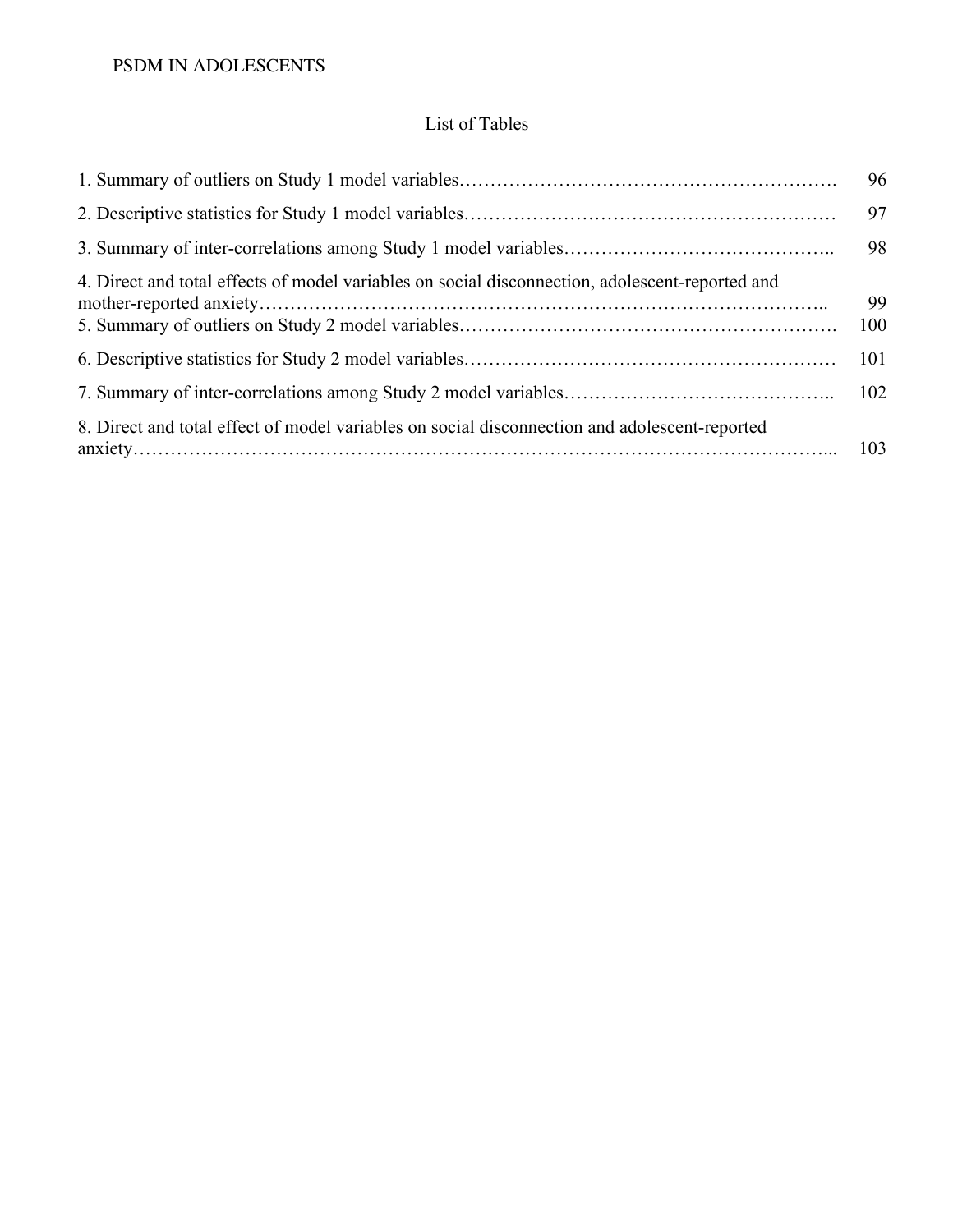# List of Figures

| 104 |
|-----|
|     |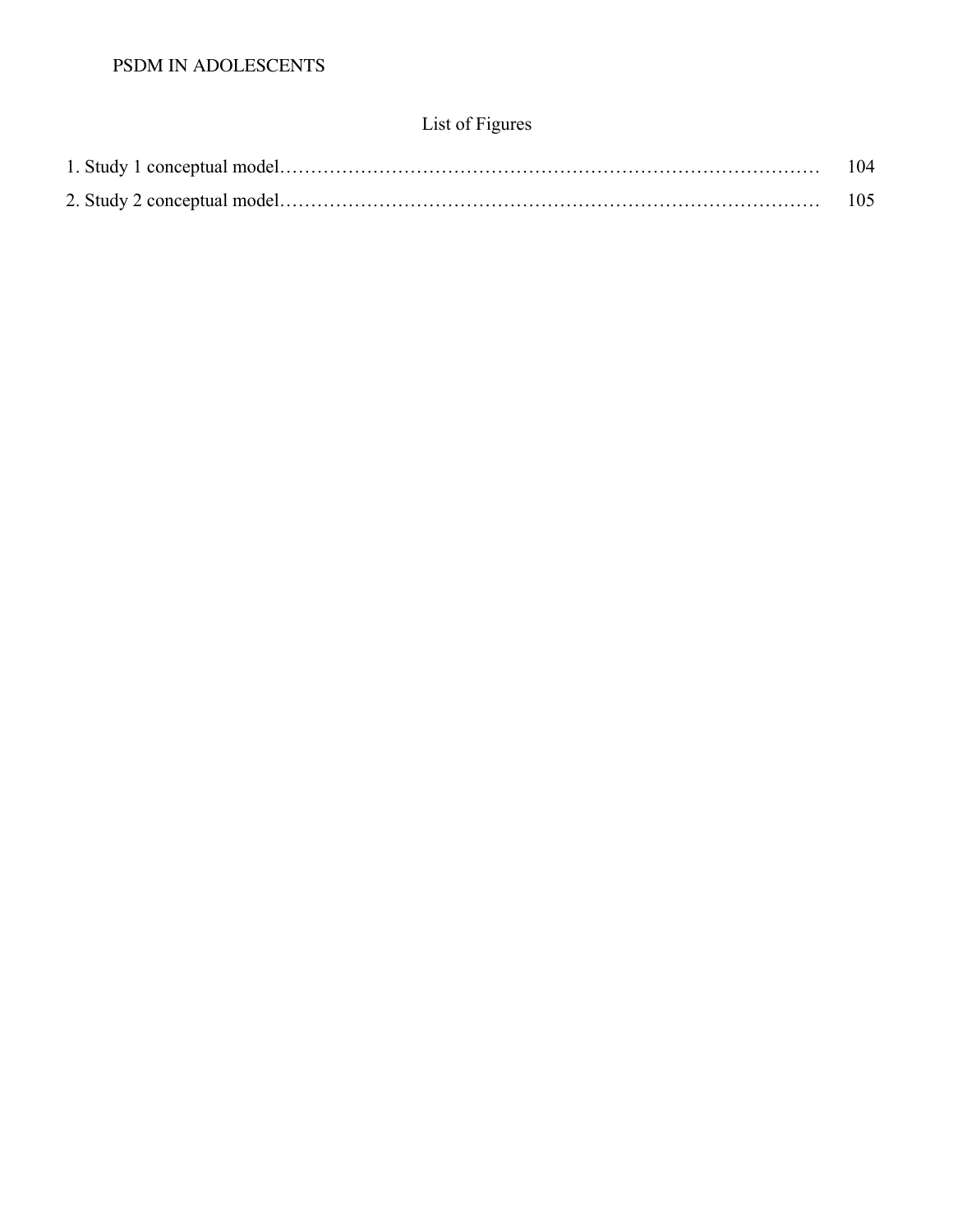Psychological distress among youth is increasing at an alarming rate. For example, the reported prevalence of psychological distress among Canadian students rose 10 percent in a mere two years, increasing from 24 percent in 2013 to 34 percent in 2015 (Boak, Hamilton, Adaf, & Mann, 2015). Of the distress experienced by young people, symptoms of anxiety are considered to be the most common (Pearson, Janz, & Ali, 2013). Given the shocking prevalence of anxiety symptoms amongst young people, it is clear that researchers need to direct increased attention towards elucidating the etiological processes that put some young people at particular risk for experiencing anxiety.

Perfectionism (i.e., the setting of and striving for unrealistically high standards) is a welldocumented risk and maintenance factor for numerous forms of psychopathology, including anxiety (e.g., Burgess & DiBartolo, 2016; Klibert et al. 2005; Limburg, Watson, Hagger & Egab, 2017; Nepon, Flett, Hewitt, & Molnar, 2011; Newby et al., 2017). Although research investigating the role of perfectionism as a risk factor for anxiety has predominantly focused on adult and undergraduate student samples, a growing literature suggests that this link holds true for adolescents (e.g., Hewitt et al., 2002; O'Connor, Rasmussen, and Hawton, 2010). The literature examining perfectionism and anxiety in youth is still in its infancy; however, and relatively little empirical attention has been directed at understanding potential mechanisms. Despite this, theoretical models have been developed that propose etiological pathways from perfectionism to anxiety. One such model, which is generating empirical support in undergraduate student populations (e.g., Chang et al., 2008; Chen et al., 2012; Nepon et al., 2011; Sherry et al., 2008), is the Perfectionism Social Disconnection Model (PSDM; Hewitt et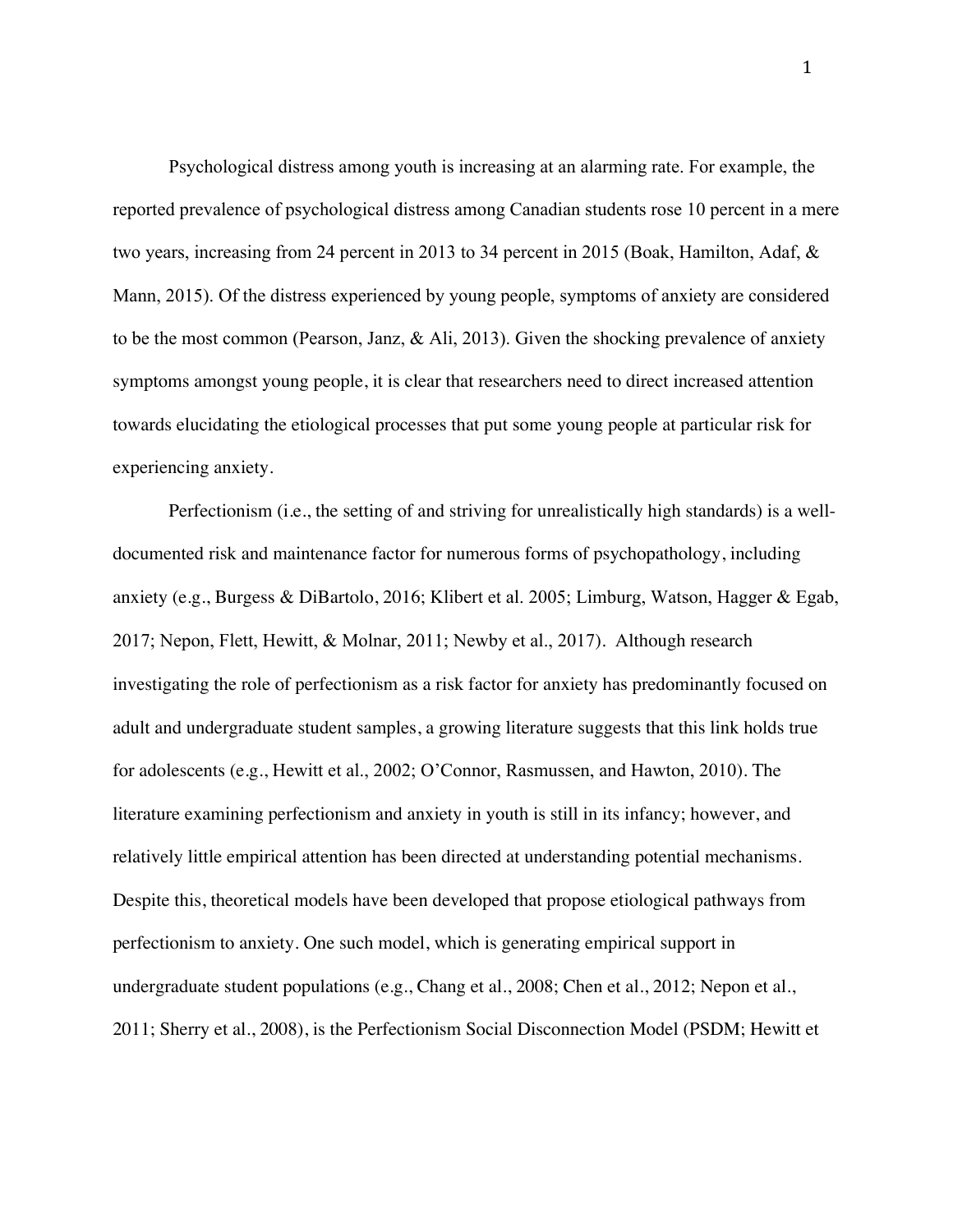al., 2006). The PSDM proposes social disconnection as a key explanatory pathway linking perfectionism to psychological distress, such as anxiety.

In light of evidence linking perfectionism to anxiety in both adult and youth samples, and the PSDM, which suggests that social disconnection acts a primary mechanism through which perfectionism is associated with psychological distress, the broad purpose of this research program will be to explore the interplay of perfectionism, social disconnection, and anxiety in adolescents. Specifically, using the PSDM as a conceptual lens, the purpose of this research will be to assess whether the underlying element of social disconnection from multiple sources (i.e., peers, family, school, subjective loneliness) acts as an explanatory pathway from perfectionism to anxiety. It is particularly important to elucidate these linkages in adolescents given the worrisome prevalence of distress in this age group. Indeed, only when the pathways from perfectionism to anxiety are identified and understood can efforts be effectively directed towards ameliorating distress in perfectionistic youth.

## **What is Perfectionism?**

Perfectionism is often colloquially understood as a striving for unrealistically high standards, although there is notable variability with respect to how perfectionism is conceptualized and operationally defined in scientific research (Sirois & Molnar, 2016). Early theorists generally conceptualized perfectionism as a unitary and pathological construct, characterized by an inordinate need to attain perfection and a fear of failure (e.g., Ellis, 1962; Freud, 1926, 1959; Horney, 1950). It was not until Hamacheck (1978) differentiated between "normal" perfectionists (i.e., those who feel satisfied by setting high goals and accept individual limitations) and "neurotic" perfectionists (i.e., those whose goals are unrealistic and who do not experience satisfaction as a result of personal achievement) that the notion of perfectionism as a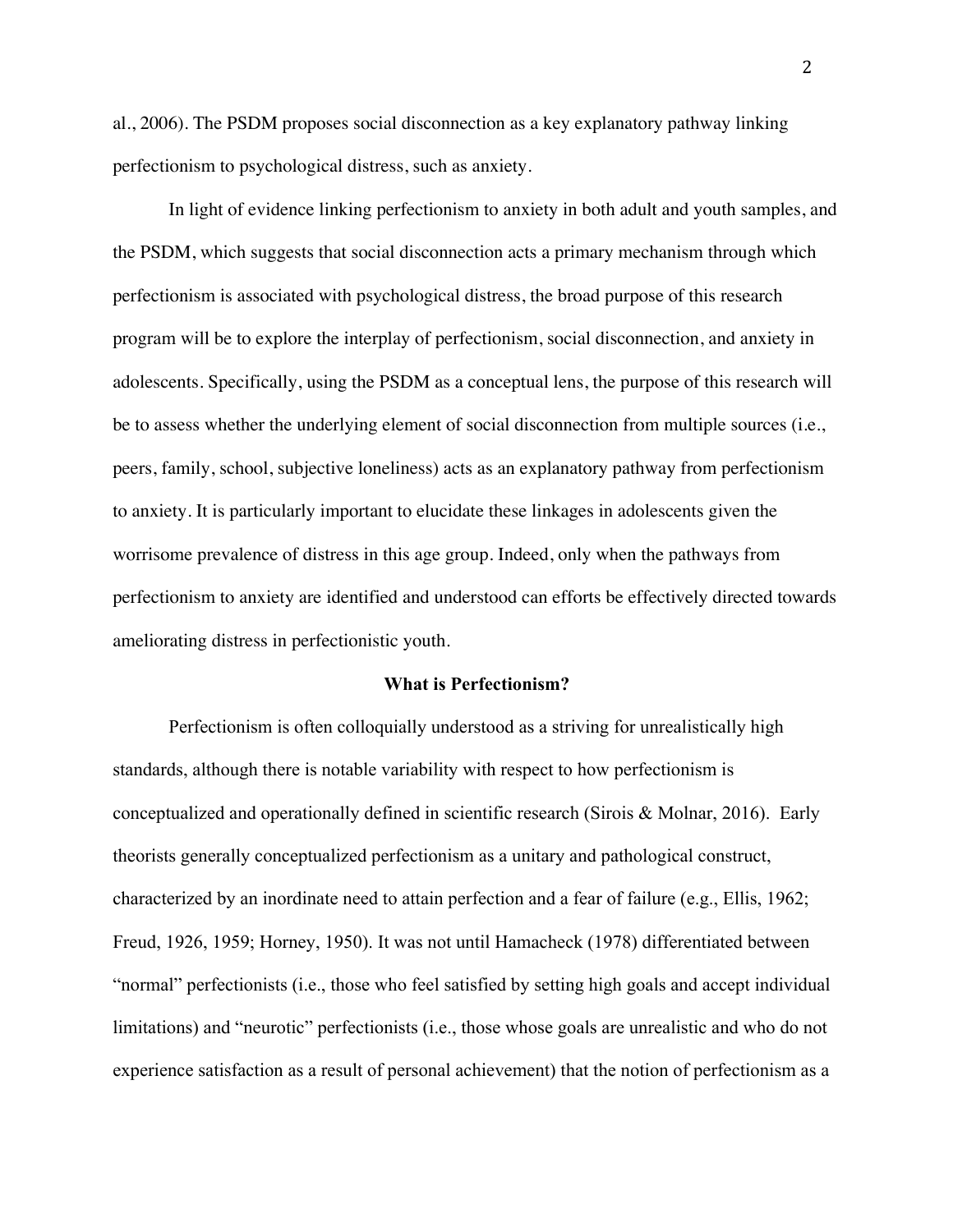multidimensional construct gained traction in scientific literature (Hill, McIntire, & Bacharach, 1997; Sirois & Molnar, 2016; Ulu & Tezer, 2010). Following Hamacheck's (1978) distinction of differing "types" of perfectionism, strong evidence emerged establishing the construct validity of multidimensional measures of perfectionism (e.g., Frost, Marten, Laharte, & Rosenblate, 1990; Hewitt & Flett, 1991b; Stoeber & Otto, 2006) leading to a general consensus among contemporary researchers that perfectionism is a multidimensional construct. Whereas most researchers agree that perfectionism is a multidimensional characteristic, there remains debate concerning the precise dimensions of perfectionism and how to best assess them (e.g., Frost et al.; Hewitt & Flett, 1991b). Moreover, although perfectionism is typically conceptualized and assessed as a fairly stable personality trait, perfectionism can also be conceptualized and measured at different levels of analysis with some measures of perfectionism tapping into the cognitive components of perfectionism (e.g., frequency and intensity of automatic perfectionistic thoughts; Perfectionistic Cognitions Inventory; see Flett, Hewitt, Blankstein & Gray, 1998) and others drawing upon behavioural elements of perfectionism (e.g., Perfectionistic Self-Presentation Scale; see Hewitt et al., 2003).

#### **Trait Perfectionism**

A number of scales to assess the multiple dimensions of perfectionism exist, although three measures, each based on slightly differing conceptualizations of perfectionism-related traits, are clearly most prevalent in the field of perfectionism research (i.e., Multidimensional Perfectionism Scale [MPS-F], Frost et al., 1990; Multidimensional Perfectionism Scale [MPS-H], Hewitt & Flett, 1991b; Almost Perfect Scale – Revised [APS-R], Slaney et al., 2001). Frost et al. (1990) conceptualize perfectionism as comprising high performance standards alongside a tendency to be self-critical. As such, Frost and colleagues (1990) developed the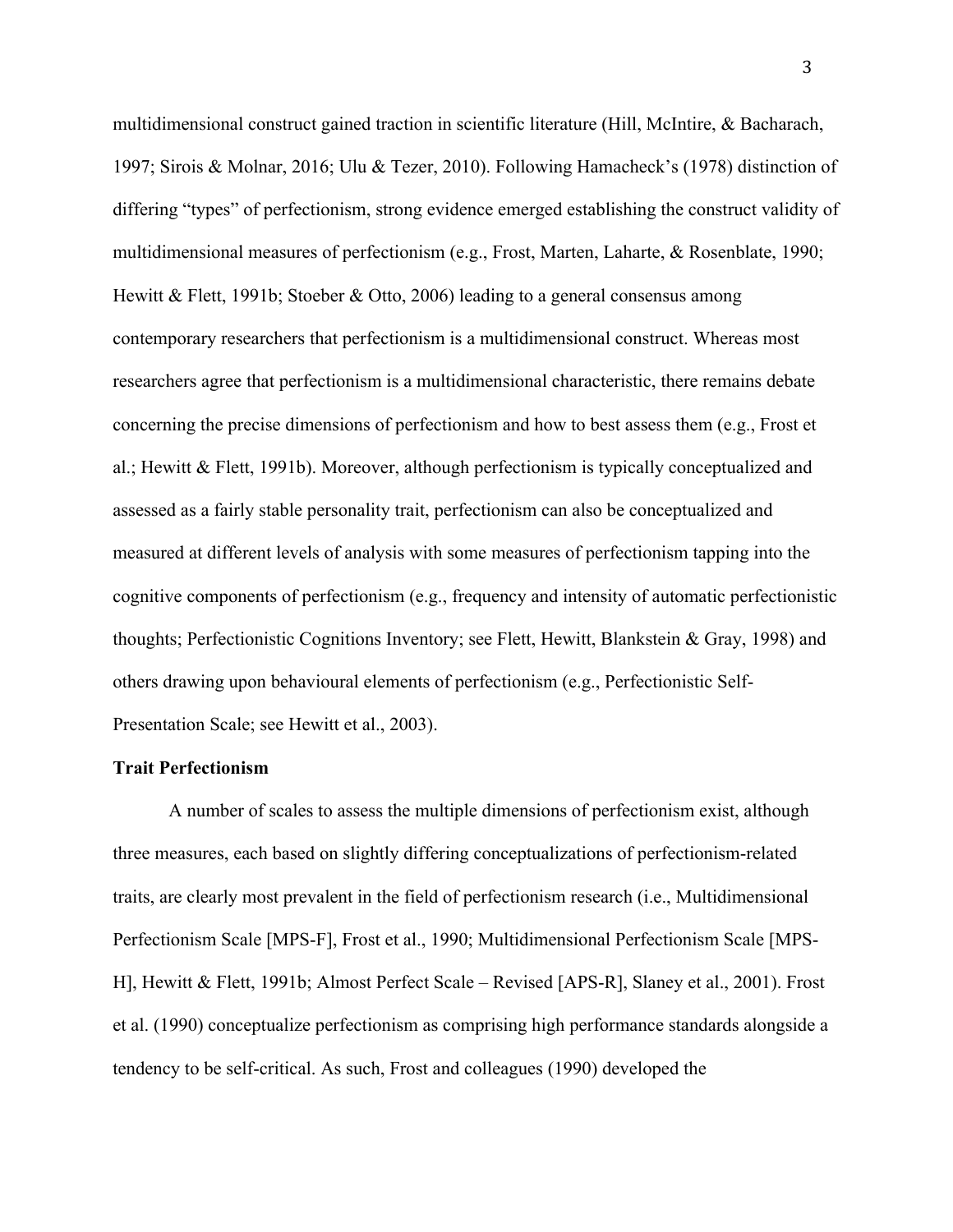Multidimensional Perfectionism Scale (MPS-F) to assess trait perfectionism along six dimensions: high standards, organization, concern over mistakes, doubts about actions, parental criticism, and high parental expectations. The MPS-F is a widely used measure of trait perfectionism in adults, although this measure is less commonly used when assessing perfectionism in adolescents given that factor analytic studies reveal that the six dimensions are not reflected in youth populations (e.g., Stoeber, 1998). Moreover, a major criticism of the MPS-F concerns the inclusion of subscales (i.e., parental expectations, parental criticism) that may tap into the antecedents of, rather than core components of, perfectionism (Flett  $\&$  Hewitt, 2015; Rheaume, Ladouceur, & Freeston, 2000; Sirois & Molnar, 2016).

Whereas Frost and colleagues (1990) conceptualize trait perfectionism as a primarily self-directed construct, other conceptualizations position perfectionism as a construct comprised of both personal and social dimensions (see Hill, Zrull, & Turlington, 1997). Hewitt and Flett (1991b), for instance, posit that trait perfectionism consists of both int*ra*personal and int*er*personal aspects, and as such developed the Multidimensional Perfectionism Scale (MPS-HF) to assess trait perfectionism across three dimensions: self-oriented perfectionism, sociallyprescribed perfectionism, and other-oriented perfectionism. Self-oriented perfectionism refers to the tendency to set exceptionally high personal standards accompanied by harsh self-criticism (Hewitt & Flett, 1991b). Socially-prescribed perfectionism refers to the tendency to believe that others are imposing standards of perfection upon the self and that acceptance by others is conditional on meeting these standards (Hewitt  $\&$  Flett, 1991b). Finally, other-oriented perfectionism refers to the tendency to expect others to live up to unrealistically high standards and to judge others critically (Hewitt & Flett, 1991b).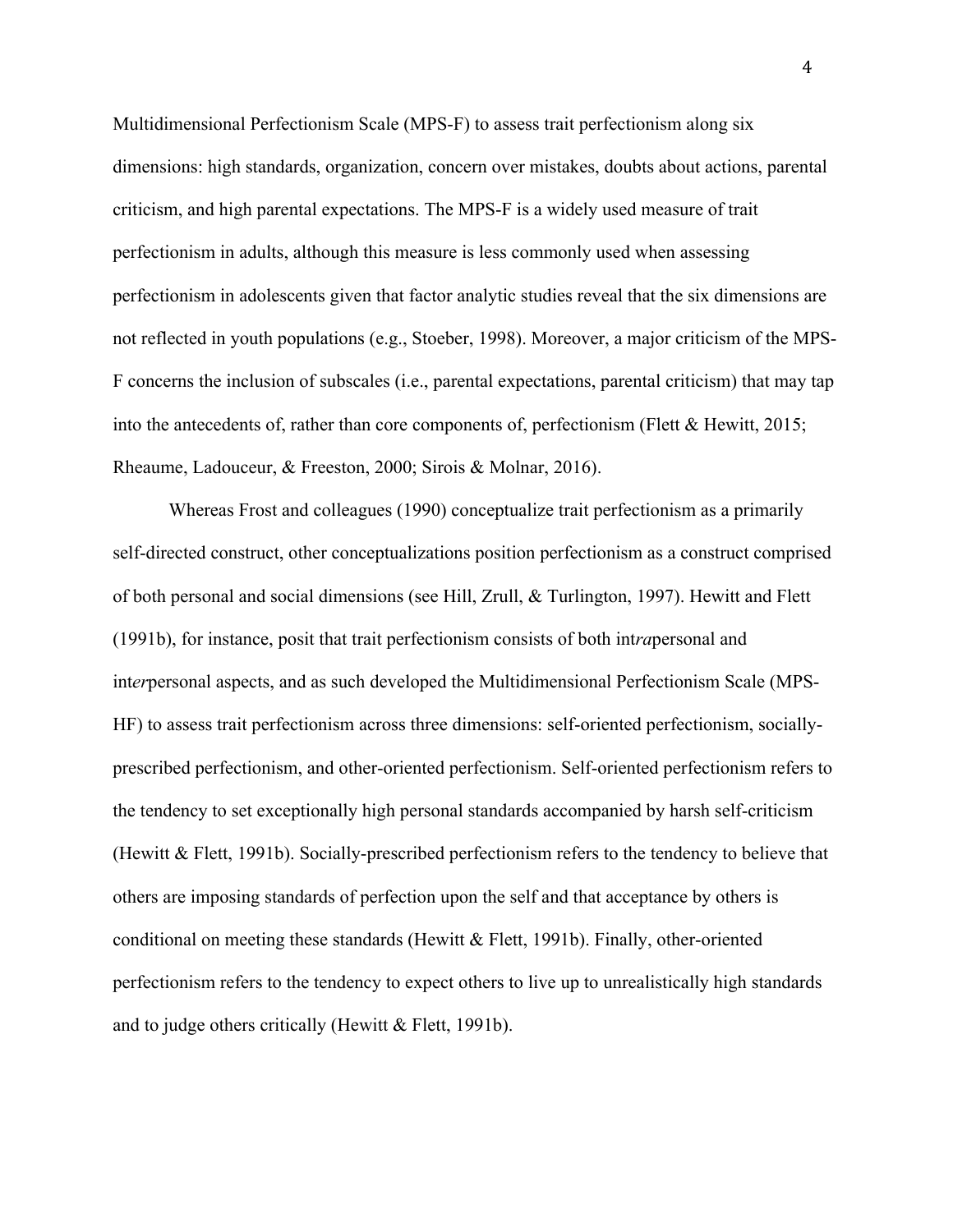Hewitt and Flett's (1991b) multidimensional framework is particularly useful in that it is the only measure to adequately encapsulate both the intra- and inter- personal aspects of trait perfectionism, which are differentially related to a host of maladaptive versus adaptive outcomes. There is mixed evidence as to whether self-oriented perfectionism is adaptive versus maladaptive, given research linking self-oriented perfectionism to indicators of good psychological adjustment such as positive affect and goal progress (e.g., Molnar et al., 2006; Powers, Koestner & Topicu, 2005) as well as markers of maladjustment such as anxiety and suicide potential (e.g., Blatt, 1995; Kilbert et al., 2005). In contrast, research suggests that socially-prescribed perfectionism is generally maladaptive given strong and consistent links with markers of maladjustment such as negative affect, anxiety, suicide ideation, and depression (e.g., Enns & Cox, 2002; Hewitt & Flett, 2004). Finally, although other-oriented perfectionism is posited to be maladaptive in light of robust associations with interpersonal problems, narcissism and anti-social personality traits (e.g., Stoeber, 2014), this dimension of perfectionism tends to not to be related to personal psychological distress (e.g., Hewitt & Flett, 1991a,b; Stoeber, 2014).

The Child and Adolescent Perfectionism Scale (CAPS; Flett et al., 2001), derived from Hewitt and Flett's (1991b) conceptual model, is the most widely used measure of perfectionism among youth, and demonstrates strong reliability and validity (see Flett et al., 2016). Both selforiented perfectionism and socially-prescribed perfectionism can be assessed in child and adolescent populations using the CAPS (Flett et al., 2001), although this measure does not assess OOP given a lack of developmental information on this dimension of perfectionism (Flett et al., 2016). Hewitt and Flett's (1991b) conceptualization of trait perfectionism is not without criticism; however, as some researchers argue that the interpersonal aspects captured by the MPS-HF and CAPS are not consistent with historical definitions of perfectionism (e.g., Shafran,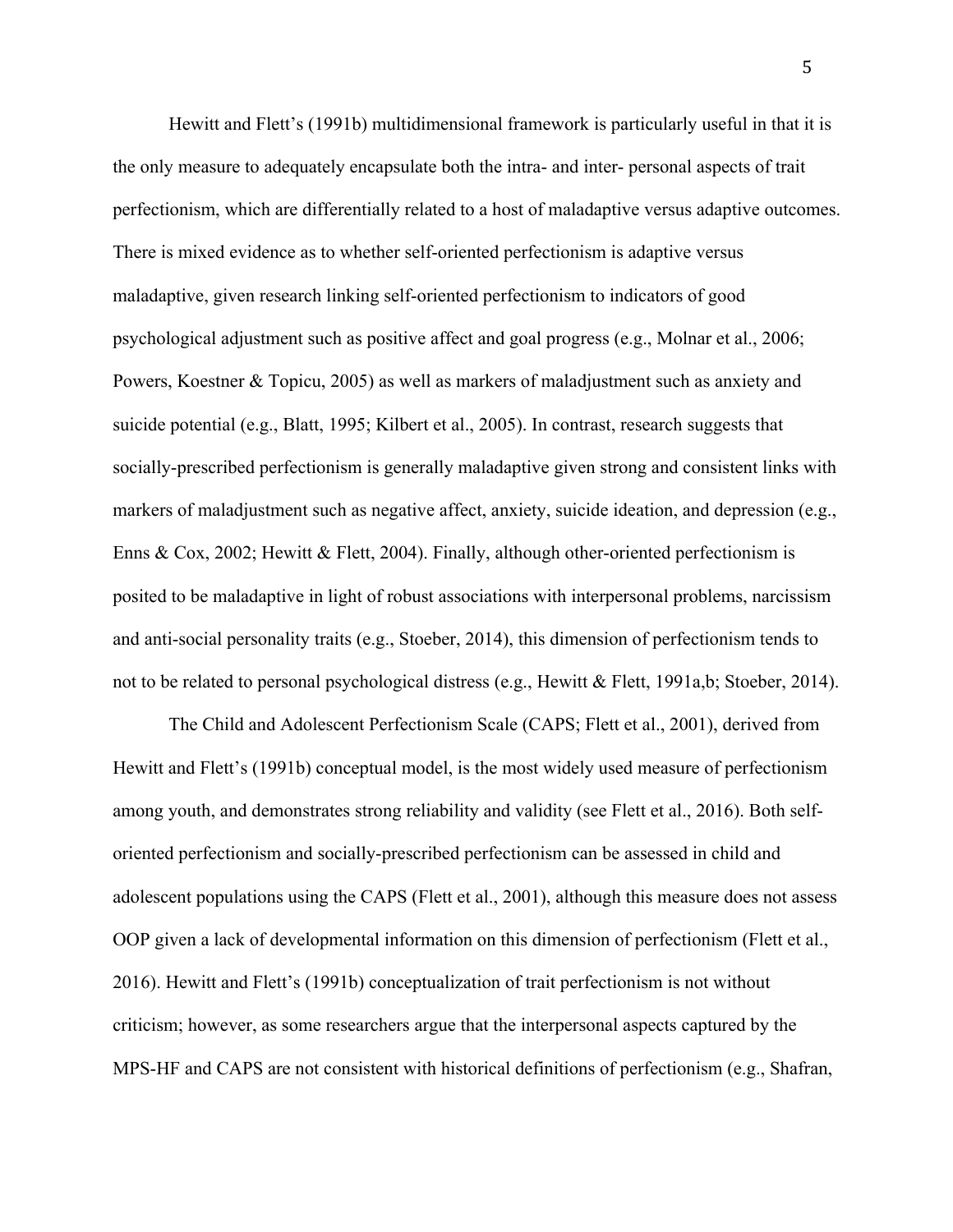Cooper, & Fairburn, 2002). Despite this, Hewitt and Flett's (1991b) conceptualization of perfectionism demonstrates strong psychometric properties (Hewitt, Flett, Turnbull-Donovan, & Mikail, 1991) and theoretical underpinnings, in light of theories suggesting that trait perfectionism differs with respect to interpersonal source and direction, with some individuals self-generating perfectionistic standards and directing criticisms towards the self, and some individuals perceiving others as generating perfectionistic standards and criticisms (Hewitt & Flett, 1991b). Indeed, there is similarly strong empirical support for the intra- and inter-personal dimensions of trait perfectionism as reflected by Hewitt and Flett's (1991) multidimensional conceptualization of trait perfectionism. For example, research suggests that self-oriented and socially-prescribed perfectionism are differentially related to a host of different outcomes, including motivation and goal orientations, psychopathology, relationship functioning and health (e.g., Hewitt & Flett, 1991b; Hewitt, Flett, & Mikail, 1995; Molnar et al., 2006; Powers, Koester, & Topciu, 2005; Verner-Filion & Gaudreau, 2010).

Finally, the Almost Perfect Scale-Revised (APS-R) was developed by Slaney and colleagues (2001) as a clinically-oriented measurement tool designed to assess the adaptive and maladaptive aspects of intrapersonal perfectionism along three dimensions: standards, order, and discrepancy. The standards subscale assesses the degree to which one holds high performance expectations and personal standards, whereas the order subscale assesses one's preference for orderliness and organization (Sirois & Molnar, 2016). Conceptually, these subscales are intended to reflect "adaptive perfectionism," and there is some empirical support for this contention. For example, standards as measured by the APS-R, is positively correlated with self-esteem and academic performance (e.g., Ashby & Rice, 2002). The discrepancy subscale assesses the size of the perceived difference between one's standards and one's actual performance and is intended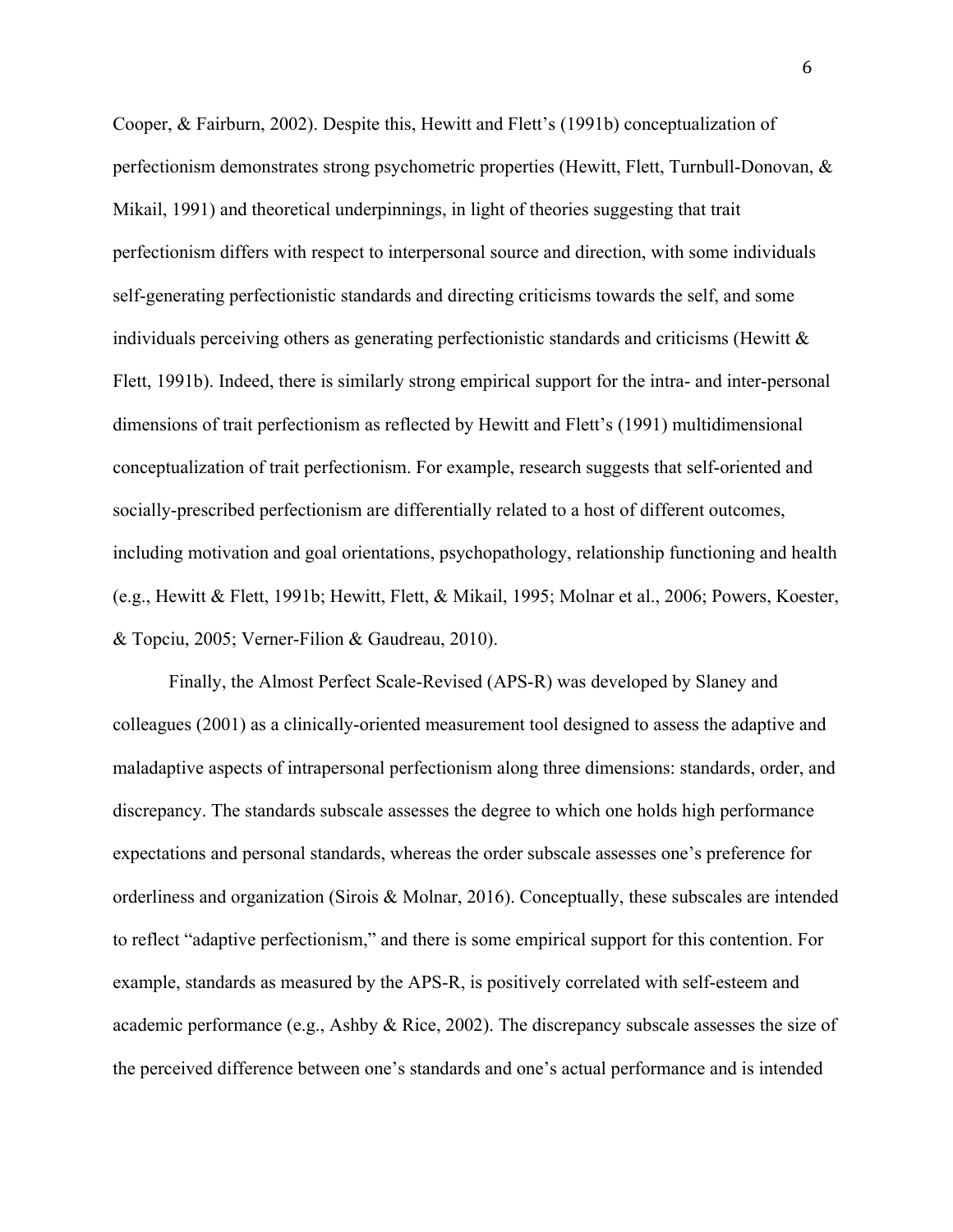to reflect "maladaptive perfectionism". Indeed, discrepancy as measured by the APS-R is associated with low-self esteem, depression, and anxiety (e.g., Ashby & Rice, 2002; Slaney et al., 2001). The APS-R has demonstrated adequate reliability and validity in adult, adolescent, and child populations (e.g., Ashby & Rice, 2002; Slaney et al., 2001; Sastre-Riba, Perez-Albeniz, & Fonseca-Pedrero, 2016). Although the APS-R is a commonly used measure of perfectionism, particularly in clinical research, it has received a fair amount of criticism. For example, Flett and Hewitt (2015) argue that the standards subscale may assess a form of excellence striving, rather than perfectionism, as the word "perfect" does not occur in any of the scale items. Moreover, Flett, Mara, Hewitt, Sirois, and Molnar (2016) suggest that the discrepancy subscale contains items which tap into negative affectivity rather than pure discrepancy, and found that once these items were removed two factors could be extrapolated from the discrepancy subscale (pure discrepancy and dissatisfaction) that yielded a better overall fit (Flett et al., 2016). Similarly, others have argued that the ordering preferences are not a central dimension of perfectionism, but rather reflect obsessive-compulsive tendencies (Stoeber & Otto, 2006).

**Structure of trait perfectionism.** A burgeoning literature suggests that two underlying factors are at the core of, and can be extrapolated from the various measures of, trait perfectionism: Perfectionistic Strivings and Perfectionistic Concerns (Bieling, Israeli, & Antony, 2004; Stoeber & Otto, 2006). Perfectionistic Strivings (PS) refers to the tendency to set unrealistically high standards and to demand perfection from oneself (Stoeber & Otto, 2006). Indicators of PS include: (a) the personal standards subscale of the MPS-F; (b) the self-oriented perfectionism subscale of the MPS-HF; and, (c) the standards subscale of the APS-R (Sirois & Molnar, 2016). In the existing literature, PS is sometimes referred to as "adaptive" or standards perfectionism (Burgess & DiBartolo, 2016). However, given that PS is associated with mixed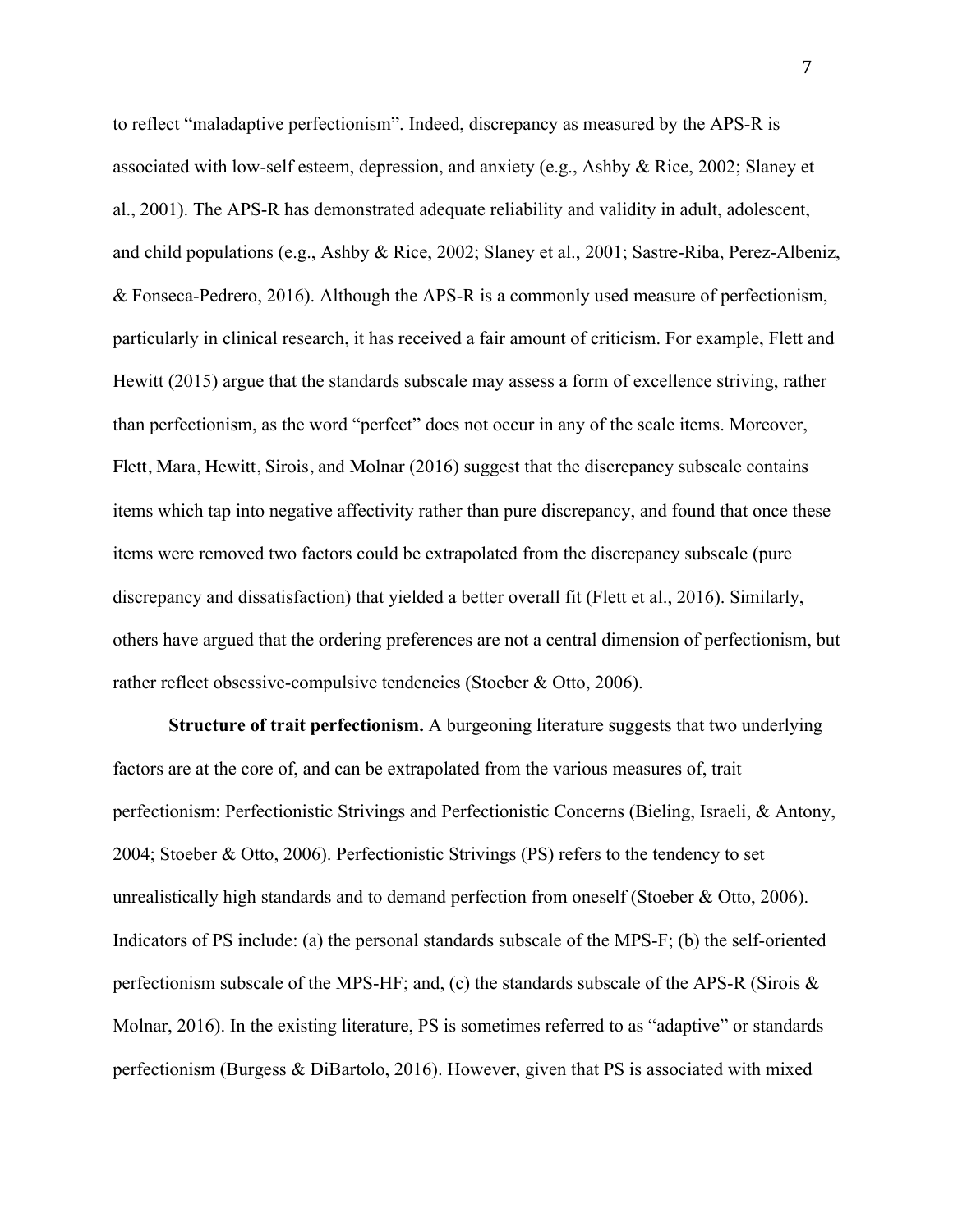outcomes, there is debate as to whether PS should be construed as an adaptive or maladaptive factor of perfectionism. For example, research has linked PS with a greater risk of developing various psychopathologies, particularly eating disorders (Bardone-Cone et al., 2007), depression (Flett & Hewitt, 2002), stress (Hewitt & Flett, 1993), and is associated with poorer health including earlier mortality (Fry & DeBats, 1995). Conversely, other research has linked PS with positive outcomes such as greater subjective well-being (Stoeber & Otto, 2006) and academic achievement (Stoeber & Kersting, 2007). Consequently, the adaptive potential of PS remains in question. Some theorists suggest that PS should be maladaptive, in light of the ever-present stress and pressure that are proposed to accompany the compulsive and relentless striving for absolute perfection (e.g., Hewitt & Flett, 1991b; Horney, 1950; Pacht, 1984). Whereas some literature supports the maladaptive nature of PS, linking it with early mortality (Fry & Debats, 2009), depression (e.g., Cox, Enns, & Clara, 2002) and anxiety (e.g., Hewitt et al., 2002), other studies suggest adaptive outcomes such as higher perceived social support (e.g., Molnar et al., 2012), positive affect (e.g., Stoeber & Otto, 2006), and achievement motivation (e.g., Rice et al., 2006; Verner-Filion & Gaudreau, 2010). As such, some theorists suggest that while PS may appear at times adaptive, it is likely to become a vulnerability factor for negative outcomes and thus exhibit maladaptive characteristics during times of difficulty, such as in the presence of life stressors (e.g., Dunkley, Solomon-Krakus, & Moroz, 2016; Hewitt, Flett, & Mikail, 2017).

Perfectionistic Concerns (PC) includes the tendency to engage in harsh self-criticism, a preoccupation with others' evaluations and/or expectations, and an impaired ability to experience pleasure from successes (Sirois & Molnar, 2016; Stoeber & Otto, 2006). Indicators of PC include: (a) concern over mistakes, parental expectations, parental criticism, and doubt about actions from the MPS-F; (b) socially-prescribed perfectionism from the MPS-HF; and, (c)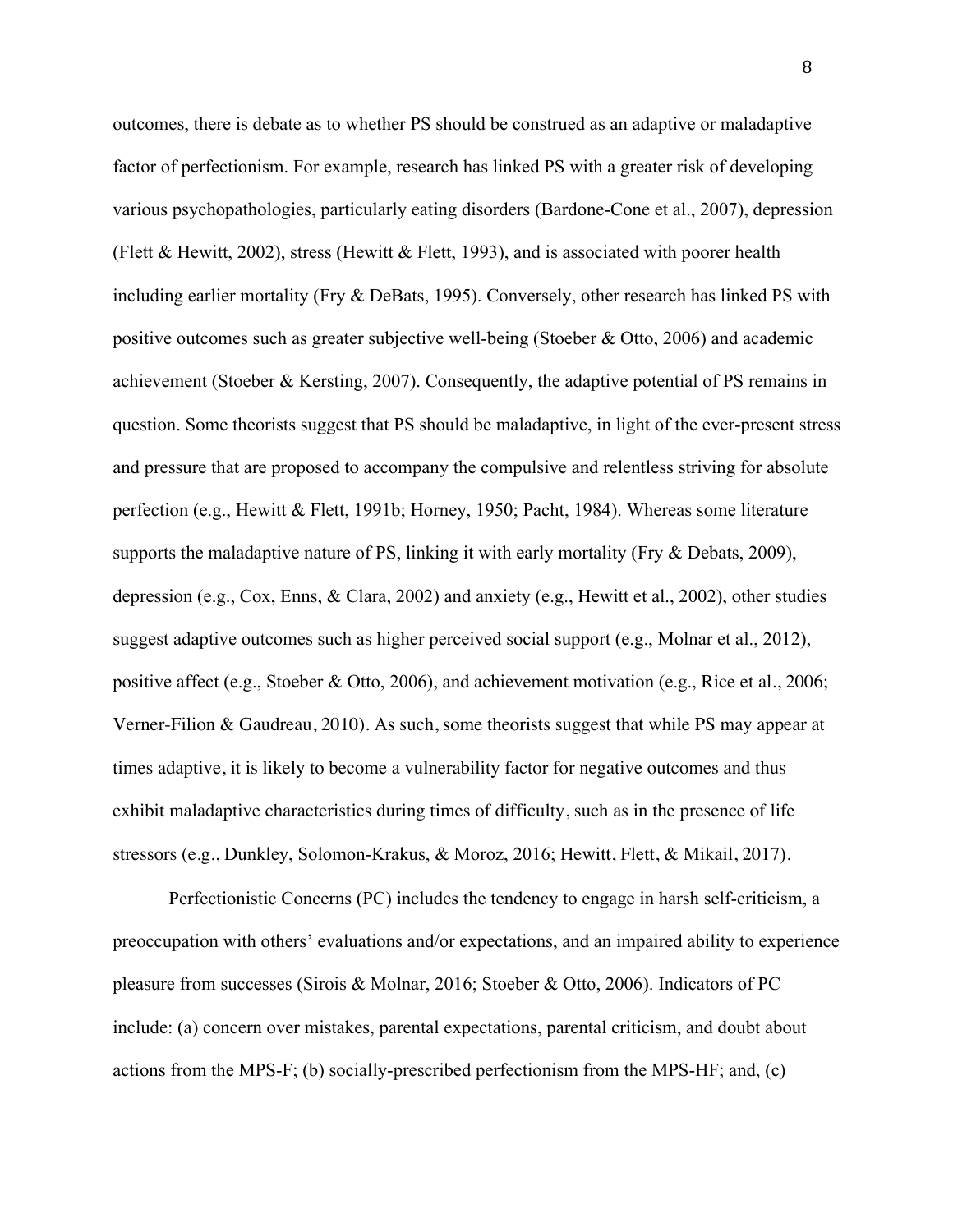discrepancy from the APS-R (Sirois & Molnar, 2016). PC has been associated with indicators of impaired psychological and physical health, such as depressive symptoms (Cox, Clara, & Enns, 2009), suicide (Roxborough et al., 2012), stress (Bieling, Israeli, & Antony, 2004), interpersonal problems (Habke & Flynn, 2002), and poorer physical health (Molnar et al., 2006; 2012). As such, PC is typically understood to be a maladaptive factor of perfectionism. Indeed, in the perfectionism literature PC is often referred to "maladaptive" or clinical perfectionism. Given the variation in conceptualizing and operationally defining perfectionism, it is important to refer to perfectionism according to the higher-order dimensions (i.e., PS or PC).

#### **Perfectionism and Psychopathology**

Classic theorists describe trait perfectionism as broadly characterized by rigid, all-ornothing thinking (i.e., believing they must or should be perfect), particularly when it comes to self-evaluations, and suggest that this cognitive style leaves perfectionistic individuals vulnerable to emotional turmoil (e.g., Beck, 1967, Horney, 1950). Indeed, empirical research suggests that multiple forms of PC (e.g., socially prescribed perfectionism, discrepancy, concern over mistakes, doubts about actions) are associated with numerous forms of maladjustment across the lifespan such as depression (e.g., Hewitt & Flett, 1991a), obsessive-compulsive disorder (Frost  $\&$ DiBartolo, 2002), eating disorders (Bardone-Cone et al., 2007), social anxiety (e.g., Antony, 1998; Nepon et al., 2011), panic disorder (e.g., Antony et al., 1998), and generalized anxiety disorder (e.g., Antony et al., 1998; Shirazi, 2016). Research linking PS to psychopathology is less clear, with some studies finding PS to be associated signs of poor mental health such as eating disorders (e.g., Bardone-Cone et al., 2007), depressive symptoms (e.g., Flett et al., 1995), and a tendency to experience psychological distress after performance failures (e.g., Besser, Flett, & Hewitt, 2004) whereas other studies have found PS to be associated with indicators of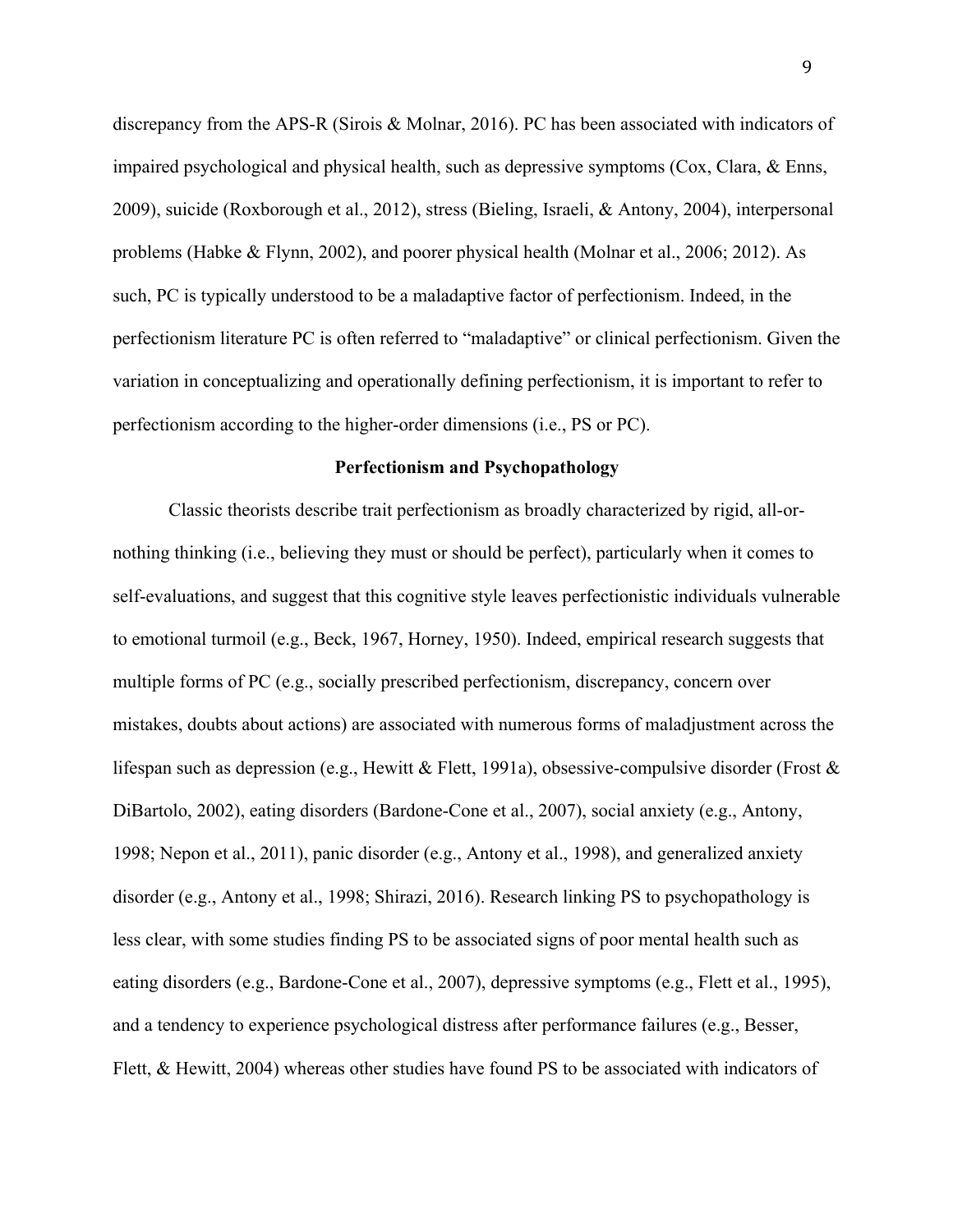positive mental health such as positive affect (Bieling et al., 2004), higher self-esteem (Rice et al., 2007) and greater life satisfaction (e.g., Bergman, Nyland, & Burns, 2007). Whereas research examining the relationship between dimensions of trait perfectionism, particularly PC, and depression has flourished (see Smith et al., 2016 for a review), comparatively little attention has been paid to anxiety, particularly in youth, despite strong conceptual evidence that dimensions of trait perfectionism and anxiety are intimately intertwined (Burgess & DiBartolo, 2016). Moreover, existing empirical evidence suggests that PC, and to a lesser extent PS, are predictive of both trait anxiety and anxiety symptoms, and as such, are particularly salient risk factors for anxiety-based psychopathologies (Burgess & DiBartolo, 2016).

#### **Perfectionism and Anxiety**

A burgeoning literature indicates that dimensions of perfectionism are related to numerous forms of anxiety. Evidence suggests that indicators of PC, in particular, are robustly associated with an array of anxiety symptoms (e.g., Antony et al., 1998; Egan, Wade, & Shafran, 2011) whereas the literature is mixed regarding the association between PS and anxiety symptomatology (e.g., Antony et al., 1998; Frost et al., 1993; Brown et al., 1999). Existing research examining trait dimensions of perfectionism and anxiety has predominantly utilized undergraduate and clinical adult samples, and as such this review encompasses primarily findings from the adult literature.

**General state/ trait anxiety.** PC appears to be associated with trait and state anxiety (see Burgess & DiBartolo, 2016). The feeling of being unable to meet unrealistic expectations (whether self- or other- imposed) characteristic of PC theoretically generates pervasive experiences of worry, fear, and discomfort - central features of anxiety (Hewitt & Flett, 1991a). Not surprisingly, indicators of PC, such as socially-prescribed perfectionism, show consistent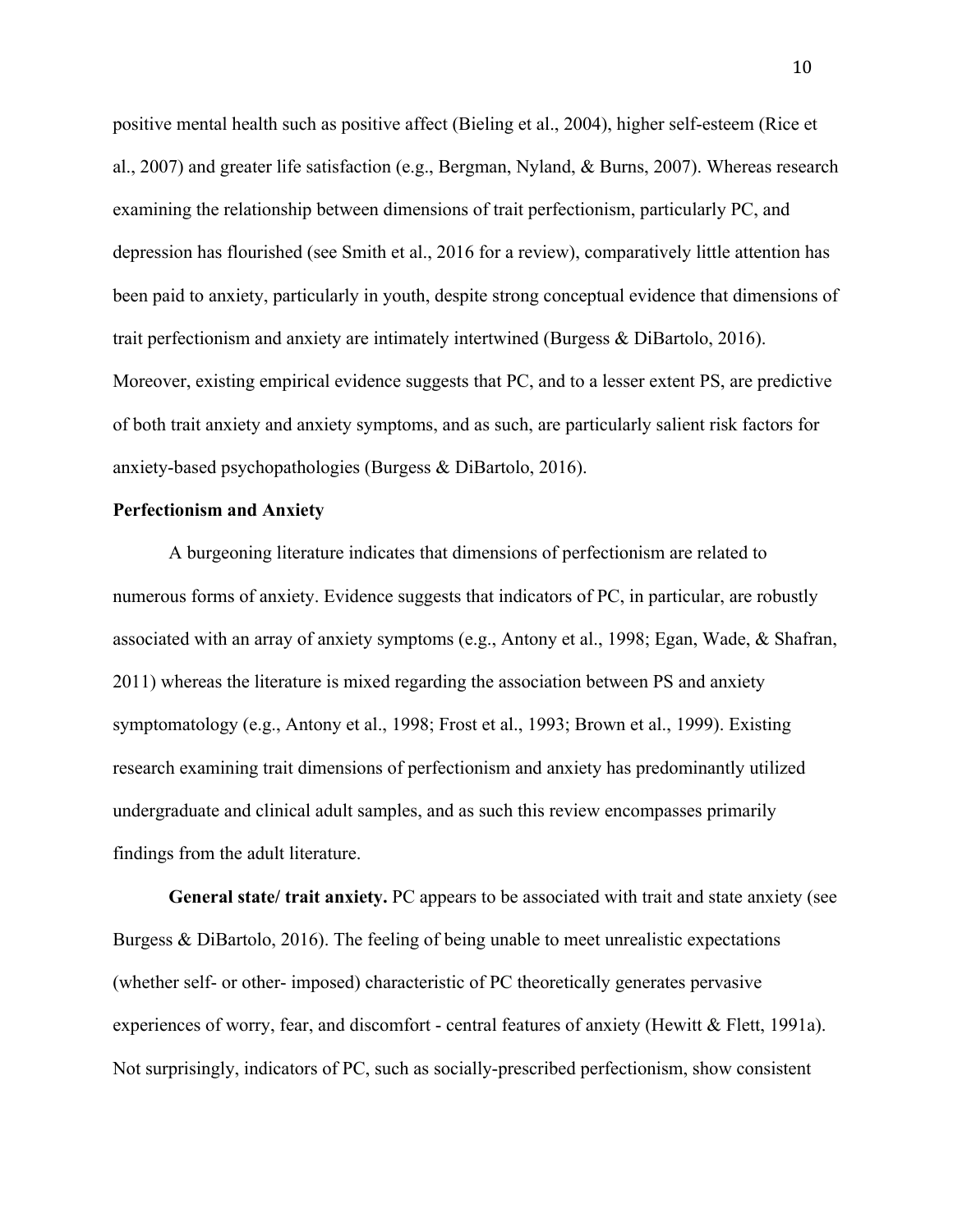positive correlations with various measures of anxiety including the State-Trait Anxiety Inventory (STAI; Spielbergr, Gorsuch, & Lushene, 1970) and the Endler Multidimensional Anxiety Scales (EMA; Ender, Edwards, & Vitelli, 1991; Flett et al., 1994; Hankin et al., 1997). The relationship between PS and general trait or state anxiety is less clear, with some studies finding a positive correlation (e.g., Stoeber, 1998) and others finding no relationship (e.g., Flett et al., 1994). Conceptually, setting unrealistic standards for oneself generates a sense of pressure to meet these standards, although it is possible that it is really the perceived discrepancy between one's current and ideal self that may be more central to anxiety, as the existing literature appears to support this contention (Burgess & DiBartolo, 2016).

Moreover, research suggests that individuals with higher levels of PC may be more prone to heightened levels of anxiety than lower levels of PC. In a study of perfectionism and anxiety sensitivity, Flett, Greene, and Hewitt (2004) found that both socially prescribed perfectionism and all dimensions of perfectionistic self-presentation were associated with heightened anxiety sensitivity in a sample of undergraduate students. More specifically, the perfectionistic selfpromotion and non-display of imperfection subscales of the PSPS (Hewitt et al., 2003) uniquely predicted fear of observable symptoms (e.g., "I worry about others noticing my anxiety"). In a study of the maladaptive and adaptive aspects of perfectionism in a sample of college students, Klibert et al. (2005) found that individuals with higher levels of PC (i.e., socially-prescribed perfectionism) and PS (i.e., self-oriented perfectionism) were more predisposed to feeling anxious than those with lower levels of PS and PC. The relationship between self-oriented perfectionism and anxiety was fairly weak, but the relationship between socially-prescribed perfectionism and anxiety was relatively strong. These results suggest that whereas both PS and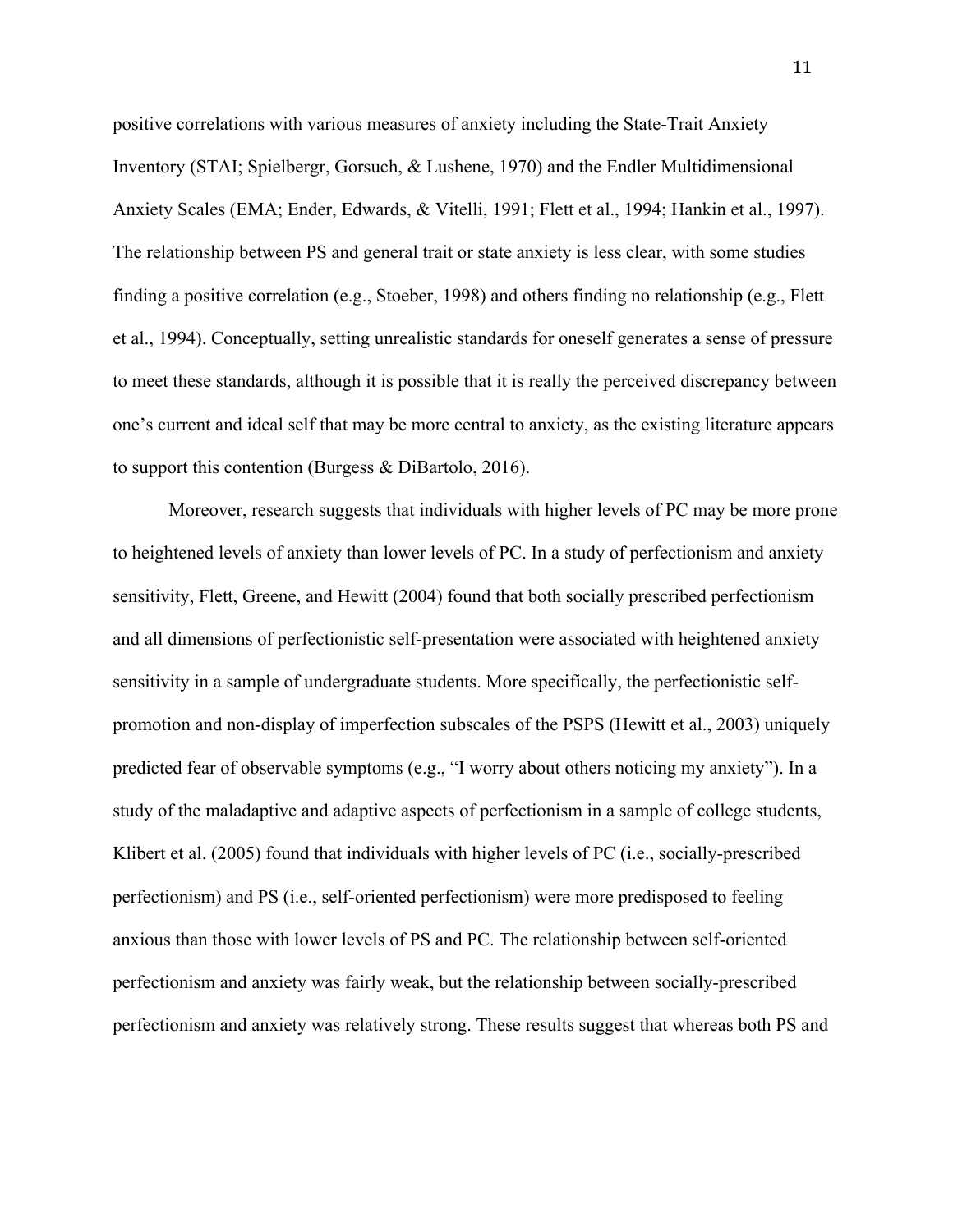PC are associated with anxiety, the belief that others are expecting perfection may be relatively more harmful than imposing unrealistic standards upon the self (Klibert et al., 2005).

The findings of Klibert et al. (2005) were broadly replicated in a recent study by Gnilka et al. (2012), where undergraduate students were grouped into three categories: maladaptive perfectionists, adaptive perfectionists, and non-perfectionists. These categories were determined according to APS-R subscale scores, such that individuals with low scores on the standards subscale were grouped as non-perfectionists, whereas individuals with high scores on the standards subscale were grouped as adaptive perfectionists, unless they also had a high score on the discrepancy subscale, in which case they were categorized as maladaptive perfectionists (i.e., high standards, high discrepancy). Results indicated that maladaptive perfectionists had significantly greater trait anxiety than both non-perfectionists and adaptive perfectionists, with the latter having the lowest levels of trait anxiety (Gnilka et al., 2012). These findings suggest that whereas PC (i.e., maladaptive perfectionism) is clearly anxiety provoking, PS may be more tangential to the experience of anxiety, such that it is only related to trait anxiety when one perceives a high discrepancy between one's current and ideal self.

**Anxiety symptoms.** Research suggests that dimensions of trait perfectionism are robustly linked to anxiety symptomology and anxiety-related disorders (see Burgess & DiBartolo, 2016). Beck (1967) suggests that cognitive distortions, such as all-or-none thinking, perpetuate maladaptive outcomes such as anxiety; indeed, perfectionists tend to exhibit a cognitive style characterized by "all-or-none" thinking such that they believe they must be perfect, and anything less than perfection is abject failure (also referred to as "God/scum complex"; Pacht, 1984 as cited by Sirois & Molnar, 2016). It is not surprising then that dimensions of trait perfectionism, particularly PC, should be related not only to a general tendency to feel anxious, but also to more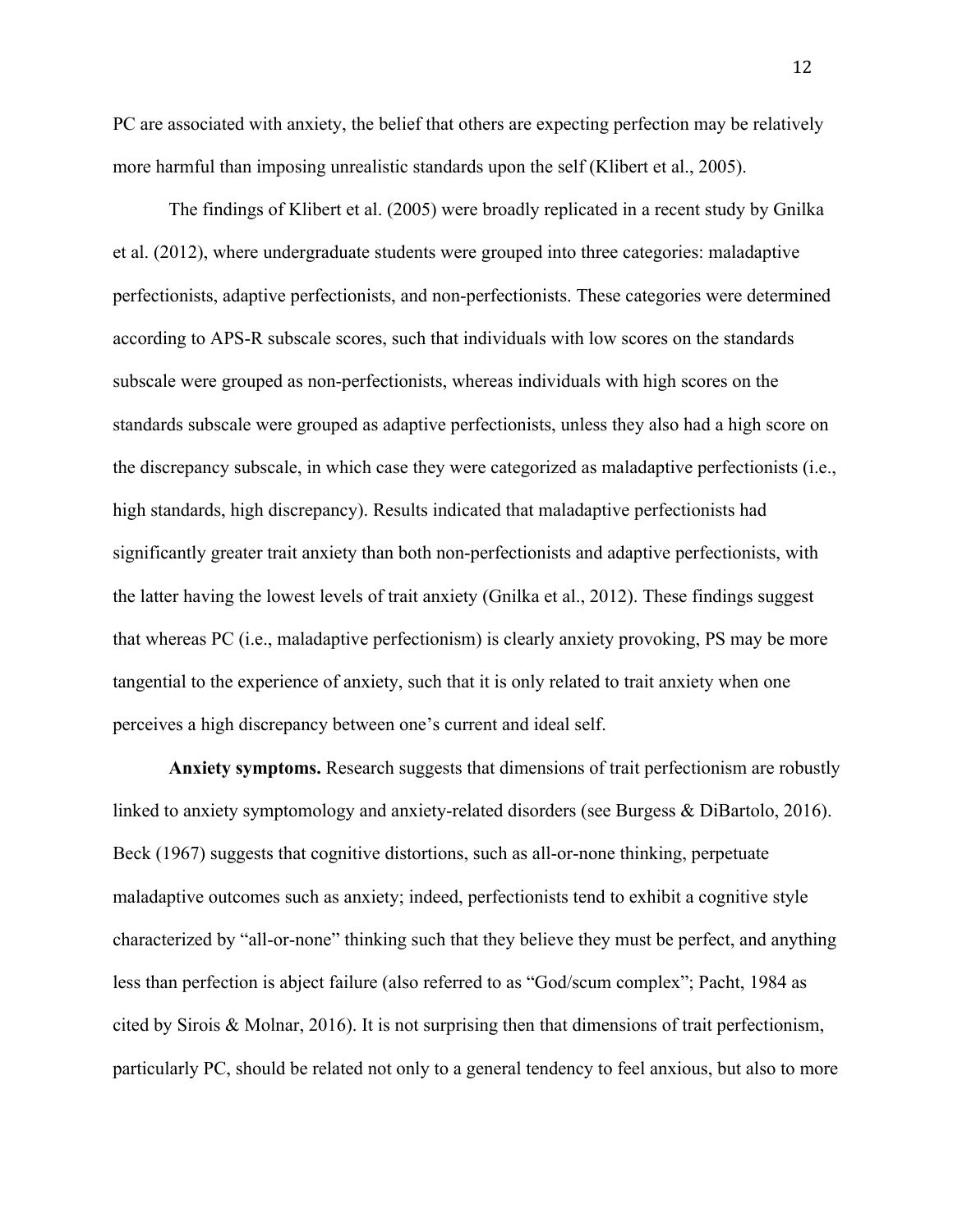maladaptive anxiety symptomatology. Similar to trait anxiety, research also suggests that PC is strongly associated with a tendency to experience clinical anxiety symptoms whereas the relationship between PS and anxiety symptoms is notably less clear (Burgess & DiBartolo, 2016; Egan, Wade, & Shafran, 2011).

An early study conducted by Antony et al. (1998) examined a sample of psychiatric patients with a variety of anxiety disorders (e.g., generalized anxiety disorder, obsessivecompulsive disorder, panic disorder, social anxiety disorder) and found that patients with anxiety disorders have significantly higher levels of both PS (i.e., self-oriented perfectionism) and PC (i.e., socially-prescribed perfectionism) when compared to control samples. The authors suggest that due to the high prevalence of perfectionistic tendencies amongst anxiety disorder patients, the desire for control characteristic of trait perfectionism may, to some extent, be an underlying feature of anxiety (Antony et al., 1998). Indeed, existing literature links aspects of PC, in particular, with numerous specific anxiety disorders including generalized anxiety disorder (e.g., Antony et al., 1998; Shirazi, 2016), panic disorder (e.g., Antony et al., 1998), social anxiety disorder/ social phobia (e.g., Antony et al., 1998; Nepon et al., 2011), and obsessive-compulsive disorder (e.g., Frost & DiBartolo, 2002).

Dimensions of trait perfectionism are also linked with anxiety symptoms more broadly. For example, in a study of undergraduate students, Klibert et al. (2005) found that both selforiented and socially-prescribed perfectionism were significantly associated with self-reported anxiety symptoms, but that the relationship between socially-prescribed perfectionism and anxiety was particularly strong. Indeed, Klibert and colleagues (2014) later replicated these findings, discovering once more that both PC (i.e., socially-prescribed perfectionism) and PS (i.e., self-oriented perfectionism) were associated with greater self-reported anxiety symptoms.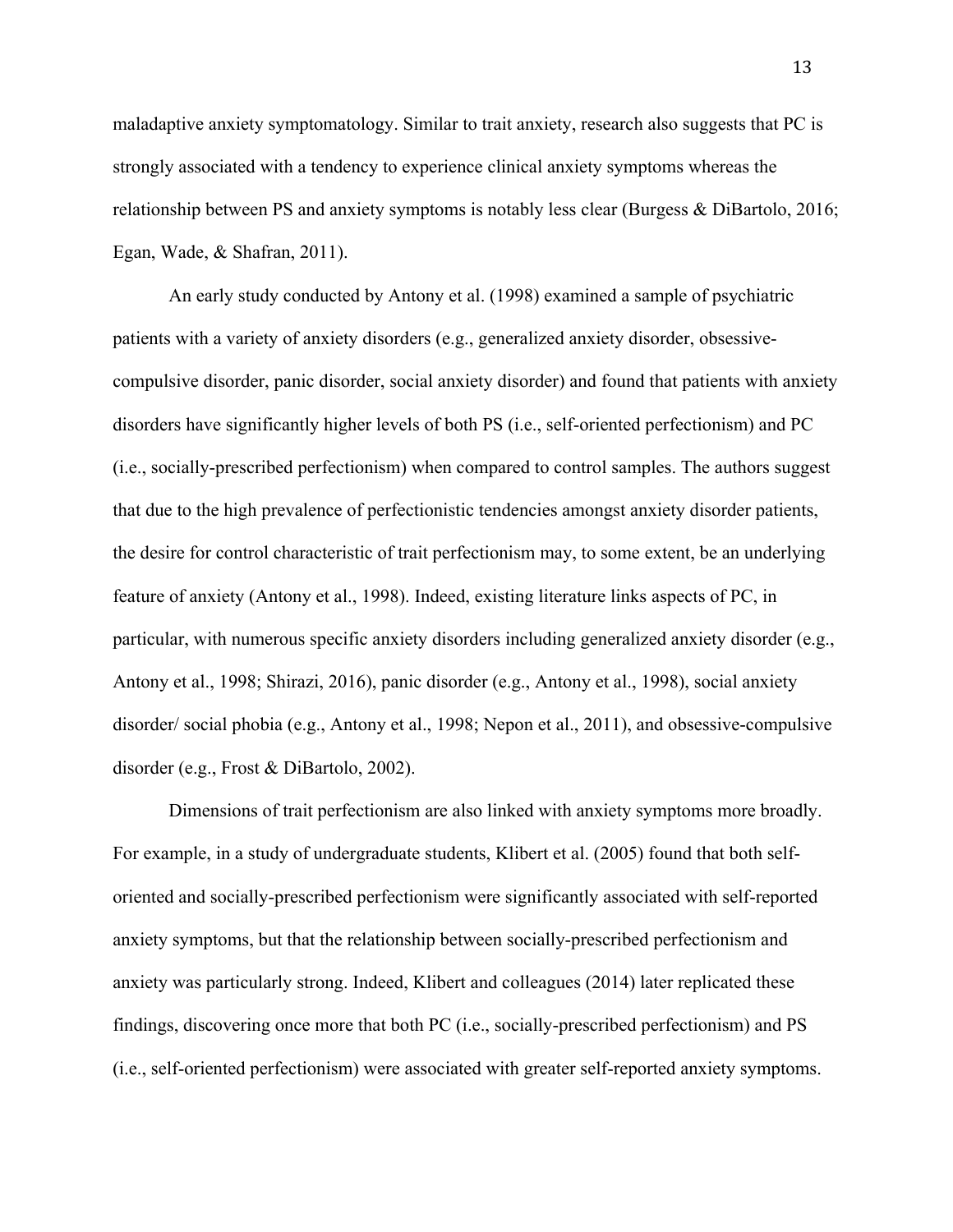More specifically, PC exhibited a stronger relationship with anxiety whereas PS was only modesty associated with anxiety. In contrast, Chang et al. (2008) found that PC accounted for 7% of variance in anxiety symptoms as assessed by the Beck Anxiety Inventory (BAI; Beck et al., 1988) in a sample of undergraduates, but did not find a significant relationship between PS and anxiety symptoms. Taken together these findings suggest that indicators of PC, such as socially-prescribed perfectionism, show clear links with anxiety whereas indicators of PS, such as self-oriented perfectionism, are only modestly associated with anxiety symptoms.

Empirical research also suggests that perfectionism is linked with more specific anxiety symptoms. For example, PC is consistently associated with social anxiety symptoms in both individuals with social anxiety disorder/social phobia (e.g., Antony et al., 1998) and in community samples (DiBartolo et al., 2007; Nepon et al., 2011). Indeed, those with social phobia report the highest levels of PC (indicated by socially-prescribed perfectionism and evaluative concerns) compared to individuals with other anxiety disorders (Wheeler et al., 2011). In an investigation of undergraduate students, Nepon et al. (2011) found that both socially-prescribed perfectionism (an indicator of PC) and perfectionistic self-presentation were associated with a greater tendency to experience social anxiety symptoms. Correlations between indicators of PC and anxiety ranged from small to moderate with respect to effect size.

The findings of Nepon et al. (2011) were replicated in a study by Newby et al. (2017), where both PC (i.e., socially-prescribed) and PS (i.e., self-oriented perfectionism) were found to uniquely predict evaluative social anxiety symptoms. Moreover, the non-display and nondisclosure dimensions of perfectionistic self-presentation uniquely predicted social interaction anxiety whereas trait perfectionism did not (Newby et al., 2017). These results suggest that trait perfectionism and behavioural indices of perfectionism may differentially predict anxiety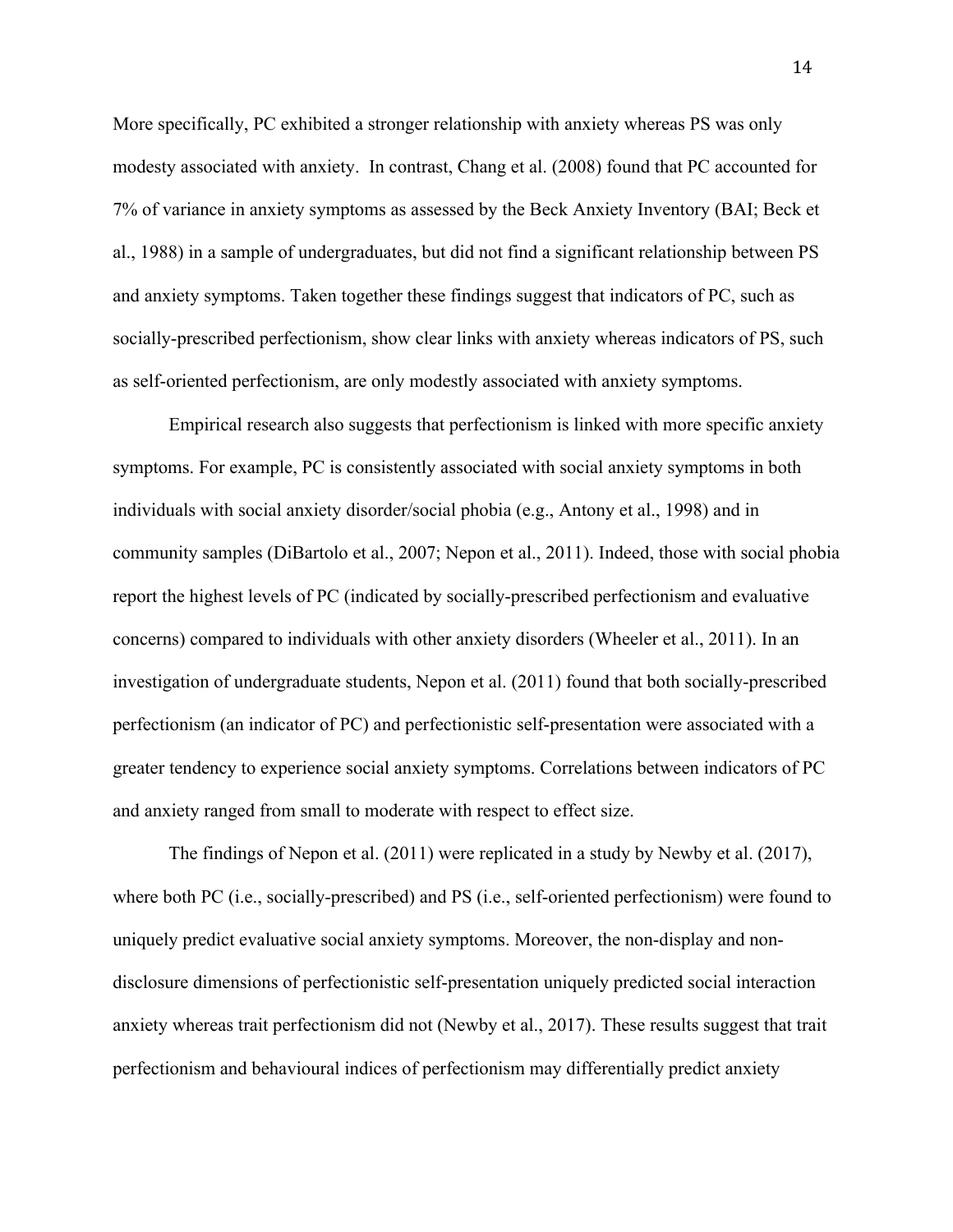symptoms. In summary, the results of the aforementioned studies suggest that whereas markers of PC, such as socially-prescribed perfectionism, and behavioural indices of trait perfectionism, such as perfectionistic self-presentation, are clearly associated with symptoms of social anxiety, the relationship between markers of PS, such as self-oriented perfectionism, and social anxiety remain unclear.

### **Perfectionism and Anxiety in Adolescents**

Comparatively little empirical research has examined the link between the various dimensions of perfectionism and anxiety in adolescents, despite a particularly high prevalence of maladaptive perfectionistic tendencies in young people. Indeed, roughly 25 to 30% of adolescents show markedly high levels of characteristics of PC (Flett et al., 2016; Rice, Ashby, & Gilman, 2011). Moreover, it is particularly important to consider etiological pathways to maladjustment, such as trait perfectionism, during this developmental period given that roughly 70% of mental health problems, including anxiety, have their onset during adolescence (Government of Canada, 2006) and tend to persist into adulthood (e.g., Carbello et al., 2011; Pearson, Janz & Ali, 2013; Woodward & Fergusson, 2001). Indeed, the alarming presence of dysfunctional perfectionism alongside staggering rates of mental health problems amongst youth represent an urgent public health issue in need of attention (Flett & Hewitt, 2014).

Although the literature on perfectionism and anxiety during the critical developmental period of adolescence in still in its infancy, it broadly replicates the adult literature in that indicators of PC are clearly associated with anxiety, although the adolescent literature is unique in that it also supports a strong link between PS and anxiety. Theoretically, PS and PC should be maladaptive during adolescence, a developmental period characterized by identity formation in relation to social environments and goal achievements, heightened dependence on others'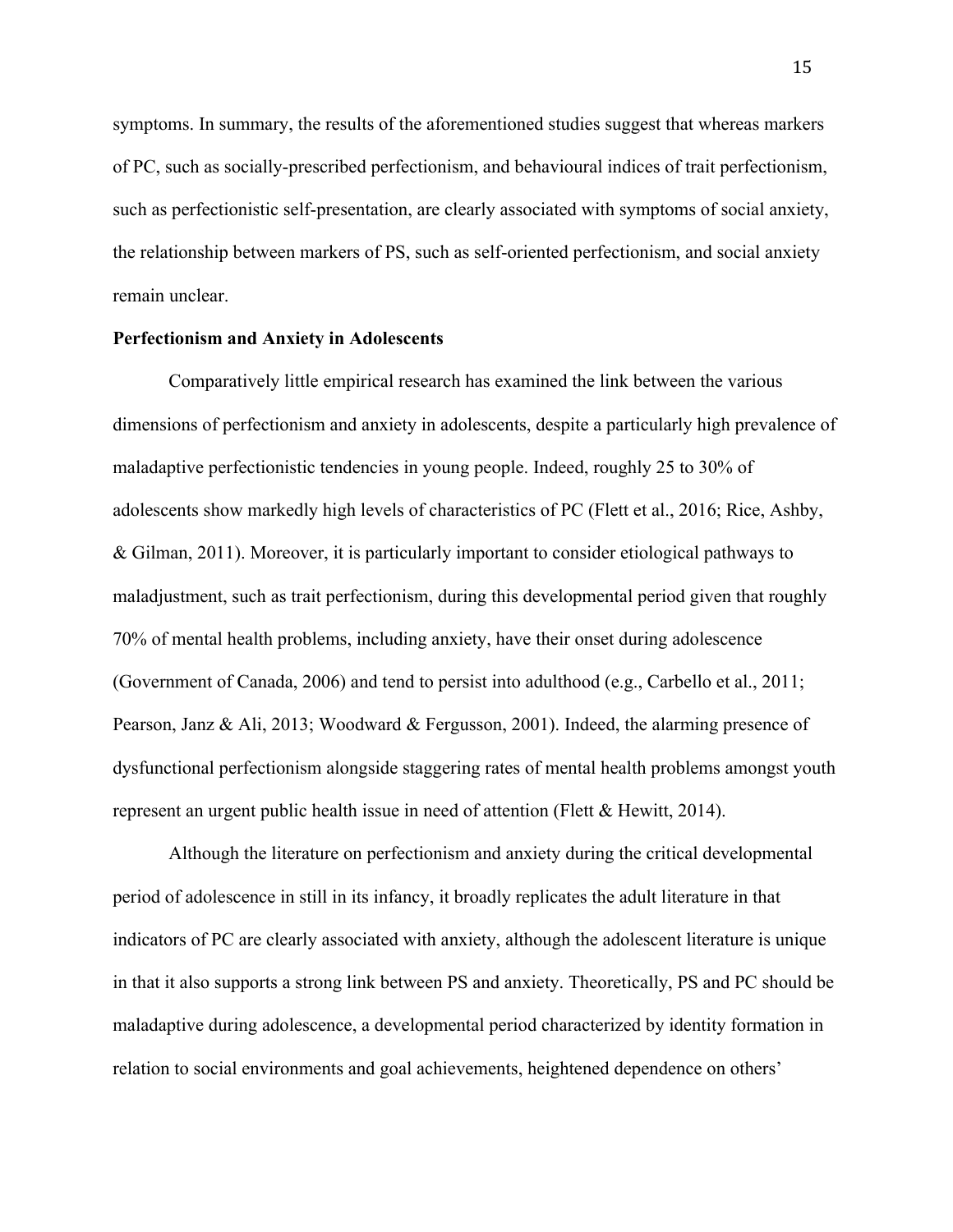evaluations, self-worth contingencies and markedly fragile self-esteem (e.g., Helsen, Vollebergh, & Meehus, 2000; Hewitt et al., 2006; Hewitt et al., 2017). Indeed, Hewitt and colleagues (2017) theorize that young people with PS may excessively focus on developing competencies in domains that bring about success and recognition from others, which in turn, become core components of identity; as such, any perceived setbacks related to this domain are perceived not only as failures but as assaults to one's identity. As such, youth with PS may be intolerant of any perceived failures and possess a fragile and achievement contingent form of self-worth. Moreover, Hewitt and colleagues (2017) suggest that youth with PC have an inordinate desire to be accepted by others yet believe that the means to secure acceptance is to appear flawless to others. Indeed, adolescents with PC are proposed to be highly reactive to interpersonal evaluations, displaying extreme sensitivity and hostility to even the slightest perception of criticism. Indeed, Hewitt and colleagues (2017) suggest that adolescents with PC are caught in a bind wherein, despite their best efforts to live up to the standards which they believe to be imposed upon them, they perceive themselves as constantly falling short. Taken together, theory suggests that adolescents higher in dimensions of trait perfectionism should be particularly vulnerable to psychological distress.

Indeed, Hewitt et al. (2002) provided preliminary evidence of the association between perfectionistic tendencies and anxiety in young people; in a sample of 114 children and adolescents, both PC (i.e., socially-prescribed as measured by the CAPS) and PS (i.e., selforiented perfectionism as assessed by the CAPS; Flett et al., 2001) were positively correlated with anxiety symptoms as assessed by the Children's Manifest Anxiety Scale-Revised (RCMAS; Reynolds & Richmond, 1978). Essau et al. (2008) replicated these findings in an examination of perfectionism and anxiety in a large (*n* > 1000) sample of adolescents from Germany and Hong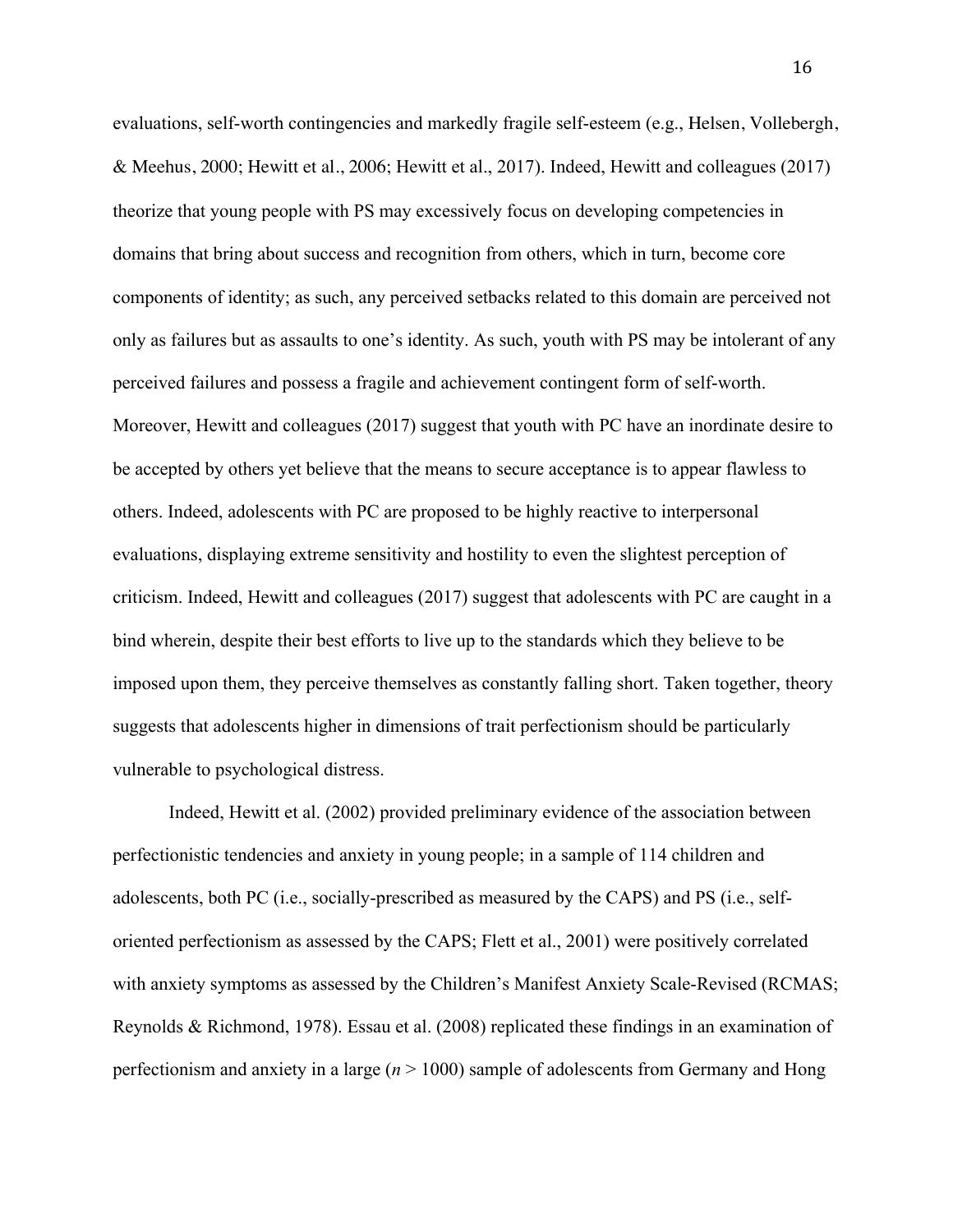Kong. Indeed, both PC (i.e., socially-prescribed perfectionism) and PS (i.e., self-oriented perfectionism) were positively correlated with scores on the Spence Child Anxiety Scale (SCAS; Spence, 1998); although the effect sizes were relatively small. More recently, Flett et al. (2011) found that both PC and PS were positively correlated with pathological worry in a sample of early adolescents. In sum, the results from these studies indicate that adolescents with heightened perfectionistic tendencies (both PS and PC) are more likely to experience symptoms of anxiety than their non-perfectionistic peers.

Whereas previous research is primarily cross-sectional and thus cannot establish temporal precedence, some preliminary research also suggests a longitudinal link between dimensions of trait perfectionism and anxiety in adolescents. O'Connor, Rasmussen, and Hawton (2010) assessed both trait perfectionism and anxiety symptoms in a sample of 515 Scottish adolescents. Anxiety symptoms were assessed using the anxiety subscale of the Hospital Anxiety and Depression Scale (HADS; Zigmond & Snaith, 1983) and perfectionism was assessed using the CAPS (Flett et al., 2001). It is important to note that PS was defined as two distinct variables, self-oriented striving and self-oriented criticism, to differentiate between the standards (reflecting PS) and self-critical (reflecting PC) aspects of the construct. Results indicated that socially-prescribed perfectionism (i.e., PC) and self-oriented criticism assessed at Time 1 predicted greater anxiety symptoms six months later (O'Connor, Rasmussen, & Hawton, 2010). These findings suggest not only that youth who exhibit perfectionistic tendencies are more likely to experience symptoms of anxiety, but that this relationship holds over time. Results also support that both PS and PC predict higher levels of anxiety in youth over time, casting doubt on the adaptive potential of PS in youth. Although empirical evidence to date paints a fairly clear portrait of the relationship between trait perfectionism and anxiety in adolescents, little attention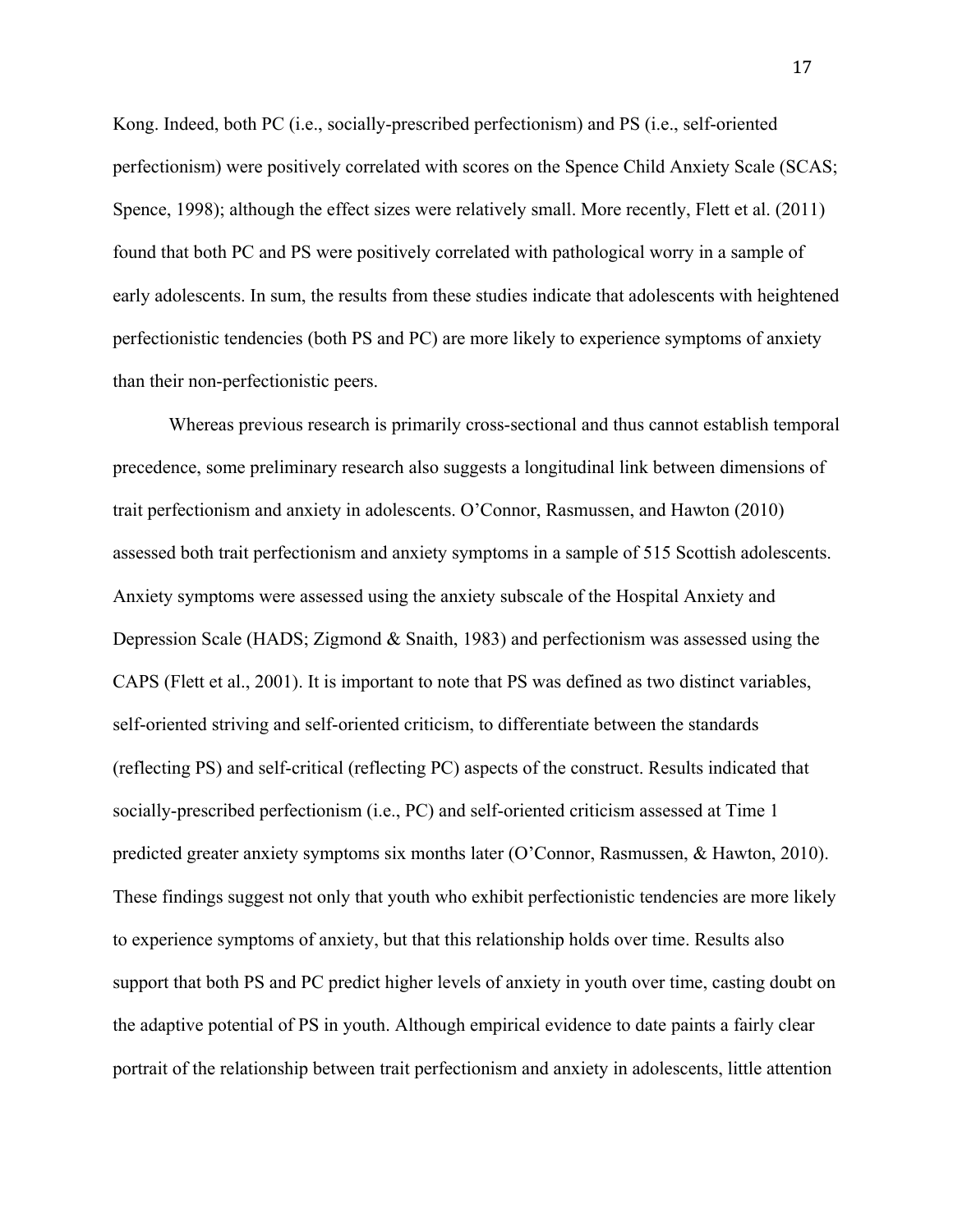has been paid to how expressive aspects of perfectionism (i.e., perfectionistic self-presentation) are related to anxiety in adolescents. Similarly, there is also a need for the investigation of potential explanatory pathways linking dimensions of perfectionism to anxiety symptoms in young people to aid prevention and intervention efforts.

#### **The Perfectionism Social Disconnection Model**

The Perfectionism Social Disconnection Model (PDSM; Hewitt et al., 2006; Hewitt et al., 2017) is a conceptual model based on Hewitt and Flett's (1991b) multidimensional framework of perfectionism, which posits that PS and PC are linked to psychopathology and distress primarily through social disconnection. This model suggests that individuals with perfectionistic tendencies, both PS and PC, exhibit an inordinate and often thwarted need to belong (Hewitt et al., 2006). The result of this yearning to belong is an intensification of perfectionistic behavior as a means to minimize rejection and maximize acceptance by others. Unfortunately; however, these behaviors serve to paradoxically generate social disconnection because perfectionistic behaviors are often perceived by others to be distancing or hostile (Hewitt et al., 2006), while the individual experiencing PC perceives others as rejecting (Hewitt, Flett & Mikail, 2017).

The PSDM postulates that individuals with perfectionistic tendencies, especially PC, exhibit heightened interpersonal sensitivity which leads to the perception of others as rejecting and gives rise to subjective social disconnection (i.e., experience of loneliness) alongside interpersonal hostility (i.e., suspiciousness and anger directed towards others) which generates objective social disconnection (i.e., impaired relationships; Hewitt et al., 2017). Moreover, the belief that others are rejecting is proposed to generate a sense of interpersonal hostility, which gives rise to objective social disconnection (i.e., impaired relationships; Hewitt et al., 2017). As such, the PSDM suggests that individuals experiencing high levels of PS and PC are at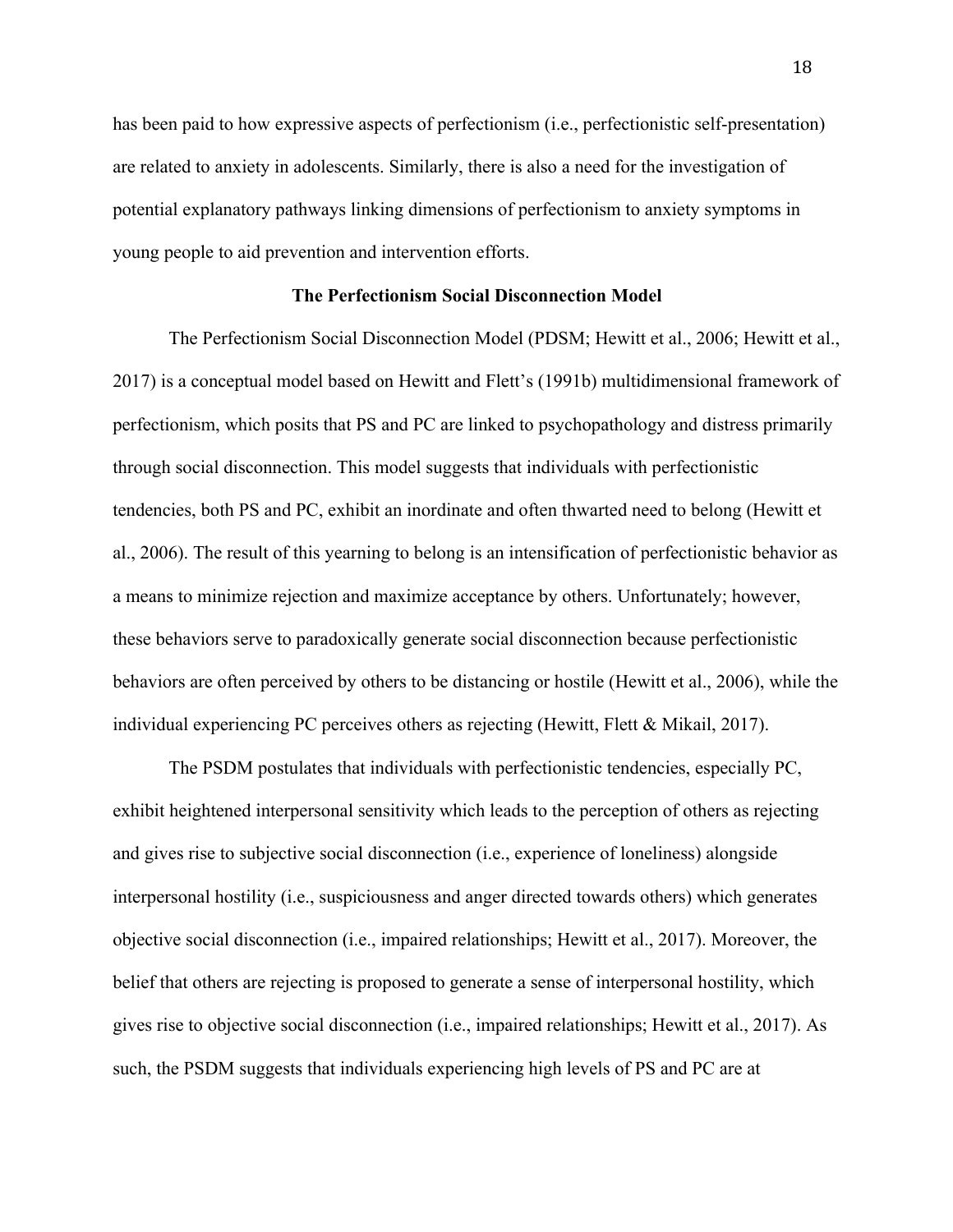heightened risk for the development of mental health problems, such as depression, anxiety and suicide, because they are alienated from others and experience pervasive feelings of loneliness (Hewitt et al., 2017). Indeed, social rejection and the experience of aloneness have been postulated as some of the most "painful" experiences endured by human beings (Eisenberger, 2012), contributing to emotional turmoil and to symptoms of psychopathology (e.g., anxiety, depression; Hewitt et al., 2017). Moreover, a burgeoning literature supports the role of social disconnection in linking perfectionistic tendencies, particularly PC, to psychological distress (e.g., Chen et al., 2012; Hewitt et al, 2006; Mackinnon et al., 2012; Molnar, Sadava, Flett, & Colautti, 2012; Sherry et al., 2013

As noted in the literature review, trait dimensions of perfectionism (particularly PC) are associated with a broad range of psychopathologies and indicators of distress. Moreover, the existing literature suggests that PC is associated with numerous interpersonal difficulties including lower perceived social support, daily interpersonal hassles, relationship dissolution, interpersonal hostility, and feeling deficient to others (e.g., Hewitt et al, 2006; Mackinnon et al., 2012; Molnar, Sadava, Flett, & Colautti, 2012; Sherry et al., 2013). Interestingly, the literature regarding the influence of PS on social functioning is mixed and indicates that PS holds both adaptive and potentially maladaptive potentials, with some studies linking PS to higher perceived social support (e.g., Molnar et al., 2012) and others linking PS to social stress (e.g., Hewitt et al., 2002) and aversive social orientations in which competition and victory over others are paramount (e.g., MacKinnon, Sherry, & Pratt, 2013; Sherry et al., 2007). Indeed, whereas perfectionistic tendencies, particularly PC, are associated with both indicators of social disconnection and psychological distress broadly, there is also emerging empirical evidence to support the contention that social disconnection acts as an explanatory pathway between trait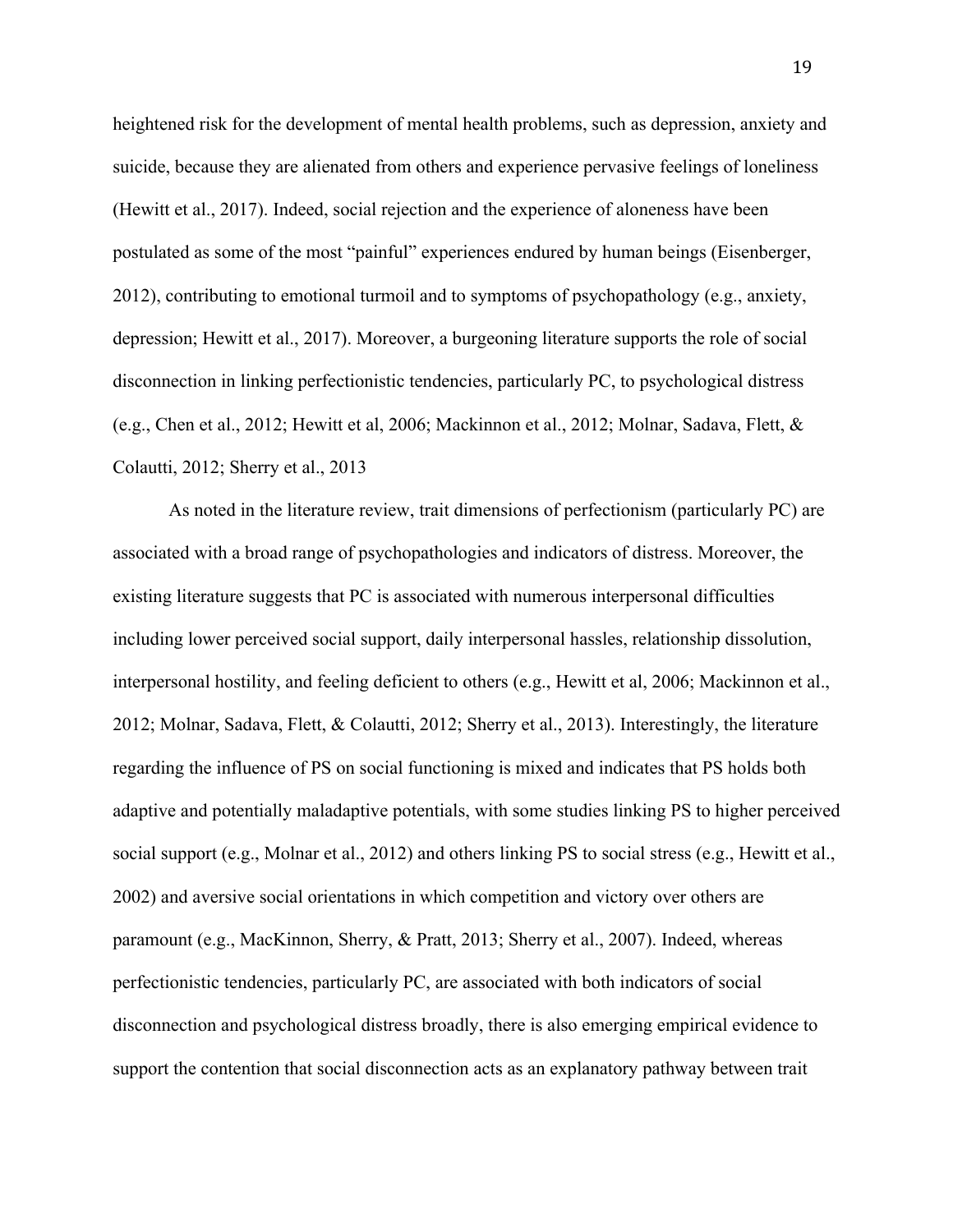dimensions of perfectionism, particularly PC, and psychological distress (e.g., Chen et al., 2008; Sherry et al., 2008).

In a preliminary test of the PSDM, Sherry et al. (2008) found that perceived social support partially mediated the link between trait perfectionism and depressive symptoms in undergraduate students, such that those with high levels of PC (i.e., socially-prescribed perfectionism) perceived little social support to be available, which, in turn, was associated with higher levels of depressive symptoms. Moreover, Chang et al. (2008) found that loneliness moderated the relationship between PC (i.e., socially-prescribed perfectionism) and both depressive and anxious symptoms in college students, such that those higher in PC and loneliness experienced the highest levels of depression and anxiety. Indeed, they found that the PC by loneliness interaction accounted for 1-3% of additional variance in depressive symptoms and 1-2% variance in anxiety symptoms after accounting for PC and loneliness individually. These findings suggest that those with higher levels of PC who also feel higher levels of subjective loneliness are at a particularly high risk of experiencing symptoms of depression and anxiety.

In an indirect test of the PSDM, Nepon et al. (2011) found that the associations between PC (i.e., socially-prescribed perfectionism) and perfectionistic self-presentation and symptoms of anxiety and depression were partially mediated by negative social feedback. Indeed, perceived negative social feedback can be thought of as an indicator of social disconnection in that it captures feeling of rejection and feeling insignificant to others (Hewitt et al., 2017). Similarly, a study by Chen et al. (2012) revealed that perfectionistic self-presentation was uniquely associated with social disconnection over and above trait dimensions of perfectionism. Specifically, the authors suggest that by actively attempting to conceal imperfections,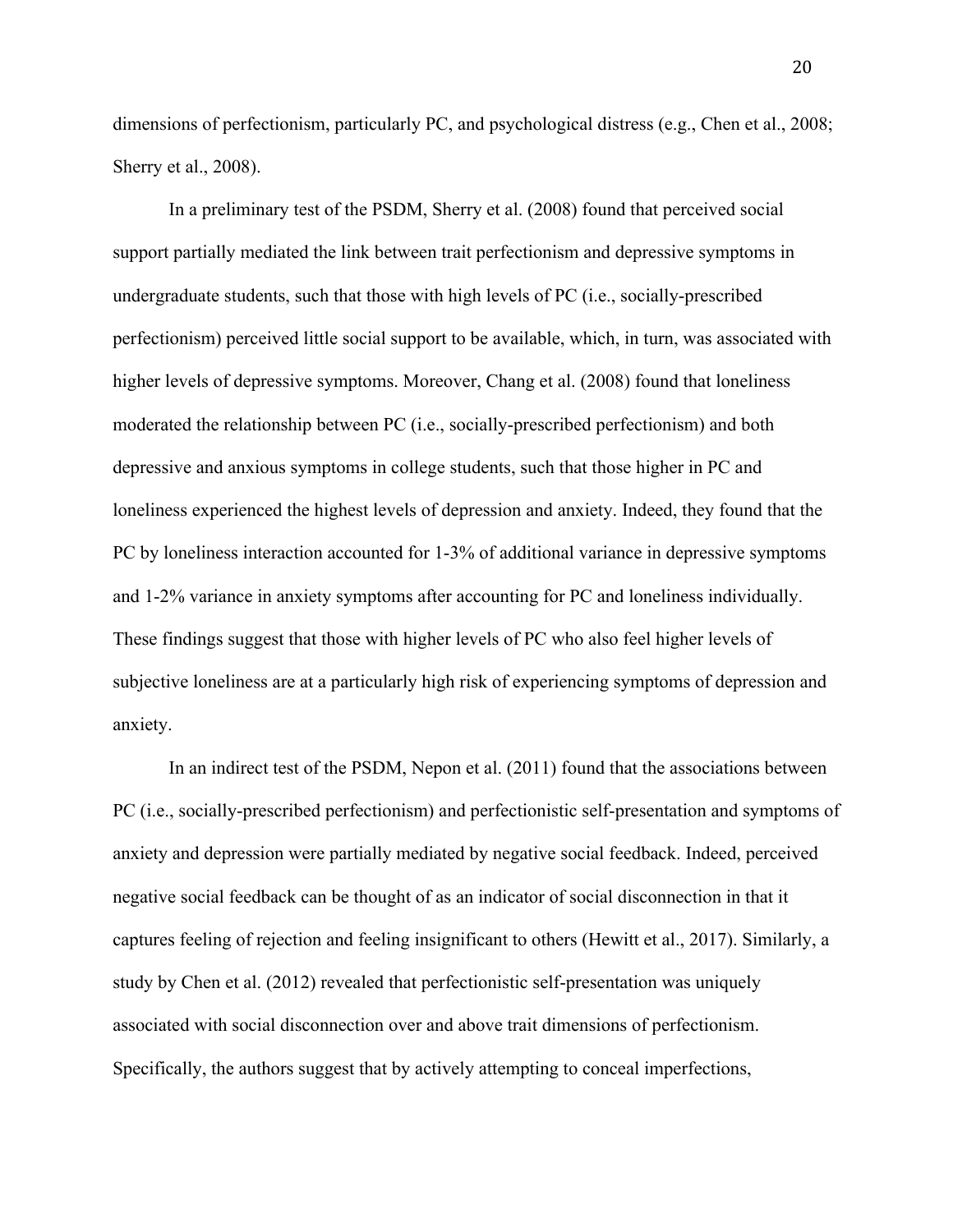perfectionistic individuals inhibit themselves from being able to form intimate relationships, which depend largely on self-disclosure (Chen et al., 2012). Interpersonal difficulties and feelings of loneliness are distinctive features of both PC and perfectionistic self-presentation, and to a lesser degree, PS (Alden et al., 2002; Hewitt et al., 2006). It is the experience of both objective and subjective social disconnection that is purported to leave individuals higher in PS and PC at heightened risk for psychopathology and emotional turmoil (Hewitt et al., 2006). Although in its infancy, the existing literature generally supports the contention that social forces, particularly perceived social disconnection, have a role to play in the relationship between perfectionism and psychological distress.

### **Applying the PSDM to Adolescents**

Although there is preliminary evidence to support the applicability of the PSDM to adolescents (e.g., Chen et al., 2012), most studies have focused on undergraduate student populations. It is important to test the PSDM in adolescents for a number of conceptual and empirical reasons. First, the prevalence of perfectionistic tendencies is alarmingly high during adolescence, with roughly one in three young people exhibiting signs of maladaptive perfectionism (Sironic & Reeve, 2015). Second, young people aged 14 to 25 years (encompassing adolescence) are more likely than any other age group to experience mental illness, with anxiety disorders being the most prevalent (Pearson, Janz & Ali, 2013). Indeed, a wealth of research suggests that mental health problems that develop in youth are likely to persist across the lifespan – representing a substantial public health concern, given the high social and economic costs of the growing prevalence of mental health problems (e.g., Carbello et al., 2011; Pearson, Janz & Ali, 2013; Woodward & Fergusson, 2001).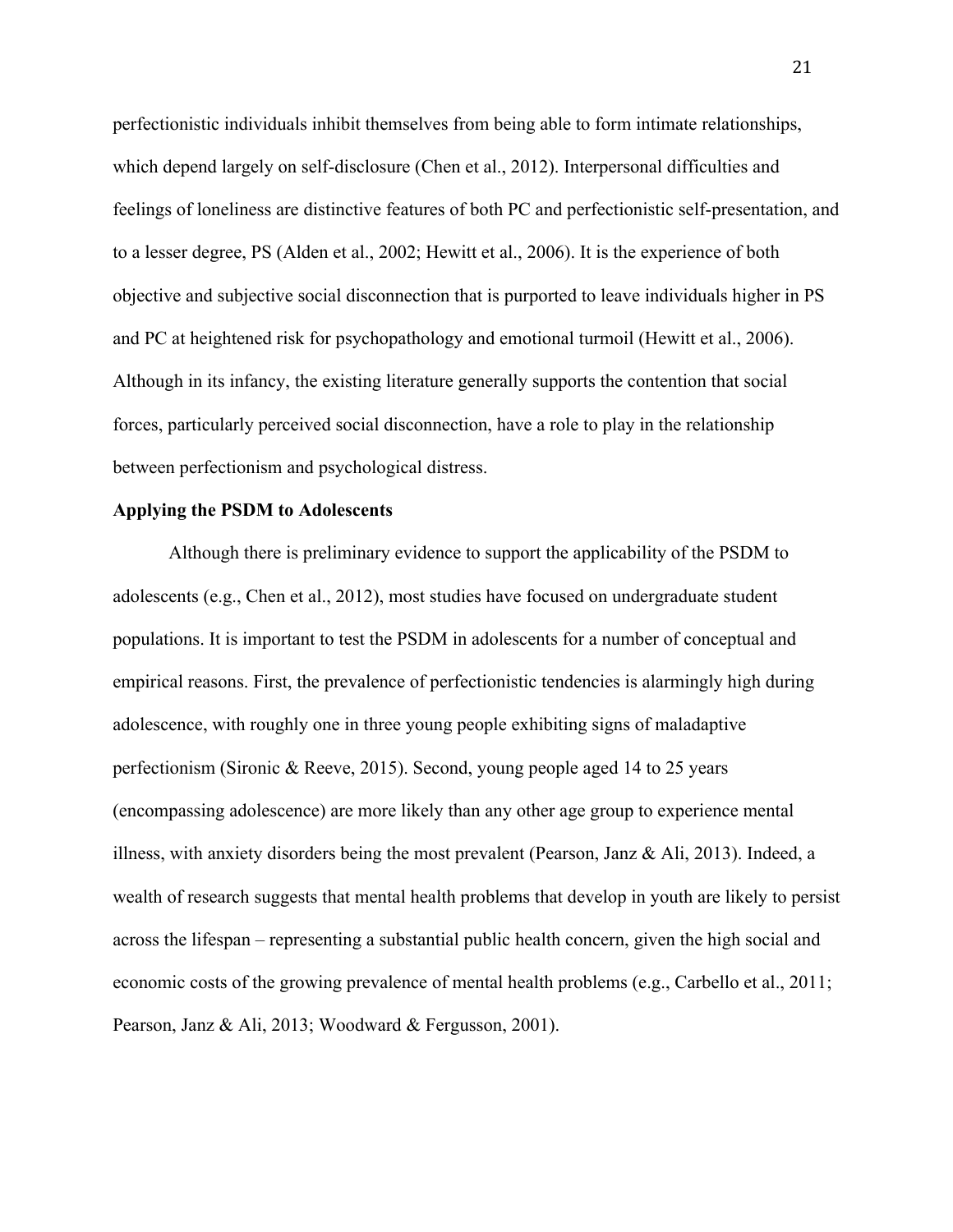Finally, research suggests that social relationships are particularly important during the tumultuous years of adolescence (Hewitt et al., 2006) as this developmental period is characterized by heightened emotionality, the development of coping skills, and identity formation – processes heavily influenced by social encounters with peers and family members (Helsen, Vollebergh, & Meehus, 2000). Adolescents are immersed in a range of unique social settings at school and at home, and as such research needs to be directed towards elucidating the differential impacts each of these social encounters may play in linking trait dimensions of perfectionism to psychological distress.

#### **The Current Study**

Given the relative lack of attention paid to youth in the existing perfectionism literature, along the alarming levels of distress that characterize this period, I am focusing my research on examining the interplay of perfectionism, social disconnection, and anxiety in adolescents. Existing research suggests that dimensions of trait perfectionism can be reliably and validly assessed in adolescents (Flett et al., 2000; Hewitt et al., 2011), and that these dimensions of perfectionism are associated with psychological distress, including anxiety (see Flett et al., 2016). Moreover, symptoms of anxiety account for a significant portion of the distress experienced by adolescents (Pearson, Janz, & Ali, 2013) and research suggests that perfectionism is both highly prevalent amongst young people and a salient risk factor for anxiety (e.g., Hewitt et al., 2002; O'Connor, Rasmussen, & Hawton, 2010;).

The PSDM acts as a theoretical framework within which to explore possible explanatory pathways to anxiety, suggesting that feelings of alienation and disconnection from others may act as the vehicle by which perfectionistic adolescents arrive at psychological distress (Hewitt et al., 2006). The PSDM model has received relatively little empirical attention when it comes to youth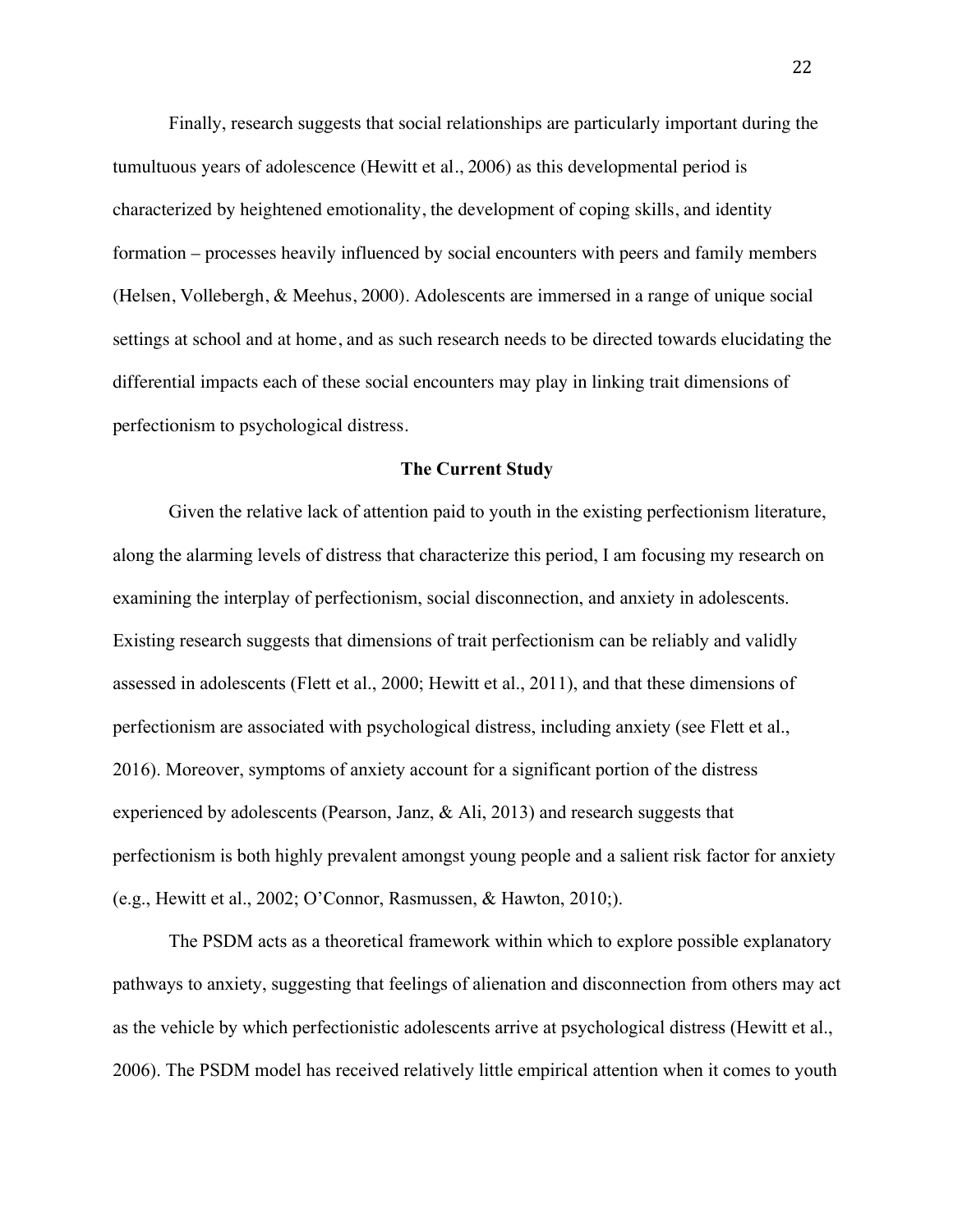populations, despite preliminary support in undergraduate student samples. In light of the heightened levels of both trait dimensions of perfectionism and anxiety in adolescents, there is a clear need to empirically test explanatory models of distress, such as the PSDM, in youth samples which will have both important theoretical and clinical implications. Moreover, studies which have examined the PSDM have typically utilized indicators of social disconnection (i.e., loneliness, quality of parental relationships, peer victimization) in isolation and, to my knowledge, have neglected to assess the degree to which youth feel connected to their school environments as an indicator of social (dis)connection. Although individuals are embedded in a range of social settings, each of which may contribute to uniquely to feelings of isolation, it is important to consider the common variance amongst numerous sources of alienation as it represents a broader, more pervasive form of social disconnection. As such, this program of research will examine the common variance across numerous indicators of social disconnection in the form of a latent variable tapping into numerous forms of social functioning (i.e., subjective loneliness, peer victimization, school connectedness, quality of parental relationships).

#### **Study 1**

The conceptual model for Study 1 is depicted in Figure 1. This model will inform a preliminary test of the PSDM, whereby social disconnection (assessed via perceived quality of parental relationship, relational victimization, & school connectedness) is proposed to mediate the relationship between trait dimensions of perfectionism (i.e., PS and PC) and both adolescentreported and mother-reported anxiety symptoms. This study will extend existing research by applying the PSDM to early adolescents, and by examining the common variance amongst indicators of social disconnection at multiple levels (i.e., family, friends, & school) to not only capture the pervasive and all-encompassing form of social disconnection central to the PSDM,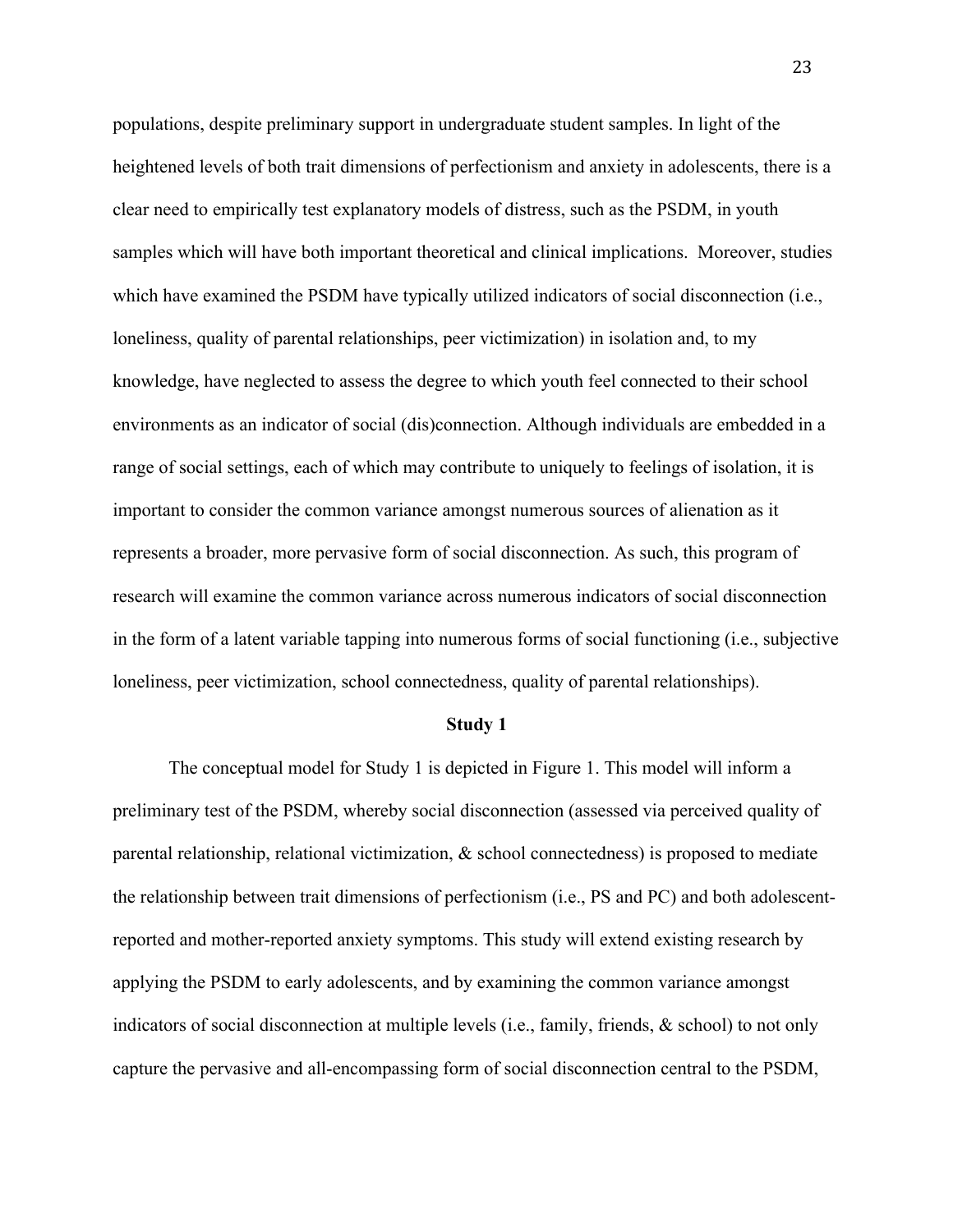but also to reduce measurement error associated with using isolated indicators of social disconnection.

Many theorists have noted the critical role that parenting experiences play in the development and maintenance of perfectionism (e.g., Frost et al., 1990; Hamachek, 1978; Pacht, 1984; Hewitt et al., 2017), suggesting that the relationships individuals with high levels of PS and PC share with their parental figures are characterized by parental criticism, psychological control, coldness (i.e., lack of warmth and affection) and contingent acceptance (Hewitt et al., 2017). Indeed, a wealth of research has examined the important role that parental relationships play in influencing perfectionism and distress suggesting that constructs such as parental expectations, parental criticism, and low levels of parental acceptance contribute in part to the deleterious outcomes associated with dimensions of trait perfectionism, such as psychological distress and suicide (e.g., Blatt, 1995; Rice, Ashby, & Preusser, 1996; Yoon & Lau, 2008). Interestingly, very little research has examined the broader social environment, in particular, school settings represent a key social environment to consider given that youth spend most of their days in school.

School connectedness, or the degree to which youth feel connected to their teachers, peers, and broader school community, is an essential form of social experience to consider when assessing social disconnection as it represents a potential mediator linking perfectionism to psychological distress. Indeed, school connection is a robust protective factor against the development of mental health problems; school connection facilities positive psychological functioning whereas lower school connectedness is associated with negative outcomes such as poorer mental health, substance use, and poorer academic performance (e.g., Bond et al., 2007; McNeely & Falci, 2009). Although no studies appear to have examined the links between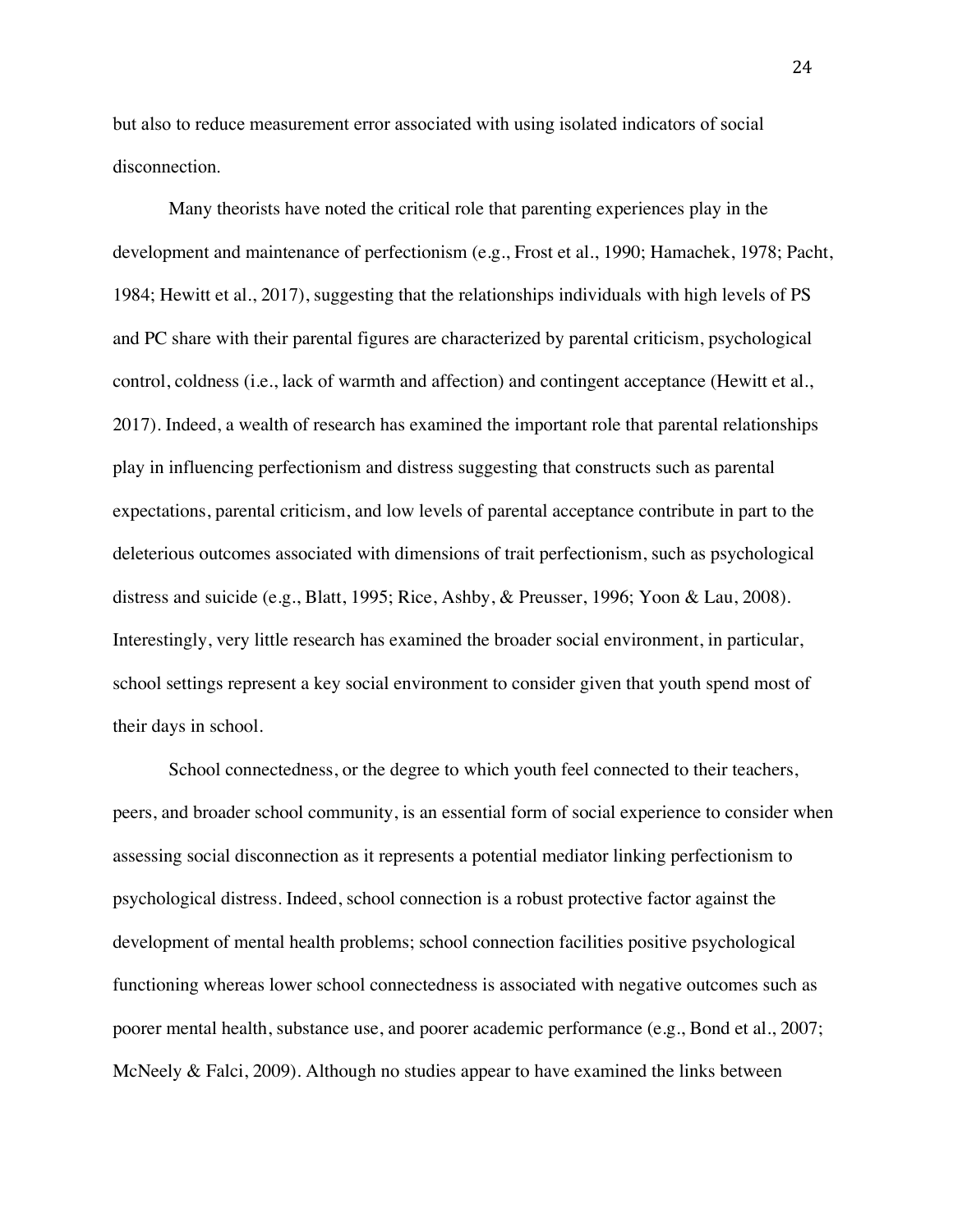dimensions of trait perfectionism and school connection directly, some research suggests that PS and PC may differentially be related to functioning in the school environment. For example, whereas PS has been historically associated with higher academic performance and adjustment (e.g. Miquelon et al., 2005; Rice et al., 2006; Verner-Filion & Gaudreau, 2010), PC has been linked with poorer academic adjustment and lower academic motivation (e.g., Miquelon et al., 2005; Rice et al., 2006; Verner-Filion & Gaudreau, 2010).

Just as the school setting represents a key social environment for adolescents, so do broader peer settings and relationships. Indeed, adolescents in particular spend more time with peers than young children or adults (Bowes et al., 2015) and as such relationships with peers are crucial to consider when attempting to craft a nuanced understanding of youth's social lives. A particularly destructive form of social disconnection that is salient amongst youth is peer victimization (Hawker & Boulton, 2000), which has thus far received very little attention in perfectionism research, with the exception of two preliminary studies by Vallaincourt and colleagues (2007; 2017). Prevalence rates of peer victimization in adolescents are distressingly high with estimates ranging from 17 to 34%, a concerning figure given that victimization by peers is robustly associated with emotional maladjustment and psychological distress in both boys and girls (e.g., Schaefer, 2017; Zimmer-Gembeck et al., 2014). Indeed, peer victimization is a deleterious form of social experience that is prevalent in the lives of young people. Consequently, it is an important form of objective social disconnection to consider when applying the PSDM to adolescents.

In one of the only studies to date examining a link between perfectionism and peer victimization, Miller and Vaillancourt (2007) found that in a sample of female undergraduate students, retrospective accounts of peer victimization in youth were associated with current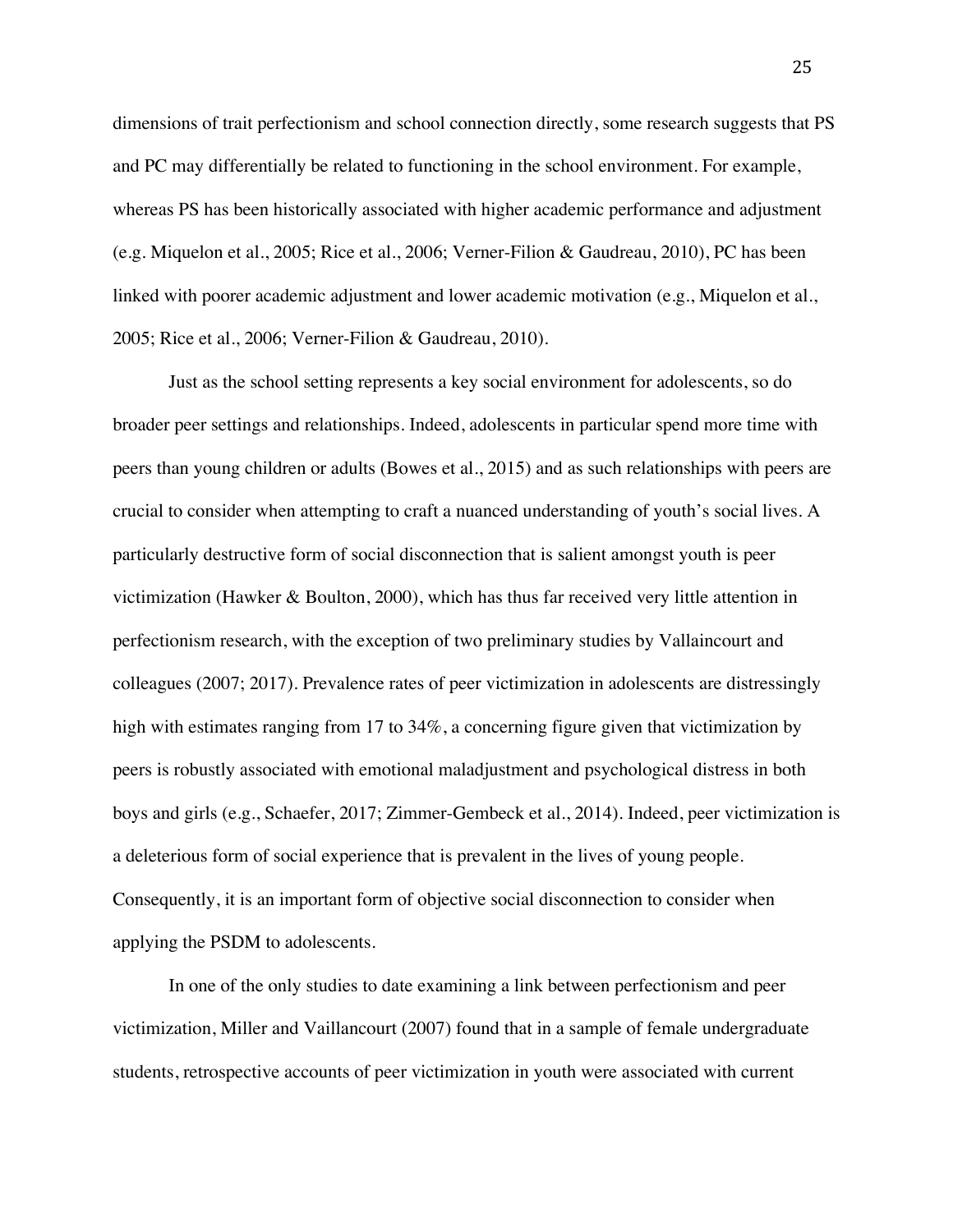levels of trait perfectionism. More specifically, recalled accounts of relational victimization (i.e., attempts by peers to damage one's social reputation through exclusion or gossiping) predicted current levels of PC (assessed as socially prescribed perfectionism), and to a lesser extent, PS (assessed as self-oriented perfectionism). No such link was found for overt victimization (i.e., physical or verbal attacks by peers (Miller & Vaillancourt, 2007). These preliminary findings suggest that there is a link between trait dimensions of perfectionism, particularly PC, and relational victimization. The authors suggest that perfectionistic tendencies may develop as a defense mechanism to cope with victimization by peers (Miller & Vaillancourt, 2007), such that the thought develops that if one appears flawless, peers will have no fuel for rumors and will therefore be liked.

While the notion of perfectionistic tendencies developing, in part, as a defense mechanism as suggested by Miller and Vaillancourt (2007) is conceptually possible, using a retrospective method conflates the temporal possibilities of the relationship between perfectionism and victimization. According to the theoretical framework of the PSDM, individuals higher in trait dimensions of perfectionism, particularly PC, are highly sensitive to rejection and concerned with how others perceive them (Hewitt et al., 2006). Indeed, this preoccupation with others is proposed to lead to interpersonally aversive behaviors that may leave some adolescents particularly vulnerable and/or sensitive to rejection by peers. Indeed, it is theoretically possible that there is reciprocal relationship between trait dimensions of perfectionism and relational victimization and as such it is important to consider relational victimization as a form of social disconnection when testing the PSDM in adolescents.

Moreover, this study will add to this existing literature by examining not only adolescentreported anxiety but also mother-reported anxiety. In light of evidence supporting the maternal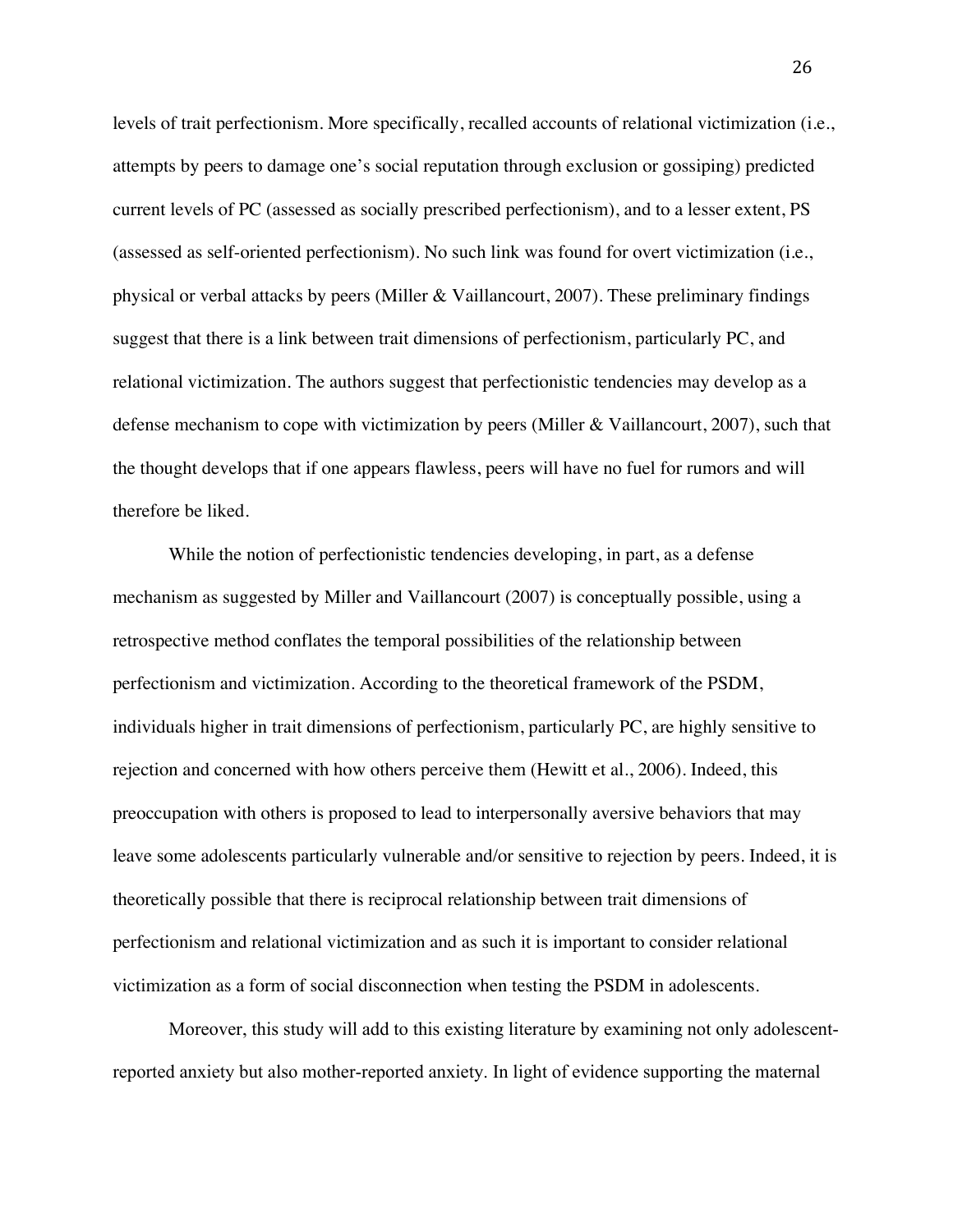depression-distortion hypothesis (i.e., that mothers who are depressed over-report symptoms of psychopathology in their children; Richters & Pellegrini, 1989), maternal depression will be included as a covariate in analyses. Given that approximately half of the participants of Study 1 (see Methods section) were taken from families in which one parent was diagnosed with alcohol use disorder (see Methods section), this study will test the conceptual model presented in Figure 1 in a high-risk versus matched control sample, further adding to the existing literature which has focused primarily utilized undergraduate samples.

#### **Methods**

## **Participants**

Participants were taken from a larger sample of 227 families from New York state participating in an ongoing study of developmental outcomes associated with paternal alcohol use, classified into alcohol use disorder status based on father's alcohol problems (n=130) or a demographically-matched control group (n=97). Parents were predominantly White (94% mothers, 87% fathers) and 56% had some education beyond high school. Of the original sample which was recruited when the children were 1 year of age, 162 (71%) youth completed the 8th grade assessment and 141 provided data on trait perfectionism, with a final sample consisting of 69 boys and 72 girls in the 8th grade. In terms of ethnicity, 89.4% of participants were European-American, 3.8% were African-American, and 6.8% identified as mixed ethnicity.

#### **Measures**

#### **Trait Perfectionism.**

*Almost Perfect Scale – Revised (APS-R; Slaney et al., 2001).* Trait perfectionism was assessed using the APS-R (Slaney et al., 2001), a 23-item self-report measure designed to assess trait perfectionism along three dimensions: high standards (7 items), order (4 items) and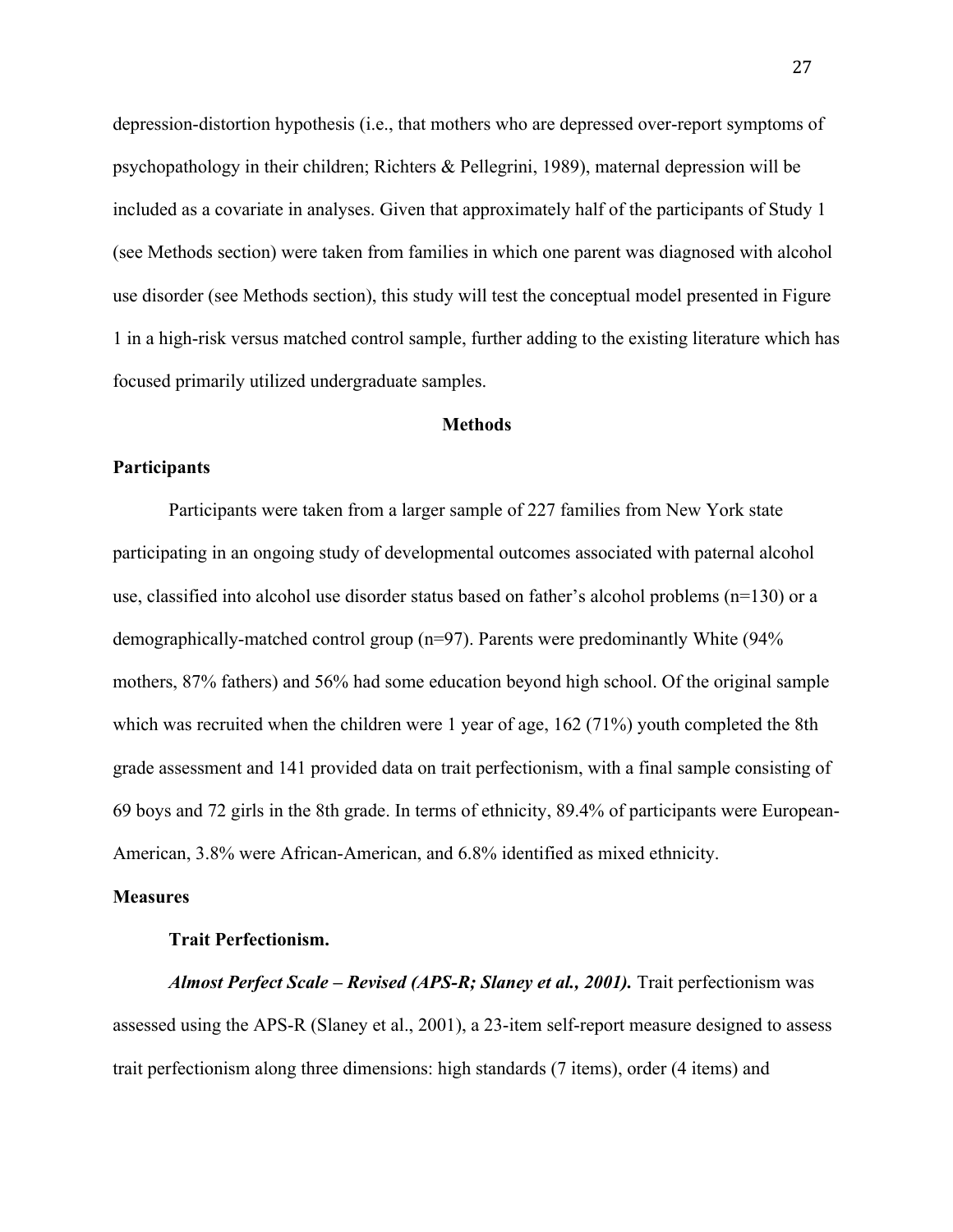discrepancy (12) items. Given theoretical arguments that the order subscale assesses tendencies that are not central to trait perfectionism (see Flett & Hewitt, 2015 for a review), only the high standards and discrepancy subscales were used in this study. The high standards subscale assesses the tendency to strive for unrealistic standards (e.g., "I set very high standards for myself") whereas the discrepancy subscale assesses the tendency to engage in self-critical performance evaluations (e.g., "I am hardly ever satisfied with my performance"; Slaney et al., 2001). Responses are indicated on a 7-point Likert scale, anchored at 1 (*strongly disagree*) and 7 (*strongly agree*). The APS-R demonstrates good internal consistency, with reported alpha levels ranging from .82 to .87 from the standards subscale and .87 to .92 for the discrepancy subscale (e.g., Gilman, Rice, & Carboni, 2014; Sironic & Reeve, 2015; Slaney et al., 2001). Internal consistencies scores for this sample can be found in Table 2. Although developed for use in adults, the APS-R has been successfully used in adolescent samples in previous research (e.g., Gilman, Rice, & Carboni; Sironic & Reeve, 2015).

#### **Social disconnection.**

A latent variable for social disconnection was created to capture the common variance amongst the following indicators:

*Child's Report of Parent Behavior Inventory (CRPBI; Schaefer, 1965b).* Perceived quality of parental relationships was assessed using Schuldermann and Schuldermann's (1970) revision of the CRPBI (Schaefer, 1965b). This instrument contains two forms, 108-item form to assess quality of the maternal relationship (e.g., "[my mother] tells me how much she loves me") and a 23-item form to assess quality of paternal relationships (e.g., "[my father] is easy with me"). Participants rate how much each statement is characteristic of their parenting (*like, somewhat like, not like*). The CRPBI yields 18 scales including: acceptance, child-centeredness,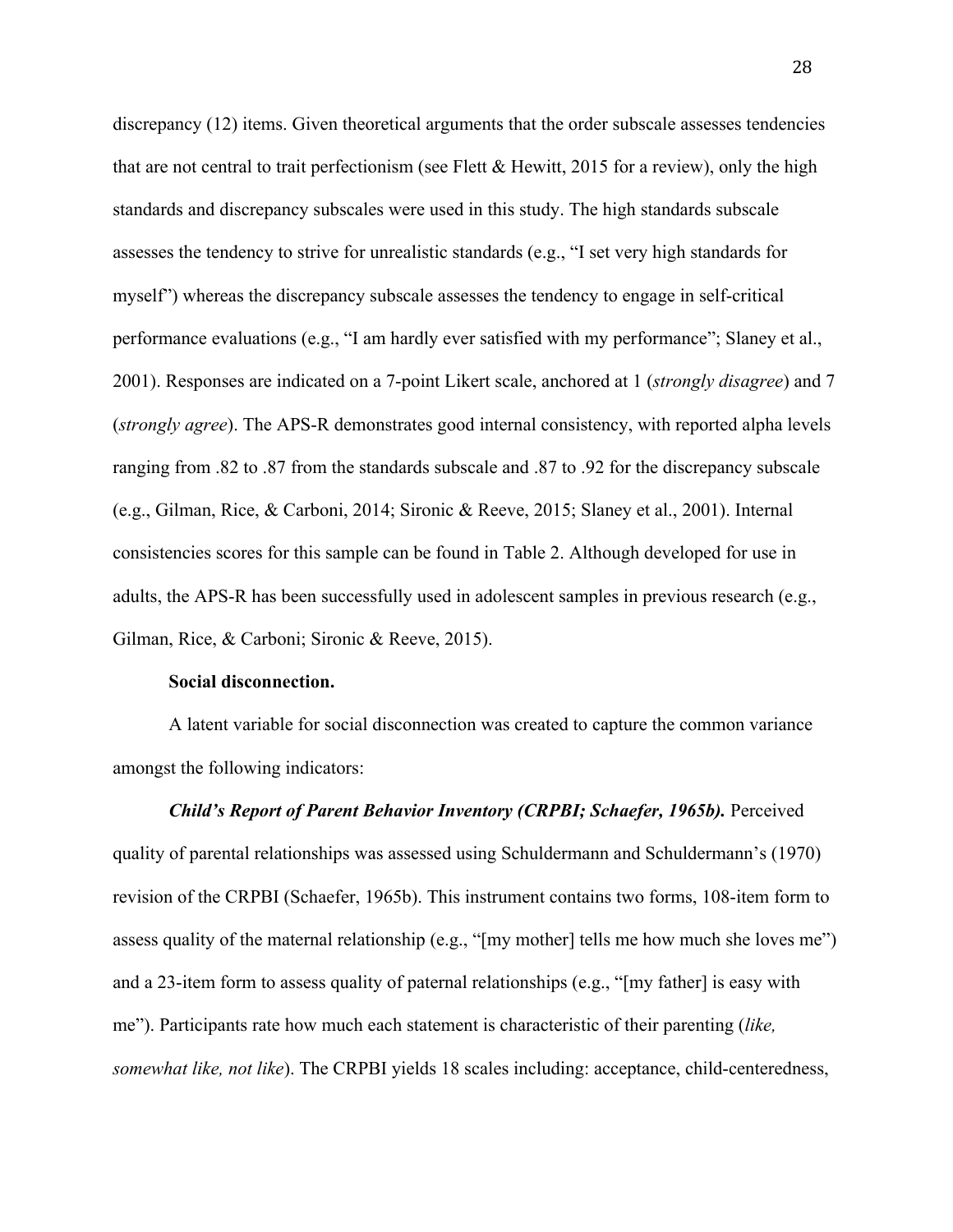possessiveness, rejection, control, enforcement, positive involvement, intrusiveness, control through guilt, hostile control, inconsistent discipline, non-enforcement, acceptance of individuation, lax discipline, instilling persistent anxiety, hostile detachment, withdrawal of relations, and extreme autonomy (Shaefer, 1965b). Factor analytic studies have consistently revealed three higher order factors which can be extrapolated from the instrument: acceptance/rejection, psychological autonomy/control, and firm/lax discipline (e.g., Graybill & Gabel, 1978; Schaefer 1965a; Schludermann & Schludermann, 1970). Cronbach's alphas for the CRPBI are reported to range from .70 to .95 (e.g., Raskin et al., 1971; Schwarz et al., 1985), whereas convergent correlations have ranged from .30 to .42 (e.g., Schwarz et al., 1985). Internal consistencies scores for this sample can be found in Table 2. For the purpose of this study, a composite perceived parental acceptance variable was created using the mean score for the maternal acceptance scale and the paternal acceptance scales  $(r = .54)$ .

*Social Experience Questionnaire (SEQ; Crick & Grotpeter, 1996).* Relational victimization was assessed using the relational victimization scale of the SEQ (Crick  $\&$ Grotpeter, 1993). The 15-item SEQ is a widely used measure of peer victimization among adolescents and includes three subscales assessing overt victimization (e.g., "How often do you get pushed or shoved by another peer at school?"), relational victimization (e.g., "How often does another peer tell lies about you to make others not like you?") and receipt of prosocial acts (e.g., "How often do you get cheered up by another peer when you are sad or upset?"). Responses to items are indicated on a 5-point Likert scale, anchored at 1 (*never*) and 5 (*all the time*). The relational victimization scale of the SEQ is found be consistent across genders and has exhibited strong psychometric properties in large samples of adolescents, with Cronbach's alphas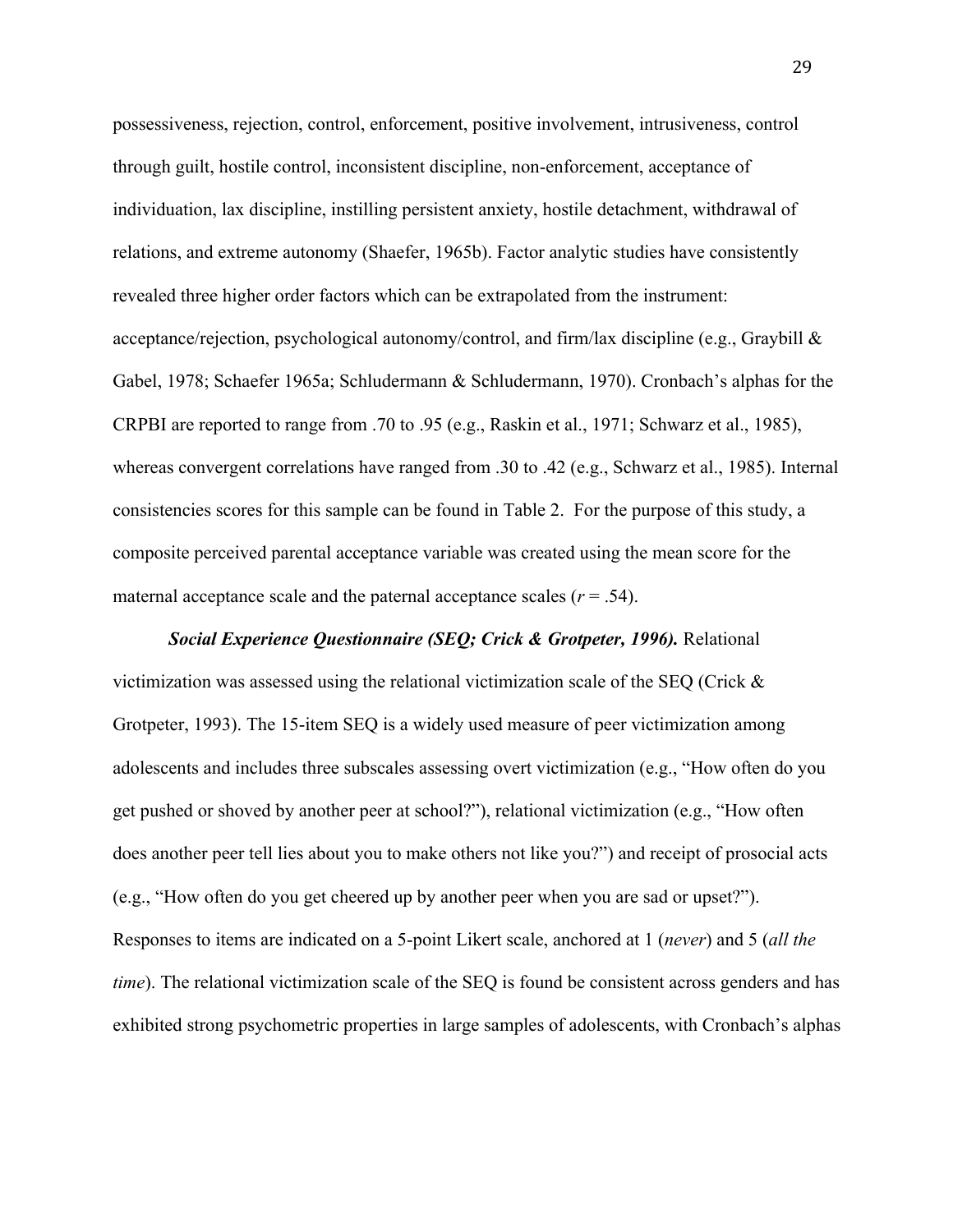reported to range from .72 to .82 (e.g., Desjardins et al., 2013; Storch et al., 2005). Internal consistencies scores for this sample can be found in Table 2.

*School involvement (Berndt & Keefe, 1995).* School connectedness was assessed using Berndt & Keefe's (1995) 6-item self-report measure of school involvement, which assesses students' attitudes and behaviors in the classroom and outside of school (e.g., "how often do you take part in classroom discussions?"; Berndt & Keefe, 1995). Responses are indicated on a Likert-style scale, anchored at 1 (*never*) and 5 (*very often*). Internal consistencies scores for this sample can be found in Table 2.

## **Anxiety symptoms.**

### *Revised Children's Manifest Anxiety Scale (RCMAS; Reynolds & Richmond, 1978).*

Anxiety was assessed using the RCMAS (Reymonds & Richmond, 1978), a 49-item self-report measure of anxiety symptoms suitable for using in youths aged 6 to 19 (Seligman et al., 2004). The RCMAS (Reymonds & Richemond, 1978) assesses anxiety symptoms along several dimensions, including physiological anxiety, worry, social anxiety, and defensiveness; a sample item is "I worry about what is going to happen" (Reymonds & Richmond, 1985). The RCMAS items are dichotomous (i.e., yes/no) and are scored by summing the number of "yes" responses, with a higher number of "yes" responses indicating a greater number of anxiety symptoms. The RCMAS is one of the most widely used measures of anxiety in youth, and demonstrates high internal consistently with reported Cronbah's alphas ranging from .75 to .92 (e.g., Reynolds & Richmond, 2008; Seligman et al., 2004). Internal consistencies scores for this sample can be found in Table 2.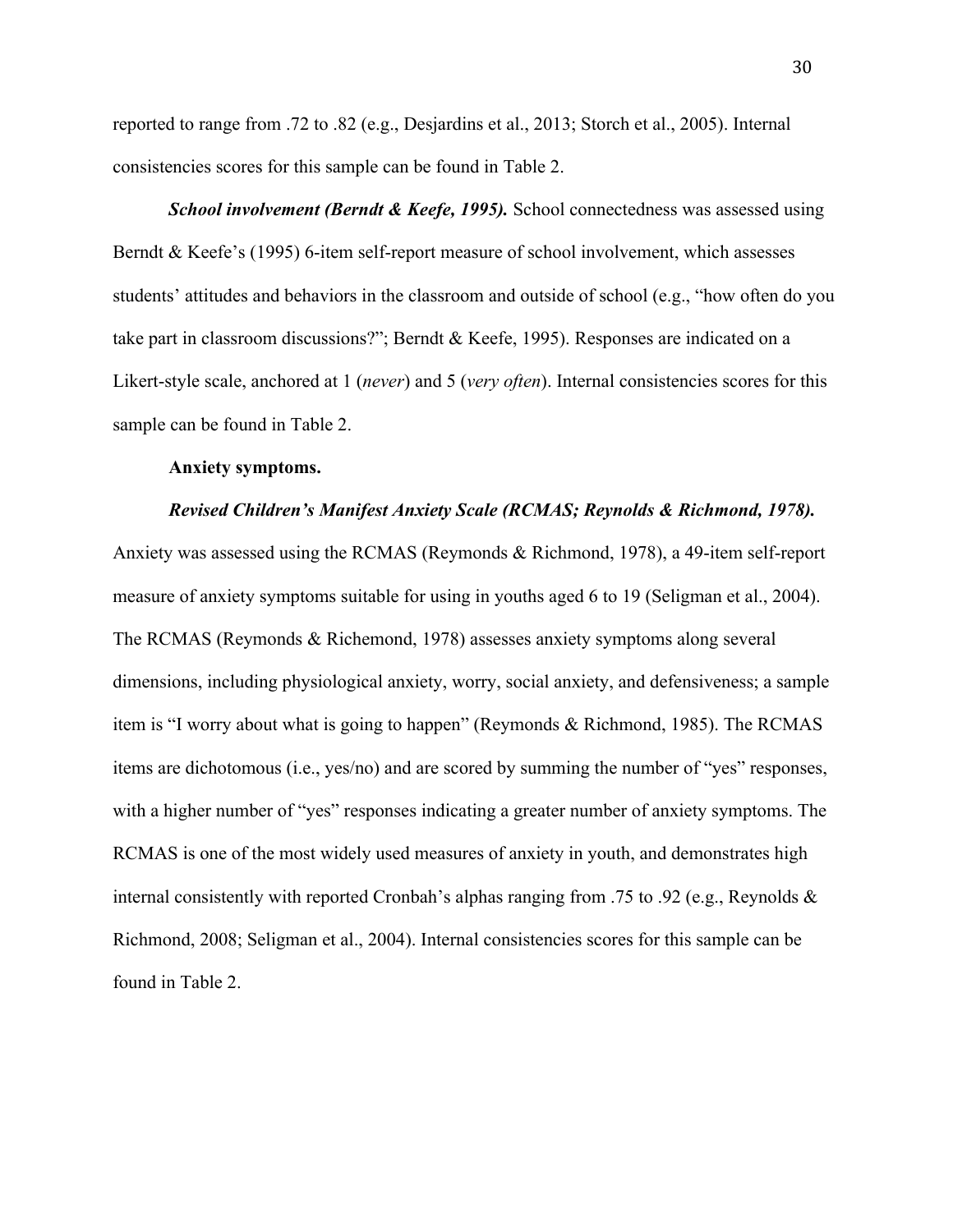## **Covariates.**

*Center for Epidemiologic Studies Depression Scale (CES-D; Radloff, 1977).* Maternal depression was included as a covariate and assessed using the 20-item CES-D (Radloff, 1977). The CES-D is a widely used self-report measure of depressive symptoms in adults, assessing symptoms along eight different subscales: dysphoria, anhedonia, appetite, sleep, concentration, worthlessness, fatigue, agitation and suicidal ideation. Respondents are asked to read a series of statements (e.g., "I was bothered by things that don't usually bother me") and indicate how often they experience the symptoms described in the statements during the past week. Responses are indicated on a 4-point Likert style scale, anchored at 1 (*rarely or none of the time, less than one day)* and 4 (*most or all of the time, 5-7 days*). The CES-D demonstrates strong internal consistency, with Cronbach's alpha scores typically ranging from .85 to .90 (Radloff, 1977; Vilagut et al., 2016). Internal consistencies scores for this sample can be found in Table 2.

*Alcohol group status.* Given that participants were taken from a larger sample of highrisk versus control families, alcohol group status was included as a covariate. Alcohol group status was determined by fathers' alcohol use problems as assessed by an adapted, self-report measure of the University of Michigan Composite International Diagnostic Interview (Anthony, Warner, & Kessler, 1994; Kessler et al., 1994). Questions that inquired about whether a problem occurred "very often" were rephrased to inquire specifically "how many times" a problem was experienced. Additionally, *Diagnostic and Statistical Manual of Mental Disorders, Fourth Edition* (DSM-IV; American Psychiatric Association, 2000) criteria for alcohol abuse and dependence diagnoses for current alcohol problems were applied to screening criteria responses to assign alcohol group status at the time of recruitment (Eiden et al., 2007).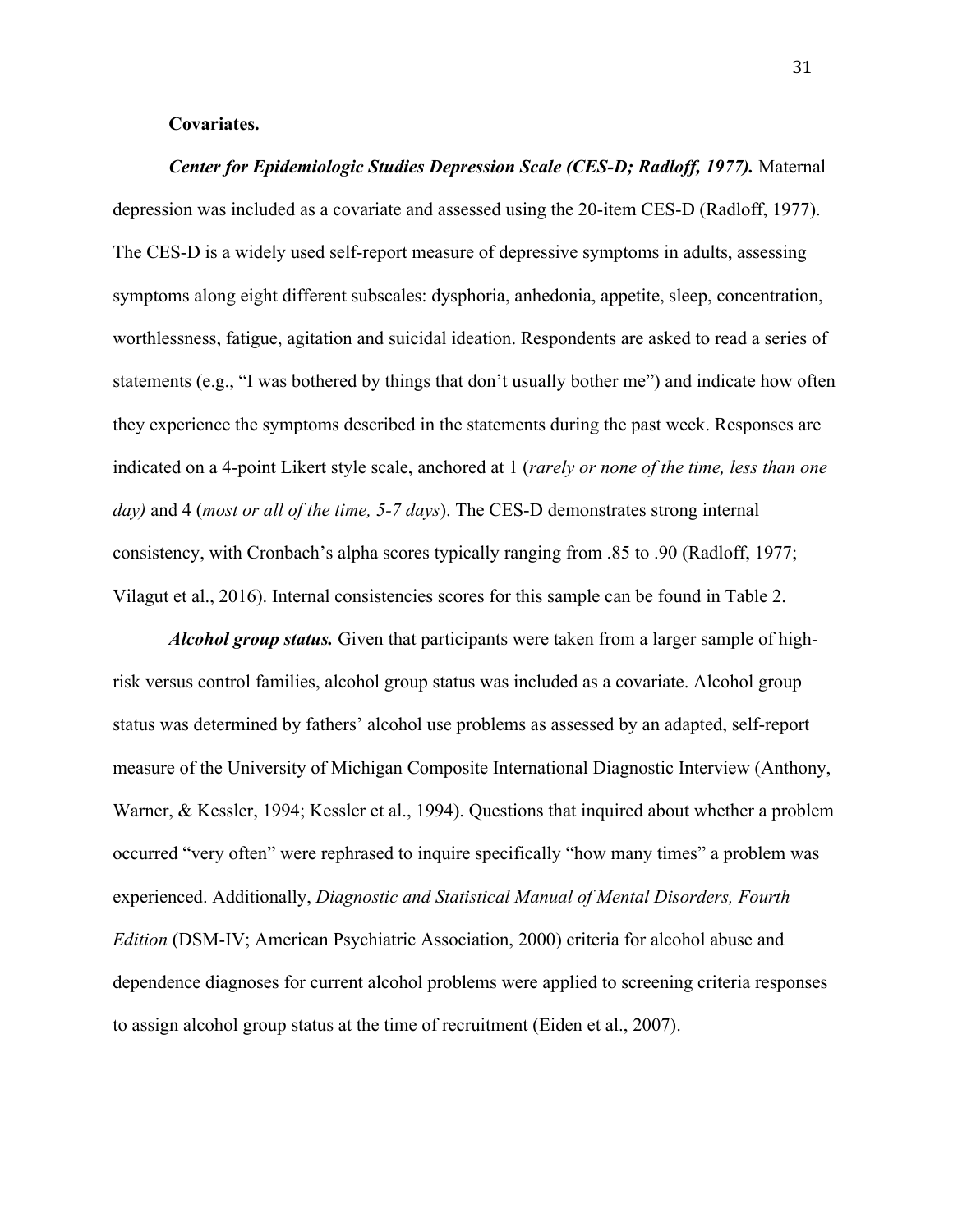## **Procedure**

The names and addresses of potential participants were obtained from the New York State birth records for Erie Country (Eiden et al., 2007). Families who met diagnostic criteria for alcohol group status were matched with control families on race/ethnicity, maternal education, child gender, parity, and marital status. Family assessments were conducted in early childhood (12 to 48 months), at kindergarten age (5-6 years), in middle childhood (9-12 years), and in early adolescence  $(8<sup>th</sup> grade; 13-14 years)$ . Mother-child visits were conducted first, followed by father-child visits during which family members responded to interview questions and completed questionnaires at the Research Institute on Addictions in Buffalo, New York (see Lessard et al., 2014). Data collected during the early adolescence period was used in analyses. Specifically, mothers and adolescents completed self-report measures via online questionnaires.

#### **Statistical Analyses**

Using Mplus verison 8.1 statistical analysis software (Muthén & Muthén, 1998-2017), structural equation modeling was used to test the conceptual model presented in Figure 1. Given that the assumption of normality was met for all model variables except for motherreported anxiety (which was only slightly kurtotic (see Table 2) and because Maximum Likelihood (ML) estimation is robust to minor violations of normality, ML estimation was used to estimate all model parameters. The latent variable for social disconnection was scaled by fixing one of its indictor paths (i.e., relational victimization) to 1.0. Several indices of fit were used to assess model fit: Root Mean Square Error of Approximation (RMSEA) with 90% confidence intervals, the comparative fit index (CFI; Hu & Bentler, 1999) and the standardized root mean square residual (SRMR; Hu & Bentler, 1999). Acceptable fit of the conceptual model was operationally defined in this study as a RMSEA of less than .06, a CFI greater than .95 and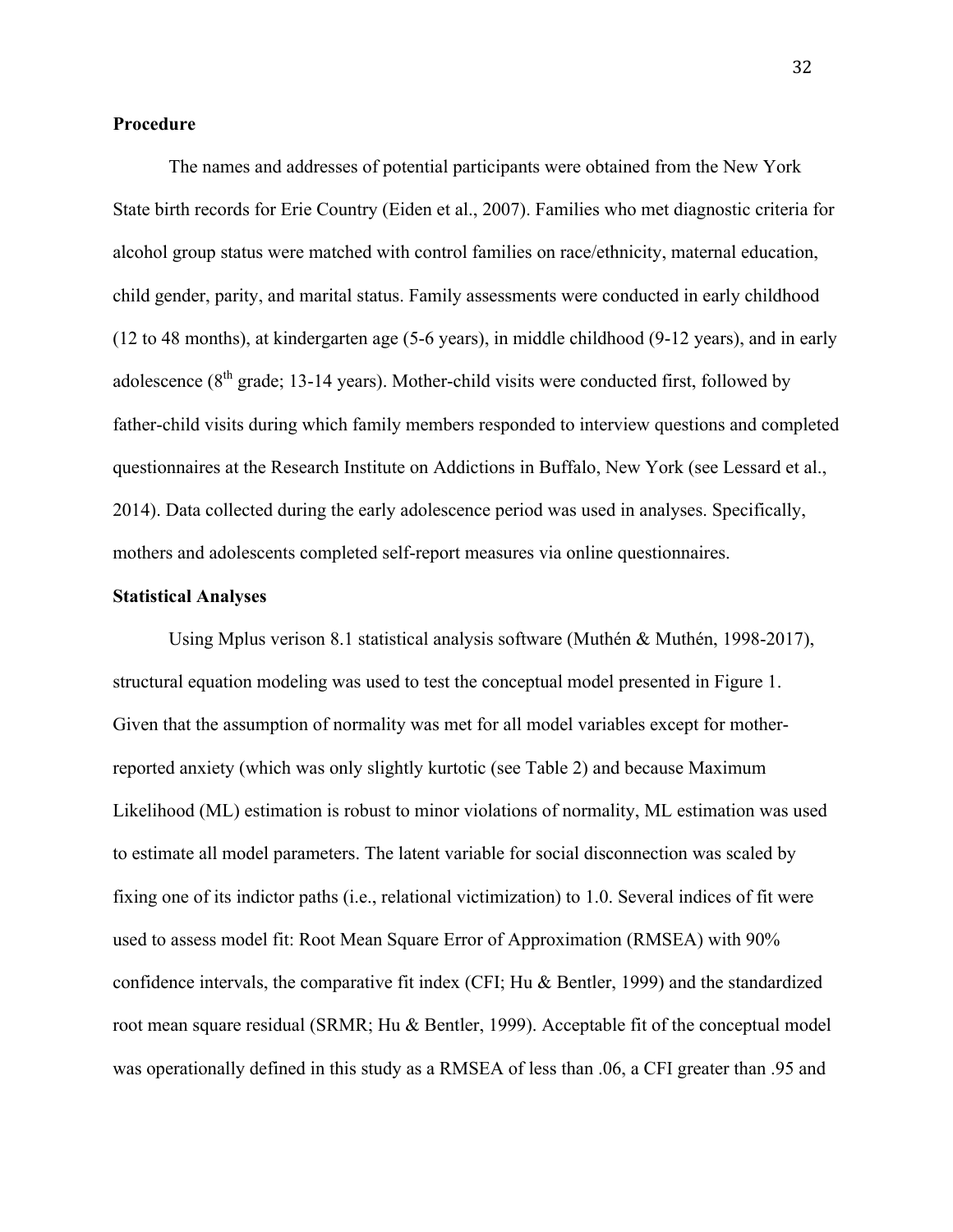an SRMR of less than .08. Indirect effects were estimated and assessed using 10,000 bootstrap samples with replacement and 95% bias-corrected confidence intervals (CIs). CIs that did not cross over zero were used to determine significant indirect effects (Shrout & Bolger, 2002).

# **Results**

## **Preliminary Analyses**

**Outliers.** Prior to analyses, data was examined for univariate outliers identified by converting raw scores into standardized scores. Any scores which fell outside of  $+/-3$  SD from the mean were considered to be outliers. In accordance with recommendations by Tukey (1977), any outliers (i.e.,  $\pm$  3SD) were Winsorized by replacing values over 3 SD above/below the mean with the value of 3 SD above/below the mean, maintaining rank order by 0.01 decimal places. For a detailed summary see Table 1.

**Missing data.** Overall, 85.8% of participants had complete data. Missing data ranged from one data point to five data points, though on average participants were missing less than one (.41) data points. Patterns of missing data were then analyzed using chi-square tests of independence for categorical variables (i.e., sex, alcohol group status) and independent sample ttests for continuous variables (i.e., PS, PC, RV, SC, parental acceptance, anxiety, motherreported anxiety, maternal depression). All chi-square tests and most of the t-tests were not statistically significant  $(p > .05)^1$ , and as such it can be concluded that there were no group differences between participants with complete versus incomplete data on any of the model variables.

#### **Testing of Assumptions for Parametric Tests**

 

<sup>1</sup> The t-test comparing those missing data versus not missing data on maternal depression was statistically significant,  $t(155) = 1.49$ ,  $p = .05$ ,  $d = .39$ . The effect size of this difference was small to medium and as such there were few overall differences between those missing data and those not.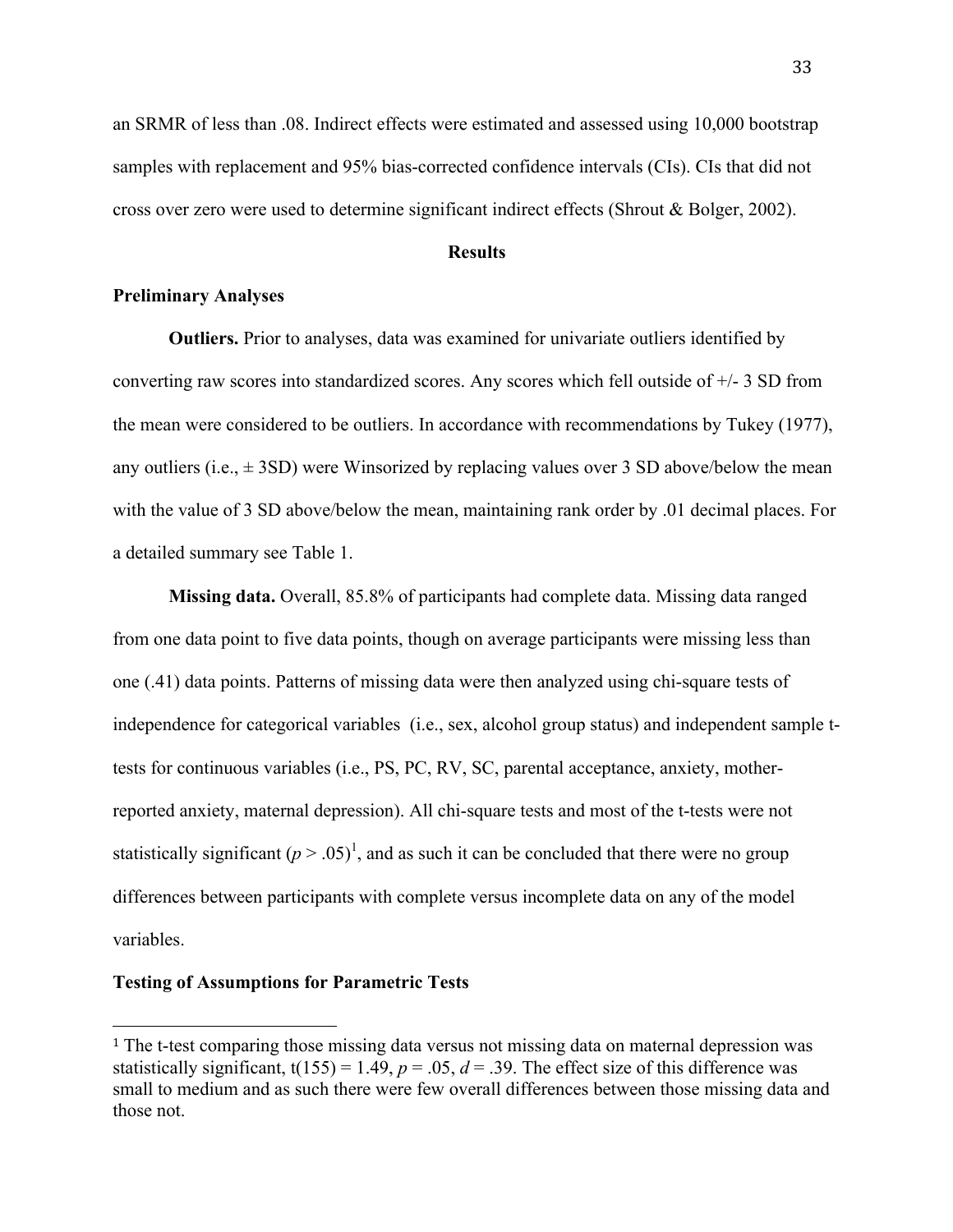**Univariate normality.** Histograms were created for each continuous variable in the model to assess univariate normality visually. In addition, skewness and kurtosis values were calculated and evaluated to further aid in assessing univariate normality using the values of +/- 2 to indicate normality (Field, 2009). Based on visual inspection of the histograms, all model variables appeared to be normally distributed with the exception of model variables related to psychopathology (i.e., mother-reported anxiety, maternal depression, adolescent-reported anxiety, and relational victimization). Specifically, mother-reported anxiety, maternal depression, adolescent-reported anxiety, and relational victimization appeared to be slightly positively skewed and slightly kurtotic. However, all skewness and kurtosis values were within normal range with the exception of mother-reported anxiety, which was only slightly kurtotic. See Table 2 for a detailed summary of descriptive information along with skewness and kurtosis values.

**Multivariate normality.** I assessed multivariate normality by conducting multiple regressions to generate residuals whose distributions could then be examined. First, I conducted a multiple regression in which mother-reported anxiety was regressed on PS, PC, relational victimization, school connectedness, parental acceptance, maternal depression, respondent sex and alcohol group status. Second, I conducted a multiple regression in which adolescent-reported anxiety was regressed on PS, PC, relational victimization, school connectedness, parental acceptance, maternal depression, respondent sex and alcohol group status. Histograms were created using the residuals generated from the regressions. Visual inspection of histograms confirmed that residuals were generally normally distributed. Using the recommended values of +/- 2, skewness and kurtosis were also examined as indicators of multivariate normality.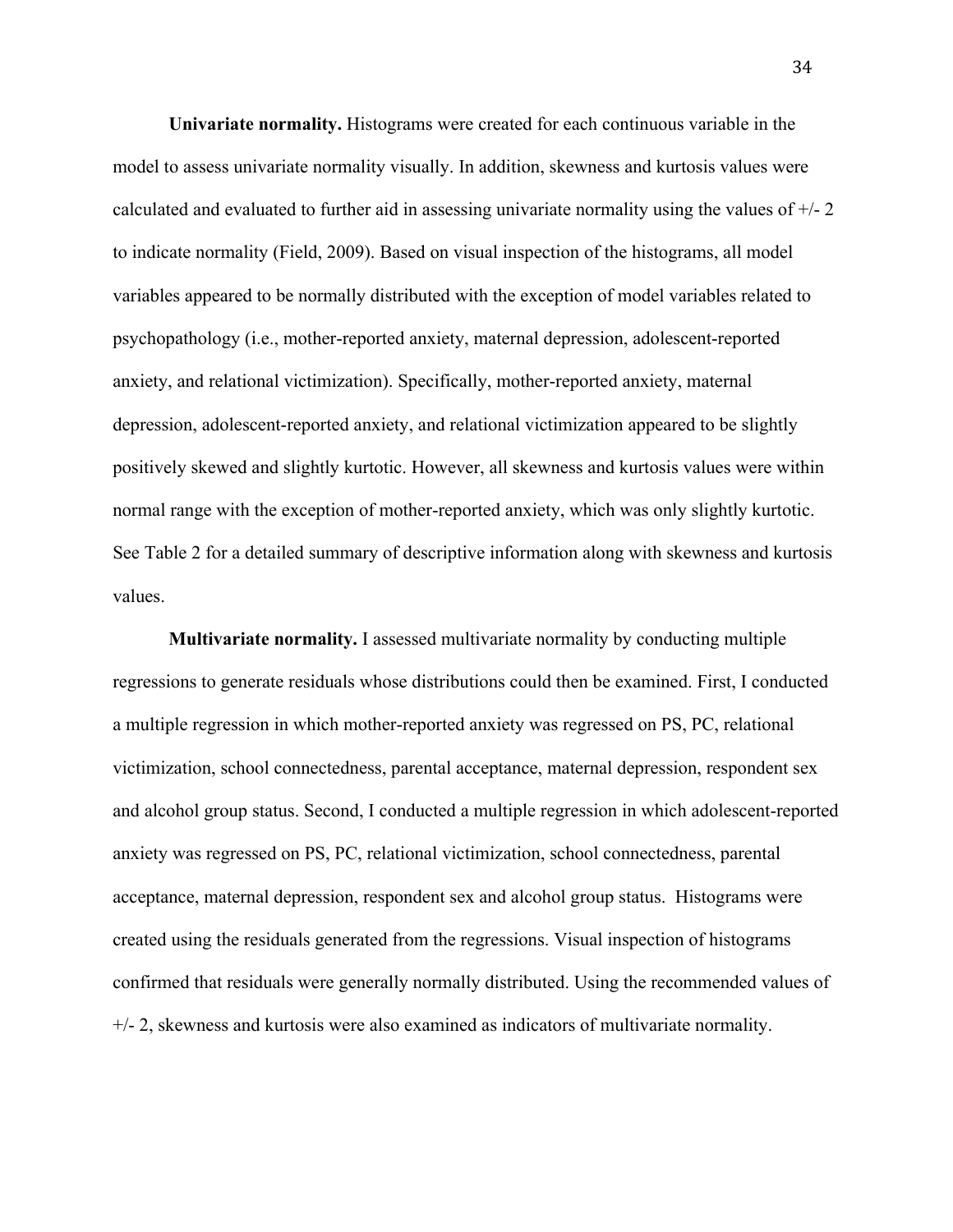Skewness values ranged from .47 to 1.59 and thus fell within the normal range, whereas kurtosis values ranged from .33 to 2.07 and thus generally fell within the normal range.

**Homoscedasticity.** To test for homoscedasticity (i.e., that variances are equal at each point of the regression line), I conducted multiple regressions to generate residuals to be analyzed. First, I conducted a multiple regression in which mother-reported anxiety was regressed on PS, PC, relational victimization, school connectedness, parental acceptance, maternal depression, respondent sex and alcohol group status. Second, I conducted a multiple regression in which adolescent-reported anxiety was regressed on PS, PC, relational victimization, school connectedness, parental acceptance, maternal depression, respondent sex and alcohol group status. Scatterplots using the standardized residual score and the unstandardized predictor value for each set of variables in the proposed model were then assessed. Visual inspection of the data demonstrated no obvious pattern and data appeared to be evenly spread about the regression line. As such, the assumption of homoscedasticity was met.

**Linearity.** Scatterplots depicting the relationship between each pair of model variables were examined for linearity. There were no obvious instances of non-linear relationships in the scatterplots, and as such the assumption of linearity was met.

**Independence of residuals.** As a test for independence of residuals, Durbin-Watson values yielded from the regressions conducted for each pair of variables in the conceptual model were assessed. The Durbin-Watson tests yielded values ranging from 1.85 to 2.18. As these values fall within the ideal range of 1.5 and 2.5 (Hair, Anderson, Tathan, & Black, 1995), it can be inferred that the residuals were independent.

**Multicollinearity.** To test for multicollinearity, VIF statistics generated from the regressions conducted wherein each outcome variable was regressed on all model variables were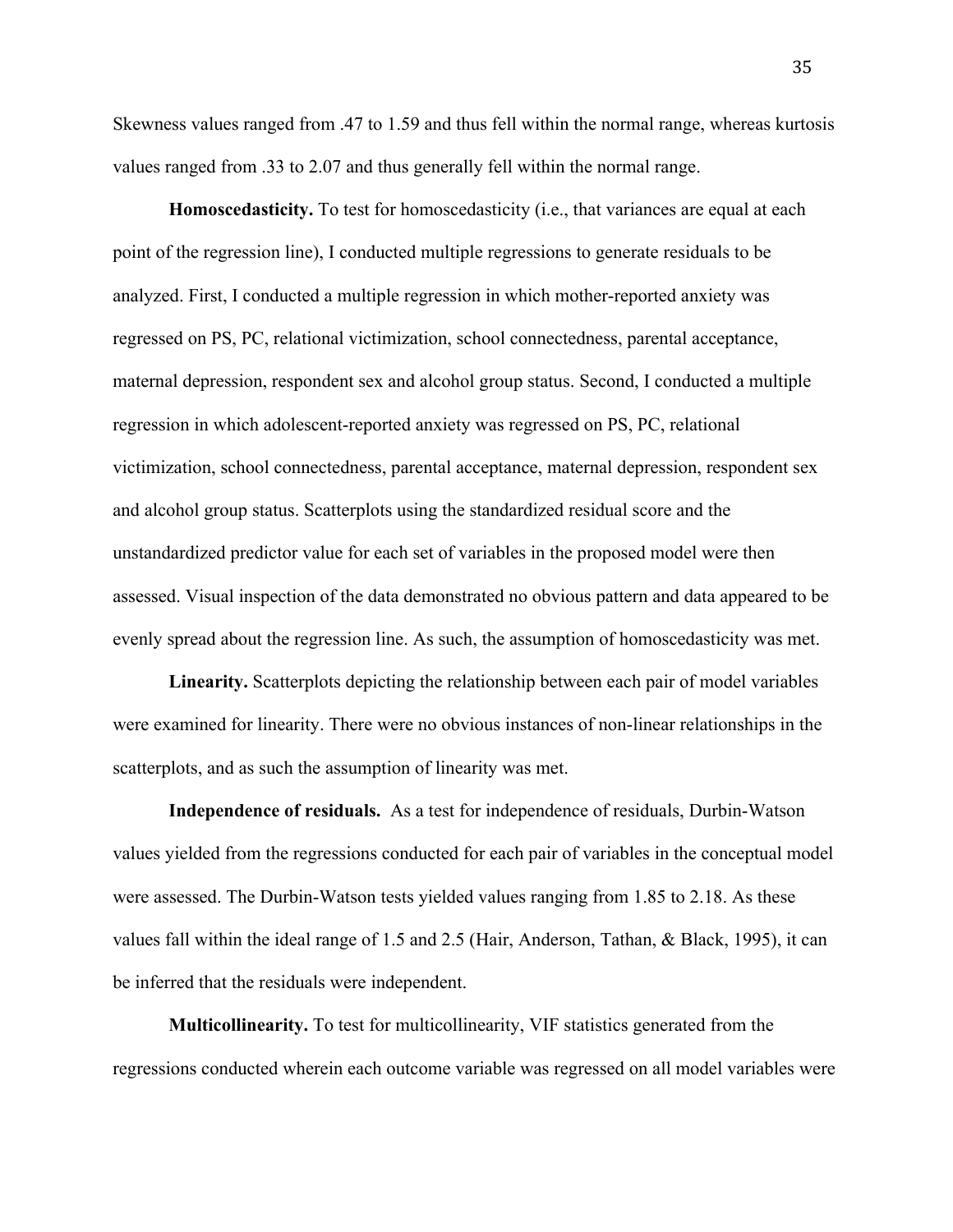examined for each pair of variables in the conceptual model. VIF values were all below the critical value of 2 (Field, 2009), ranging from 1.08 to 1.34, suggesting little to no multicollinearity within the data.

### **Descriptive Information and Bivariate Correlations for all Model Variables**

Pearson *r* correlations were performed to examine associations among variables relevant to the conceptual model. Correlations between all study variables, along with means and standard deviations, are presented in Table 3. Results indicated that PS and PC shared a negative association. In other words, those who reported striving for high standards were less likely to report a discrepancy between their ideal standards and actual selves. PS was positively correlated with school-connectedness and paternal acceptance. This pattern of correlations suggests that those who had a tendency to strive for perfection also tended to report feeling accepted by their parents and connected to their school environments. PC was positively associated with relational victimization and with adolescent-reported anxiety. Moreover, PC was negatively associated with parental acceptance and school-connectedness. In other words, those who reported being highly self-critical tended to also report being victimized by their peers, feeling unaccepted by their parents and feeling disconnected from their schools. Moreover, those who reported higher levels of self-criticism appeared to experience greater instances of worry and anxiety.

Relational victimization was negatively correlated with both school-connectedness and parental acceptance. Moreover, relational victimization was positively correlated with adolescent-reported anxiety and with mother-reported anxiety. This pattern of correlations suggests that those who were victimized by their peers also tended to feel similarly unaccepted by their parents and disconnected from their schools. Moreover, those who experienced greater levels of peer victimization also tended to experience higher levels of anxiety, both adolescent-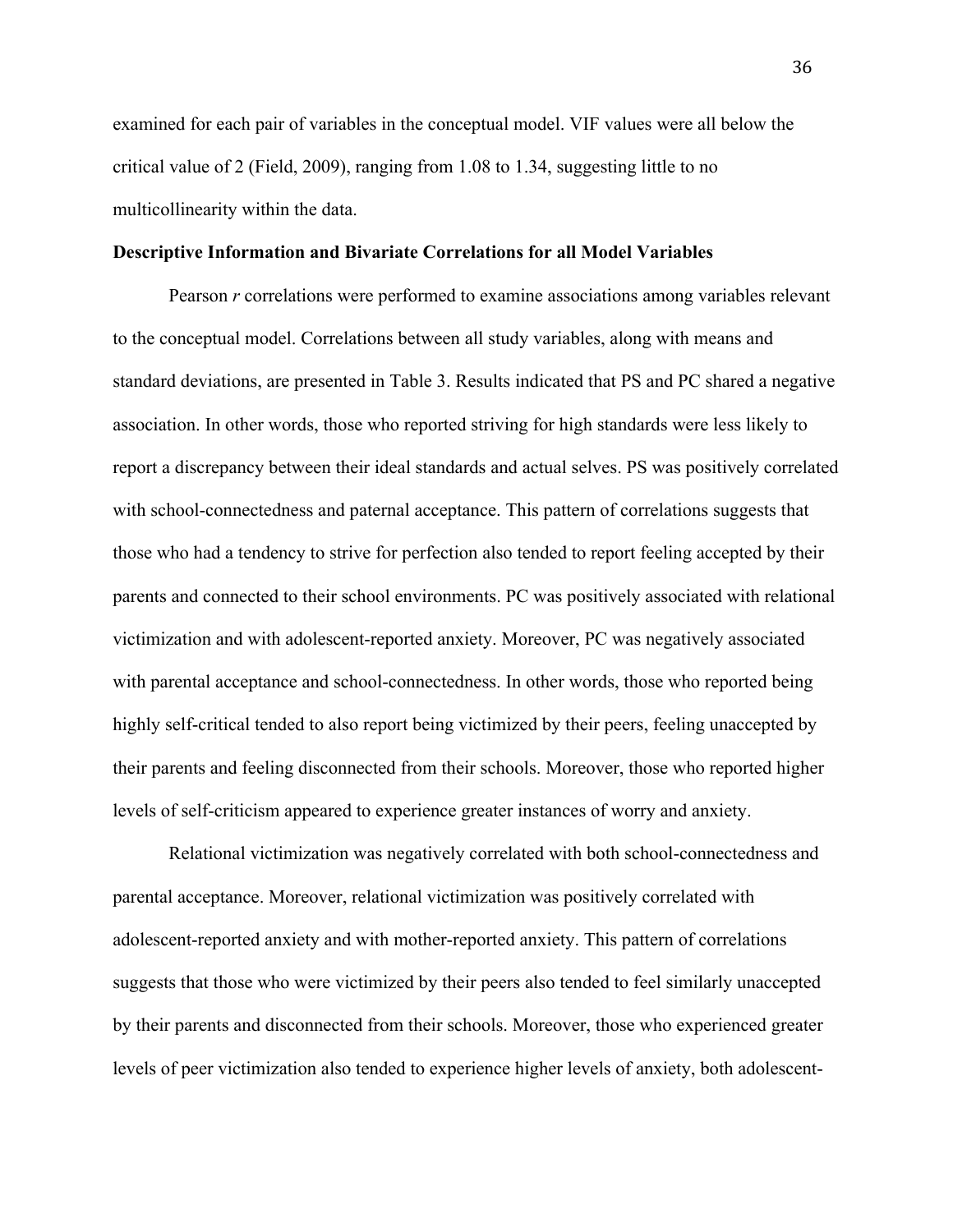and mother-reported. School-connectedness was positively correlated with parental acceptance, such that those who reported feeling more connected to their schools also reported feeling more accepted by their parents. Moreover, school-connectedness shared a negative correlation with adolescent-reported anxiety. In other words, adolescents who reported feeling more connected to their schools also reported lower levels of anxiety. Parental acceptance was negatively correlated with adolescent-reported anxiety such that those children who felt more accepted by their parents reported experiencing fewer anxiety symptoms. Adolescent-reported anxiety shared a moderate and positive association with mother-reported anxiety. In other words, anxiety symptoms in children were observable to their mothers, but only to a small degree. Finally, mother-reported anxiety was positively correlated with maternal depression scores such that mothers who experienced symptoms of depression reported that their child experienced greater symptoms of anxiety.

## **Primary Analyses**

Structural equation modeling was conducted to test the conceptual model presented in Figure 1. Mother-reported and adolescent-reported anxiety were the primary endogenous variables of interest and a covariance was specified between these manifest variables. Social disconnection was a latent variable that had the following indicators: relational victimization, school connectedness, and parental acceptance. Social disconnection was scaled by fixing the path from social disconnection to relational victimization to 1.0. The social disconnection latent variable had adequate factor loadings for relational victimization, school connectedness, and parental acceptance (i.e., .60, -.66, and -.45, standardized loadings respectively). Mother-reported and adolescent-reported anxiety were each regressed onto the latent variable for social disconnection and on the exogenous variables (i.e., PS, PC**,** respondent sex, alcohol group status,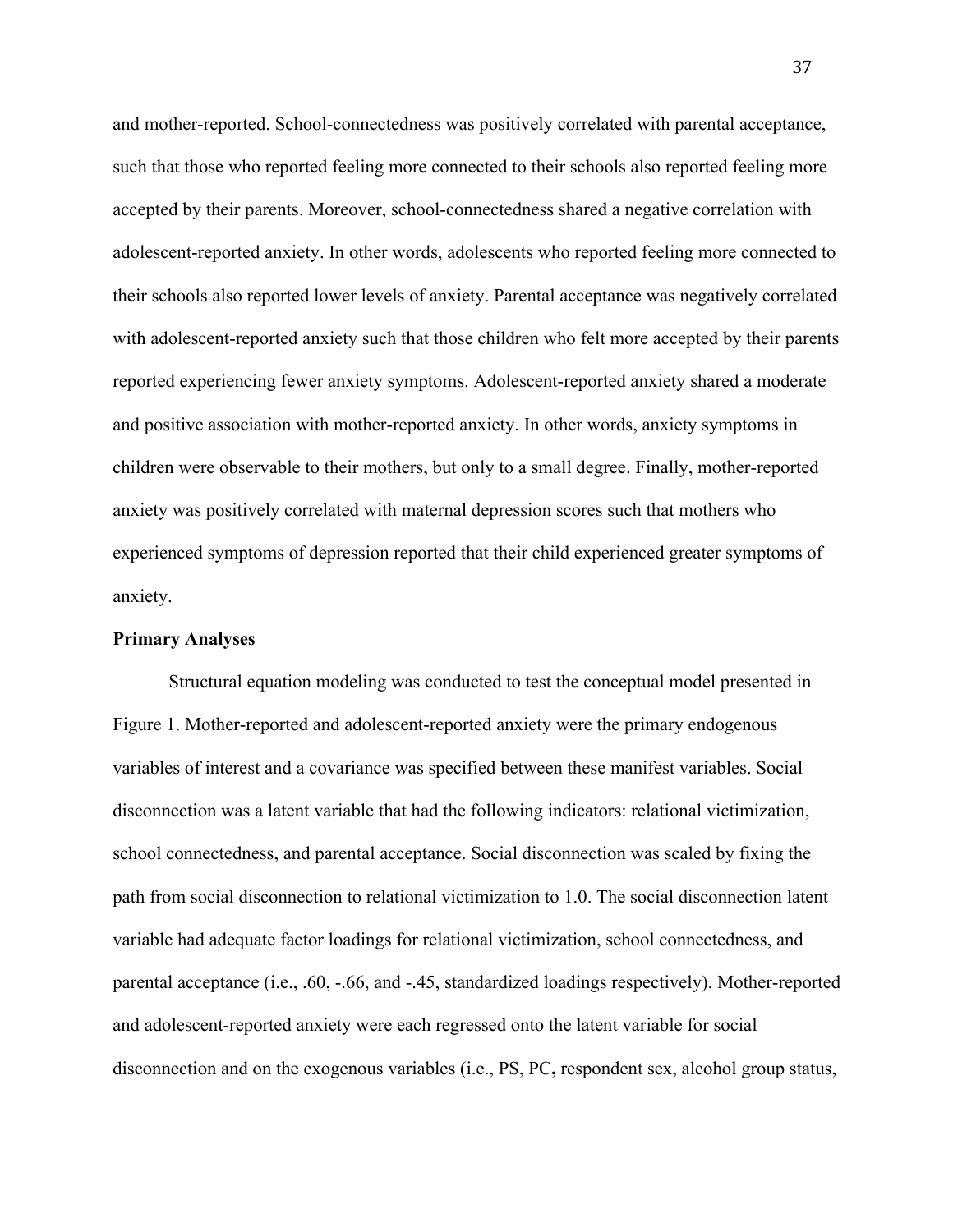and maternal depression**).** Social disconnection was regressed on the exogenous variables (i.e., PS, PC, respondent sex, alcohol group status, and maternal depression). Covariances were estimated between all exogenous variables (i.e., PS, PC, respondent sex, alcohol group status, and maternal depression). Overall, results indicated that the conceptual model adequately fit the data,  $(\chi^2(14) = 23.31, p = .055; CFI = .96; RMSEA = .069 95\% CI [.00, .12]; SRMR = .043)$ .

Model parameters are presented in Table 4. With respect to the covariates, respondent sex was negatively associated with adolescent-reported anxiety, such that girls reported higher levels of anxiety symptoms than boys. Alcohol group status was positively associated with adolescentreported anxiety, such that those adolescents from high alcohol use families reported higher levels of anxiety symptoms than those from control families where neither parent was experiencing an alcohol use disorder. Finally, maternal depression was positively associated with mother-reported anxiety, such that mothers with higher levels of depression reported higher levels of anxiety symptoms in their children.

Results indicated that there were statistically significant direct effects such that higher levels of PS were associated with lower levels of social disconnection, whereas higher levels of PC were associated with higher levels of social disconnection. Moreover, both PS and PC were positively and directly associated with adolescent-reported anxiety after accounting for all other variables in the model. Similarly, higher levels of social disconnection were associated with greater adolescent-report anxiety. Finally, results revealed significant indirect effects to adolescent-report anxiety from PS ( $\beta$  = -.11, 95% CI [-.41, -.02]) and PC ( $\beta$  = .16, 95% CI [.05, .47]) through social disconnection. There were no significant indirect effects from PS and PC to mother-report anxiety via social disconnection.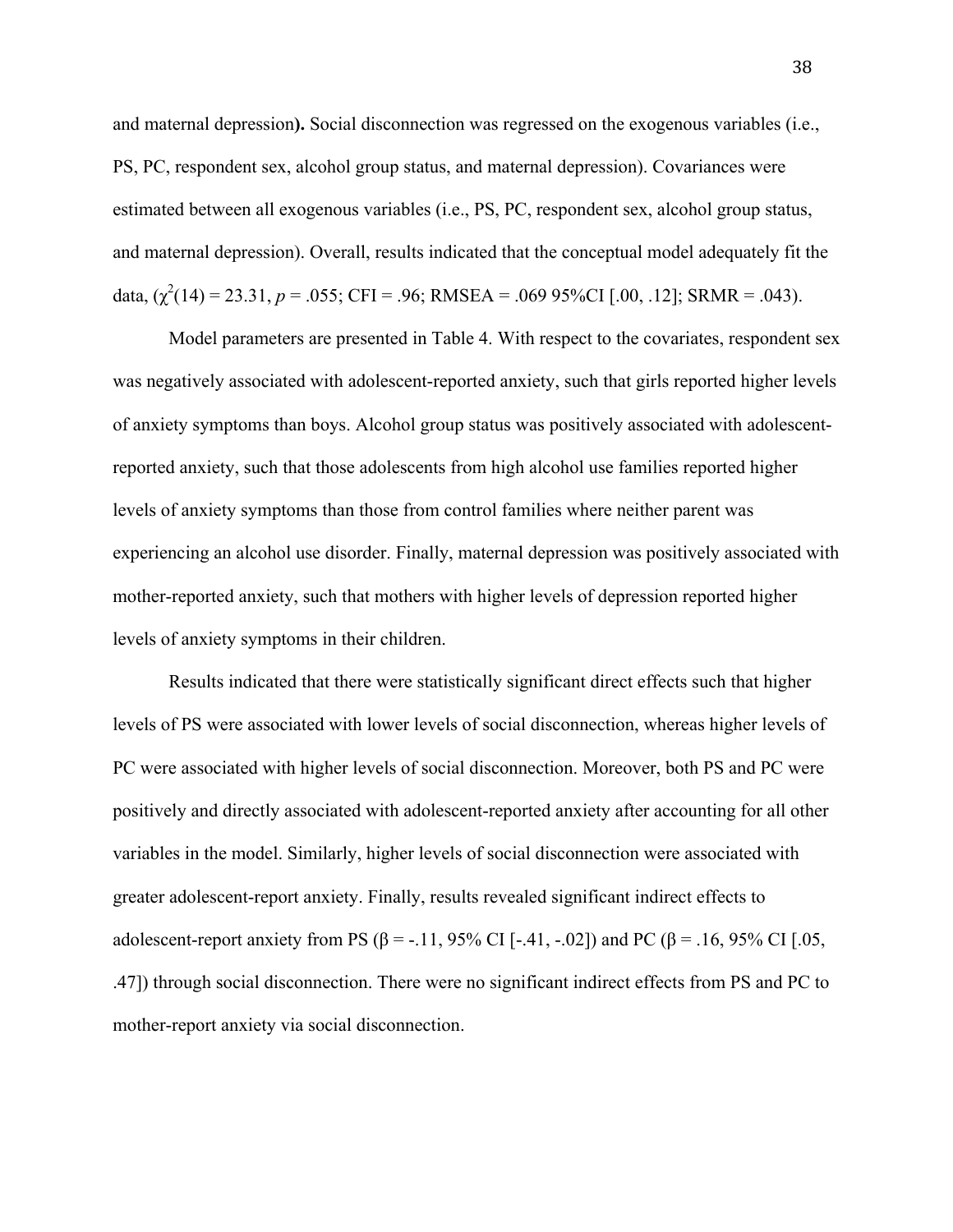In line with recommendations by Simmons, Nelson and Simonsohn (2011) for ethical research practices, analyses were conducted both with and without covariates. It is worth noting that without covariates included in the analyses, there was a significant indirect effect from PS to mother-reported anxiety ( $\beta$  = -.03, 95% CI [-.13, -.004]) and from PC to mother-reported anxiety  $(\beta = .04, 95\% \text{ CI}$  [.00, .13]). Once covariates were entered into the analyses, these effects became nonsignificant although the direct effect of PS on mother-reported anxiety approached significance  $(p = .07)$ .

#### **Discussion**

Overall these findings suggest that PC in particular act as a specific vulnerability factor for anxiety in adolescents, and consistent with existing literature, suggests that girls are more prone to the experience of internalizing symptoms than boys (e.g. Leadbeater et al., 1999; McLean et al., 2006) given that girls were more likely to report symptoms of anxiety than boys. In terms of direct effects, both PS and PC were linked with adolescent-reported anxiety such that those reporting higher levels of PS and PC similarly reported experiencing greater anxiety symptomatology. These findings mirror extant literature demonstrating the clear maladaptive nature of PC, showing robust links between PC and anxiety in both adult and youth samples (e.g., Flett et al., 2004; Klibert et al., 2005; Klibert et al., 2014; Nepon et al., 2011; Newby et al., 2017). Interestingly, whereas the literature regarding the relationship between PS and anxiety in adults is mixed, with some studies finding positive associations (e.g., Klibert et al., 2005; Klibert et al., 2014; Newby et al., 2017) and others finding no link (e.g., Flett et al., 1994), this study reveals a residual path between PS and anxiety such that higher levels of PS were associated with greater anxiety symptoms. This finding suggests that there may be some maladaptive influence of PS on adolescents' experience of anxiety apart from the protective social function.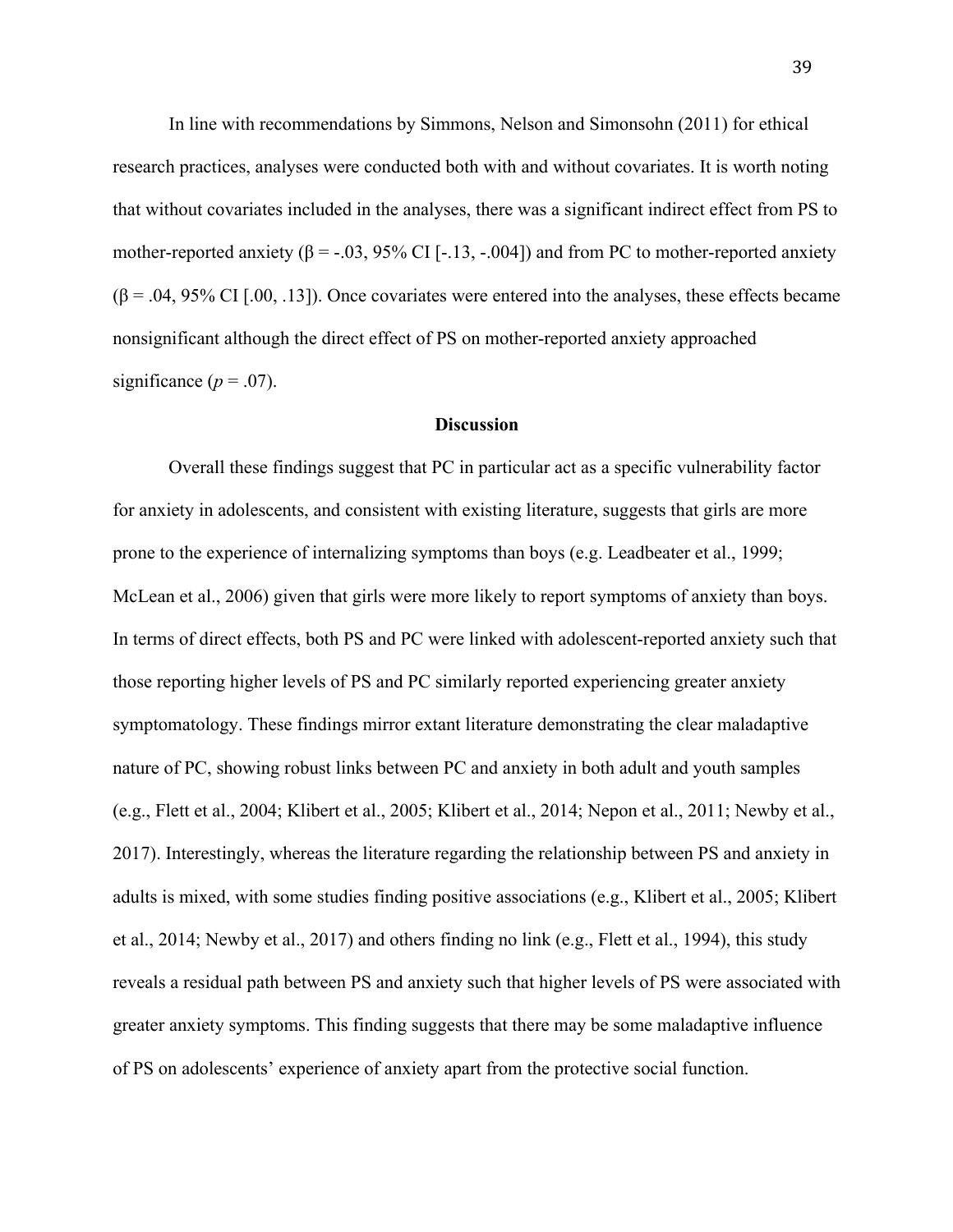With respect to potential mechanisms linking dimensions of trait perfectionism to anxiety, it appears that PC is associated with greater anxiety symptoms through social disconnection. This finding is consistent with the PSDM, which posits that perfectionistic concerns may lead to impaired social relationships and, subsequently, leave one vulnerable to psychological distress such as anxiety (Hewitt et al., 2006). Interestingly, the bivariate associations between PC and various indicators of social disconnection (i.e., relational victimization, school connectedness, parental acceptance) were all similar in strength and as such it appears to be an underlying and pervasive form of social disconnection that accounts for the link between PC and anxiety. The direct and indirect effects found with respect to PC are in line with theoretical and historical models of trait perfectionism that paint perfectionism as a vulnerability factor for poorer mental health given its impossibly high standards that often result in failure and endless self-criticism. Indeed, a growing literature suggests that perfectionistic tendencies, particularly PC, are destructive in youth given strong links between dimensions of perfectionism and mental health problems such as depression, suicide ideation, and anxiety in young people (e.g., Chen et al., 2012; Hewitt et al., 2002; Roxborough et al., 2012). More concerning, the sheer prevalence of maladaptive dimensions of perfectionism amongst youth is remarkably high with approximately 25 to 30% of young people demonstrating characteristics of maladaptive perfectionism (e.g., Hawkins, Watt, & Sinclair, 2006; Hewitt & Flett, 2014; Rice, Ashby, & Gilman, 2011; Sironic & Reeve, 2015).

In contrast, whereas PS shared an indirect relationship with adolescent-reported anxiety such that higher levels of PS were associated with *fewer* anxiety symptoms through lower levels of social disconnection. Whereas PC reflects a clearly maladaptive form of trait perfectionism, PS represents a dimension that is less clearly maladaptive or adaptive; despite a maladaptive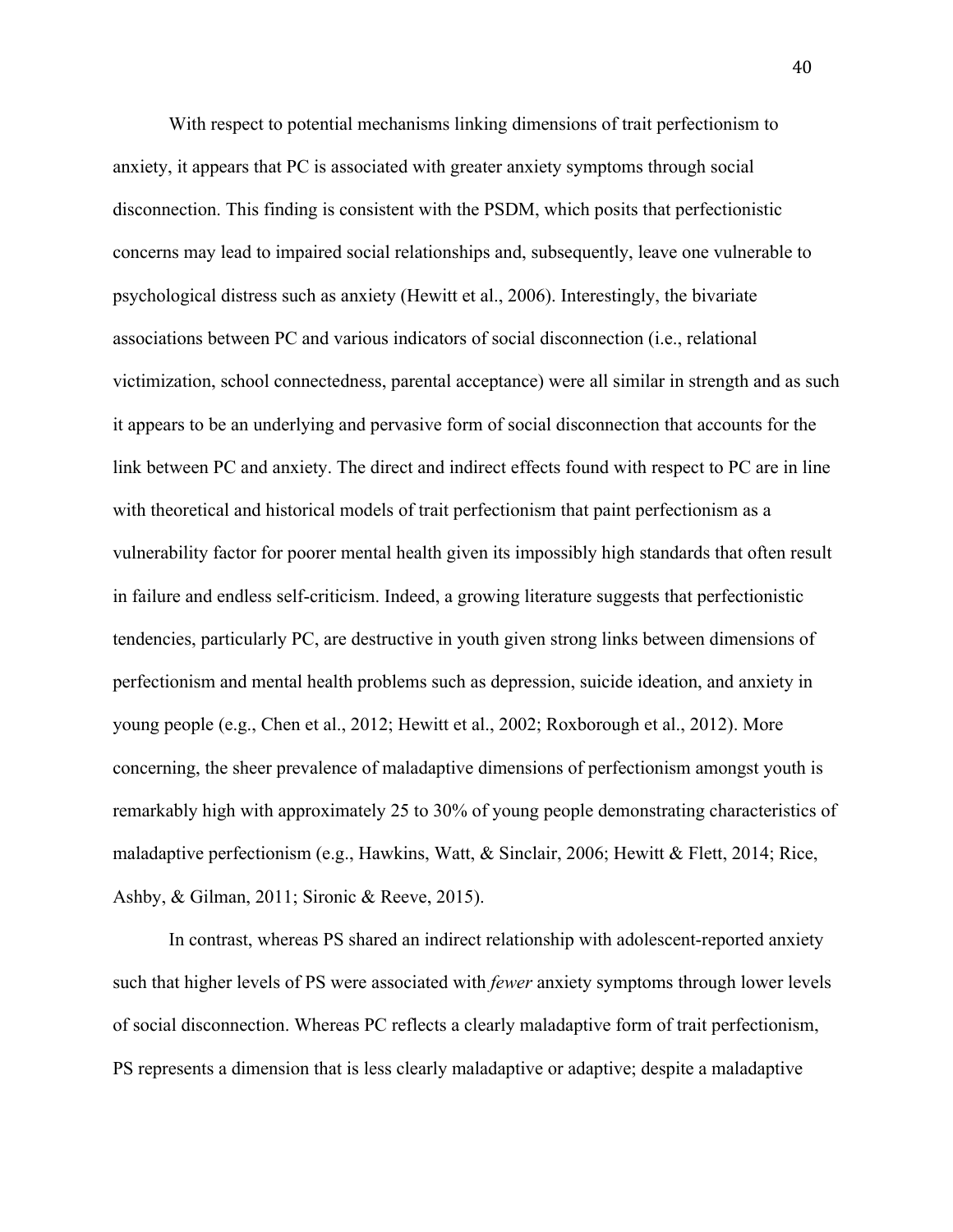direct effect on anxiety, PS appears to simultaneously have a protective social function. The results of this study suggest that PS may potentially acts as a protective factor against social disconnection given that PS was associated with positive indicators of social functioning (i.e., less social disconnection, less relational victimization, greater school connectedness and paternal acceptance), which in turn was associated with fewer anxiety symptoms. Yet, despite this protective function of PS, the significant direct effect with anxiety suggests that PS may still be a vulnerability factor for poorer mental health among youth, though perhaps through an alternate mechanism.

Indeed, there are several potential mechanisms that may account for the link between PS and anxiety that were not accounted for in this study (e.g., stress, discrepancy). For example, previous research suggests that PS is associated with educational stress (Flett et al., 2016), obsessive thoughts reflecting a compulsive need to be perfect (Flett et al., 2012) and perceiving the current self as discrepant from one's ideal self (Sironic & Reeve, 2015), all of which may act as explanatory pathways to anxiety. Moreover, theorists suggest that while PS may appear adaptive in some contexts (e.g., social functioning, school achievement), holding oneself to perfectionistic standards may become maladaptive when impediments, such as life stressors, arise which may impede one's ability to meet such standards (e.g., Dunkley et al., 2016). As such, future research into potential mechanisms linking PS to anxiety is needed to understand how and in which contexts PS is adaptive versus maladaptive. Finally, there were no significant relationships with mother-reported anxiety once covariates were included in the analyses and as such, it is likely that the initial link between PS and mother-reported anxiety was accounted for by maternal depression. This finding supports the depression-distortion hypothesis (Richters & Pellegrini, 1989) which suggests that mothers experiencing symptoms of depression tend to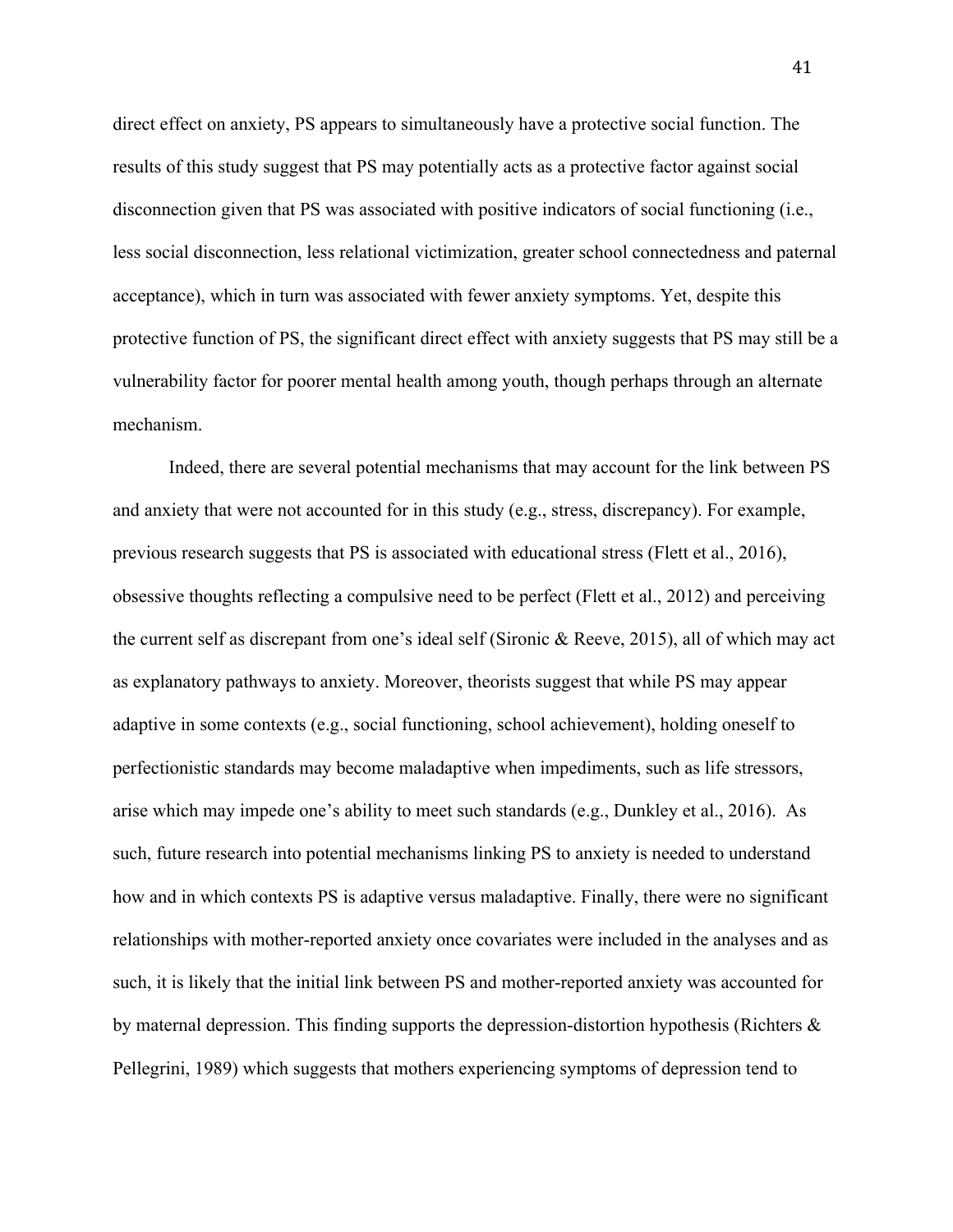report higher levels of psychopathology in their children (see pages 69-70 for detailed discussion).

### **Study 2**

The goal of Study 2 is to replicate and extend the findings from Study 1. The conceptual model for Study 2 is presented in Figure 2. This model will inform a more nuanced test of the PSDM in adolescents, whereby social disconnection (i.e., social dissatisfaction, parental warmth, relational victimization, school connectedness) is hypothesized to mediate the relationships between trait dimensions of perfectionism (i.e., PS and PC) and anxiety symptoms in adolescents. This study will serve to replicate and extend the findings of Study 1 in several important ways. First, Study 2 utilizes a different measure of perfectionism; whereas Study 1 utilized the APS-R (Slaney et al., 2001), Study 2 utilizes the CAPS (Flett et al., 2001), a measure specifically designed for use in youth populations and more finely attuned to the intra- and interpersonal dimensions of trait perfectionism. Indeed, the PSDM (Hewitt et al., 2006) suggests that the interpersonal dimensions of perfectionism (i.e., PC as assessed by the socially-prescribed perfectionism subscale) should be more highly related to social disconnection than would the intrapersonal dimensions of perfectionism (i.e., PS as assessed by the self-oriented perfectionism subscale). Including the CAPS will thus allow a more direct and nuanced test of the PSDM in youth.

Second, Study 2 includes the addition of an indicator of subjective social disconnection (i.e., loneliness and social dissatisfaction), which is particularly important given that subjective social disconnection (i.e., loneliness) and objective social disconnection (i.e., impaired relationships) are differentiated in the PSDM conceptual framework (Hewitt et al., 2006). A strong theoretical basis suggests that individuals with perfectionistic tendencies, particularly PC,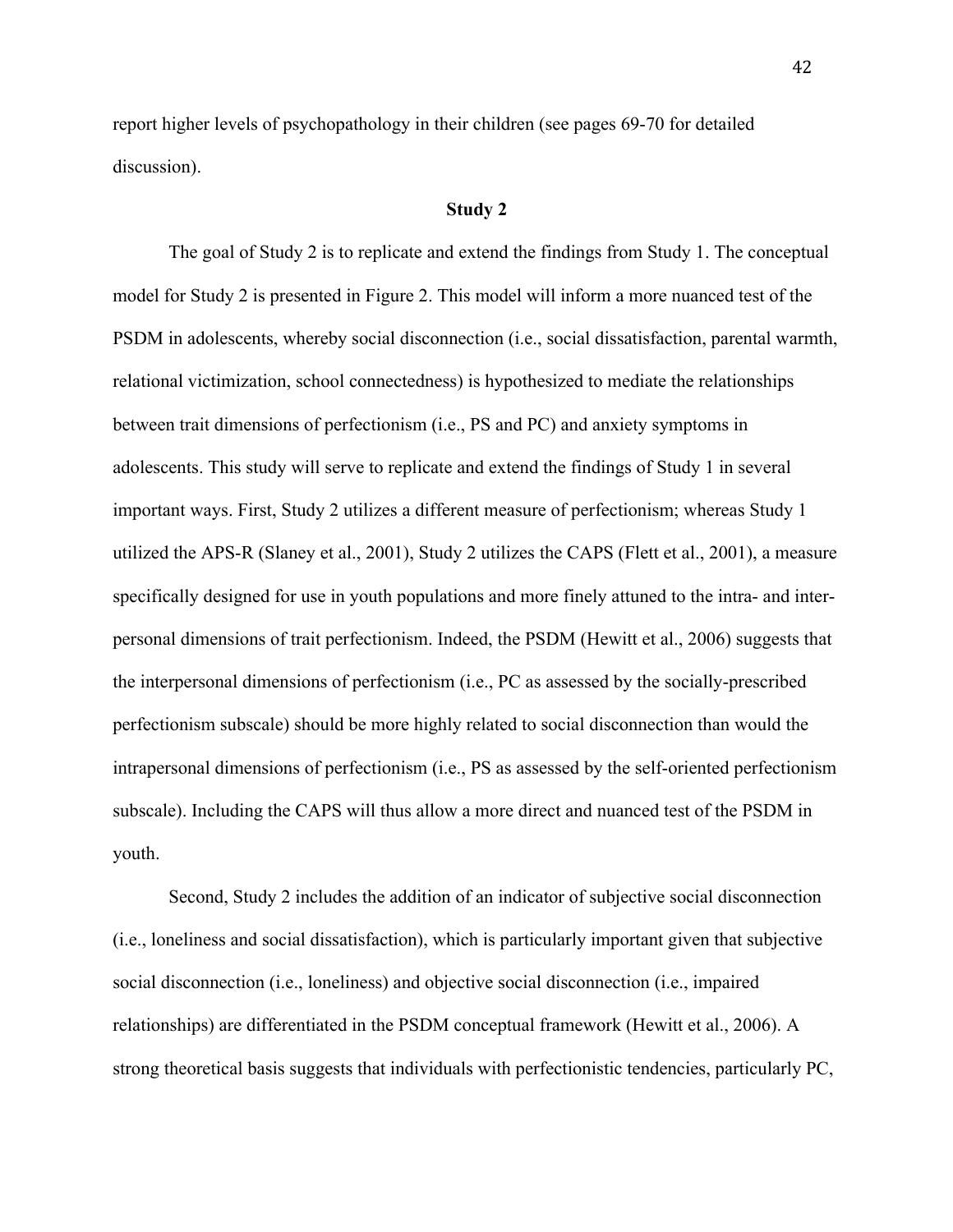feel consistently alone and alienated (e.g., Hewitt et al., 2006; Hewitt et al., 2017), and preliminary research supports this contention with studies finding PC to be positively associated with loneliness (e.g., Flett, Hewitt,  $\&$  DeRosa, 1996). Indeed, research suggests that subjective social disconnection is a particularly salient predictor of psychological distress (Chang et al., 2008; Wang, Yuen, & Slaney, 2009). For example, loneliness was found to moderate the link between PC and psychological distress, with individuals displaying characteristics of PC and reporting greater loneliness experiencing the highest levels of distress (Chang et al., 2008).

Third, whereas Study 1 utilized an American sample of high-risk adolescents and healthy controls with a restricted age range (13-14 years old), Study 2 utilizes a community sample of Canadian adolescents with a much larger age range (13 to 19 years old) in an attempt to improve the generalizability of findings. Finally, the effects of the higher-order personality trait emotional stability (low neuroticism) will be accounted for in the analyses for Study 2, in light of extensive research demonstrating the overlap between the higher-order personality trait of neuroticism (i.e., low emotional stability) with dimensions of trait perfectionism, particularly PC (Enns, Cox & Clara, 2005), and anxiety (Zinbarg et al., 2016). Likewise, the effects of conscientiousness (i.e., the tendency to be task-oriented, vigilant, and organized) will also be accounted for in the analyses for Study 2 given that conscientiousness is a well-documented correlate of trait perfectionism dimensions, particularly PS (e.g., Stoeber et al., 2009). Through the inclusion of higher-order personality factors as covariates, the unique effects of perfectionism dimensions on anxiety can be disentangled from overlapping, broader personality traits.

#### **Method**

### **Participants**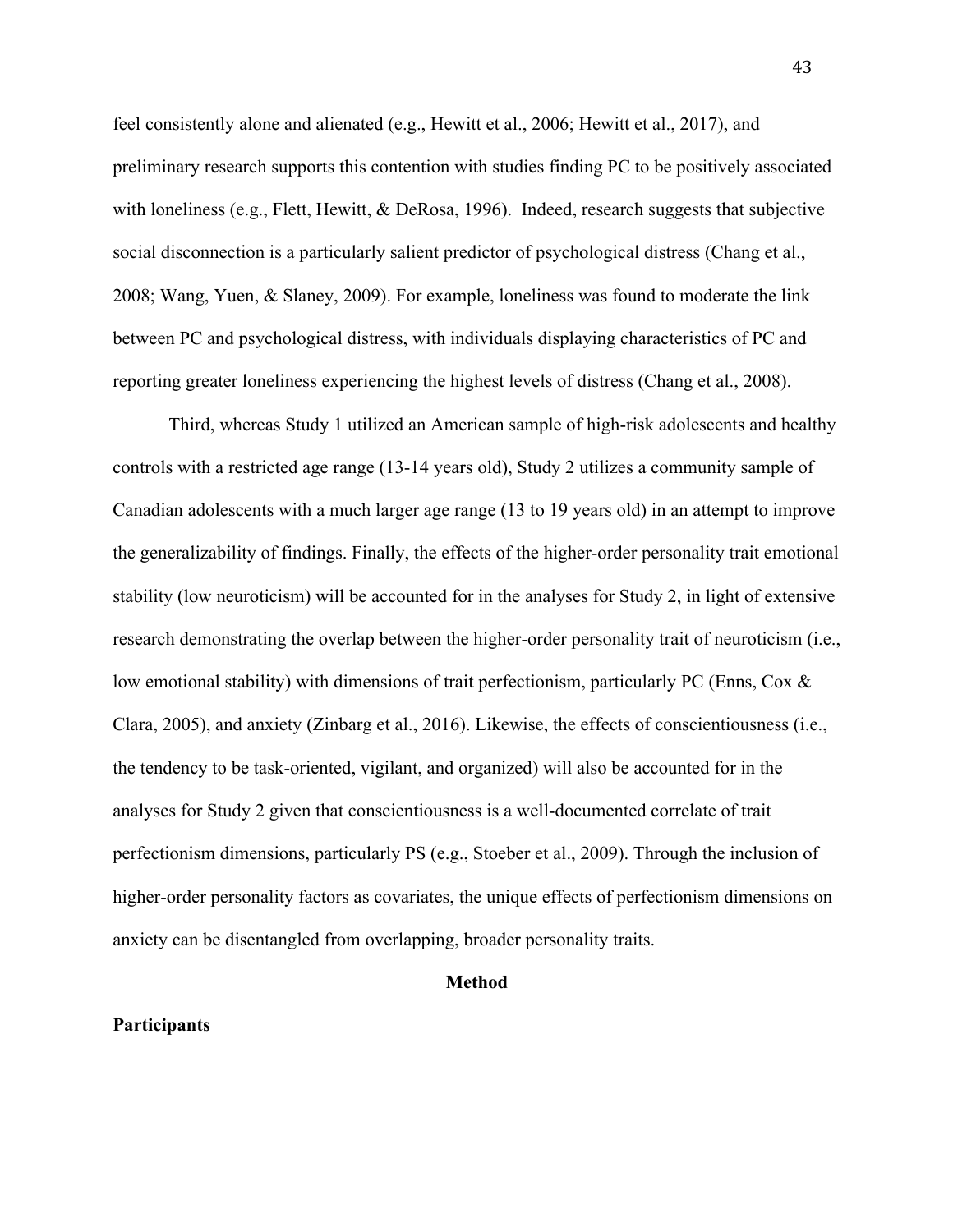The participants for Study 2 consisted of 109 Canadian adolescents (40% male, 68% female, 1% "other") from the Greater Niagara Region ranging in age from 13 to 19 years (*M* =16.10 years, *SD* = 1.85). Participants were predominately White / Caucasian (89%). Of the rest of the sample, 9% of participants identified as Asian Canadian, 2% identified as Indigenous Peoples in Canada, 1% identified as Latin Canadian and 7% identified as "other."

# **Measures**

### **Perfectionism.**

### *Child and Adolescents Perfectionism Scale (CAPS; Flett et al., 2001).* Trait

perfectionism will be assessed using the CAPS (Flett et al., 2001), a 22-item self-report measure designed to assess perfectionism in young people aged 8 to 17 (Flett et al., 2016). The CAPS is derived from Hewitt & Flett's (1991b) Multidimensional Perfectionism Scale and assesses trait perfectionism along two dimensions: self-oriented perfectionism (SOP) and socially-prescribed perfectionism (SPP). The 12-item SOP subscale assesses the tendency to expect perfection from oneself (e.g., "I try to be perfect in everything I do") whereas the 10-item SPP subscale assesses the tendency to believe that others are expecting perfection (e.g., "there are people in my life who expect me to be perfect"). Responses to each statement are indicated on a 5-point Likert scale, where 1 indicates a low level of agreement and 5 indicates a high level of agreement though three items require reversing (items 3, 9, and 18; Flett et al., 2001). The CAPS is the most widely used measure of trait perfectionism in youth samples, and has been used in over 50 studies (Flett et al., 2016). Indeed, the CAPS has strong psychometric support; the initial validation study with a sample of 247 Canadian students reported high levels of internal consistency for both the SOP ( $\alpha$  = .85) and SPP ( $\alpha$  = .81) subscales (Flett et al., 2001) while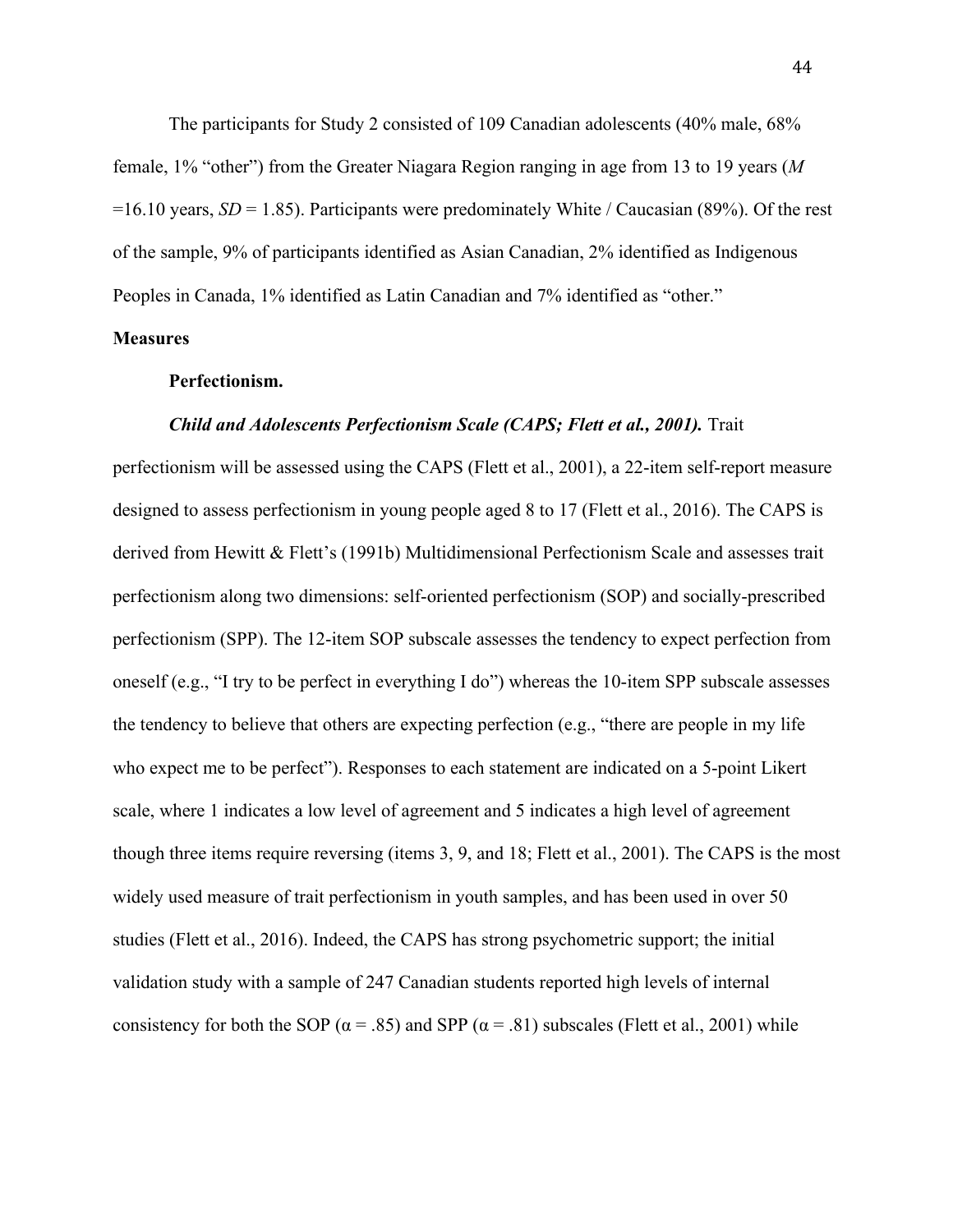reported alpha levels tend to be over .80 (see Flett et al., 2016; Sironic & Reeve, 2015). Internal consistency scores for this sample can be found in Table 6.

## **Social disconnection.**

A latent social disconnection variable was created using the common variance of the following indicators of social functioning:

*Parental Acceptance and Rejection Questionnaire (Rohner, 2005).* Quality of parental relationships was assessed using the short form of the self-report PARQ (Rohner, 2005), a tool designed to assess individual perceptions of parental acceptance versus rejection. The PARQ consists of two forms (i.e., mother form and father form), each containing 24 items which primarily describe a series of parental behaviors, along with some parental attitudes, and respondents are asked to indicate how "true" each statement is of their parent (*almost always true, sometimes true, rarely true, almost never true*). The PARQ consists of four subscales: parental warmth/affection (e.g., "[my parent] said nice things about me"), hostility/ aggression (e.g., "[my parent] hit me, even when I did not deserve it"), indifference/neglect (e.g., "[my parent] paid no attention to me") and undifferentiated rejection (e.g., "[my parent] saw me as a big nuisance"). The PARQ exhibits strong psychometric properties in diverse samples, with reported Cronbach's alphas ranging from .71 to .96 (see Rohner, 2005). Internal consistency scores for this sample can be found in Table 6.

*Social Experience Questionnaire (SEQ; Crick & Grotpeter, 1996).* Relational victimization was assessed using the relational victimization scale of the SEQ (Crick  $\&$ Grotpeter, 1993) as in Study 1. Internal consistency scores for this sample can be found in Table 6.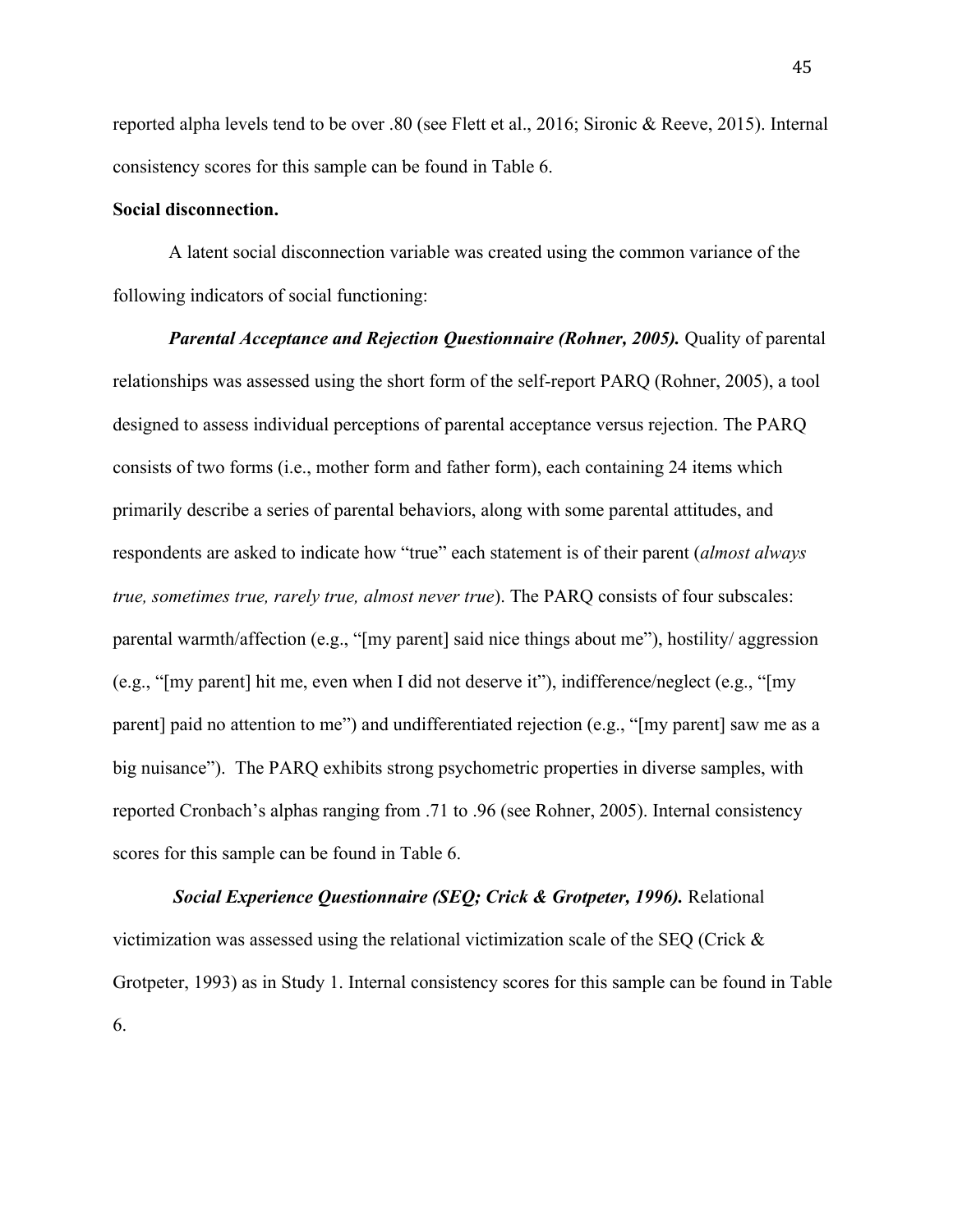*School Connectedness Survey (SCS; Edens, 2006)*. School involvement was assessed using the 25-item SCS, a tool designed to measure students' perceptions of their school environment. Items assess how connected students feel to their peers, teachers and school community (e.g., "I feel supported at school"). Participants rate agreement with each statement using a Likert scale ranging from 1 (*strongly agree*) to 5 (*strongly disagree*). Cronbach's alphas for this survey have typically been reported above .80 (e.g., Adekunle, 2014; Ngozi, Ada, & Christy, 2010). Internal consistency scores for this sample can be found in Table 6.

### *Loneliness and Social Dissatisfaction Questionnaire (LSDQ; Asher, Hymel, &*

*Renshaw, 1984).* Subjective social disconnection was assessed using the 24-item self-report LSDQ (Asher, Hymel, & Renshaw, 1984), an instrument designed to assess feelings of loneliness and dissatisfaction with existing social relationships. Of the 24 items, nine are considered to be filler questions and as such only 16 items assess loneliness (e.g., "I feel alone") and social dissatisfaction (e.g., "it is hard for me to make friends"). Responses are indicated on a Likert-type scale, ranging from one (*not at all true*) to five (*always true*). Higher scores indicate a higher level of perceived social disconnection. The LSDQ has strong psychometric support and has been validated in diverse youth populations (e.g., Asher, Hymel, & Renshaw, 1984; Bagner, Storch, & Roberti, 2004). Moreover, the LSDQ demonstrates high internal consistency with reported alpha levels well above .80 (e.g., Asher, Hymel, & Renshaw; 1984; Asher & Wheeler, 1985; Schinka et al., 2013). Internal consistency scores for this sample can be found in Table 6.

### **Anxiety symptoms.**

#### *Revised Children's Manifest Anxiety Scale (RCMAS; Reynolds & Richmond, 1978).*

As in Study 1, anxiety symptoms will be assessed using the 49-item self-report RMCAS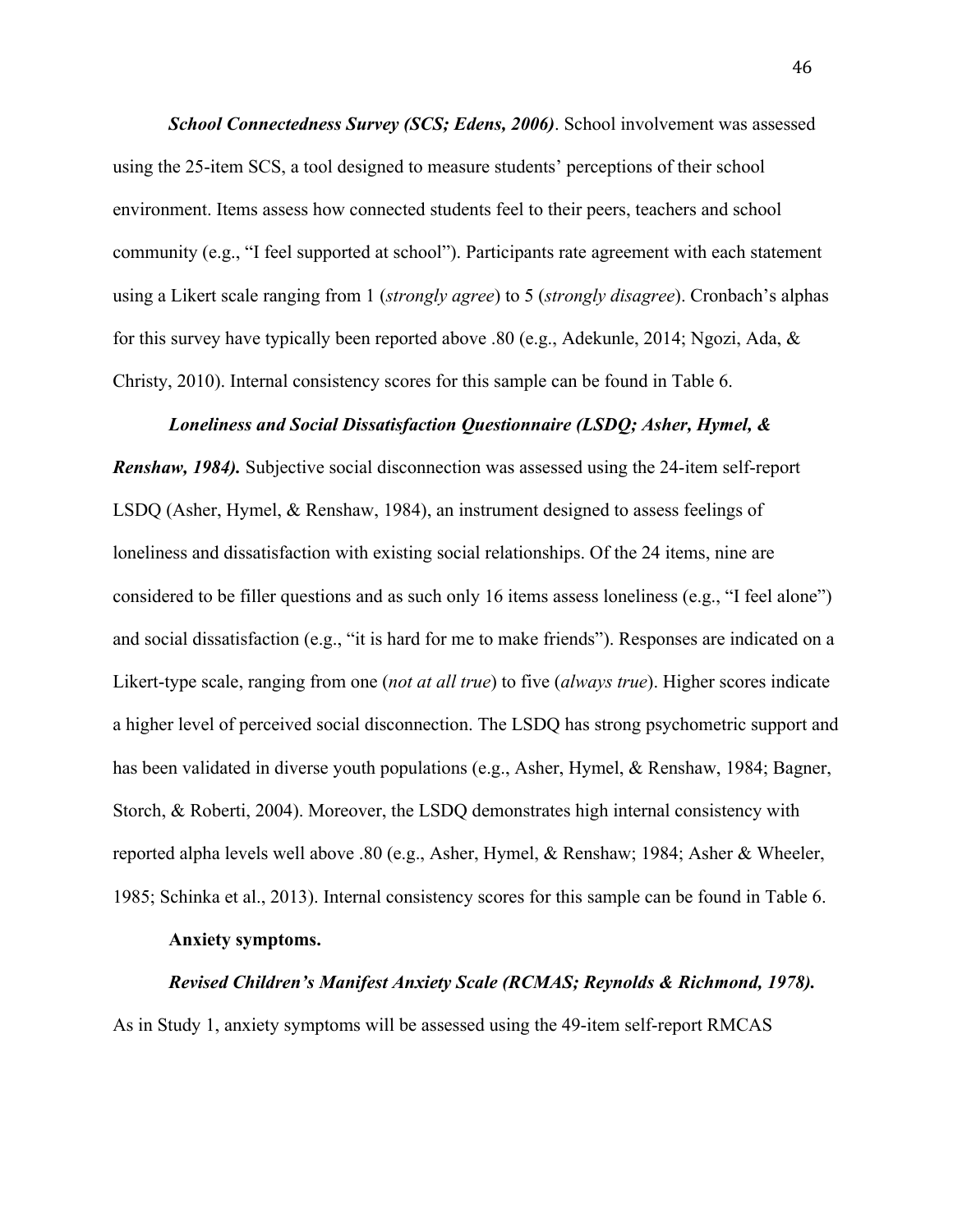(Reynolds & Richmond, 1978). Internal consistency scores for this sample can be found in Table 6.

### **Covariates.**

Age. Adolescent age was included as a covariate in analyses given the fairly large age range of participants (i.e., 13 to 19 years of age). Participants were asked to indicate age using a drop-down menu, with selection options ranging from 13 to 19. Participants also had the option of selecting "prefer not to say."

*Participant sex.* Participant sex was included as a covariate in analyses, as the sample was too small to conduct gender-based analyses. Participants were asked "what is your gender?" and were able to select a response from a drop down menu. The options provided were "male," "female," or "other." Participants also had the option of selecting "prefer not to say." Given that only one participant selected the "other" option, this response was changed to missing data as there were not enough responses in this category for meaningful analyses to be conducted.

**Ten-Item Personality Inventory (TIPI; Gosling et al., 2003).** Emotional stability and conscientiousness were assessed using the TIPI. The TIPI is brief, validated measure of Big Five personality factors widely used by researchers. The emotional stability (ES) subscale consists of two items that assess one's tendency to be emotionally balanced and calm versus anxious and easily upset. The conscientiousness (C) subscale consists of two items which assess one's tendency to be disciplined and organized versus undisciplined and careless. Responses to statements are indicated on a 7-point Likert scale, ranging from 1 (*disagree strongly*) to 7 (*agree strongly)*. Internal consistency scores for this sample can be found in Table 6.

## **Procedure**

47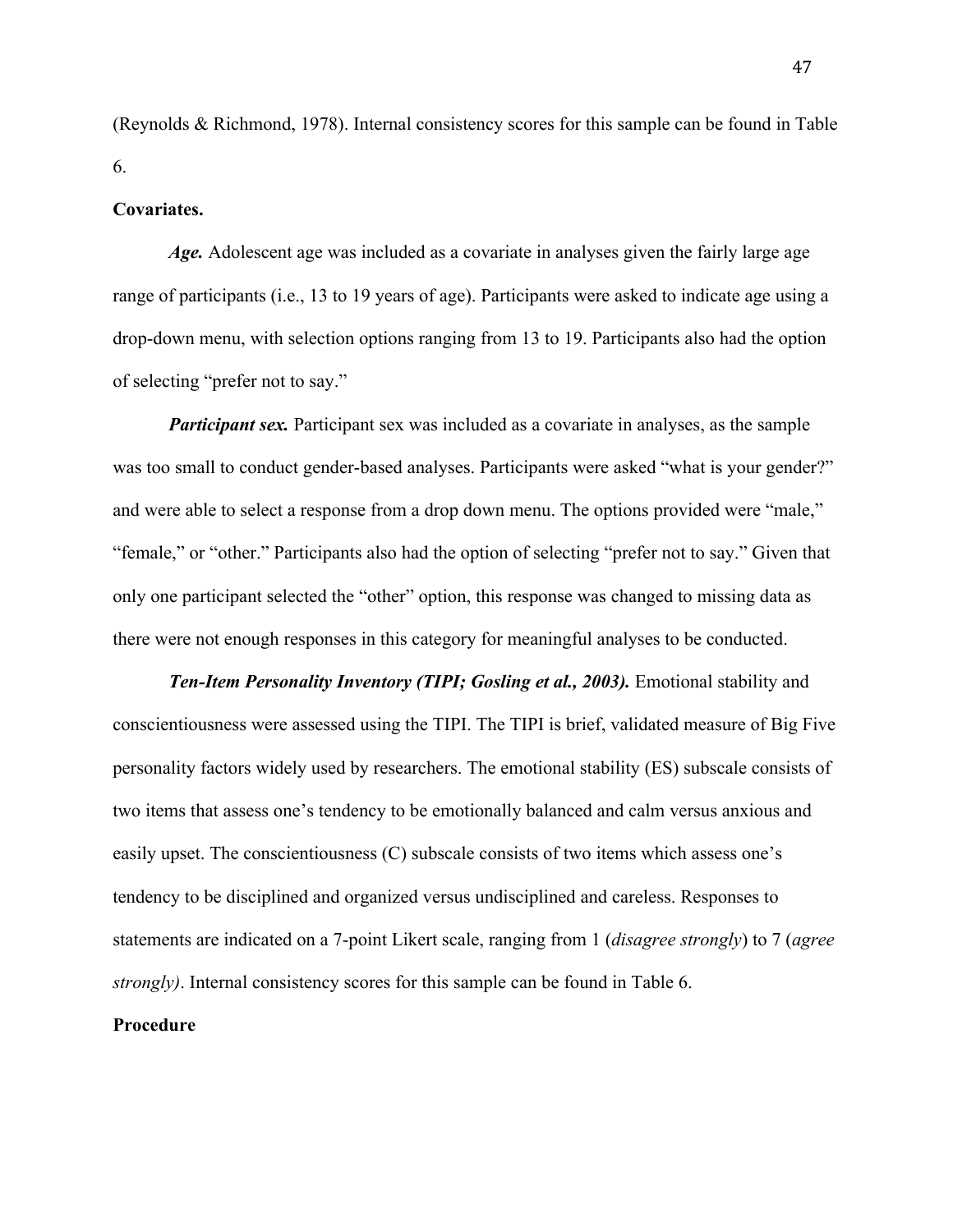Participants were recruited from the community through advertisements posted on social media websites, on local classified websites, and in local businesses frequented by adolescents (e.g., coffee shops, trampoline parks, local libraries). Participants were also recruited through local sports teams and competitions (e.g., dance competitions, contacting local sports coaches). The study was completed entirely online through Qualtrics software, and as such participants completed the surveys from their personal computers and/or tablets at their convenience. Prospective participants were provided with study information sheets and were asked to contact the lab via email to receive a link and unique access code for the survey. Participants under 18 were required to have parental consent to participate, which was provided from parents via email; once parental consent was received, a link to the survey was sent to the participants while a unique access code was emailed to the parents. As such, participants under 18 could not access the survey without the code provided by their parents. For those participants over 18, a link and unique access code was emailed directly. All participants were required to provide informed consent or assent at the start of the survey before moving forward. All participants were compensated with a \$15 Amazon gift card upon completion of the study.

### **Statistical Analyses**

Using Mplus verison 8.1 statistical analysis software (Muthén & Muthén, 1998-2017), structural equation modeling was used to test the conceptual model presented in Figure 2. Maximum Likelihood (ML) estimation was used to estimate all model parameters as the assumption of normality was met. The latent variable for social disconnection was scaled by fixing one of its indictor paths to 1.0. Several indices of fit were used to assess model fit: Root Mean Square Error of Approximation (RMSEA) with 90% confidence intervals, the comparative fit index (CFI; Hu & Bentler, 1999) and the standardized root mean square residual (SRMR; Hu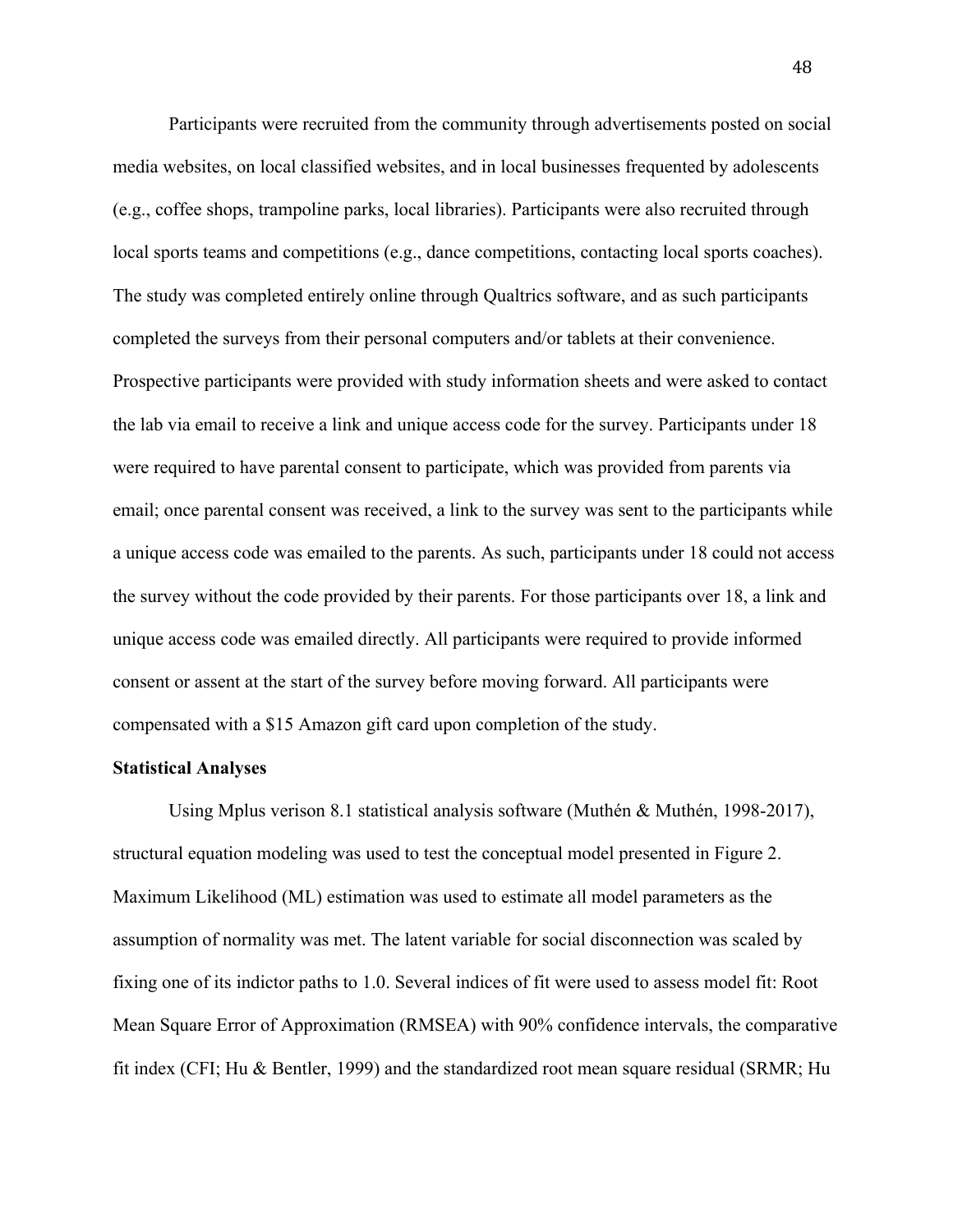& Bentler, 1999). Acceptable fit of the conceptual model was operationally defined in this study as a RMSEA of less than .06, a CFI greater than .95, and an SMR of less than .08. Indirect effects were estimated and assessed using 10,000 bootstrap samples with replacement and 95% bias-corrected confidence intervals (CIs). CIs that did not cross over zero were used to determine significant indirect effects (Shrout & Bolger, 2002).

#### **Results**

#### **Preliminary Analyses**

**Outliers.** Prior to analyses, data was examined for univariate outliers. Outliers were identified by converting raw scores into standardized scores, and any score falling outside of +/- 3 SD from the mean were considered to be outliers. In accordance with recommendations by Tukey (1977), any outliers (i.e.,  $\pm$  3SD) were Winsorized by replacing values over 3 SD above/below the mean with the value of 3 SD above/below the mean, maintaining rank order by .01 decimal places. For a detailed summary see Table 5.

**Missing data.** Overall, 74.3% of participants had complete data. Missing data ranged from one to data point to eight data points, with participants missing less than one (.50) data points on average. Patterns of missing data were then analyzed using chi-square tests of independence for categorical variables (i.e., sex, ethnicity, age) and independent samples t-tests for continuous variables (i.e., PS, PC, RV, SC, social disconnection, parental warmth, anxiety, emotional stability and conscientiousness). The chi-square tests were not statistically significant  $(p > .05)$  and as such it can be concluded that there were no group differences between participants with complete versus incomplete data on categorical variables. All of the individual samples t-tests were insignificant ( $p > .05$ ) apart from parental warmth ( $p = .04$ ). Given that participants who were not in regular contact with their parents were allowed the option to skip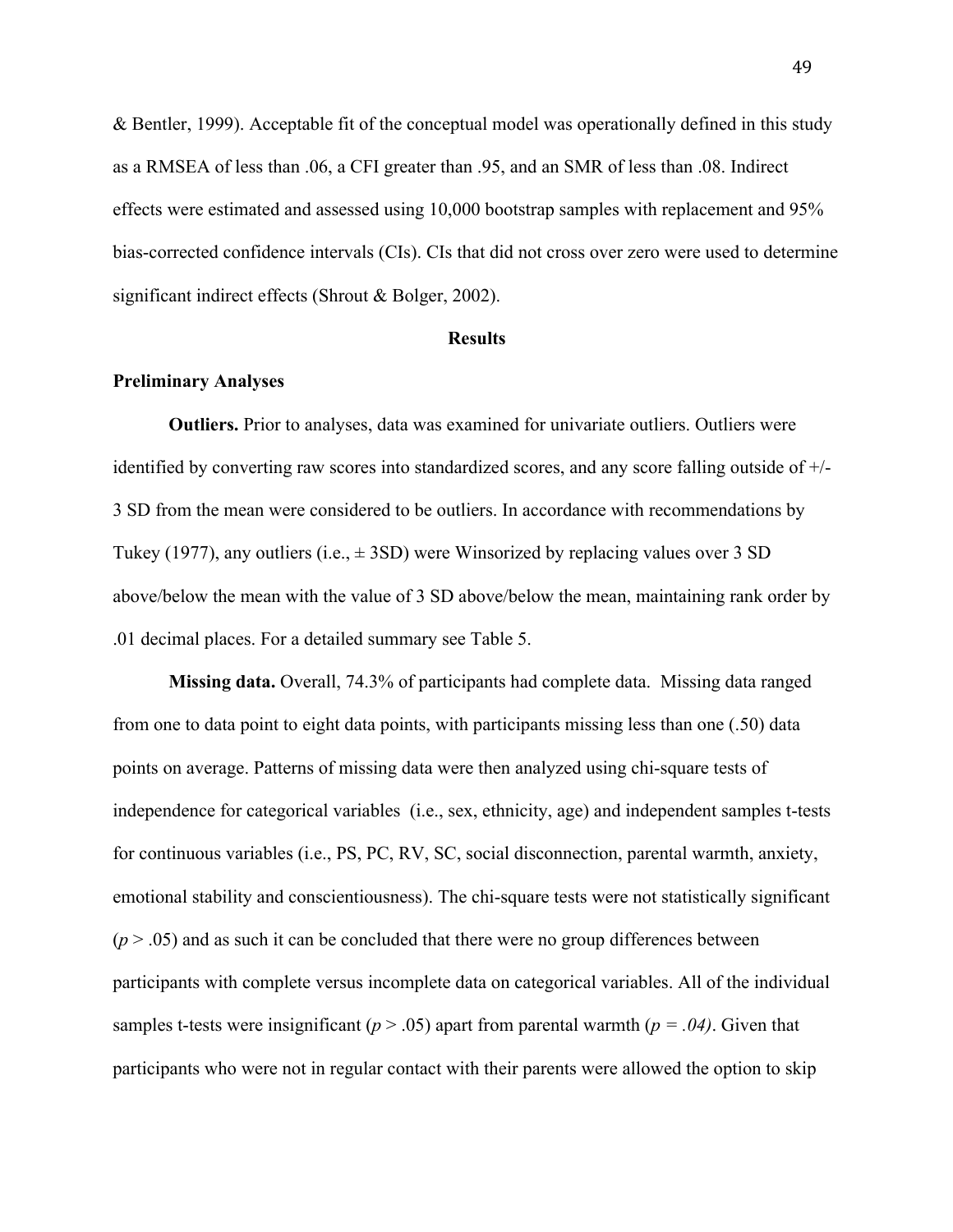the PARQ in the questionnaire, this group difference between participants on the paternal warmth variable is acceptable for the purpose of this study as it can be assumed that those participants with missing data were not in regular contact with their parent(s).

## **Testing of Assumptions for Parametric Tests**

**Univariate normality.** Histograms were created for each continuous variable in the model to assess univariate normality. In addition, skewness and kurtosis values were calculated and evaluated to further aid in assessing univariate normality using the values of  $+/-2$  to indicate normality (Field, 2009). Based on visual inspection of the histograms, the data appeared to be normally distributed. All skewness and kurtosis values fell within a normal range when using anchors of  $\pm/2$  SD about the mean, with skewness values ranging from  $-0.44$  to .55 and kurtosis values ranging from -.69 to .27. As such, the data was considered to be normally distributed. See Table 6 for a detailed summary of descriptive information along with skewness and kurtosis values.

**Multivariate normality.** I assessed multivariate normality by conducting a multiple regression in which adolescent-reported anxiety was regressed on PS, PC, relational victimization, school connectedness, parental warmth, social dissatisfaction, emotional stability, conscientiousness, age and respondent sex to generate residuals which were analyzed to assess multivariate normality. Histograms were created using the residuals generated from the regression. Visual inspection of histograms confirmed that residuals were generally normally distributed. Using the recommended values of  $+/-2$ , skewness and kurtosis were also examined as indicators of normality. Skewness values ranged from -.35 to .20 and thus fall within the normal range, while kurtosis values ranged from -.85 to .46 and thus generally fall within the normal range.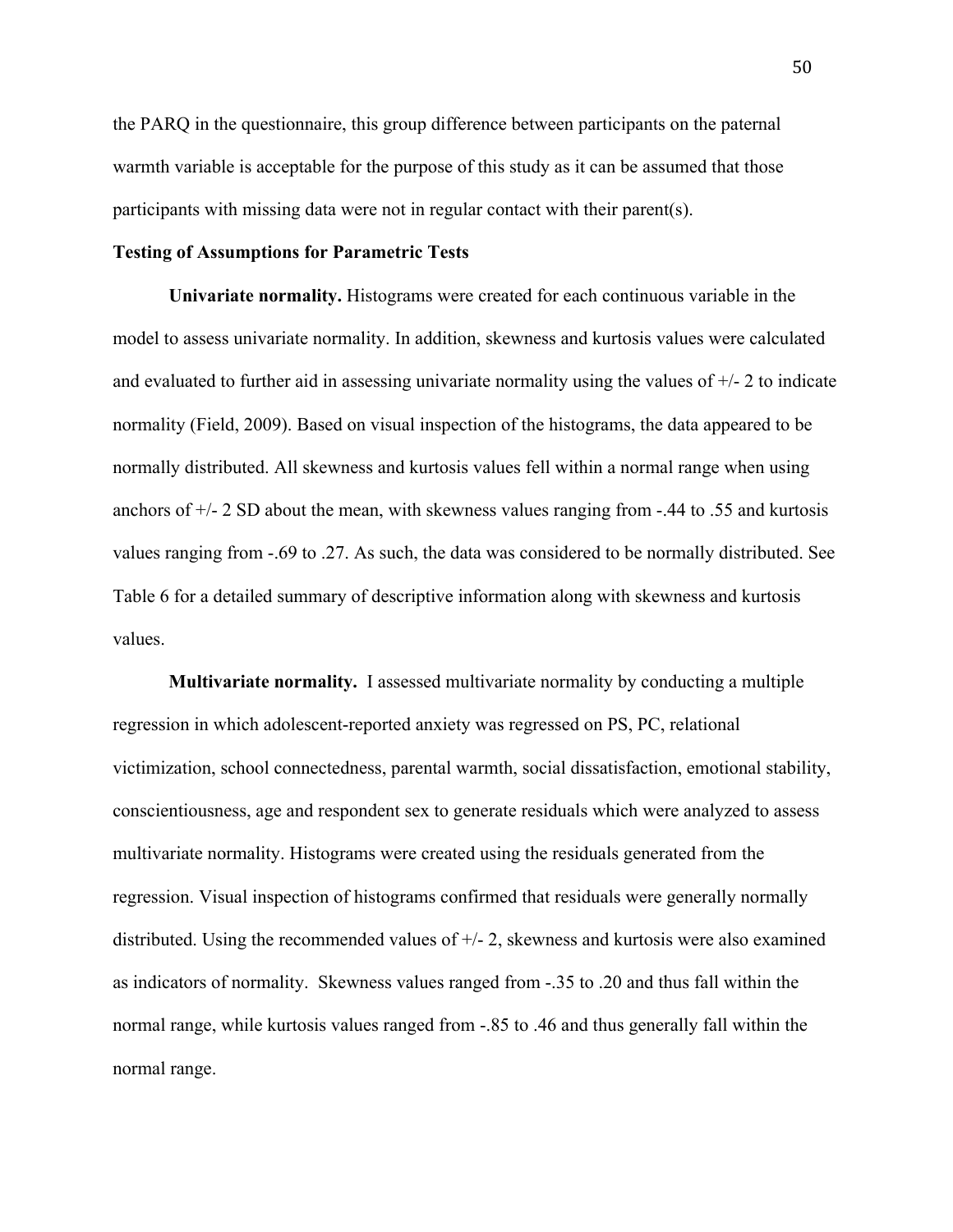**Homoscedasticity.** To test for homoscedasticity (i.e., that variances are equal at each point of the regression line), I conducted a multiple regression in which adolescent-reported anxiety was regressed on PS, PC, relational victimization, school connectedness, parental warmth, social dissatisfaction, emotional stability, conscientiousness, age and respondent sex to generate residuals. Scatterplots were then created using the standardized residual score and the unstandardized predictor value for each set of model variables. Visual inspection of the data demonstrated no obvious pattern and data appeared to be evenly spread about the regression line so I concluded that this assumption was met.

**Linearity.** Scatterplots depicting the relationship between each pair of model variables were examined for linearity revealing no obvious non-linear relationships.

**Independence of residuals.** As a test for independence of residuals, Durbin-Watson values yielded from the regressions conducted for each pair of variables in the conceptual model were assessed. The Durbin-Watson values ranged from 1.62 to 2.24. As these values fall within the ideal range of 1.5 and 2.5 (Hair, Anderson, Tathan, & Black, 1995), it can be inferred that the residuals are independent.

**Multicollinearity.** To test for multicollinearity, VIF statistics generated from the regressions conducted wherein the outcome variable was regressed on all model variables were examined for each pair of variables in the conceptual model. VIF values were all below the critical value of 2 (Field, 2009); VIF values for all variables = 1.00, suggesting little to no multicollinearity within the data.

#### **Descriptive Information and Bivariate Correlations for all Model Variables**

Pearson's *r* correlations were examined between all variables in the conceptual model. Correlations, along with means and standard deviations, are presented in Table 7. Results of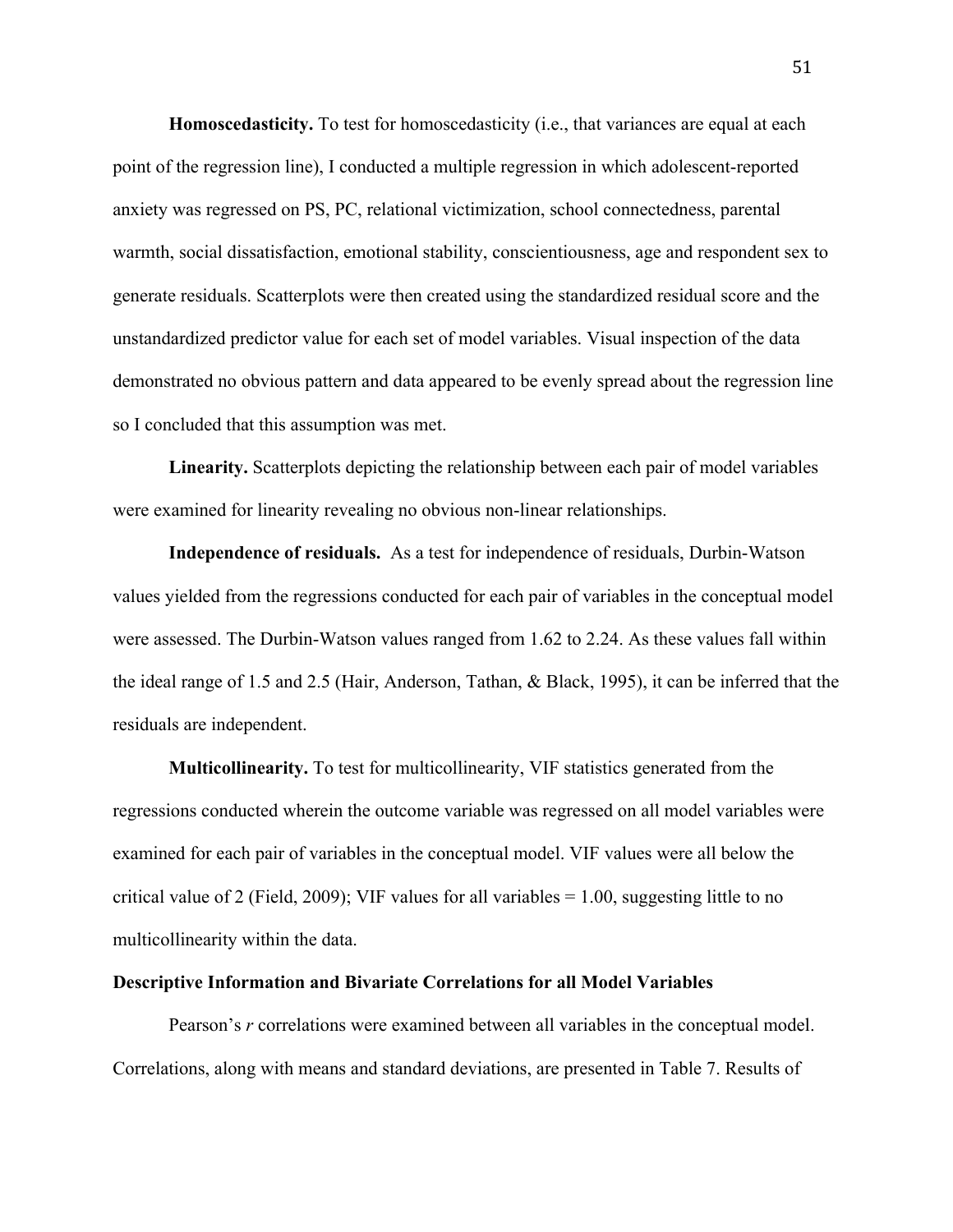correlational analyses revealed that PS and PC shared a modest positive correlation, such that those with higher levels of PS also tended to report higher levels of PC. Moreover, PS shared positive correlations with relational victimization and social dissatisfaction, and a weak negative correlation with parental warmth. In other words, those reporting higher levels of PS were more likely to report being victimized by peers and feeling dissatisfied with current social relationships. Moreover, those who reported higher levels of PS tended to perceive less warmth and affection in their parental relationships. PS was also positively correlated with anxiety symptoms such that those who reported higher levels of PS were likely to report experiencing a range of anxiety symptoms. In terms of covariates, PS shared a moderate negative relationship with ES. Put differently, those who reported higher levels of PS were less likely to report being emotionally stable.

Perfectionistic concerns shared positive correlations with relational victimization and social dissatisfaction, along with negative correlations with school connectedness and parental warmth. Taken together, this pattern of correlations suggest that those reporting higher levels of PC were likely to report being victimized by peers and feeling disconnected from their peers and school community; they also tended to perceive their parental relationships as cold and less supportive. Moreover, PC was positively correlated with anxiety symptomology, such that those with greater levels of PC also reported more frequent and intense anxiety symptoms. Finally, PC shared negative correlations with the covariates of emotional stability and conscientiousness suggesting that those with higher levels of PC were less emotionally stable and less careful and vigilant.

With respect to proposed pathway variables, relational victimization shared a negative correlation with school connectedness and parental warmth, and a positive correlation with social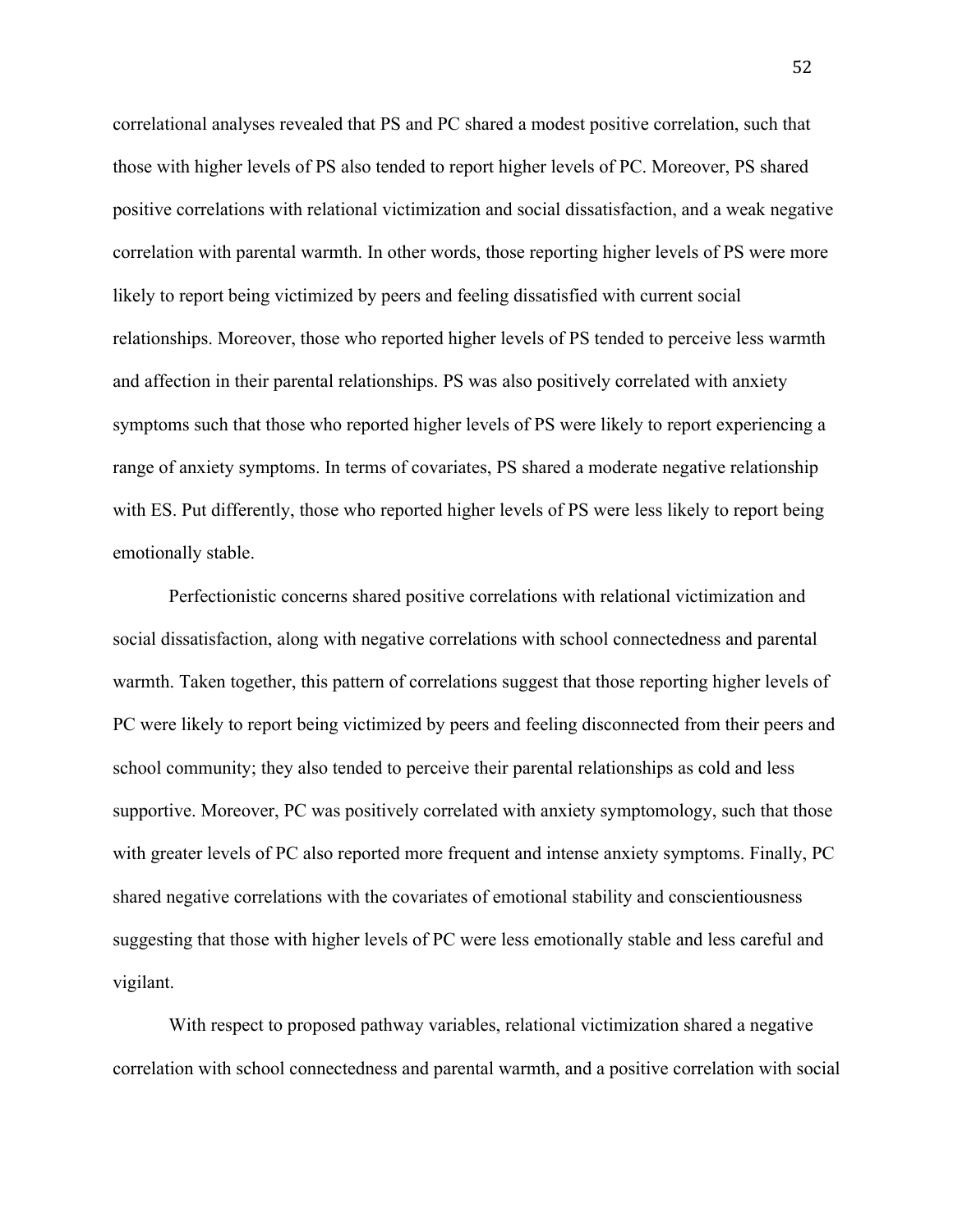dissatisfaction. In other words, those who reported greater victimization by peers also tended to report feeling disconnected from their school and peers, and tended to report feeling less warmth and support in their parental relationships. Moreover, relational victimization was positively correlated with anxiety, such that those who reported victimization by peers also tended to report experiencing higher levels of anxiety. Relational victimization shared a negative correlation with ES and C. Social dissatisfaction was negatively correlated with parental warmth and positively correlated with anxiety. In other words, those who reported experiencing loneliness also perceived their parental relationships as colder and less supportive, and tended to report greater anxiety symptoms. In terms of covariates, social dissatisfaction was negatively correlated with ES and C, such that those who reported higher levels of loneliness were less likely to report being focused, vigilant, and emotionally stable. In contrast, school connectedness was negatively related to social dissatisfaction and anxiety, such that those who felt connected to their school environments were less likely to report feeling lonely and seemed to experience fewer anxiety symptoms. Moreover, school connectedness was positively correlated with parental warmth, such that those who felt connected to their schools also reported warmer parental relationships. School connectedness was also positively correlated with ES and C such that those who reported being more emotionally stable and focused also tended to report higher levels of school connectedness. Paternal warmth was negatively correlated with anxiety, such that those who reported more warmth and supportive parental relationships were less likely to report experiencing anxiety. Parental warmth was also positively correlated to both ES and C; in other words, those who had supportive parental relationships tended to report being more emotionally balanced and conscientious. Finally, anxiety was negatively correlated with ES and C, such that those who were unemotionally unbalanced and less conscientious tended to report experiencing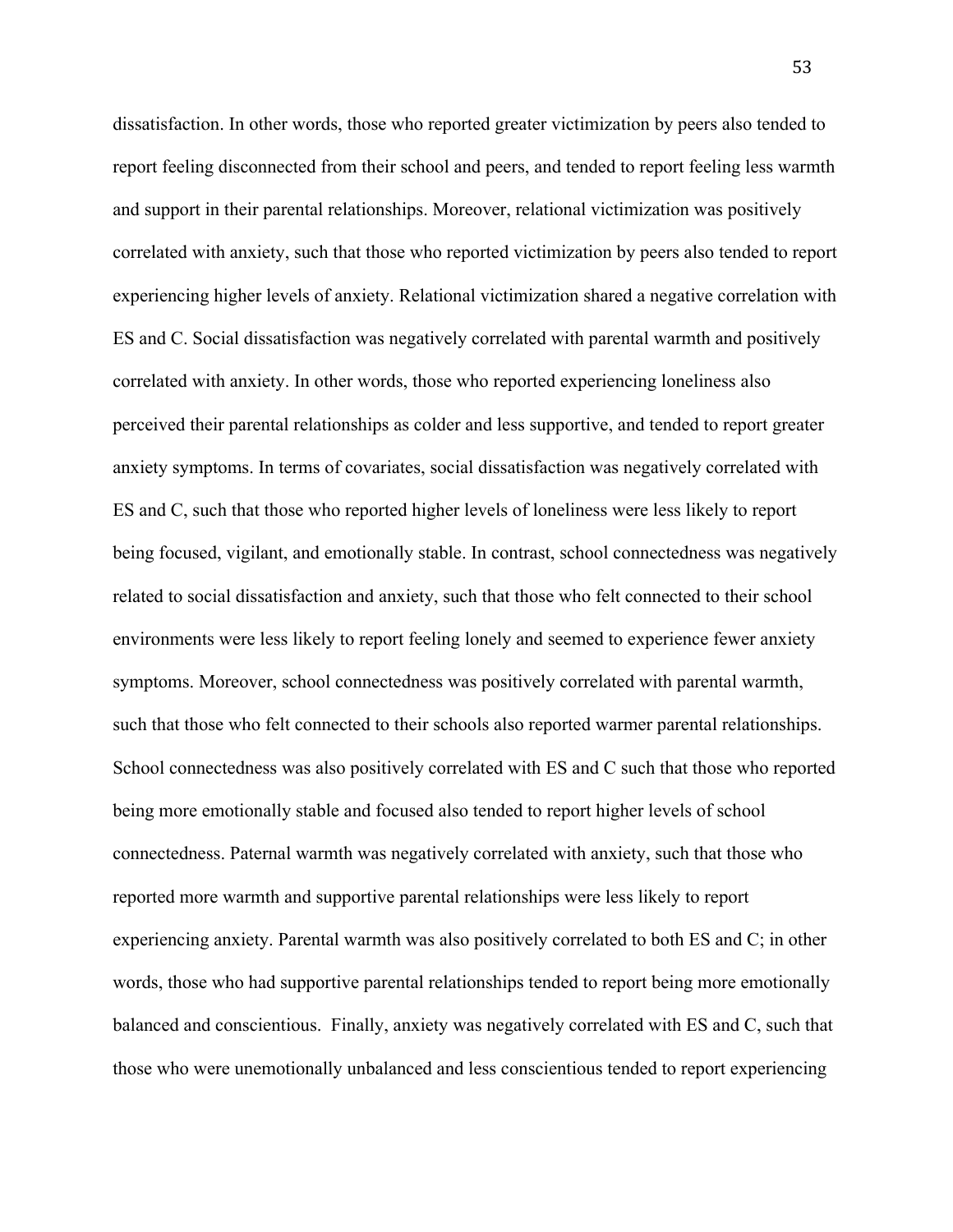more anxiety symptoms. ES and C shared a positive correlation, meaning that those who reported feeling more emotionally balanced tended to also report higher levels of conscientiousness.

# **Primary Analyses**

Structural equation modeling was conducted to test the conceptual model presented in Figure 2. Adolescent-reported anxiety was the primary outcome of interest. Social disconnection was a latent variable that had the following indicators: social dissatisfaction, relational victimization, school connectedness, and parental acceptance. Social disconnection was scaled by fixing the path from social disconnection to social dissatisfaction to 1.0. Social disconnection factor loadings for social dissatisfaction, school connectedness, relational victimization and parental warmth were high (i.e., .91, -.78, .64 and -.68, respectively). Adolescent-reported anxiety was regressed onto the latent variable social disconnection and onto the exogenous variables (i.e., PS, PC**,** respondent sex, age, emotional stability, and conscientiousness). Social disconnection was regressed on the following exogenous variables (i.e., PS, PC**,** respondent sex, age, emotional stability, and conscientiousness). Covariances were estimated among all exogenous variables. Overall, results indicated that the conceptual model adequately fit the data,  $(\chi^2(23) = 43.34, p = .006; CFI = .94; RMSEA = .09 90\% CI [.05, .13]; SRMR = .045).$ 

Model parameters are presented in Table 8. With respect to the covariates, conscientiousness and emotional stability had significant direct effects on social disconnection such that higher levels of conscientiousness and greater emotional stability were associated with lower levels of social disconnection. Emotional stability also had a significant direct effect on anxiety, such that greater emotional stability was associated with fewer anxiety symptoms. Finally, consistent with existing literature, respondent sex had a significant direct effect on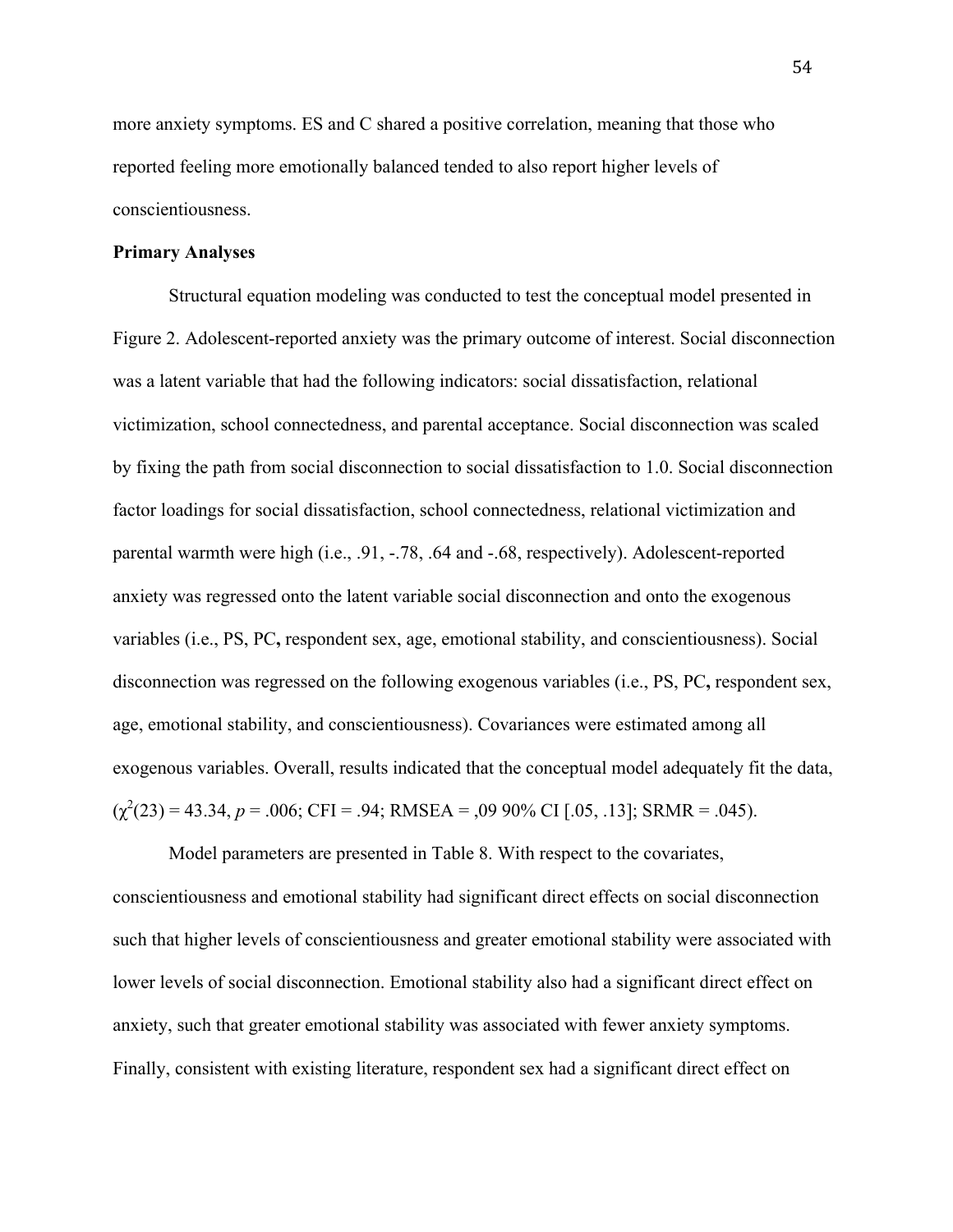anxiety such that girls reported greater anxiety symptoms than boys. With respect to model variables, PC had a significant direct effect on social disconnection such that higher levels of PC were associated with greater social disconnection. Moreover, social disconnection had a direct effect on anxiety such that greater levels of social disconnection were associated with more anxiety symptoms. Finally, results revealed a significant indirect effect from PC to anxiety through social disconnection (β = .14, 95% CI [.03, .34]) although no significant indirect effects were found from PS to anxiety through social disconnection  $(\beta = -0.01, 95\% \text{ CI} [-1.18, 0.13])$ .

In line with recommendations by Simmons, Nelson and Simonsohn (2011) for ethical research practices, analyses were conducted both with and without covariates. There were no major discrepancies between analyses conducted with and without covariates, although a direct effect from PS to anxiety emerged once covariates were removed  $(B = .19, p = .02)$ . Although statistically nonsignificant with covariates included in the analyses, the direct effect of PS on anxiety approached significance  $(p = .07)$  suggesting that higher levels of PS may be somewhat associated with greater anxiety symptoms although this relationship appears to be accounted for primarily through shared variance with emotional stability.

### **Discussion**

Overall, these findings are consistent with Study 1 and with existing literature suggesting that girls are more prone to the experience of internalizing symptoms than boys (e.g., Leadbeater et al., 1999; McLean et al., 2006). More central to this program of study, the findings offer support for the PSDM (Hewitt et al., 2006) as a significant indirect effect emerged linking PC to adolescent-reported anxiety via social disconnection. Moreover, the direct effect between social disconnection and anxiety serves to highlight the importance of social relationships in influencing psychological distress. Put differently, it appears that a preoccupation with others'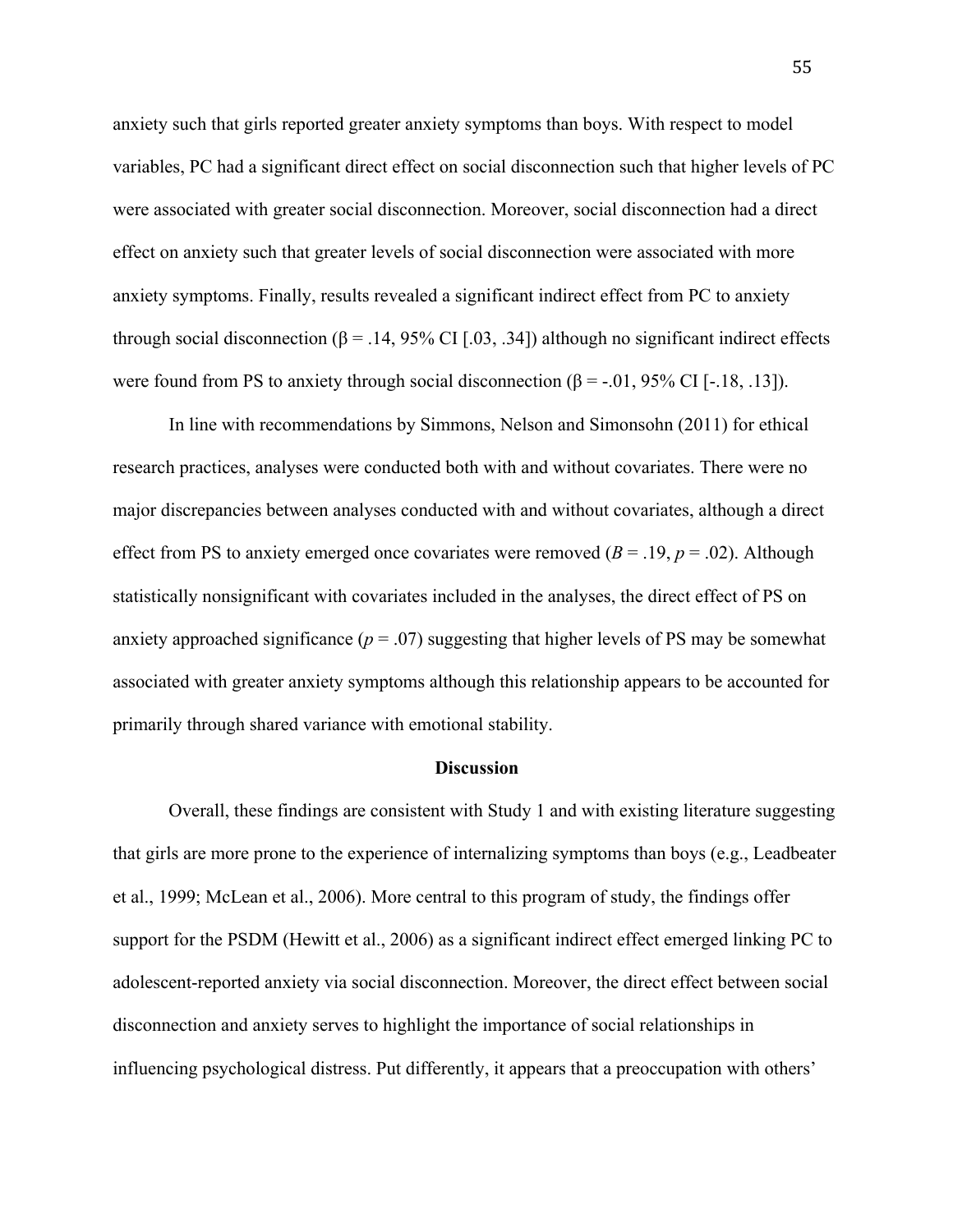evaluations of oneself does not directly lead to psychological distress, but rather to distorted perceptions of one's social standing alongside feelings of alienation from friends, family and community, which, in turn, contributes to heightened anxiety. Whereas numerous studies link PC to anxiety (e.g., Antony et al., 1998; DiBartolo et al., 2007; Egan, Wade, & Shafran, 2011; Nepon et al., 2011), the findings of this study suggest that this relationship is near entirely accounted for by impaired social functioning given that no direct effect between PC and anxiety was found after social disconnection was accounted for in the analyses.

Interestingly, the social disconnection generated by PC appears to cut across numerous domains of social functioning, suggesting that an underlying and pervasive form of social impairment. Indeed, at the bivariate level, correlations between PC and each indicator of social disconnection (i.e., social dissatisfaction, relational victimization, school connectedness, parental warmth) were similar in strength, suggesting that individuals with PC experience both objective social disconnection (i.e., impaired relationships) and subjective social disconnection (i.e., loneliness), which, in turn, leaves them vulnerable to experiencing anxiety.

Intriguingly, whereas a residual direct effect was indicated between PS and anxiety without covariates after accounting for social disconnection and PC, once covariates were entered into the analysis, this effect became nonsignificant. Theoretically, it is likely that the inclusion of emotional stability or conscientiousness as covariates contributed to the change in significance as opposed to the covariates of age and sex. For example, conscientiousness refers to a tendency to be organized and vigilant, and implies a desire to perform tasks well, which conceptually aligns with the drive to meet high standards characteristic of PS. There is a welldocumented empirical link between PS and conscientiousness, with several studies finding them to be strongly and positively correlated (e.g., Rice, Ashby, & Slaney, 2007; Stoeber, Otto, &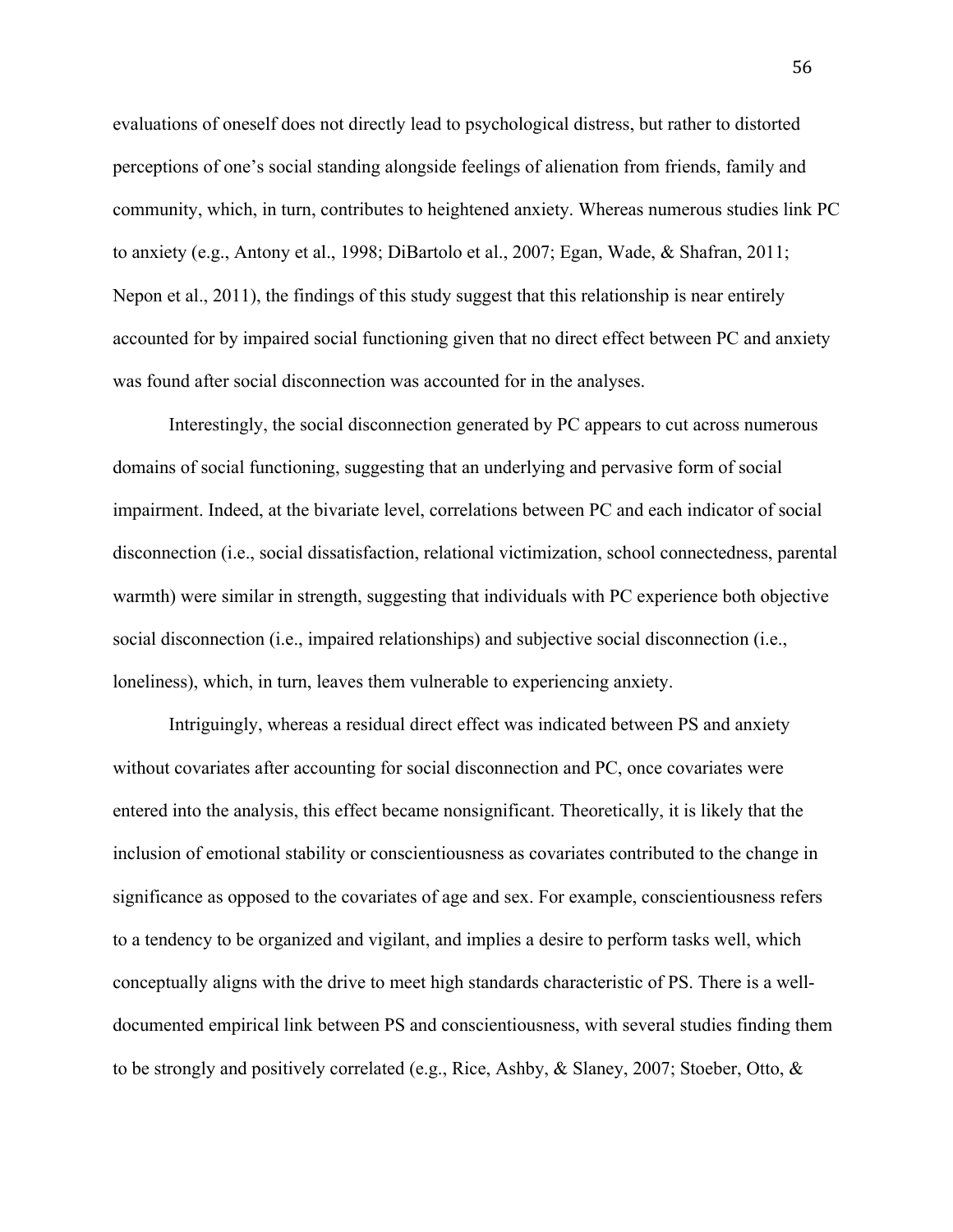Dalbert, 2006). Moreover, some studies indicate that conscientiousness may serve a protective function in numerous aspects of psychological and physical health (e.g., Kern & Freidman, 2011). While it is possible that the inclusion of conscientiousness obscured the relationship between PS and anxiety and despite a moderately and negative relationship between conscientiousness and anxiety, PS and conscientiousness were unrelated in this sample. As such, it is likely neuroticism that might account for the change in significance after including covariates.

Indeed, classical theorists such as Karen Horney describe "perfectionists" as inherently neurotic, characterized by a compulsion to achieve impossible standards and plagued by feelings of fear, frustration, anger and guilt (Hewitt, Flett & Mikail, 2017; Horney, 1950). Indeed, PS shares a moderate empirical link with neuroticism, with some studies finding a negative relationship between PS and emotional stability (e.g., Fry & Debats, 2009; Smith et al., 2016). Unsurprising, existing literature suggests that low emotional stability is a robust predictor of anxiety symptoms and disorders (e.g., Paulhus et al., 2016; Zinbarg et al., 2016). In this study, neuroticism (i.e., low emotional stability) was moderately associated with PS and strongly correlated with anxiety. As such, it is possible that the relationship between PS and anxiety found prior to the inclusion of covariates could be contaminated by shared variance with neuroticism.

In the extant literature, the link between PS and psychological distress is unclear, with studies often finding discrepant relationships (e.g., Antony et al., 1998; Frost et al., 1993; Brown et al., 1999). It is possible that the mixed findings with respect to PS could be, in part, due to differences in which covariates are included in analyses (see page 67-68 for a full discussion). Thus, this research is consonant with literature indicating that neuroticism and conscientiousness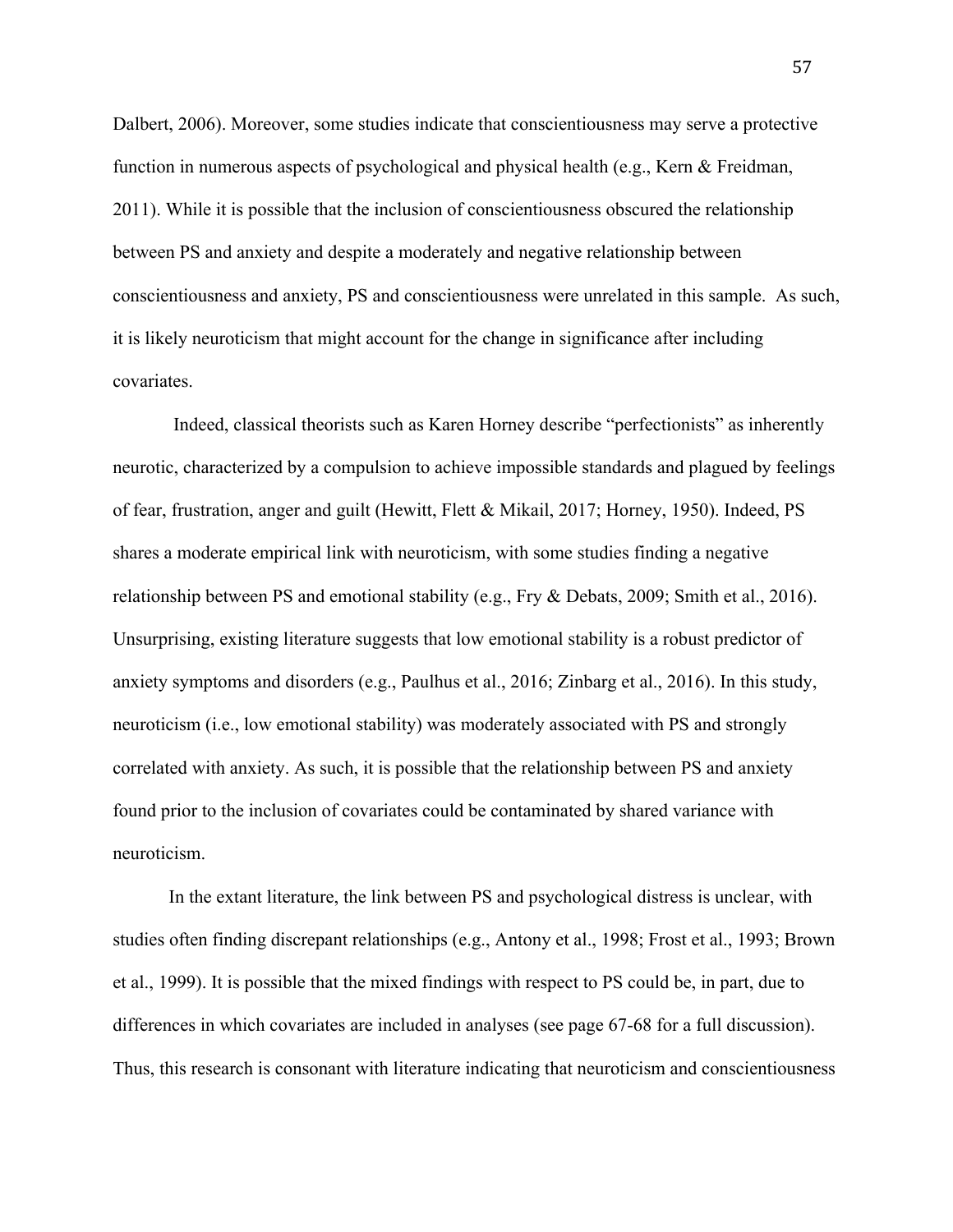should be accounted for in analyses when examining links between trait dimensions of perfectionism and psychopathology (Smith et al., 2016).

## **General Discussion**

## **Summary of Main Findings**

The purpose of this program of research was to examine the interplay between trait perfectionism, social disconnection, and anxiety in adolescents using the PSDM (Hewitt et al., 2006) as a theoretical framework. The present study is unique in that numerous indicators of social disconnection (i.e., loneliness, relational victimization, school connectedness, and quality of parental relationships) were utilized to form a latent variable, capturing the underlying commonalities across multiple measures of social disconnection that capture a broad array of salient social contexts and accounting for measurement error.

Several important findings have emerged from this program of study. First, this research offers support for the contention that both PS and PC act as vulnerability factors for anxiety. In Study 1, both PC and PS were directly associated with anxiety such that higher levels PC and PS were associated with more anxiety symptoms. In Study 2, both PC and PS were associated with greater anxiety symptoms at the bivariate level. Taken together, these findings suggest that perfectionistic tendencies may be broadly related to poorer mental health outcomes such as the experience of anxiety. Moreover, in both Studies 1 and 2 an indirect effect emerged linking PC to anxiety through social disconnection, consistent with the conceptual models presented in Figures 1 and 2. In Study 1, PC (i.e., the perceived difference between one's actual and ideal performance, APS-R; Slaney et al., 2001) was associated with greater adolescent-reported anxiety via social disconnection, which was comprised of indicators of relational victimization, school connectedness, and paternal acceptance in a high-risk sample of adolescents who were all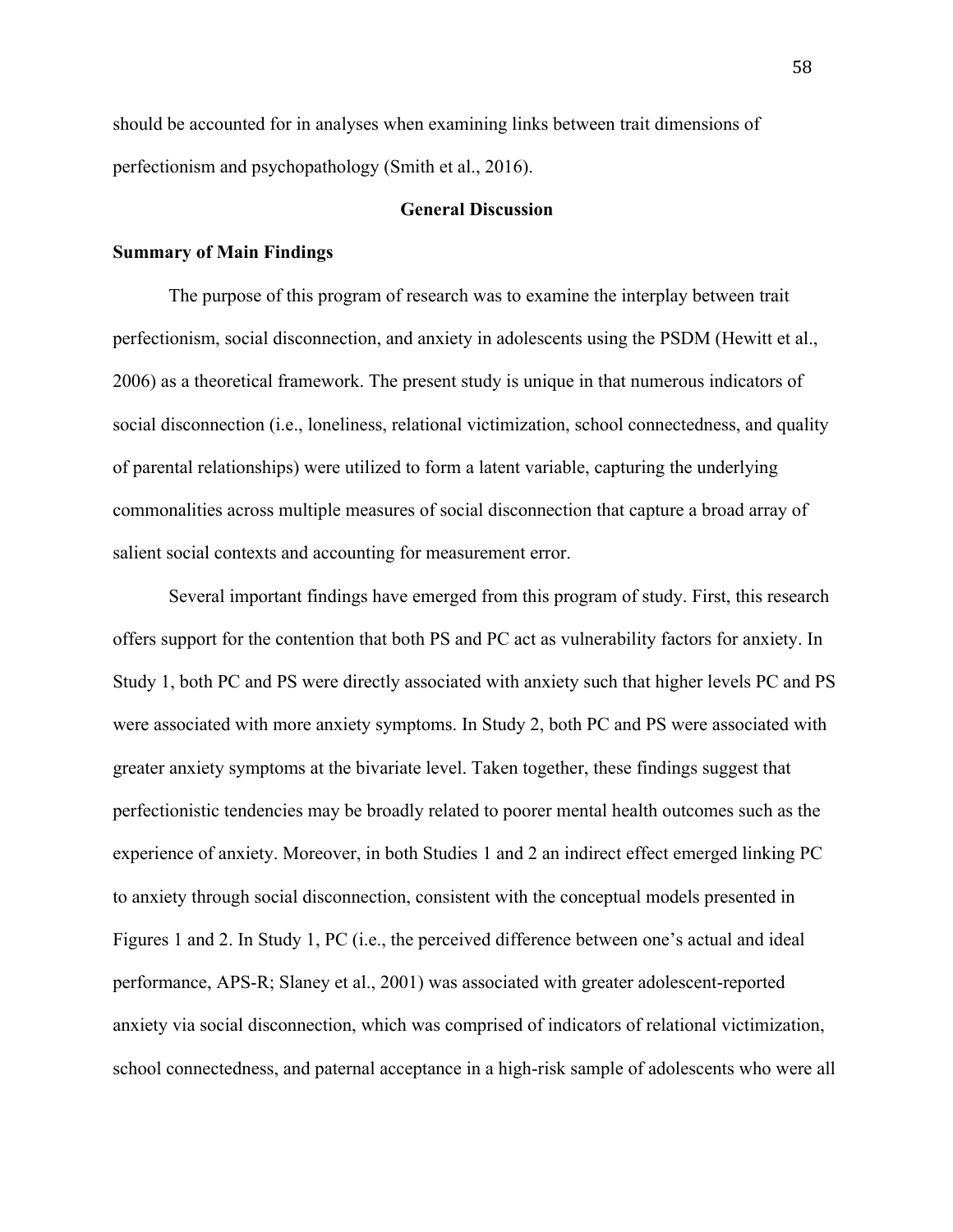in the eighth grade at the time of data collection. In Study 2, PC (i.e., the belief that other's expect one to be perfect, MPS-HF; Hewitt  $&$  Flett, 1991b) was associated with greater adolescent reported-anxiety through a latent variable of social disconnection, comprised of indicators of subjective loneliness, relational victimization, school connectedness, and paternal warmth in a diverse community sample of adolescents who ranged in age from 13 to 19 years.

The finding that the indirect pathway linking PC to anxiety via social disconnection was replicated across two very different samples using two different indicators of PC, and different indicators of social disconnection, is strong evidence in support of the PSDM in adolescence. This indirect pathway suggests that individuals who experience higher levels of PC (i.e., perceived discrepancy between one's actual self and one's high standards, preoccupation with other's evaluations, beliefs that others expect one to be perfect, inability to experience joy from successes) are linked to negative perceptions of their social standing and feelings of alienation at multiple levels, which; in turn, leaves them vulnerable to experiencing symptoms of anxiety. As such, PC appears to be wholly maladaptive in that it impairs vital social relationships. Interestingly, the present research suggests that the well-documented link between PC and anxiety (see Burgess & DiBartolo, 2016) is almost entirely accounted for by social disconnection, given that the direct effects between PC and anxiety dissipated once the latent social disconnection variable was included in the analyses, offering strong support for the PSDM (Hewitt et al., 2006) as an etiological model linking trait perfectionism to psychological distress.

With respect to PS, the findings between Study 1 and Study 2 are somewhat inconsistent. Whereas PS was positively associated with adolescent-reported anxiety at the bivariate level in Study 2, the residual direct link that emerged linking PS to adolescent-reported anxiety in Study 1, was not replicated in Study 2. Interestingly, when covariates (i.e., ES, C) were removed from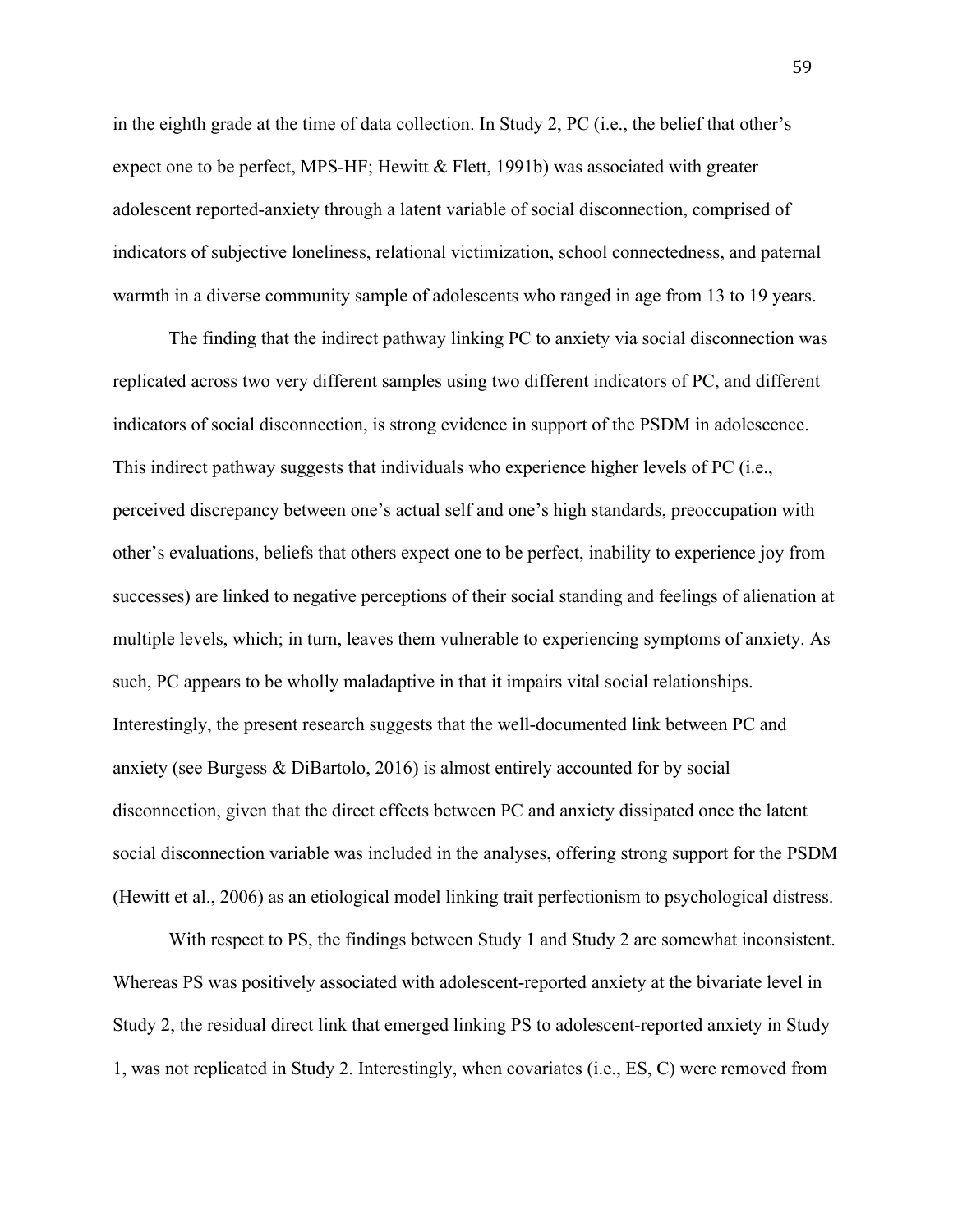analyses in Study 2, the residual direct effect emerged linking PS to anxiety. There are two potential explanations for this discrepancy, the first of which could be the use of different indicators of PS between Study 1 and in Study 2. In Study 1, PS was assessed using the high standards subscale of APS-R (Slaney et al., 2001) whereas in Study 2 PS was assessed using the self-oriented perfectionism subscale of the CAPS (Flett et al., 2001). Despite similarities, there are conceptual differences between PS as assessed by the APS-R and MPS-HF, namely that the word "perfect" does not appear in any of the APS-R items. Indeed, Hewitt and Flett (2014) suggest that the high standards subscale of the APS-R may assess a form of self-directed excellence striving rather than the extreme and relentless striving for perfection characterized by self-oriented perfectionism as assessed by the MPS-HF. Indeed, the high standards subscale of the APS-R is more positively associated with self-esteem than is self-oriented perfectionism (Slaney et al., 2001). Despite slight conceptual differences, both indicators of PS are highly correlated with one another  $(r = .68;$  Rice et al., 2007).

Interestingly, despite APS-R high standards appearing to be conceptually more adaptive than MPS-HF self-oriented perfectionism, it was the APS-R high standards subscale which shared a residual direct association with anxiety symptoms in this study after the effects of PC and social disconnection were accounted for in the analyses, which leads to the second and more likely explanation for the differential associations between PS and anxiety in Study 1 and Study 2 – namely, the inclusion of higher-order personality covariates. More specifically, there is a theoretical link between PS and the personality traits of conscientiousness and neuroticism, such that individuals who compulsively strive to achieve perfection are characterized by a strong desire to perform well (conceptually related to conscientiousness) and by heightened sensitivity, fear, worry and frustrations (conceptually related to neuroticism; e.g., Hewitt et al., 2017;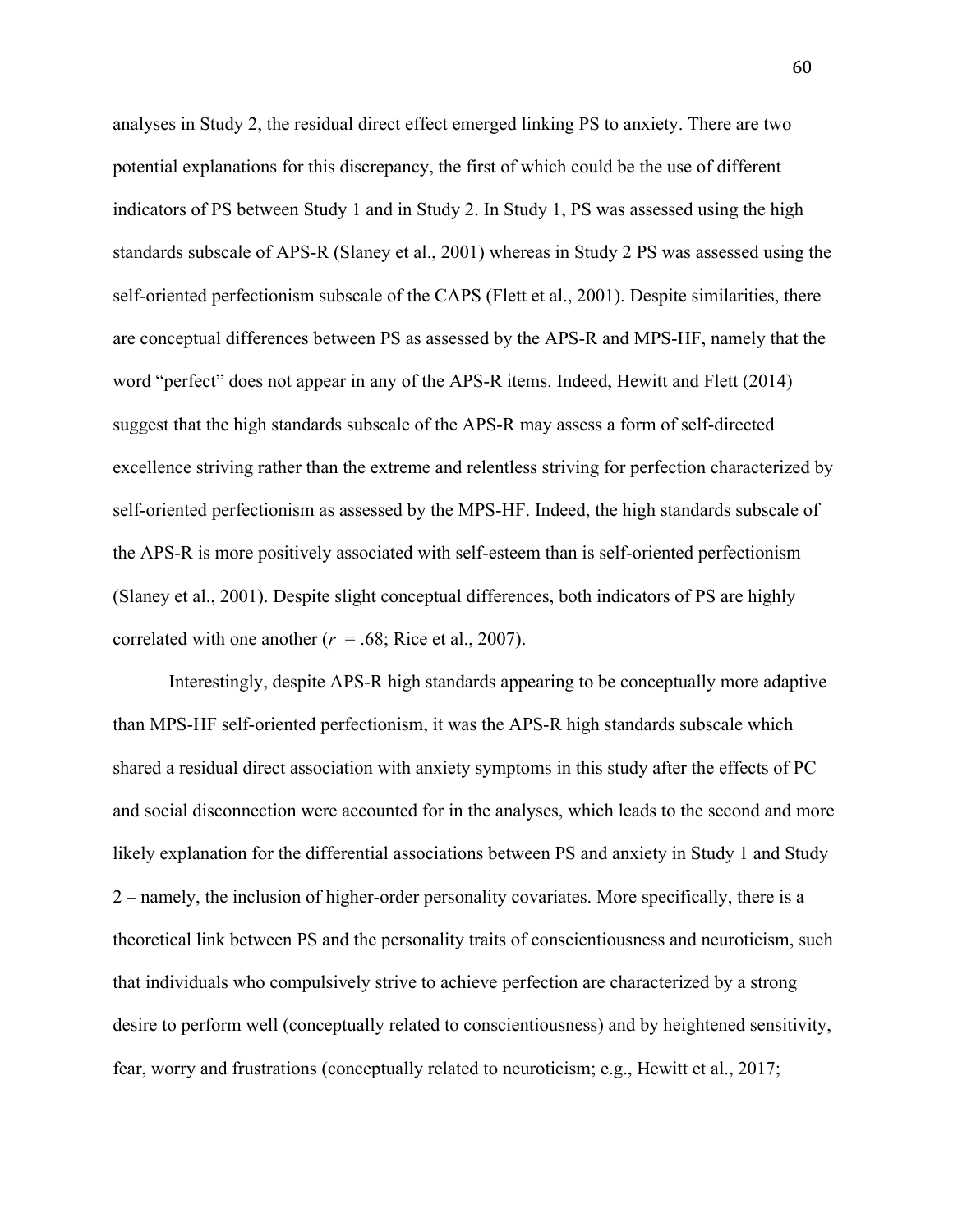Horney, 1950). Indeed, there are similar empirical links between PS and neuroticism, and neuroticism and anxiety (e.g., Enns, Cox & Clara, 2005; Smith et al., 2016) and between PS and conscientiousness, and conscientiousness and protective health factors (e.g., Kern & Friedman, 2011). Whereas the link between PS and anxiety is unclear in the extant literature, with some studies finding a positive relationship (e.g., Stoeber, 1998) and others finding no relationship (e.g., Flett et al. 1994), it seems possible that the overlap between PS and the higher order personality traits of neuroticism and conscientiousness could account for some of the discrepancies in existing literature regarding association between PS and adaptive versus maladaptive outcomes as differences in the inclusion of covariates could lead to false positive findings. The findings of this program of research in particular suggest that it could be shared variance between PS and neuroticism which account for the inconsistent significant findings regarding PS and anxiety, such that supposed links between PS and anxiety may be accounted for by overlap with higher-order neuroticism. Indeed, in a study by Enns, Cox and Clara (2008) PS was found to provide no incremental validity over higher-order neuroticism when predicting psychological distress in university students, further suggesting that it is likely an overlap with neuroticism, and whether neuroticism is included as a covariate in analyses, that accounts for the often discrepant findings relating PS to psychological distress. Broadly, the discrepancies between results with and without covariates in Study 2 highlight the importance of including higher-order personality traits into analyses when considering lower-order personality vulnerabilities. More specifically, future studies examining the relationship between PS and indicators of psychological distress such as anxiety should include emotional stability and conscientiousness as covariate to avoid the possibility of false positive findings and to elucidate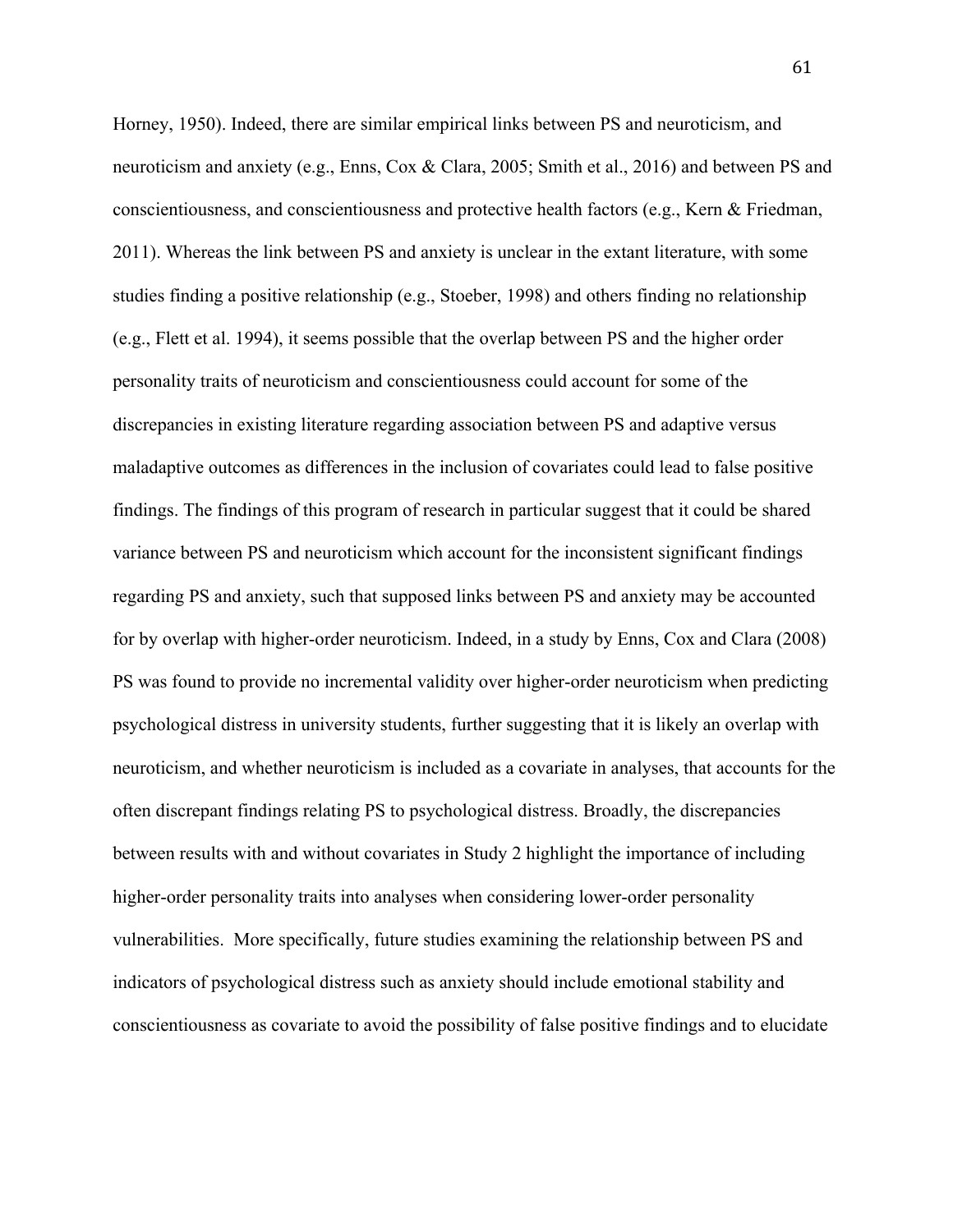whether it is indeed shared variance with emotional stability which may account for the links between PS and anxiety.

Similarly, there were notable differences in the relationships between PS and indicators of social functioning between Study 1 and Study 2. In Study 1, PS appeared to exhibit protective functions, such that it was positively related to school connection and parental acceptance and negatively related to relational victimization. In contrast, PS appeared maladaptive in Study 2 such that it was associated with greater relational victimization and social disconnection, and less school connection and parental warmth. As discussed above, it is possible that these discrepancies are due to differences in the measurement of PS between Study 1 and Study 2. As such, it is possible that PS as assessed by the APS-R (Slaney et al., 2001) reflects a form of excellence striving that may be more adaptive, whereas PS as assessed by the MPS-HF (Hewitt & Flett, 1991b) may reflect a form of self-directed perfectionism wherein the relative adaptiveness is less clear (Enns, Cox, & Clara, 2005; Miller & Vaillancourt, 2007). Gnilka et al., (2012) suggest that whereas PC is clearly maladaptive, PS may be more tangential to the experience of distress, such that it is only distress under particular circumstances such when perceives a high discrepancy between one's current and ideal self. As such, it is also possible that PC may even moderate the relationship between PS and outcomes related to psychological distress.

#### **Implications**

**Perfectionism Social Disconnection Model (Hewitt et al., 2006).** The current study has significant theoretical implications, namely in that it offers support for the PSDM (Hewitt et al., 2006). It is well documented that human beings have a deep need for close social relationships and when those relationships are thwarted, there are deleterious effects on mental health and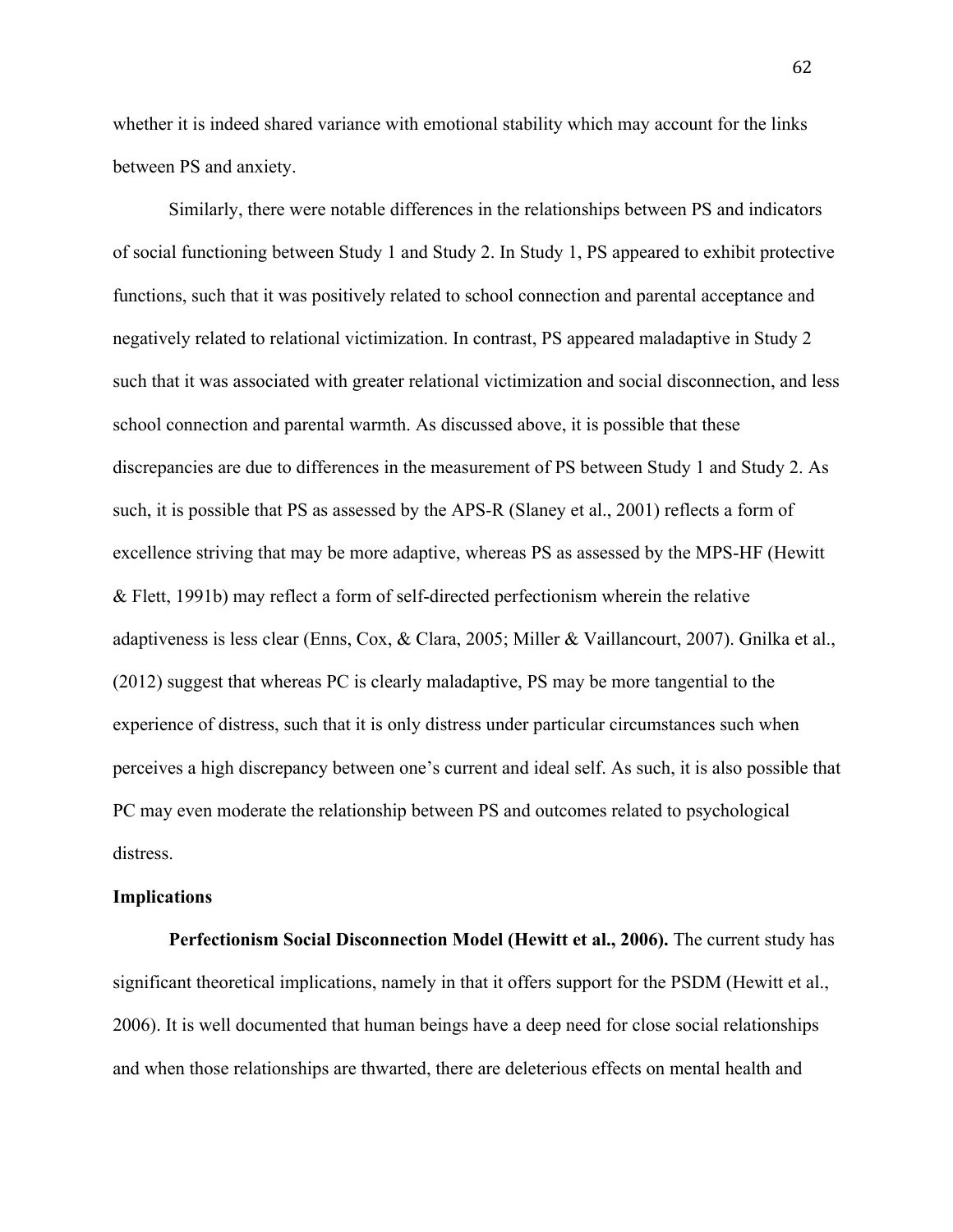well-being (Baumeister & Leary, 1995). In particular, the importance of social connection burgeons during adolescence as relationships with parents, peers, and school communities become the most determining developmental factors (e.g., Helsen, Vollebergh, & Meehus, 2000). Moreover, most psychological disorders emerge during adolescence, with anxiety being the most common (Pearson, Janz, & Ali, 2013). Although a wealth of research demonstrates that trait perfectionism is associated with both poor social relationships and numerous forms of psychopathology (e.g., Sherry, MacKinnon, & Gautreau, 2015) in adults, there exists only a small body of literature on this relationship in youth. The PSDM (Hewitt et al., 2006) suggests that PC is the primary dimension of trait perfectionism that generates interpersonal difficulties, and subsequently psychological distress. The present study offers support for the PSDM in adolescents through results indicating that social disconnection acts as an explanatory pathway linking PC to anxiety symptoms in adolescents in two disparate samples. Indeed, previous literature suggests that those higher in PC create social disconnection through interpersonal hostility in response to perceived criticism and through neediness or overdependence on others (Habke & Flynn, 2002; Sherry, MacKinnon, & Gautreau, 2015). Through these maladaptive social behaviors and subsequently impaired social relationships, adolescents high in PC are more vulnerable to experiencing anxiety than those without these concerns.

The PSDM differentiates subjective social disconnection (i.e., loneliness) from objective social disconnection (i.e., impaired relationships), but suggests that both contribute to psychological distress. The findings of the present study found that social disconnection, comprised of both subjective indicators (i.e., loneliness and social dissatisfaction, perception of parental support) and objective indicators (i.e., relational victimization, school connectedness) acts as an explanatory pathway linking PC to anxiety in adolescents. Whereas previous studies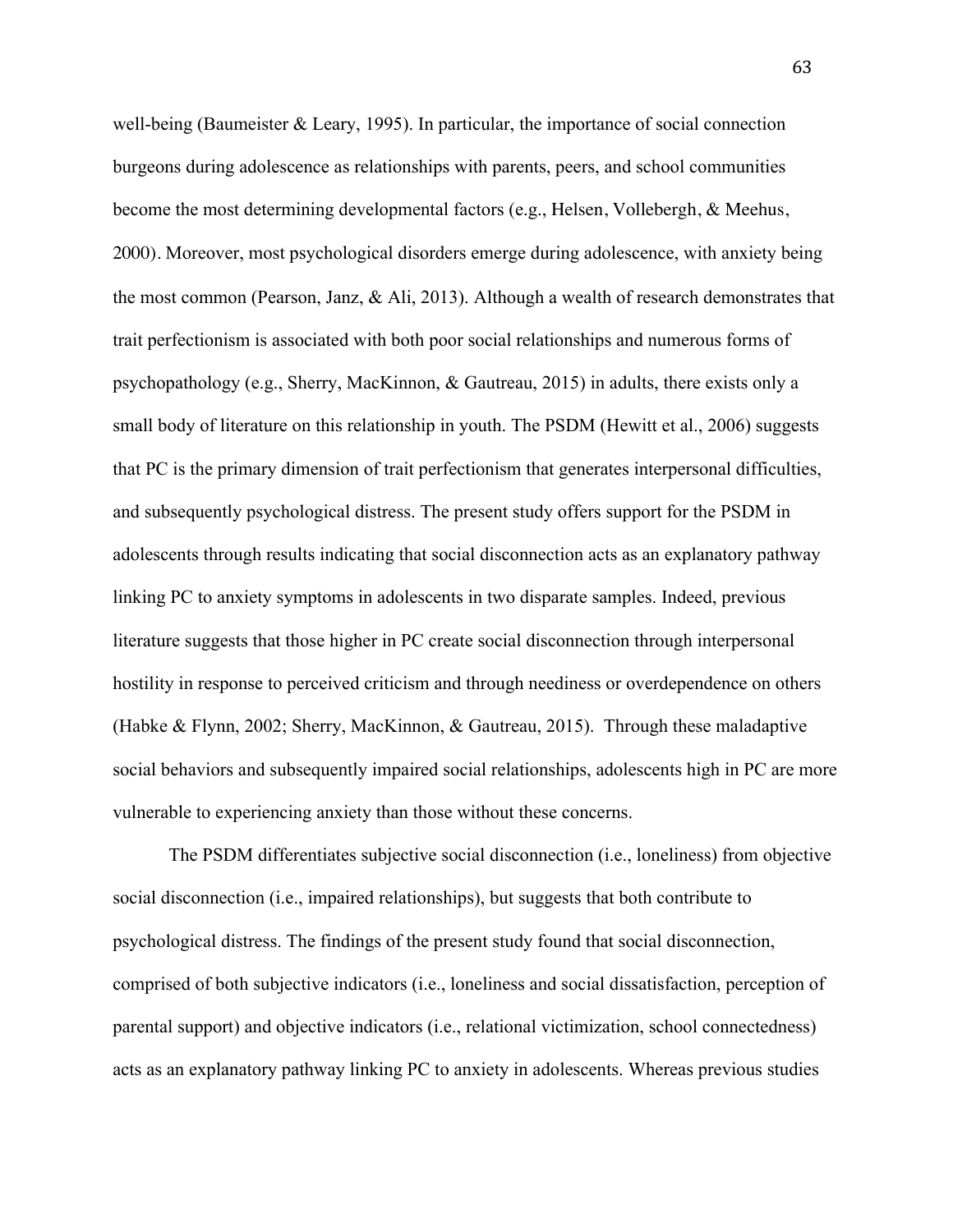have primarily supported this pathway with depression, the present study highlights that the PSDM (Hewitt et al., 2006) holds true with anxiety as well, suggesting that social disconnection may mediate the relationship between PC and psychopathology more broadly given the high comorbidity between depression and anxiety that is robustly documented in existing research (e.g., Seligman & Ollendick, 1998).

Moreover, revisions to the PSDM (e.g., Sherry, MacKinnon, & Gautreau, 2015) suggest that PS also generates social disconnection through a tendency to privilege goal achievement over social relationships. The present study finds mixed results relating to PS, suggesting striving to meet certain standards may differentially impact social relationships depending on if one is striving for "excellence" wherein PS appears linked with social connection (i.e., APS-R; Slaney et al., 2001) versus "perfection" where PS facilitates social disconnection (MPS-HF; Hewitt & Flett, 1991a,b). Indeed, in Study 1 PS appeared to have a protective function such that it was related to fewer anxiety symptoms via less social disconnection. Moreover, whereas the general pattern of Study 1 and Study 2 suggest that PS may be weakly associated with anxiety in adolescents, the lack of significant relationships between PS and anxiety once covariates such as emotional stability were included in analyses suggest that findings linking PS to anxiety may be confounded by shared variance with neuroticism, which itself is a well-documented higher-order vulnerability factor for anxiety symptomology and disorders (e.g., Paulhus et al., 2016; Zinbarg et al., 2016). Overall, the findings of the current study offer support for the original conceptualization of the PSDM (Hewitt et al., 2006) as a personality-dependent etiological pathway, linking PC to anxiety through social disconnection in adolescents.

**False positives.** The current study highlights the importance of conducting analyses with and without covariates in two ways. First, in Study 1 there appeared to be a significant effect of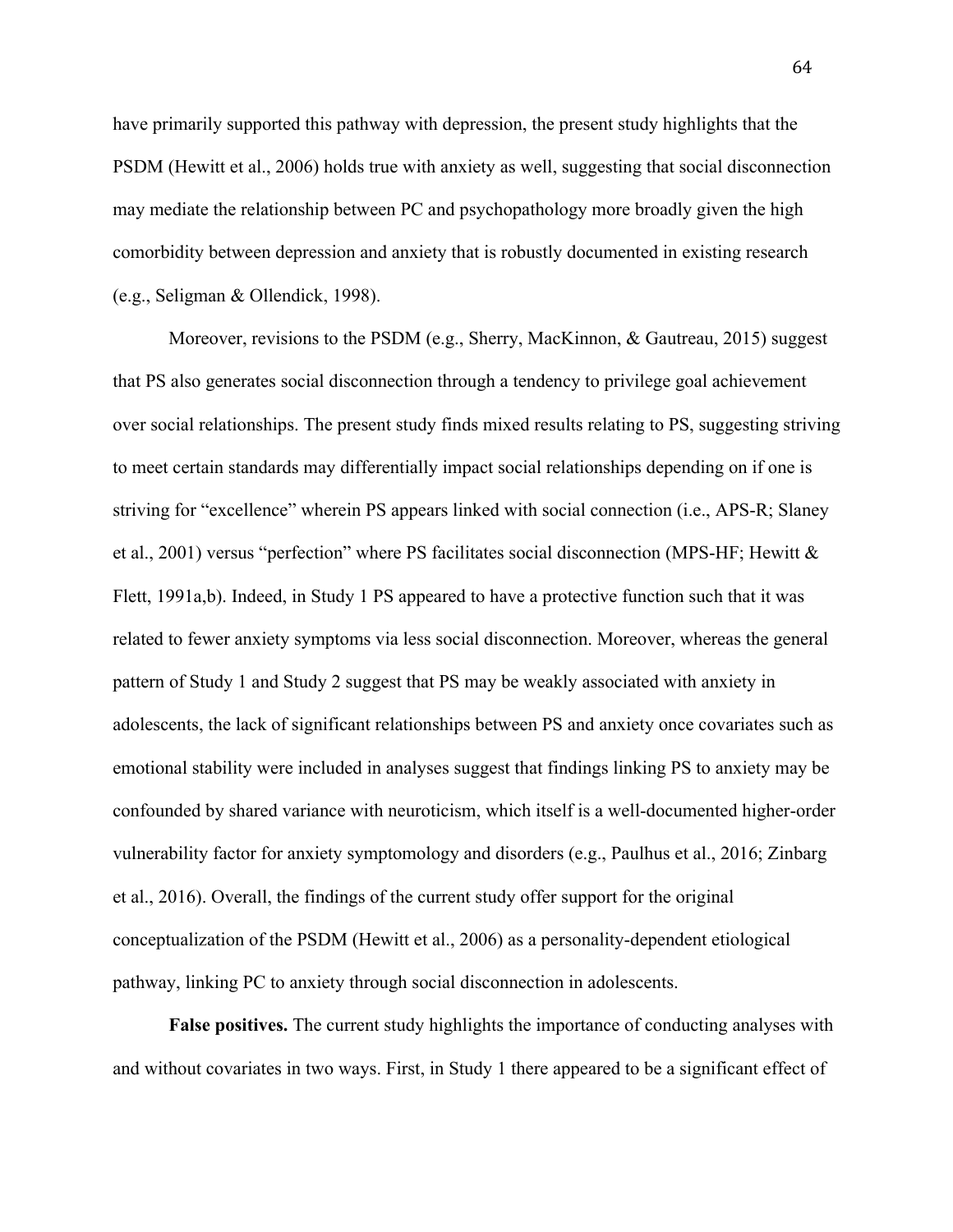PS on mother-reported anxiety until maternal depression was included in analyses. Second, in Study 2 there appeared to be a significant effect of PS on adolescent-reported anxiety until emotional stability was included in analyses. As suggested by Simmons, Nelson, and Simonsohn (2011) the inclusion of covariates, alongside reporting the results of analyses both with and without covariates, reduces the potential for false positives findings and allows researchers to gain a clearer understanding of significant effects. As illustrated by the subtle differences in analyses with and without covariates in Study 1 and Study 1, presenting any discrepancies between analyses allows for a clearer understanding of true effects versus through may be emerging through common variance shared with third variables. Moreover, presenting any discrepancies between analyses with and without covariates allow for transparency and ethical research practice (Simmons, Nelson, & Simonshon, 2011).

**Depression-distortion hypothesis.** The findings of Study 1, whereby the link between trait perfectionism and mother-reported anxiety appear to be accounted for by maternal depression, offers support for the depression-distortion hypothesis (Ritchers & Pelligrini, 1989). This hypothesis suggests that perceptual distortions associated with depression activate a bias in mothers' perceptions of their children's thoughts and behaviours, which leads to an overreporting of symptoms of psychopathology (e.g., Treulter & Epkins, 2003). A substantial body of research suggests discrepancies across informant ratings of youth psychopathology, particularly when comparing maternal ratings to those of other informants (see De Los, Reyes & Kazdin, 2005 for a review). Notably, in a multi-informant study of child adjustment problems, Gartstein et al. (2014) found that maternal depression was associated with distortions in reporting child adjustment problems, particularly internalizing problems. This finding was recently replicated by Kelley et al. (2018), where mothers' ratings of their children's internalizing symptoms were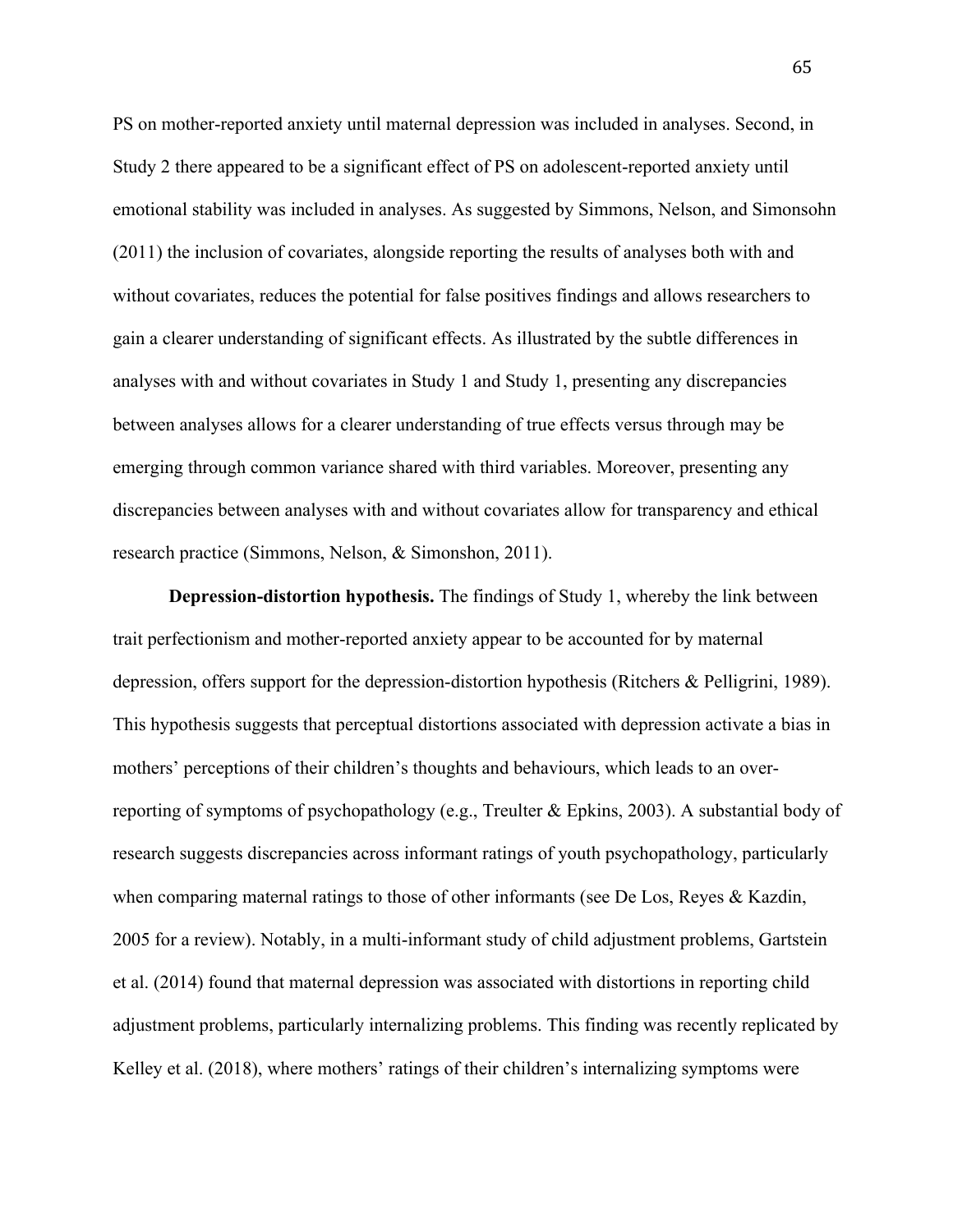largely accounted for maternal psychopathology; interestingly, fathers' levels of psychopathology were less related to their reports of child psychopathology. In light of the present findings and existing research, it is possible that maternal report of internalizing symptoms may be a less helpful indicator of adolescent anxiety than is self-report, particularly in adolescents with depressed mothers.

**Clinical applications.** Given that social disconnection emerged as an explanatory pathway linking PC to anxiety in both Study 1 and Study 2, there are significant clinical implications for the treatment of perfectionism and anxiety. Namely, the link between PC and anxiety appears to be primarily explained through impaired social functioning. As such, interventions aimed at ameliorating psychological distress, particularly anxiety, amongst adolescents experiencing high levels of PC should include social factors. Although there have been strides in treating perfectionism (see Flett & Hewitt, 2014), it should also be noted that trait perfectionism is often a temperamental disposition which can be resistant to treatment (Stoeber, 2004) and more concerning, individuals with higher levels of PC are unlikely to seek treatment due to fears of being perceived as a failure (Flett & Hewitt, 2014; Flett et al., 2016).

Given that individuals with higher levels of PC are disproportionately focused on their limitations and perceived flaws, some researchers have suggested that interventions should utilize a positive psychology framework and focus on developing useful competencies in youth with higher levels of PC rather than attempting explicitly to reduce perfectionistic tendencies or maladaptive cognitions (Flett & Hewitt, 2014; Guerra & Bradshaw, 2008). Indeed, facilitating social competencies would be beneficial to youth experiencing high levels of PC through limiting the self-focused attention characteristic of trait perfectionism and instead placing a focus on facilitating social connection, in line with a positive youth development approach (Guerra &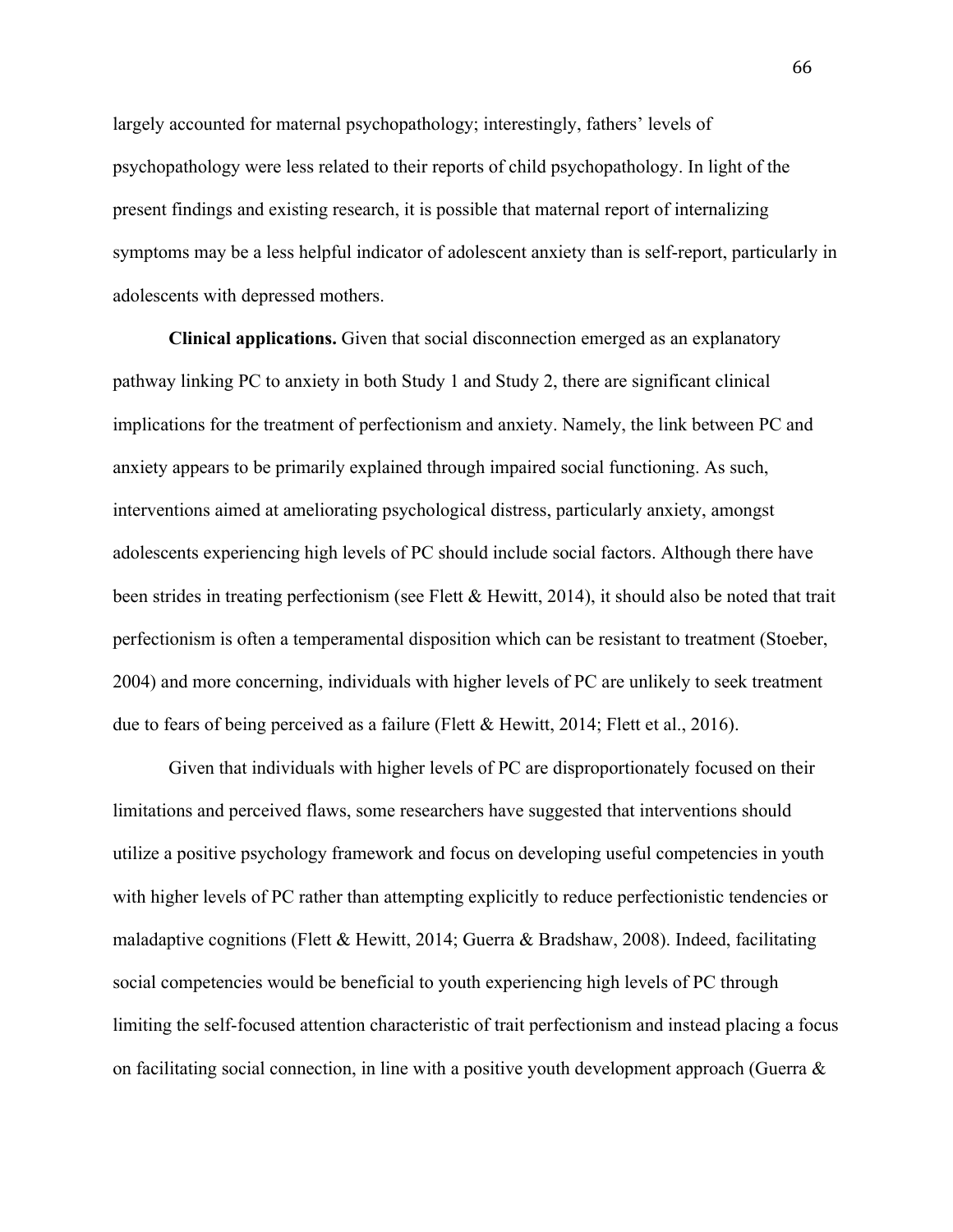Bradshaw, 2008). Moreover, given that perfectionistic youth appear to feel alienated it would be beneficial for interventions to provide information about the prevalence of perfectionism amongst youth so that individuals struggling with PC can recognize that they are not alone. Finally, Flett and Hewitt (2014) suggest that moderated online discussion could be a beneficial way for perfectionistic youth to seek help anonymously and without judgment, while also developing social connections; individuals with high levels of PC are preoccupied with others' evaluations and often perceive asking for help as a sign of failure, as such an anonymous platform may serve as a less threatening means to not only express a need for help, but also to develop social connections with other young people experiencing similar concerns.

Despite a trend towards focusing on positive youth development, recent reviews of loneliness interventions by Mann et al. (2017) and Masi et al., (2013) found that interventions aimed at reducing maladaptive social cognitions were most successful in reducing loneliness and facilitating healthy social connection in adults, whereas interventions aimed at developing social skills demonstrated moderate success. It is possible that developing positive social skills may be more difficult late in adulthood when social behaviors have already developed, and as such interventions targeted towards youth may still benefit from attempting to facilitate social skills and competences. Future intervention research may consider combining a positive youth development framework aimed at building social skills alongside more traditional cognitive behavioural strategies aimed at reducing maladaptive social cognitions.

### **Strengths and Limitations**

**Limitations.** This program of research is not without limitations, the foremost of which is the cross-sectional design. Given that the proposed predictor, mediator, and outcome variables were all assessed at one time point it is difficult to establish temporal precedence. As such, this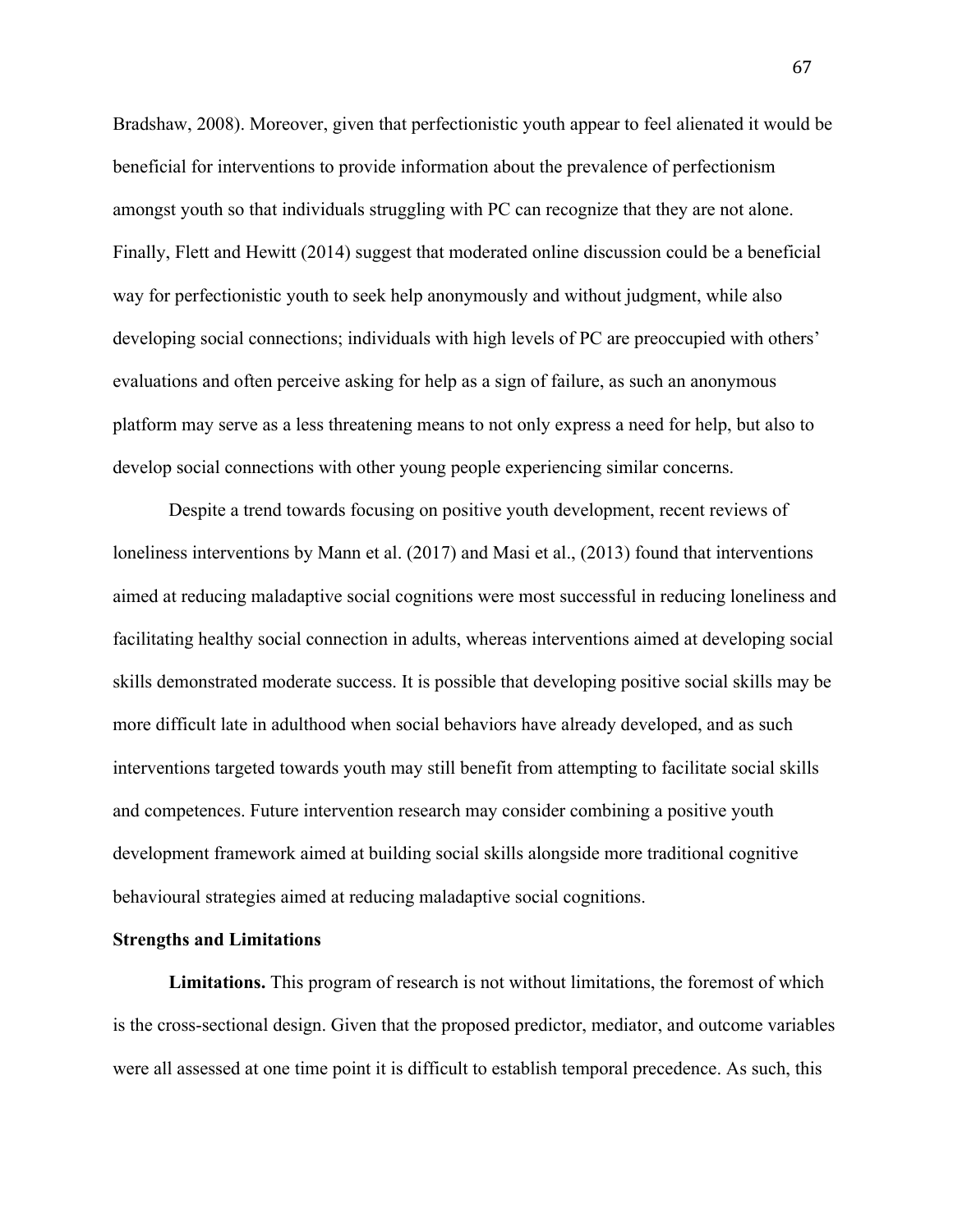program of research relies on a theoretical temporal order proposed in the PSDM (Hewitt et al., 2006) alongside findings of previous longitudinal research (e.g., Chen, Hewitt, & Flett, 2015; Roxborough et al., 2012; Sherry et al., 2013) to establish the direction of effect stemming from trait perfectionism to anxiety through social disconnection. The need for longitudinal research to establish temporal precedence is crucial, particularly in light of theory and research suggesting a social reaction model of perfectionism (e.g., Flett et al., 2012). In this model, PC is hypothesized to develop in response to aversive social experiences, such as peer victimization, and psychological distress as individuals respond by becoming perfectionistic and overly concerned with others' evaluations (Flett et al., 2012; Vaillancourt & Haltigan, 2017). Put differently, perfectionistic tendencies may develop as a means to reduce future victimization and associated psychological distress. There is some empirical support for the social reaction model of perfectionism; Vaillancourt and Haltigan (2017) found evidence for a developmental trajectory in which depressive symptoms predicted increases in PC during adolescence. Moreover, they found that self-reported childhood peer victimization and anxiety distinguished adolescents in an increasing depression-increasing PC trajectory from those in a low depression-low PC developmental trajectory (Vaillanourt & Haltigan, 2017). As such, it is important to examine the PSDM longitudinally to elucidate the temporal ordering and to uncover whether reciprocal relationships between model variables may be occurring.

A further limitation of this program of research is that data was primarily self-report, with the exception of mother-reported anxiety in Study 1. A limitation of self-report data is that participants may engage in image management, acquiescent responding, or may simply lack the introspective ability to provide accurate responses (e.g., Paulhus & Vazire, 2007). Although given that this study focused primarily on personality and perceived relationships, the data is less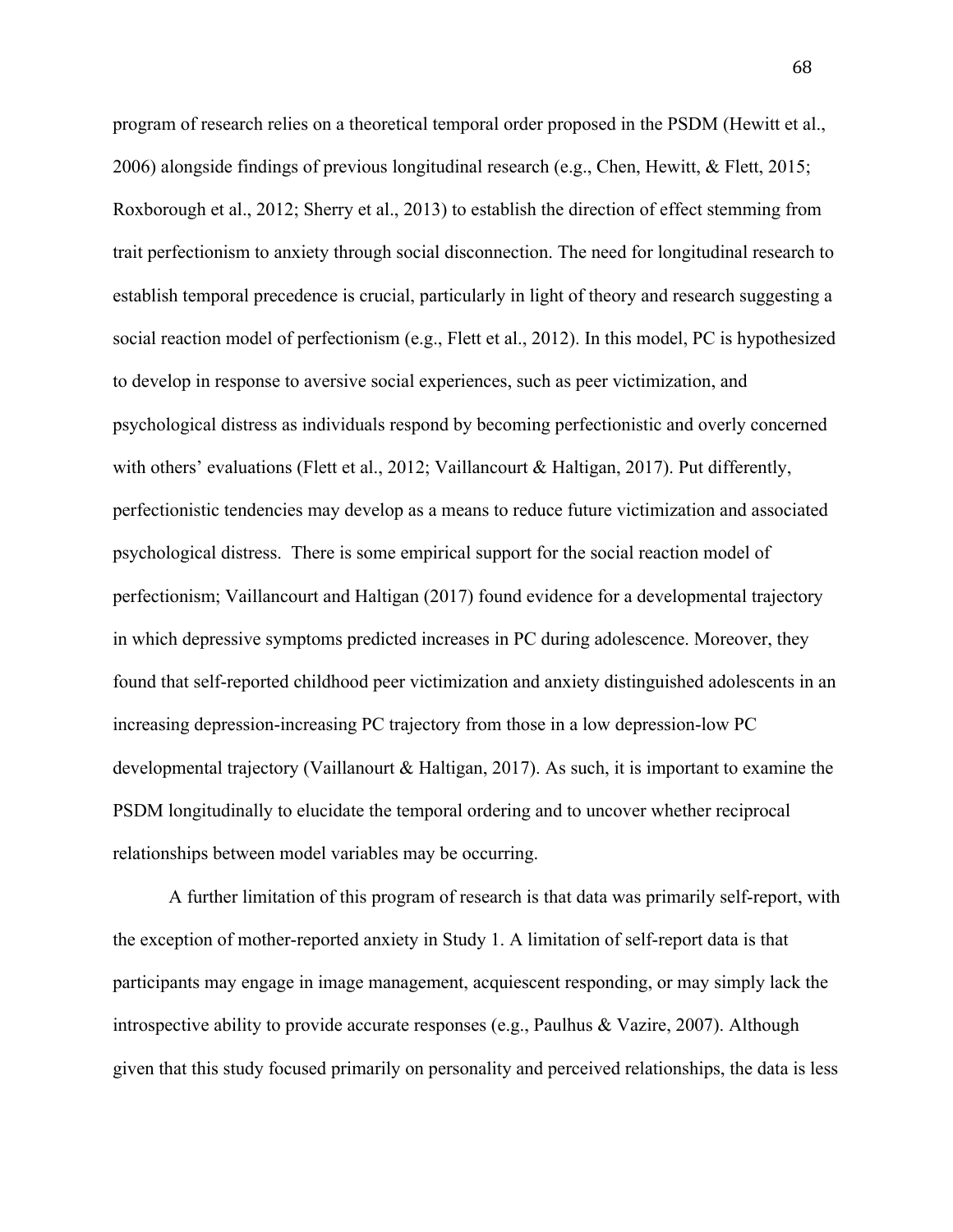likely to be subject to image management than those which contain conceptually sensitive questions (e.g., drug or alcohol use, sexual behaviors; Paulhus & Vazire, 2007). Moreover, most measures included in this program of research include a range of regular and reverse scored items to reduce the potential for acquiescent responding. Finally, the lack of significant effects for mother-reported anxiety in Study 1, alongside evidence suggesting that other-ratings of internalizing symptoms can be somewhat unreliable (e.g., Gartstein et al., 2014; Kelley et al., 2018) together suggest that the use of self-report may not be a major drawback in this program of research. Despite the use of two different samples, both samples were fairly small which not only limits statistical power to detect significant effects, but could also reduce the likelihood that the significant effects detected reflect authentic real-world effects (Button et al., 2013). Similarly, due to a small sample sizes, gender-based analyses were not conducted given that there was insufficient statistical power to detect group-based differences. As such, it is unclear whether the conceptual model functions differently for girls and boys. Finally, both samples were fairly homogeneous, as most participants were Caucasian, and as such discretion should be used when attempting to generalize the findings of these studies to more ethnically diverse samples in light of research suggesting that the use of predominantly Caucasian participants can distort results and mask important cultural differences, even when race, culture and/or ethnicity are not a central research focus (e.g., Sugden & Molson, 2015).

**Strengths***.* Despite these limitations, a significant strength of this program of research is that the conceptual models presented in Figures 1 and 2 were replicated across two different samples, using different indicators of perfectionism and social disconnection. Indeed, this program of research utilized two very different samples, the first of which was a high-risk sample of American youth and the second of which was a community sample of Canadian youth.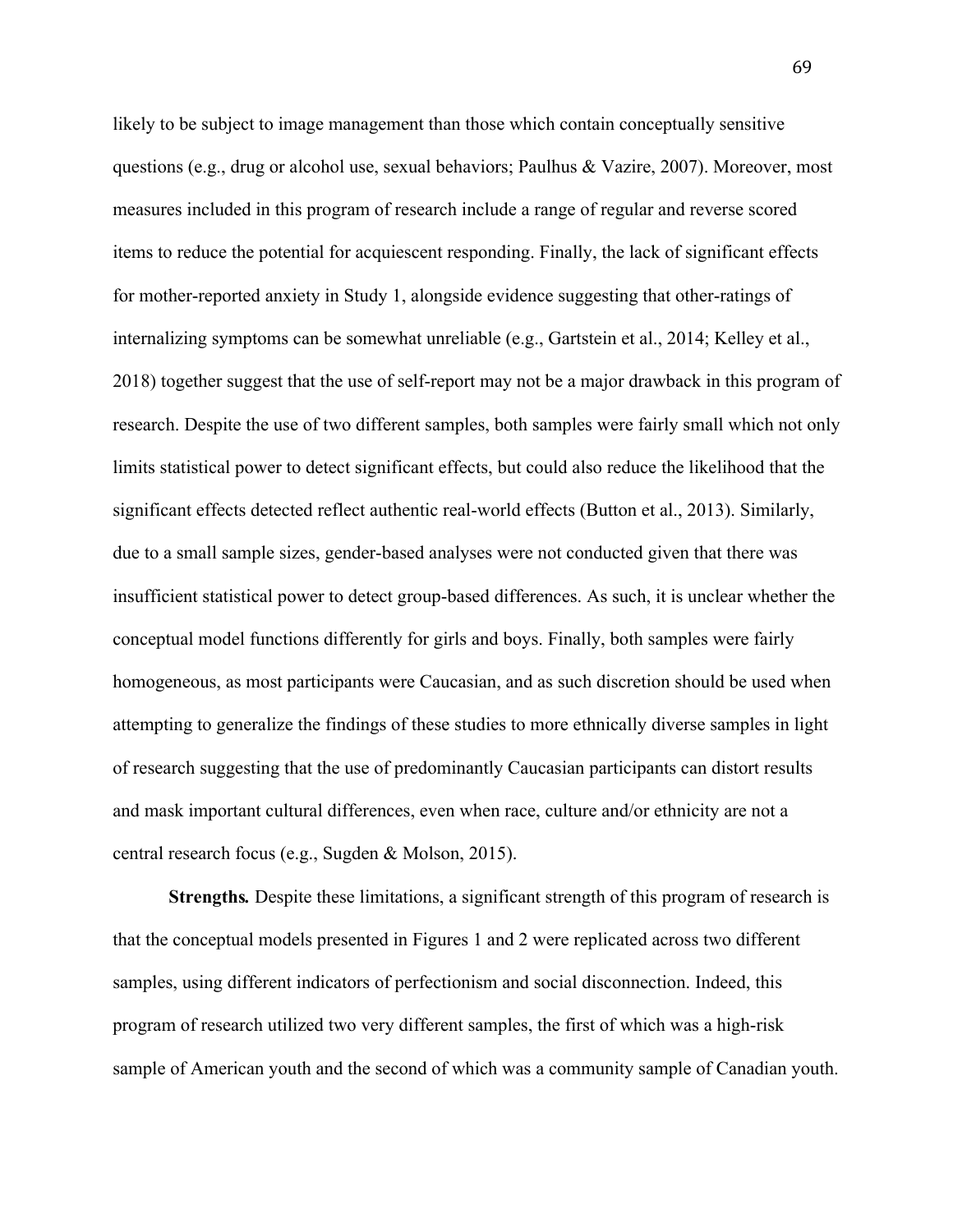Moreover, this effect replicated across studies despite the use of different indicators of PC between Study 1 and Study 2, and different indicators of social disconnection. The replication of the indirect path linking PC to anxiety via social disconnection across Study 1 and Study 2 offers robust evidence in support of the PSDM among adolescents. Finally, by including a latent variable for social disconnection rather than using a single indicator of social impairment and/or considering social relationship measures in isolation as in previous studies, this program of research captures the aspects of social disconnection that are common across social variables and reduces the potential for significant pathways to emerge as a product of measurement bias. Moreover, using a latent variable uniquely accounts for measurement error and as such reflects only the common, reliable variance between indicators of social disconnection.

#### **Future Research**

Though the present study adds to the literature in that it supports the PSDM (Hewitt et al., 2006) in adolescents, there are several areas for future research to build upon. First and foremost, is that longitudinal research is needed to establish the temporal order of the PSDM, and to determine whether the relationships between trait perfectionism, social disconnection, and anxiety replicate over time. Moreover, given that this program of research utilized primarily selfreport measures, future research may benefit from the inclusion of other-report measures, particularly on social disconnection variables. As previously discussed, other-report may not be necessary for outcome variables if researchers are interested in internalizing symptoms, but would be of great benefit when assessing objective social disconnection. Although relational victimization and school connectedness conceptually represent objective forms of social connection, the self-report nature of the measures still heavily relies on subjective perceptions. Collecting peer-reports of popularity or relational victimization would allow researchers to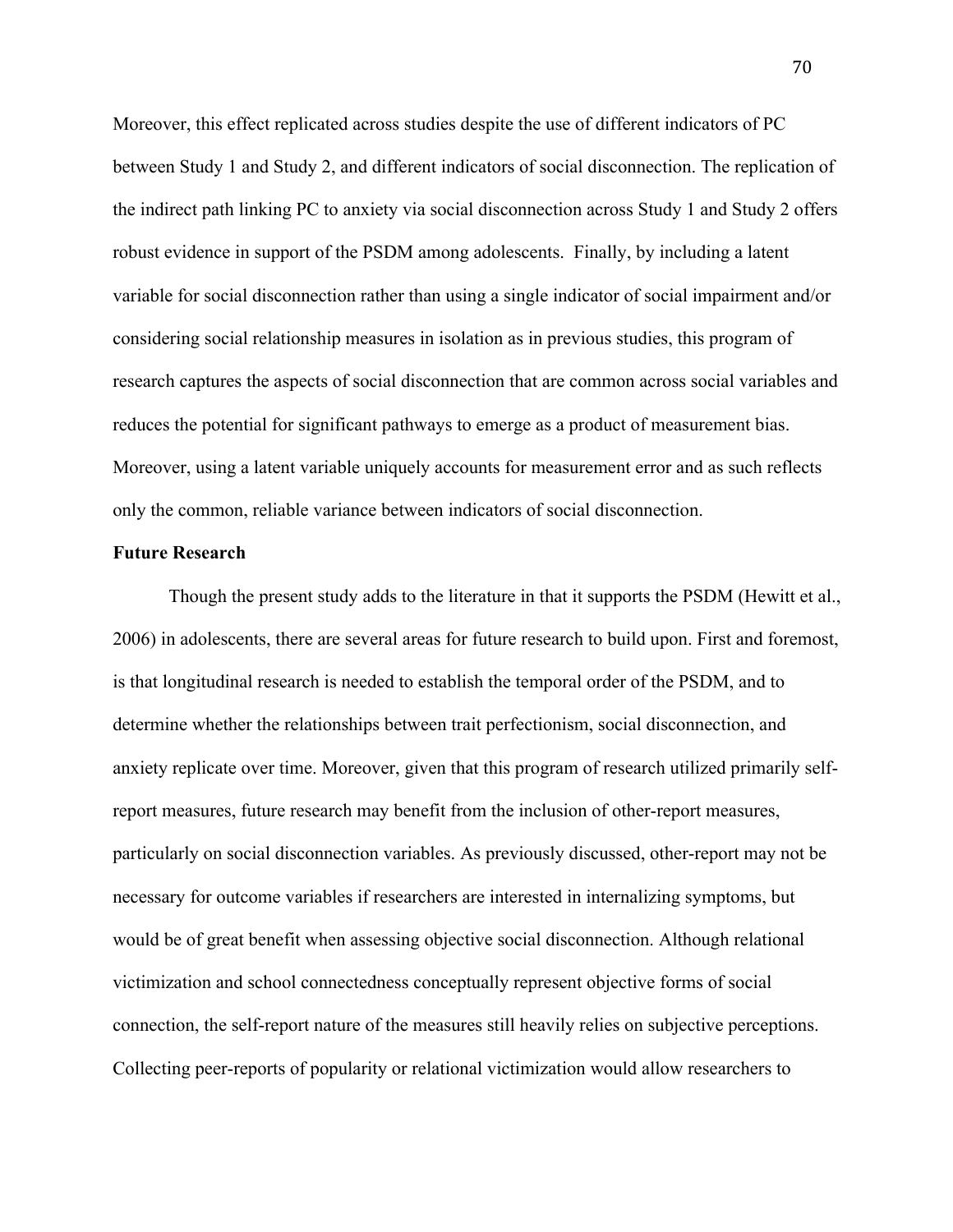elucidate whether subjective perceptions of social disconnection align with objective reports, and these are differentially related to perfectionism and anxiety. Moreover, future studies should seek to include behavioral indices of perfectionism, such as perfectionistic self-presentation, in light of research demonstrating that trait and behvioural indices of perfectionism are unique constructs (e.g., Hewitt et al., 2003) and previous research suggesting that perfectionistic self-presentation is uniquely associated with social disconnection over and above trait dimensions of perfectionism (e.g., Chen et al., 2012). Given that behavioural expressions of perfectionism are more observable to others, it is likely that perfectionistic self-presentation would be particularly relevant when examining the impact of perfectionism dimensions on social relationships, and would allow for a more nuanced test of the PSDM.

Given the mixed findings regarding the relationship between PS and anxiety, future studies may consider alternate explanatory pathways linking PS to anxiety. Some studies have found that stress may act as a mediator linking PS to poor psychological and physical health in both generate and reactive forms (e.g., Flett et al., 1995; Molnar et al., 2011). According to Diathesis-Stress Models of Perfectionism (Dunkley, Solomon-Krakus, & Moroz, 2016; Hewitt & Flett, 2002) individuals with higher levels of PS may generate stress through feelings of pressure to achieve perfection and may react more negatively to stressful life events which are perceived as impeding one's ability to meet these high standards. Indeed, previous research supports this contention as several students have uncovered stress as a mediator between PS and numerous maladaptive outcomes. For example, Chang and colleagues (2006) found that perceived stress mediated the relationship between PS and poor psychological well-being in female college students. Similarly, Shahar and Priel (2003) found that negative life events mediated the relationships between PS and distress longitudinally in a sample of Israli adolescents. As such,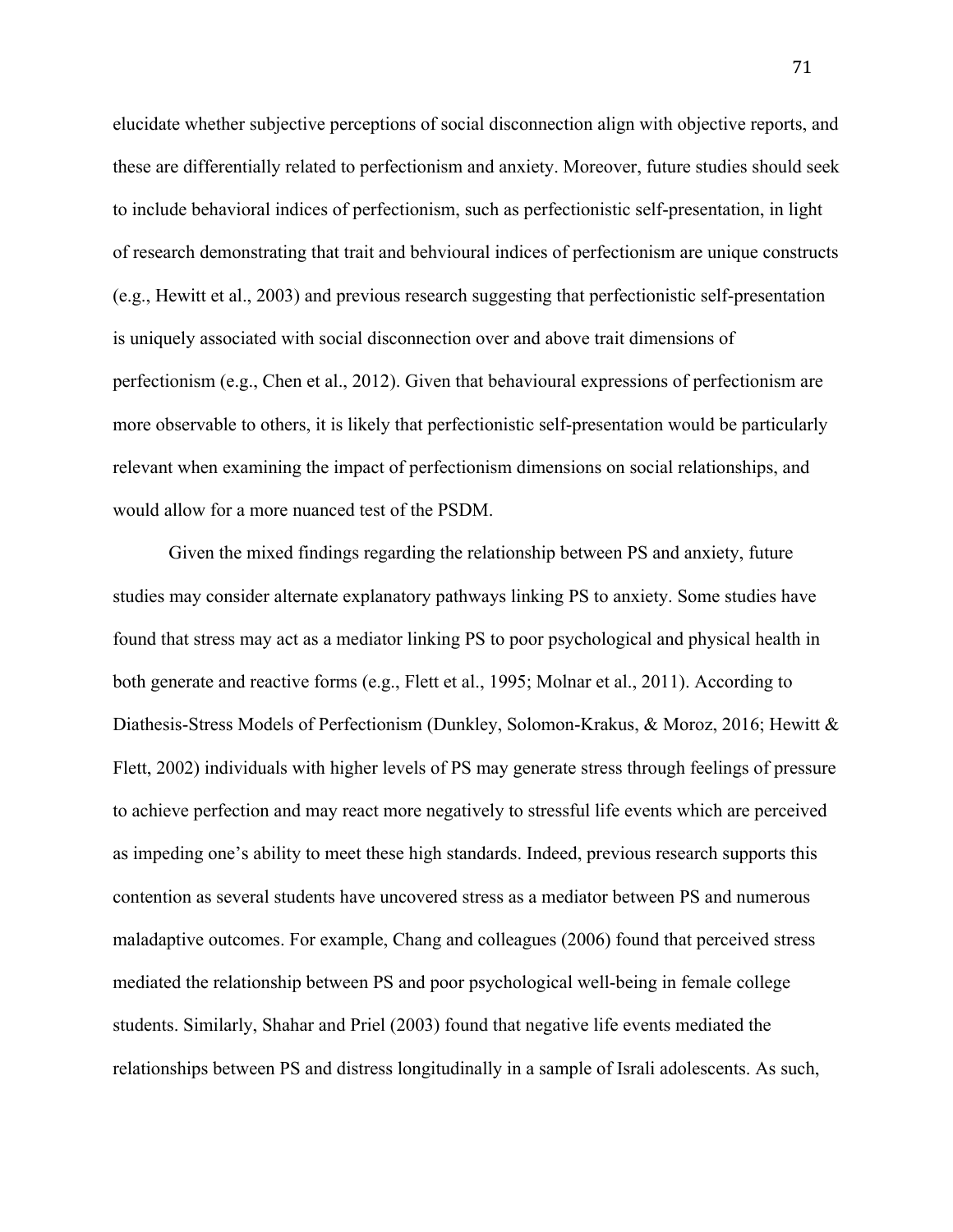stress generation and reactivity may act as a more fitting explanatory pathway linking intrapersonal PS to anxiety than social disconnection, which appears to be more relevant to the interpersonal dimension of PC. Moreover, future research may consider in which instances PS may serve adaptive functions, and whether these adaptive functions differ based on whether one is striving for "excellence" versus "perfection."

In a similar vein, future research should include personality-independent moderators when examining the PSDM (Hewitt et al., 2006) to elucidate when and in which circumstances individuals with high levels of PC may be particularly vulnerable to psychological distress (Sherry et al., 2015). While individuals with PC theoretically generate interpersonal problems, they are, like anyone, susceptible to arbitrary social problems that arise outside of their control (e.g., a close friend moving away) and independent of trait perfectionism. Indeed, such types of personality-independent life stressors have been proposed to moderate the relationships between trait perfectionism, social disconnection and psychological distress (Sherry et al., 2015) as individuals high in PC may react more negatively to social stressors in light of their already strained social relationships, thus heightening vulnerability to psychopathology. Inclusion of personality-independent mediators such as life stressors would allow for the integration of the PSDM (Hewitt et al., 2006) with the diathesis-stress model of psychological distress to provide a more nuanced understanding of how some perfectionists arrive at impaired psychological health (Sherry et al., 2015). Indeed, utilizing methodologies such as daily-diary studies, which could capture fluctuations in daily stress and exposure to stressors, would be beneficial to understand how current life circumstances may interact with personality and psychological distress.

Finally, given that both dimensions of trait perfectionism appear to be maladaptive in youth, future research should be directed towards elucidating potential explanations for the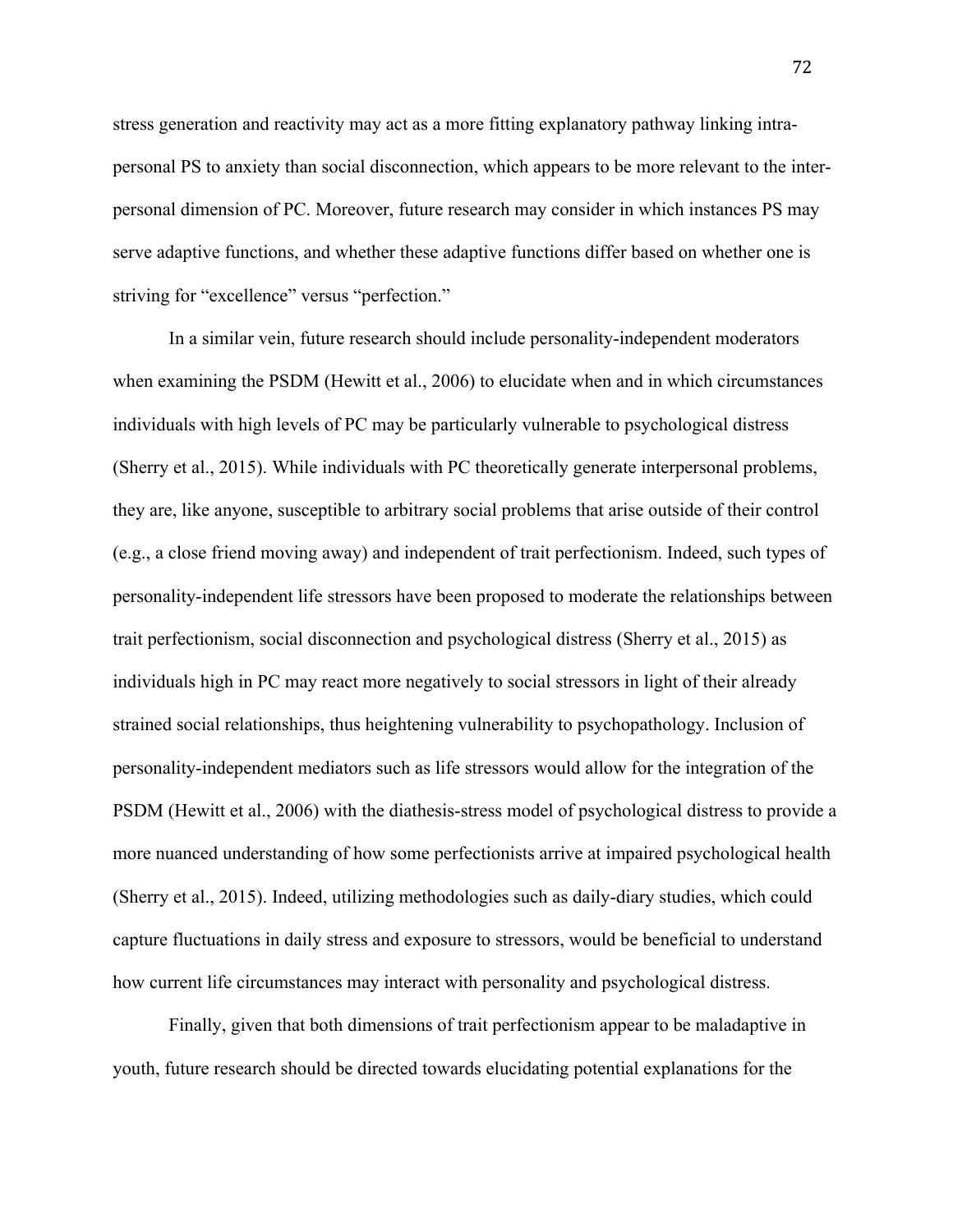developmental and/or generational differences in trait perfectionism. A recent meta-analysis by Curran and Hill (2017) suggests that both PS and PC have seen linear increases amongst young people over the last 30 years, and as such one potential explanation for the discrepancies between adult and youth perfectionism literature, particularly regarding the relative adaptiveness of PS, could be due to generational differences in the prevalence of perfectionistic tendencies and the cultural milieu in which young people are presently embedded. It is clear that further research is needed to elucidate how and why dimensions of trait perfectionism, particularly PS, appear to be more consistently maladaptive in adolescents. In particular, attention should be paid not only to developmental differences between youth and adults, but also to how cultural and/or environmental influences may exacerbate the maladaptive dimensions of perfectionism amongst young people.

#### **Conclusions**

The current study suggests that PC acts as a vulnerability factor for anxiety in adolescents, given that PC was related to anxiety symptomology in both Study 1 and Study 2. Moreover, this program of research offers robust support for the PSDM (Hewitt et al., 2006) in adolescents. Specifically, despite the use of two vastly different samples, different measures of perfectionism and different indicators of social disconnection an indirect pathway from PC to anxiety via social disconnection replicated across studies. Indeed, the link between PC and anxiety appears to be almost entirely accounted for by a pervasive form of social disconnection, apparent across numerous domains of subjective (i.e., loneliness) and objective social functioning (i.e., relational victimization, school connectedness, quality of parental relationships). Interventions aimed at ameliorating distress amongst perfectionistic youth should aim to reduce maladaptive social cognitions and facilitate healthy social relationships given the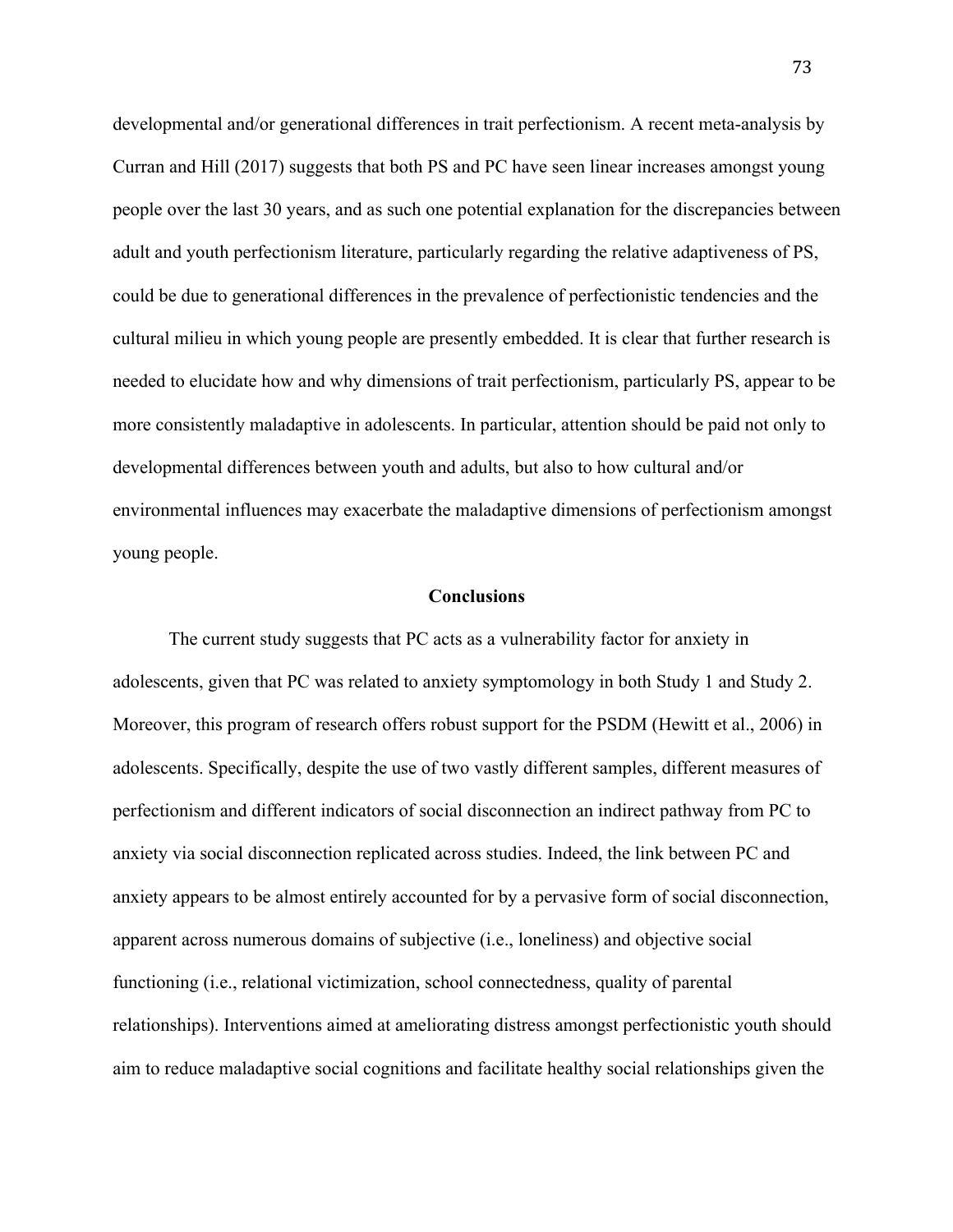important role that social disconnection at both the subjective and objective level appears to play in leaving perfectionistic youth vulnerable to psychological distress. Interestingly, the link between PS and anxiety remains somewhat unclear given that social disconnection did not emerge as an explanatory pathway in the expected direction, but rather linked PS to less anxiety via less social disconnection in Study 1 (Slaney et al., 2001). Moreover, alternative explanatory pathways linking PS to anxiety, such as stress generation and reactivity, should be explored by future research given the residual effect between higher PS and greater anxiety in Study 1. Indeed, attention should be given to the potentially dual roles PS may play in contributing to anxiety. Finally, this program of research reveals that perfectionistic tendencies, particularly amongst youth, are largely destructive. Given the alarming prevalence of maladaptive aspects of trait perfectionism amongst young people and in light of research suggesting that perfectionism is on the rise in youth (Curran & Hill, 2017), urgent and targeted efforts are needed to better understand how perfectionism develops and how to best treat it.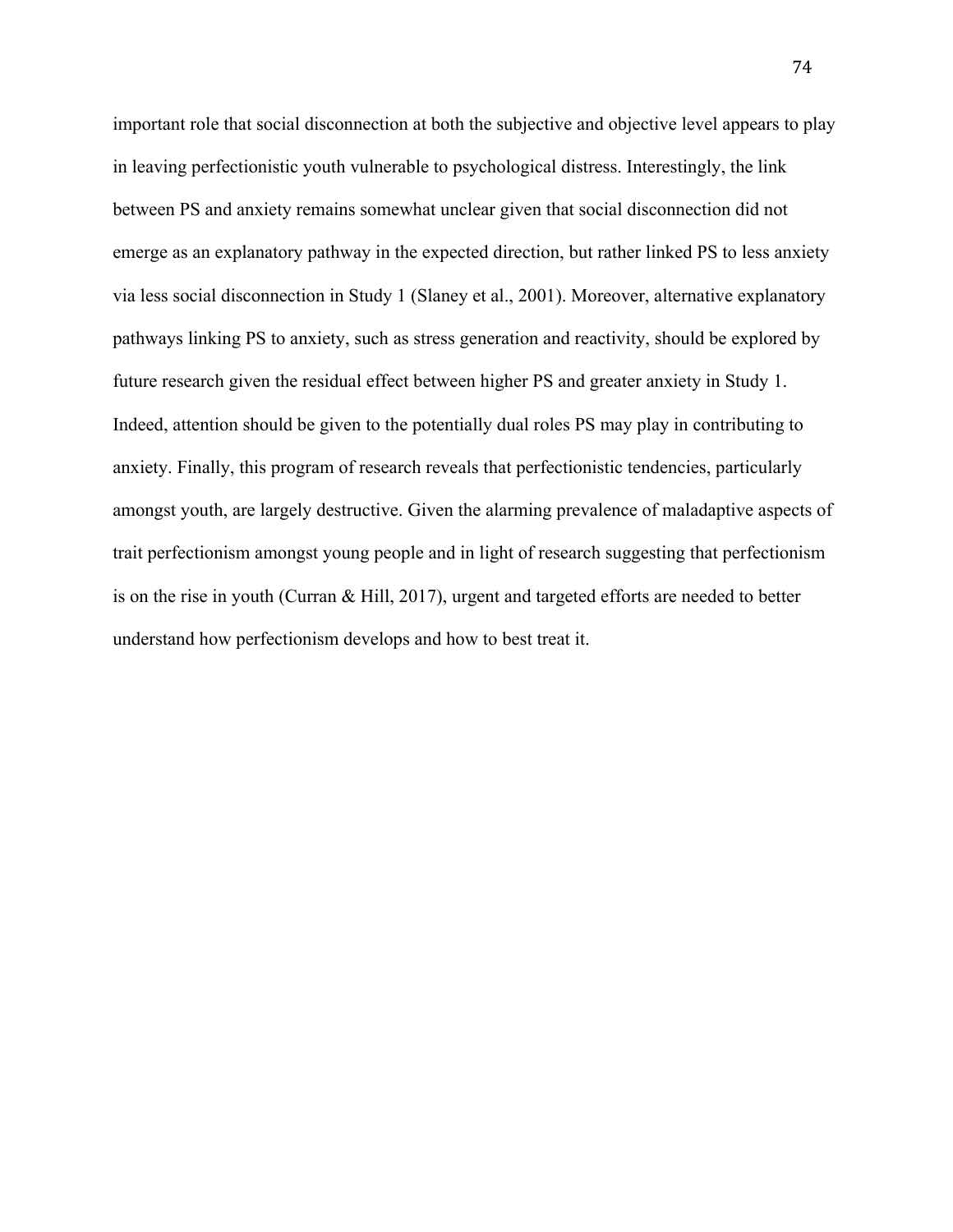#### References

- Alden, L. E., Ryder, A. G., & Mellings, T. (2002). Perfectionism in the context of social fears: Toward a two-component model. In Flett, Gordon L. & Hewitt, Paul L. (Eds). *Perfectionism: Theory, research, and treatment*. Washington, DC, US: American Psychological Association
- Anthony, J. C., Warner, L. A., & Kessler, R. C. (1994). Comparative epidemiology of dependence on tobacco, alcohol, controlled substances, and inhalants: basic findings from the National Comorbidity Survey. *Experimental and clinical psychopharmacology*, *2*(3), 244-268.
- Ashby, J. S., & Rice, K. G. (2002). Perfectionism, Dysfunctional Attitudes, and Self-Esteem: A Structural Equations Analysis. *Journal Of Counseling & Development*, *80*(2), 197-203.
- Asher, S., Hymel, S., & Renshaw, P. D. (1984). Loneliness in children. *Child Development*, *55*, 1456-1464.
- Asher, S. R., & Wheeler, V. A. (1985). Children's loneliness: A comparison of rejected and neglected peer status. *Journal of Consulting and Clinical Psychology, 53*(4), 500- 505.
- Bagner, D. M., Storch, E. A., & Roberti, J. W. (2004). A factor analytic study of the Loneliness and Social Dissatisfaction Scale in sample of African-American and Hispanic-American children. *Child Psychiatry and Human Development, 34*, 237–250.
- Bardone-Cone, A. M., Wonderlich, S. A., Frost, R. O., Bulik, C. M., Mitchell, J. E., Uppala, S., & Simonich, H. (2007). Perfectionism and eating disorders: Current status and future directions. *Clinical Psychology Review, 27,* 384-405. doi:10.1016/j.cpr.2006.12.005

Beck, A. T. (1976). *Cognitive therapy and the emotional disorders*. New York : International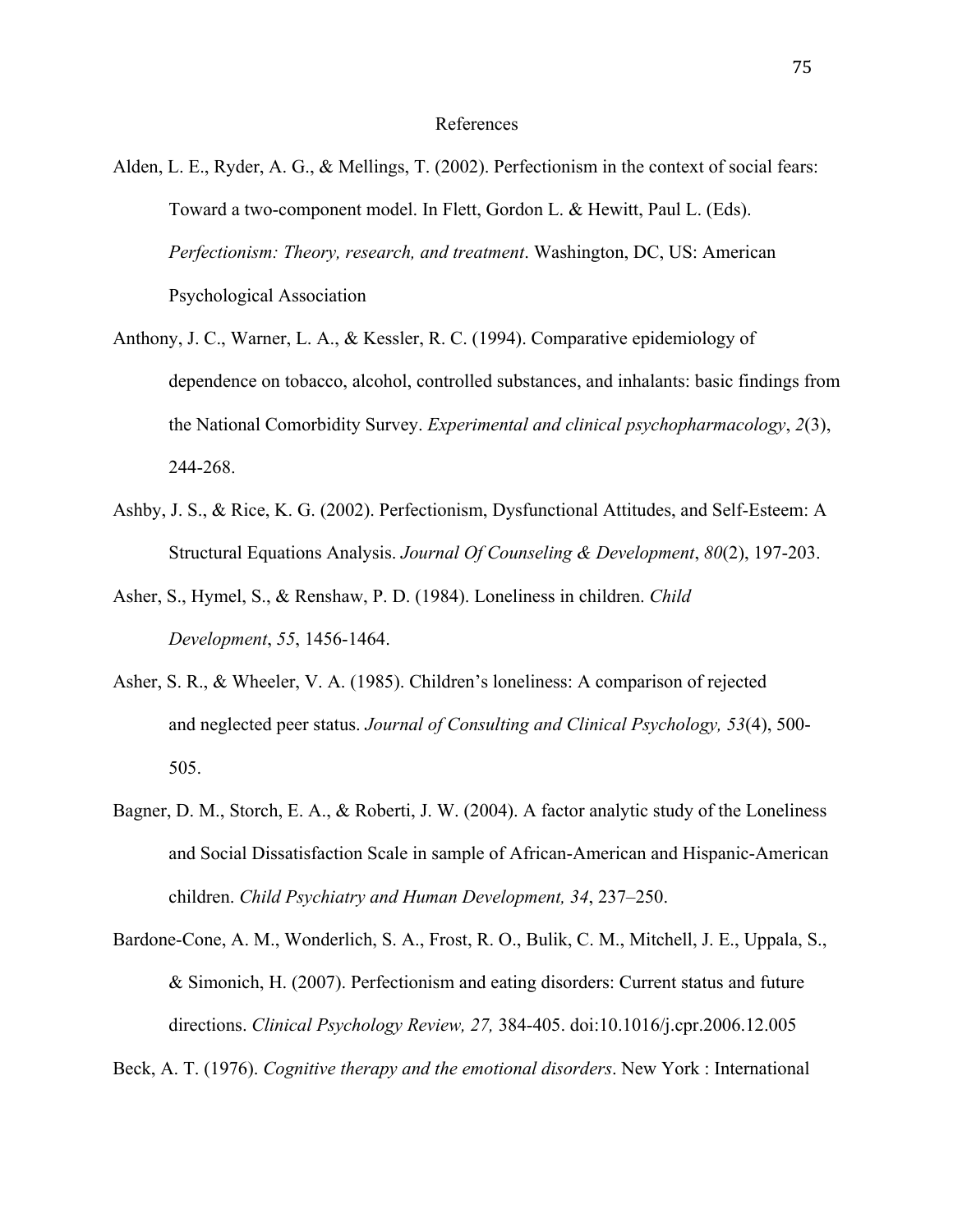Universities Press

- Beck, A. T., Epstein, N., Brown, G., & Steer, R. A. (1988). An inventory for measuring clinical anxiety: psychometric properties. *Journal of consulting and clinical psychology*, *56*(6), 893.
- Bergman, A. J., Nyland, J. E., & Burns, L. R. (2007). Correlates with perfectionism and the utility of a dual process model. *Personality and Individual Differences*, *43*(2), 389-399.
- Berndt, T. J., & Keefe, K. (1995). Friends' influence on adolescents' adjustment to school. *Child Development*, *66*(5), 1312-1329. doi: 10.1111/j.1467-8624.1995.tb00937.x
- Besser, A., Flett, G. L., & Hewitt, P. L. (2004). Perfectionism, cognition, and affect in response to performance failure vs. success. *Journal of Rational-Emotive and Cognitive-Behavior Therapy*, *22*(4), 297-324.
- Bieling, P. J., Israeli, A. L., & Anthony, M. M. (2004). Is perfectionism good, bad, or both? Examining models of the perfectionism construct. *Personality and Individual Differences, 36, 1*373-1385. doi: 10.1016/S0191-8869(03)00235-6
- Blatt, S. J. (1995). The destructiveness of perfectionism: implications for the treatment of depression. *The American Psychologist*, *50*(12), 1003-1020. doi:10.1037/0003- 066X.50.12.1003
- Boak, A., Hamilton, H. A., Adlaf, E. M., & Mann, R. E., (2015). Drug use among Ontario students, 1977-2015: Detailed OSDUHS findings (CAMH Research Document Series No. 41). Toronto, ON: Centre for Addiction and Mental Health.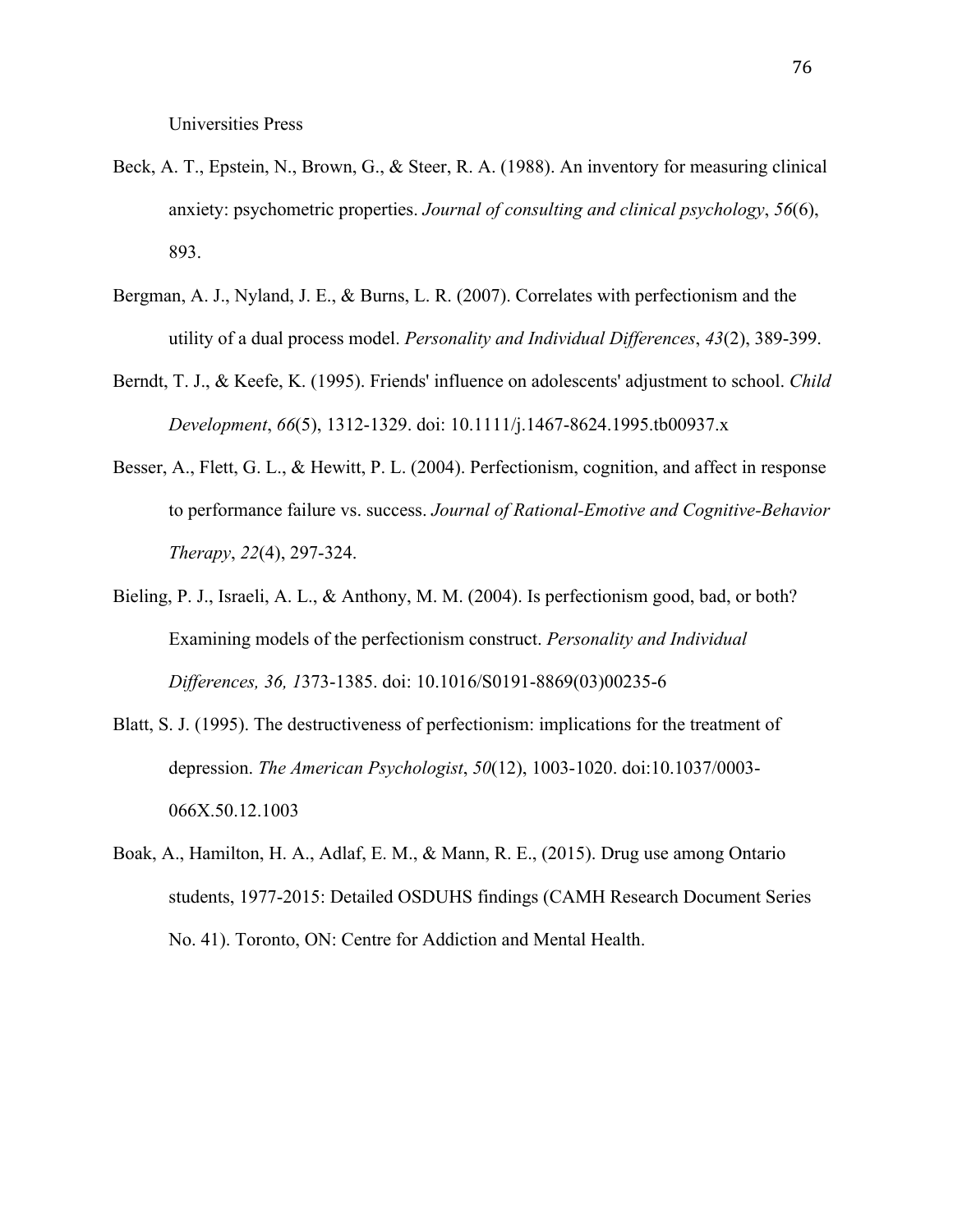- Bond, L., Butler, H., Thomas, L., Carlin, J., Glover, S., Bowes, G., & Patton, G. (2007). Social and school connectedness in early secondary school as predictors of late teenage substance use, mental health, and academic outcomes. *Journal of Adolescent Health*, *40*(4), 357-372.
- Brown, E. J., Heimberg, R. G., Frost, R. O., Makris, G. S., Juster, H. R., & Leung, A. W. (1999). Relationship of perfectionism to affect, expectations, attributions and performance in the classroom. *Journal of Social and Clinical Psychology*, *18*(1), 98-120. doi: 10.1521/jscp.1999.18.1.98
- Burgess, A., & DiBartolo, P. M. (2016). Anxiety and perfectionism: Relationships, mechanisms, and conditions. In F. M. Sirois & D. S. Molnar (Eds.), *Perfectionism, health, and wellbeing*. New York, NY: Springer Publishing
- Button, K. S., Ioannidis, J. P., Mokrysz, C., Nosek, B. A., Flint, J., Robinson, E. S., & Munafò, M. R. (2013). Power failure: why small sample size undermines the reliability of neuroscience. *Nature Reviews Neuroscience*, *14*(5), 365-376.
- Carballo, J. J., Muñoz-Lorenzo, L., Blasco-Fontecilla, H., Lopez-Castroman, J., García-Nieto, R., Dervic, K., ... & Baca-García, E. (2011). Continuity of depressive disorders from childhood and adolescence to adulthood: a naturalistic study in community mental health centers. *The Primary Care Companion to CNS Disorders*, *13*(5).
- Casale, S., Fioravanti, G., Flett, G. L., & Hewitt, P. L. (2014). From socially prescribed perfectionism to problematic use of internet communicative services: The mediating roles of perceived social support and the fear of negative evaluation. *Addictive Behaviors*, *39*(12), 1816-1822. doi: 10.1016/j.addbeh.2014.06.006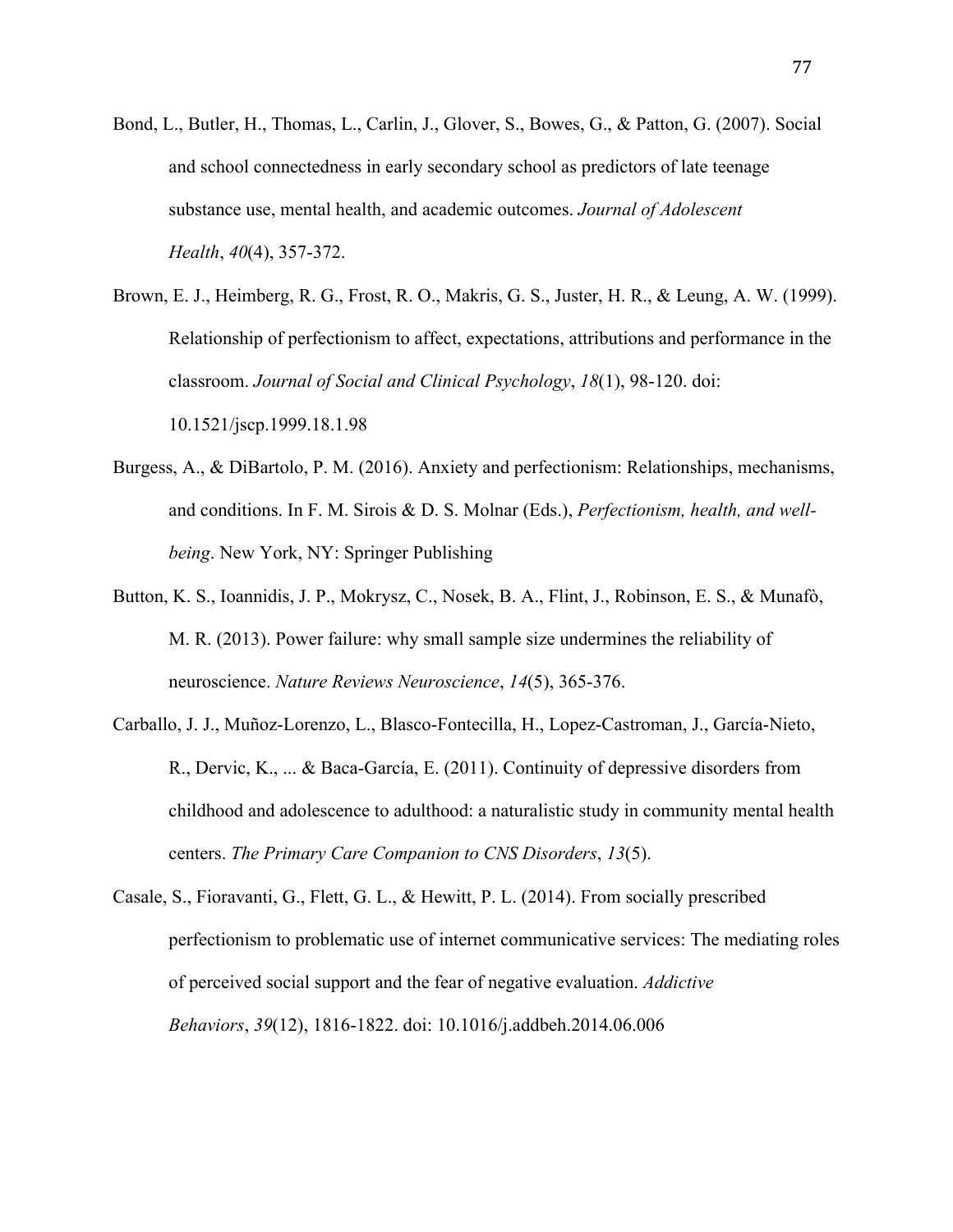- Chang, E. C., Sanna, L. J., Chang, R., & Bodem, M. R. (2008). A preliminary look at loneliness as a moderator of the link between perfectionism and depressive and anxious symptoms in college students: Does being lonely make perfectionistic strivings more distressing?. *Behaviour Research and Therapy*, *46*(7), 877-886. doi: 10.1016/j.brat.2008.03.012
- Chen, C., Hewitt, P.L., & Flett, G.L. (2015). Preoccupied attachment, need to belong, shame, and interpersonal perfectionism: An investigation of the Perfectionism Social Disconnection Model. *Personality and Individual Differences*, *76*, 177-182.
- Chen, C., Hewitt, P. L., Flett, G. L., Cassels, T. G., Birch, S., & Blasberg, J. S. (2012). Insecure attachment, perfectionistic self-presentation, and social disconnection in adolescents. *Personality And Individual Differences*, *52*(8), 936-941. doi:10.1016/j.paid.2012.02.009
- Cox, B. J., Clara, I. P., & Enns, M. W. (2009). Self-criticism, maladaptive perfectionism, and depression symptoms in a community sample: A longitudinal test of the mediating effects of person-dependent stressful life events. *Journal of Cognitive Psychotherapy, 23*, 336- 349. doi:10.1891/0889 8391.23.4.330
- Crick, N. R., & Grotpeter, J. K. (1996). Children's treatment by peers: Victims of relational and overt aggression. *Development and Psychopathology*, *8*, 367–380.
- Curran, T., & Hill, A. P. (2017). Perfectionism Is Increasing Over Time: A Meta-Analysis of Birth Cohort Differences From 1989 to 2016. *Psychological Bulletin,* advance online publication.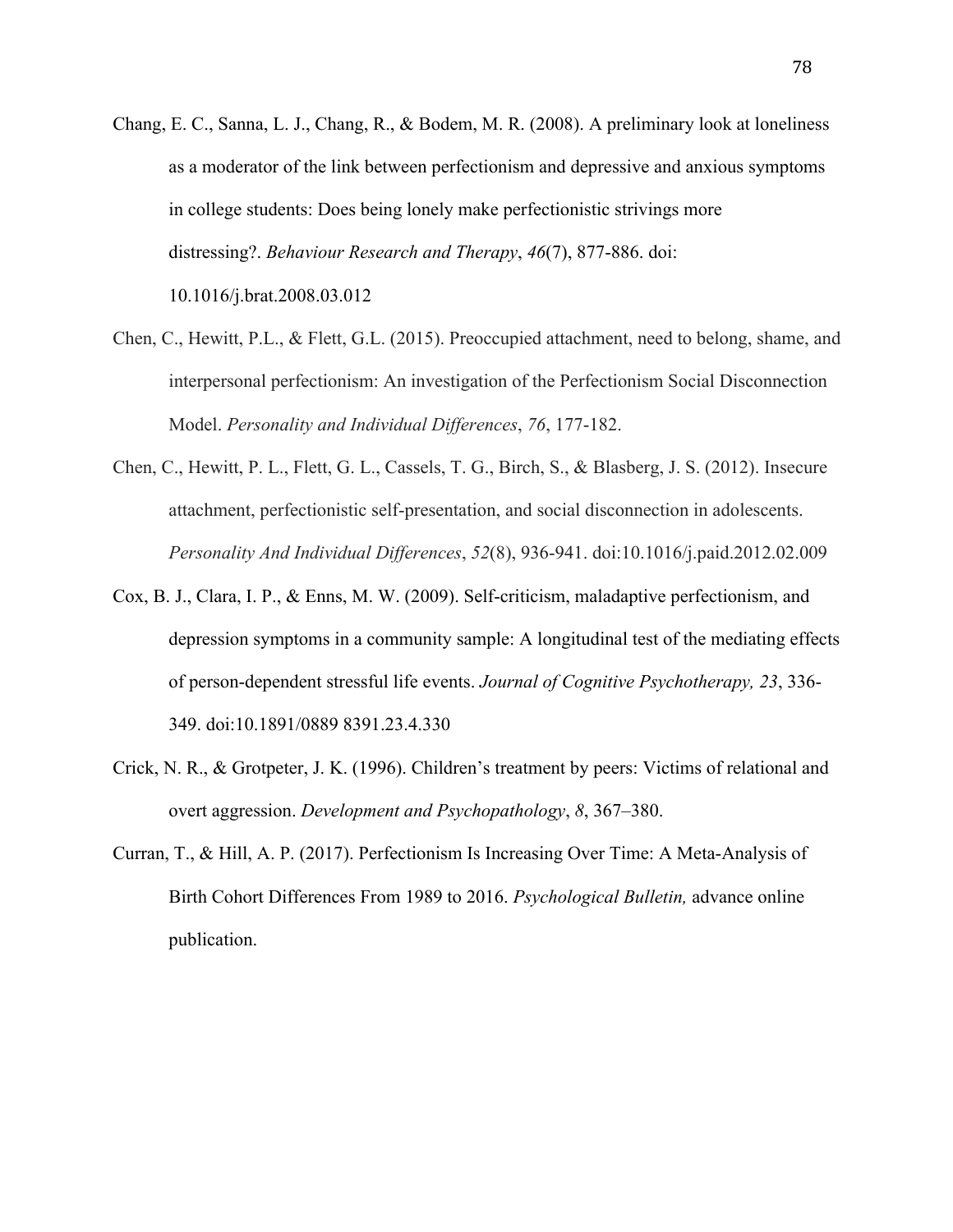- De Los Reyes, A., & Kazdin A. E. (2005) Informant discrepancies in the assessment of childhood psychopathology: A critical review, theoretical framework, and recommendations for further study. *Psychological Bulletin, 20*(131), 483–509. doi: 10.1037/0033-
- Desjardins, T., Thompson, R. S. Y., Sukhawathanakul, P., Leadbeater, S., & MacDonald, W. S. (2013). Factor structure of the Social Experience Questionnaire across time, sex, gender and grade among early elementary school children. *Psychological Assessment, 25*(4), 1058-1068. doi: 10.1037/a0033006
- Dunkley, D. M., Solomon-Krakus, S., & Moroz, M. (2016). Personal standards and self-critical perfectionism and distress: Stress, coping, and perceived social support as mediators and moderators. In *Perfectionism, health, and well-being* (pp. 157-176). Springer, Cham.
- Edens, S. L. (2006). The impact of school Connectedness on high school students' academic achievement. Portland State University, Counselor Education, School Counseling Specialization, School Counseling in Action, Intern Projects, 2006. Website: http//www.ed.pdx.edu/coun/sca.htm.
- Egan, S. J., Wade, T. D., & Shafran, R. (2011). Perfectionism as a transdiagnostic process: A clinical review. *Clinical Psychology Review*, *31*(2), 203-212. doi: 10.1016/S0272- 7358(00)00072-6
- Eiden, R. D., Edwards, E. P., & Leonard, K. E. (2007). A conceptual model for the development of externalizing behavior problems among kindergarten children of alcoholic families: role of parenting and children's self-regulation. *Developmental psychology*, *43*(5), 1187- 1201.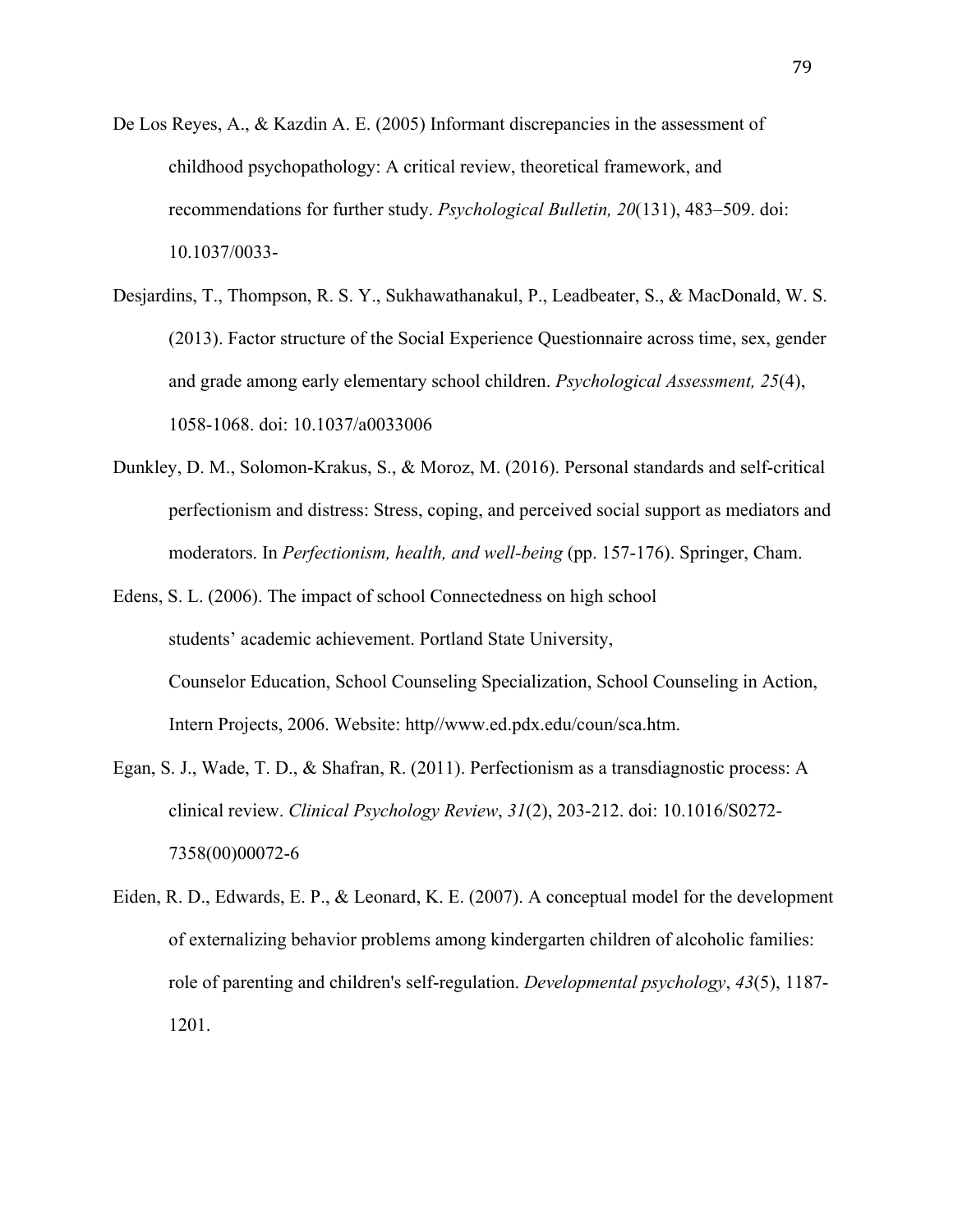- Eisenberger, N. I. (2012). The pain of social disconnection: examining the shared neural underpinnings of physical and social pain. *Nature Reviews Neuroscience*, *13*(6), 421-434.
- Ellis, A. (2002). The role of irrational beliefs in perfectionism. In In G. L. Flett, & P. L. Hewitt (Eds.), *Perfectionism: theory, research, and treatment* (pp. 217- 229). Washington, DC: American Psychological Association.
- Ellison, N. B., Steinfield, C., & Lampe, C. (2007). The benefits of Facebook "friends:" Social capital and college students' use of online social network sites. *Journal of Computer*‐ *Mediated Communication*, *12*(4), 1143-1168. doi: 10.1111/j.1083-6101.2007.00367.x
- Endler, N. S., Edwards, J. M., & Vitelli, R. (1991). *Endler multidimensional anxiety scales (EMAS)*. Los Angeles, CA: Western Psychological Services.
- Enns, M. W., & Cox, B. J. (2002). The nature and assessment of perfectionism: A critical analysis. In G. L. Flett & P. L. Hewitt (Eds.), *Perfectionism* (pp. 33-62). Washington, DC: American Psychological Association.
- Field, A. P. (2009). *Discovering statistics using SPSS: (and sex and drugs and rock 'n' roll)*. (OKS Print.) Los Angeles, CA: SAGE Publications
- Flett, G. L., Coulter, L. M., & Hewitt, P. L. (2012). The Perfectionistic Self-Presentation Scale– Junior Form: Psychometric properties and association with social anxiety in early adolescents. *Canadian Journal of School Psychology*, *27*(2), 136-149.
- Flett, G. L., Coulter, L. M., Hewitt, P. L., & Nepon, T. (2011). Perfectionism, rumination, worry, and depressive symptoms in early adolescents. *Canadian Journal of School Psychology*, *26*(3), 159-176.
- Flett, G. L., Endler, N. S., Tassone, C., & Hewitt, P. L. (1994). Perfectionism and components of state and trait anxiety. *Current Psychology*, *13*(4), 326-350.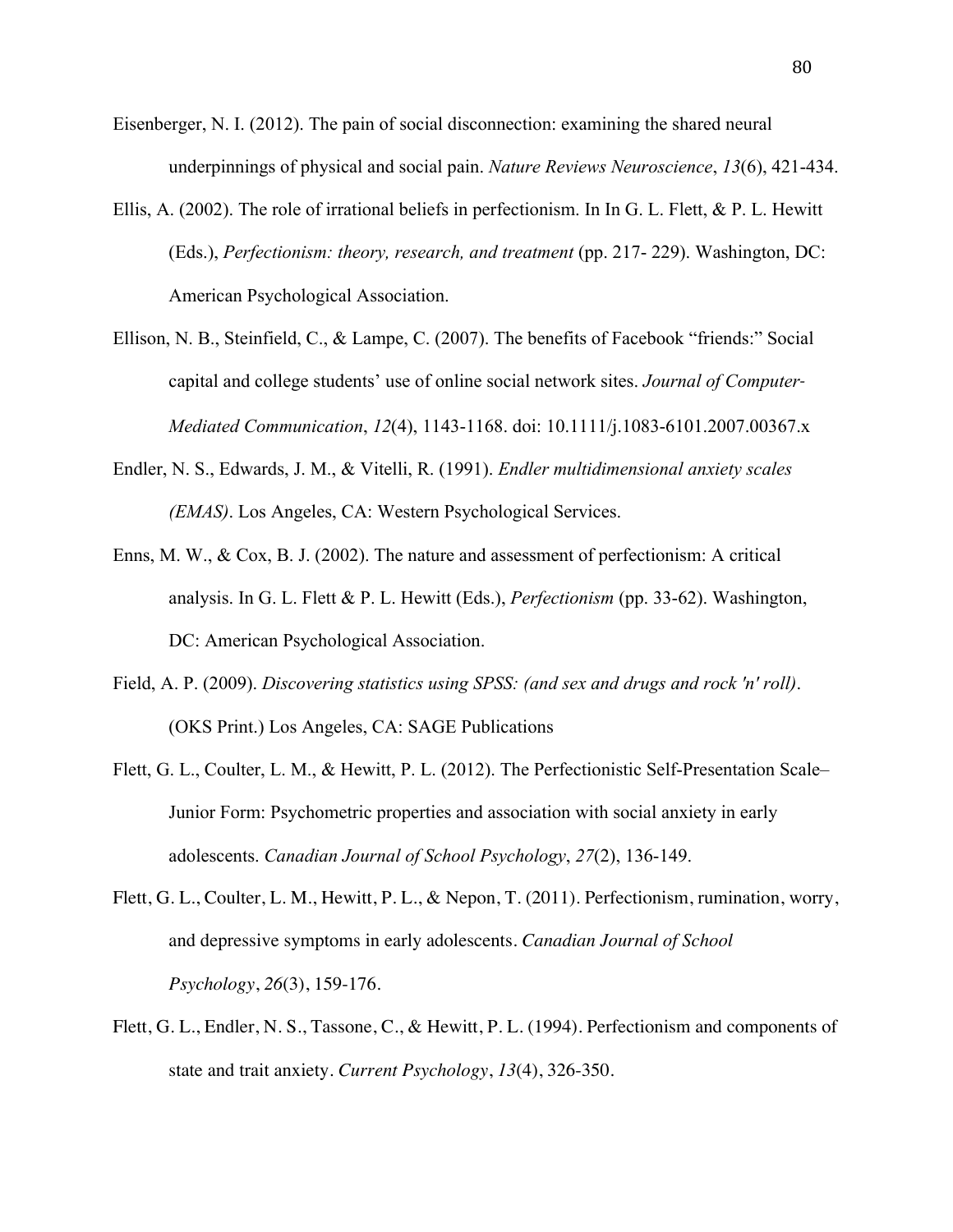- Flett, G. L., Greene, A., & Hewitt, P. L. (2004). Dimensions of perfectionism and anxiety sensitivity. *Journal of Rational-Emotive and Cognitive-Behavior Therapy*, *22*(1), 39-57. doi: 10.1023/B:JORE.0000011576.18538.8e
- Flett, G. L., & Hewitt, P. L. (2014). A proposed framework for preventing perfectionism and promoting resilience and mental health among vulnerable children and adolescents. *Psychology in the Schools*, *51*(9), 899-912.
- Flett, G. & Hewitt, P. (2015). Measures of perfectionism. In G. Boyle, D. H. Saklofske, & G. Matthews (Eds.), *Meausres of personality and social psychological constructs* (pp. 595- 618). Cambridge, MA: Academic Press.
- Flett, G. L., Hewitt, P. L., Blankstein, K. R., & Gray, L. (1998). Psychological distress and the frequency of perfectionistic thinking. *Journal of Personality and Social Psychology*, *75*, 1363–1381.
- Flett, G. L., Hewitt, P. L., Besser, A., Su, C., Vaillancourt, T., Boucher, D., ... & Gale, O. (2016). The Child–Adolescent Perfectionism Scale: Development, psychometric properties, and associations with stress, distress, and psychiatric symptoms. *Journal of Psychoeducational Assessment*, *34*(7), 1-19.
- Flett, G. L., Hewitt, P. L., Boucher, D., Davidson, L., & Munro, Y. (2001). The Child-Adolescent Perfectionism Scale: Development, validation, and association with adjustment. Unpublished manuscript.
- Flett, G. L., Hewitt, P. L., & Heisel, M. J. (2014). The destructiveness of perfectionism revisited: Implications for the assessment of suicide risk and the prevention of suicide. *Review of General Psychology*, *18*(3), 156-172.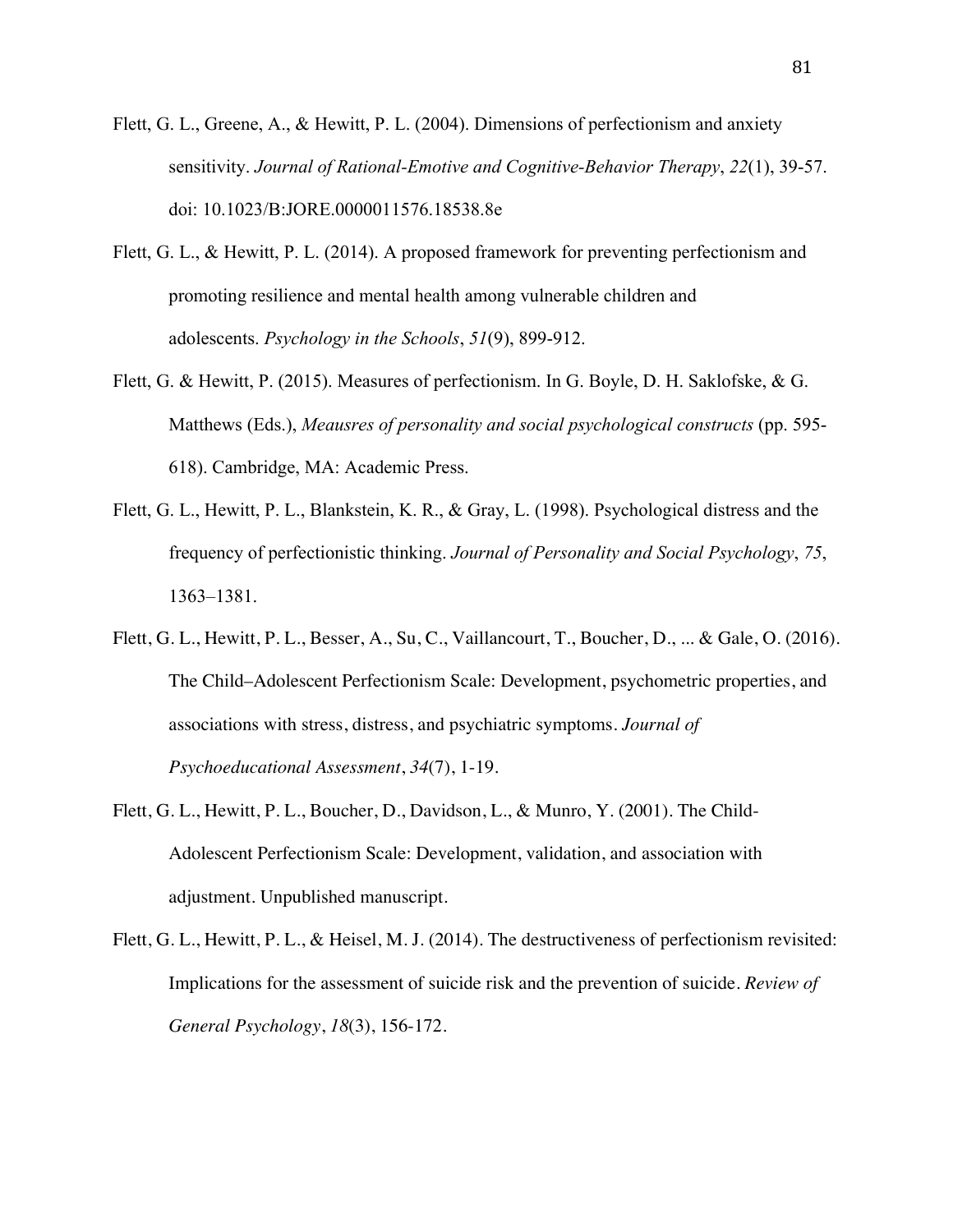- Flett, G. L., Mara, C. A. M., Hewitt, P. L., Sirois, F., Molnar, D. S. (2016). How should discrepancy be assessed in perfectionism research? A psychometric analysis and proposed refinement of the Almost-Perfect Scale-Revised. *Journal of Psychoeducational Assessment, 37*(7), 718-732. doi: 10.1177/0734282916651382
- Freud, S. (1959). Inhibitions, symptoms, and anxiety. In J. Strachey (Ed. And Trans.), *The standard edition of the complete psychological works of Sigmund Freud* (Vol. 20, pp. 77- 172). London: Hogarth Press. (Original work published 1926).
- Frost, R.O. & DiBartolo, P. (2002). Perfectionism, anxiety and obsessive compulsive disorder. In G. Flett and P. Hewitt (Eds.). *Perfectionism: Theory, Research, and Treatment.* American Psychological Association Press.
- Frost, R. O., Heimberg, R. G., Holt, C. S., Mattia, J. I., & Neubauer, A. L. (1993). A comparison of two measures of perfectionism. *Personality and individual differences*, *14*(1), 119-126.
- Frost, R. O., Marten, P., Lahart, C., & Rosenblate, R. (1990). The dimensions of perfectionism. *Cognitive Therapy and Research*, *14*(5), 449-468. doi: 10.1007/BF01172967
- Fry, P. S., & Debats, D. L. (2009). Perfectionism and the five-factor personality traits as predictors of mortality in older adults. *Journal of Health Psychology*, *14*(4), 513-524.
- Gartstein M. A., Bridgett, D. J., Dishion, T. J., & Kaufman, N., K. (2009). Depressed mood and maternal report of child behavior problems: Another look at the depression–distortion hypothesis. *Journal of Applied Developmental Psychology*, *30*, 149–160. doi: 10.1016/j.appdev.2008.12.001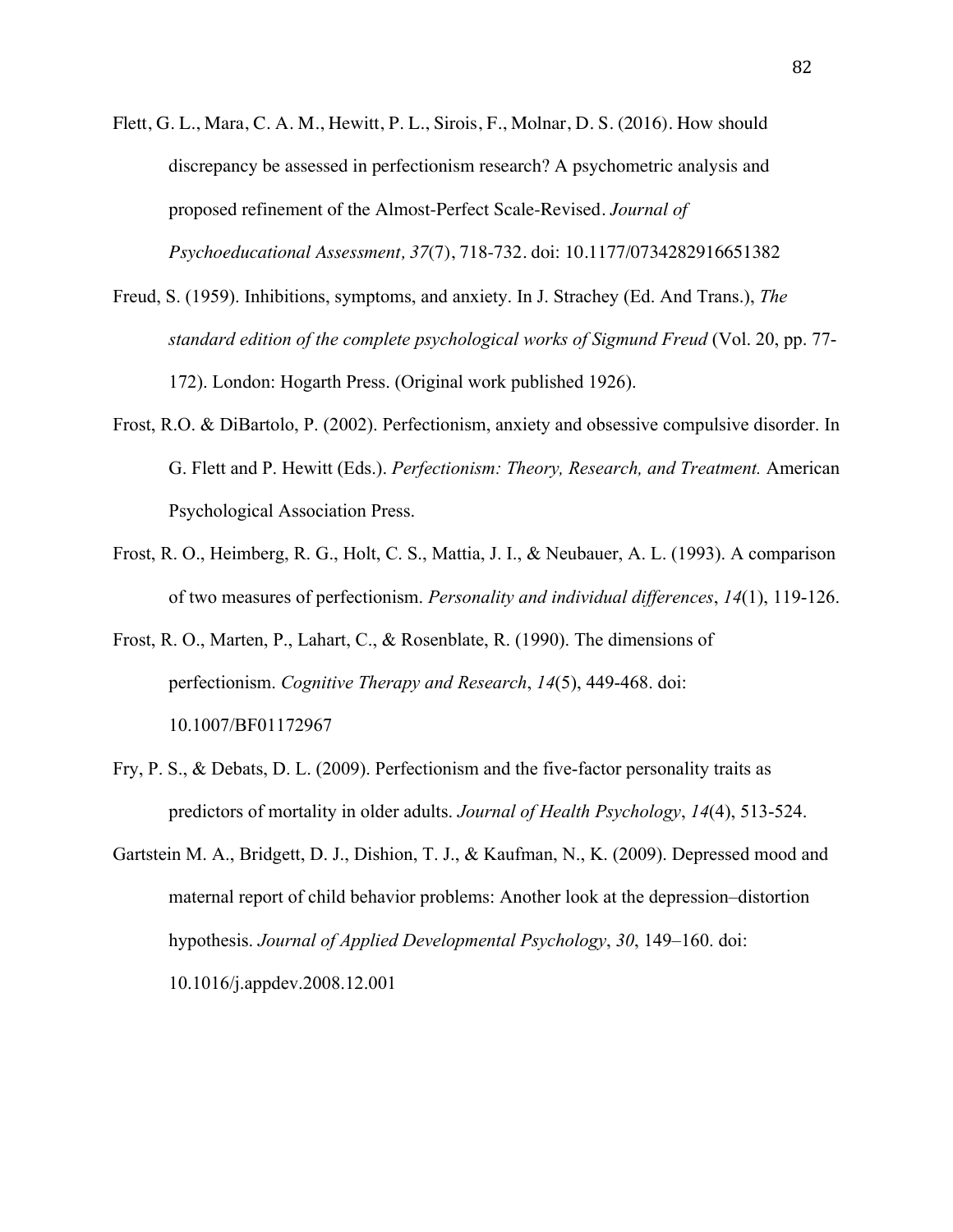- Gilman, R., Rice, K. G., & Carboni, I. (2014). Perfectionism, perspective taking, and social connection in adolescents. *Psychology in the Schools*, *51*(9), 947-959. doi: 10.1002/pits.21793
- Gnilka, P. B., Ashby, J. S., & Noble, C. M. (2012). Multidimensional perfectionism and anxiety: Differences among individuals with perfectionism and tests of a coping-mediation model. *Journal of Counseling & Development*, *90*(4), 427-436. doi: 10.1002/j.1556- 6676.2012.00054.x
- Gosling, S. D., Rentfrow, P. J., & Swann, W. B., Jr. (2003). A Very Brief Measure of the Big Five Personality Domains. *Journal of Research in Personality, 37, 504-528.*
- Government of Canada (2006). *The human face of mental health and mental illness in Canada*. Ottawa: Minister of Public Works and Government Services Canada.
- Graybill, D., & Gabel, H. (1978). Factor analysis of the children's reports of parental behavior inventory: A replication for preadolescents. *Psychological Reports*, *42*(3), 953-954.
- Habke, A. M., & Flynn, C. A. (2002). Interpersonal aspects of trait perfectionism. In G. L. Flett & P. L. Hewitt (Eds.), *Perfectionism: Theory, research, and treatment* (pp. 151-180). Washington, DC: American Psychological Association. doi:10.1037/10458-006
- Hair, J. F. Jr., Anderson, R. E., Tatham, R. L. & Black, W. C. (1995). *Multivariate data analysis*  (3rd ed.). New York, NY: Macmillan.

Hamachek, D. E. (1978). *Encounters with the self*. New York : Holt, Rinehart and Winston

Hawker, D. S. J., & Boulton, M. J. (2000). Twenty years' research on peer victimization and psychosocial maladjustment: A meta-analytic review of cross-sectional studies. *Journal of Child Psychology and Psychiatry and Allied Disciplines, 41*(4), 441-455.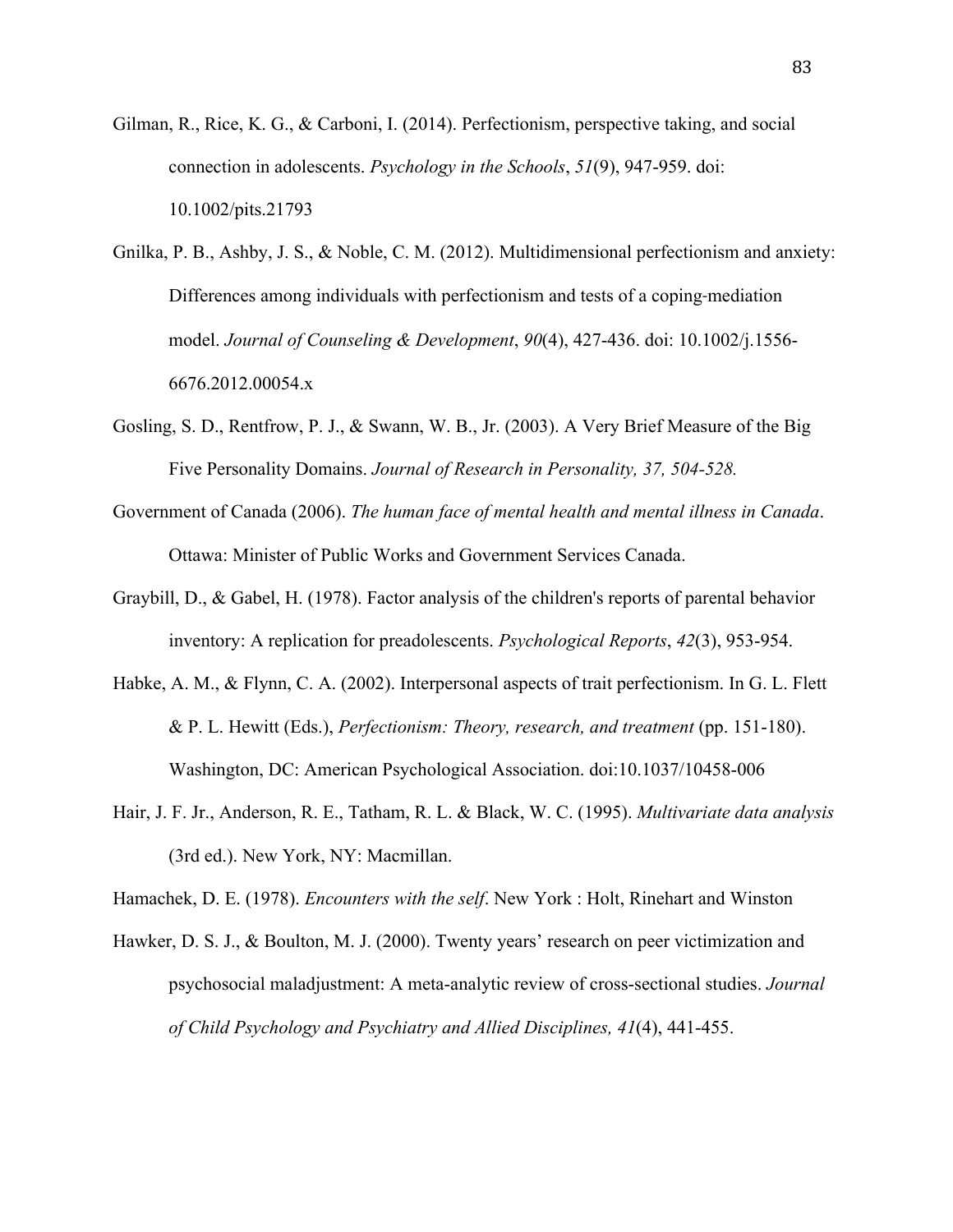- Helsen, M., Vollebergh, W., & Meeus, W. (2000). Social support from parents and friends and emotional problems in adolescence. *Journal of Youth and Adolescence*, *29*(3), 319-335. doi: 10.1023/A:1005147708827
- Hewitt, P. L., Blasberg, J. S., Flett, G. L., Besser, A., Sherry, S. B., Caelian, C., ... & Birch, S. (2011). Perfectionistic self-presentation in children and adolescents: Development and validation of the Perfectionistic Self-Presentation Scale—Junior Form. *Psychological Assessment*, *23*(1), 125-142. doi: 10.1037/a0021147.
- Hewitt, P. L., Caelian, C. F., Flett, G. L., Sherry, S. B., Collins, L., & Flynn, C. A. (2002). Perfectionism in children: Associations with depression, anxiety, and anger. *Personality and Individual Differences, 32*, 1049-1061
- Hewitt, P. L., & Flett, G. L. (1991a). Dimensions of perfectionism in unipolar depression. *Journal of Abnormal Psychology*, *100*(1), 98-101. doi:10.1037/0021- 843x.100.1.98
- Hewitt, P. L., & Flett, G. L. (1991b). Perfectionism in the self and social contexts: conceptualization, assessment, and association with psychopathology. *Journal of Personality and Social Psychology*, *60*(3), 456-470. doi:10.1037/0022-3514.60.3.456
- Hewitt, P. L., & Flett, G. L. (1993). Dimensions of perfectionism, daily stress, and depression: A test of the specific vulnerability hypothesis. *Journal of abnormal psychology*, *102*(1), 58.
- Hewitt, P. L., & Flett, G. L. (2004). *Multidimensional Perfectionism Scale (MPS): Technical manual*. Toronto, Canada: Multi-Health Systems.
- Hewitt, P. L., Flett, G. L., Sherry, S. B., & Caelian, C. (2006). Trait Perfectionism Dimensions and Suicidal Behavior. In T. E. Ellis (Ed.) , *Cognition and suicide: Theory, research, and*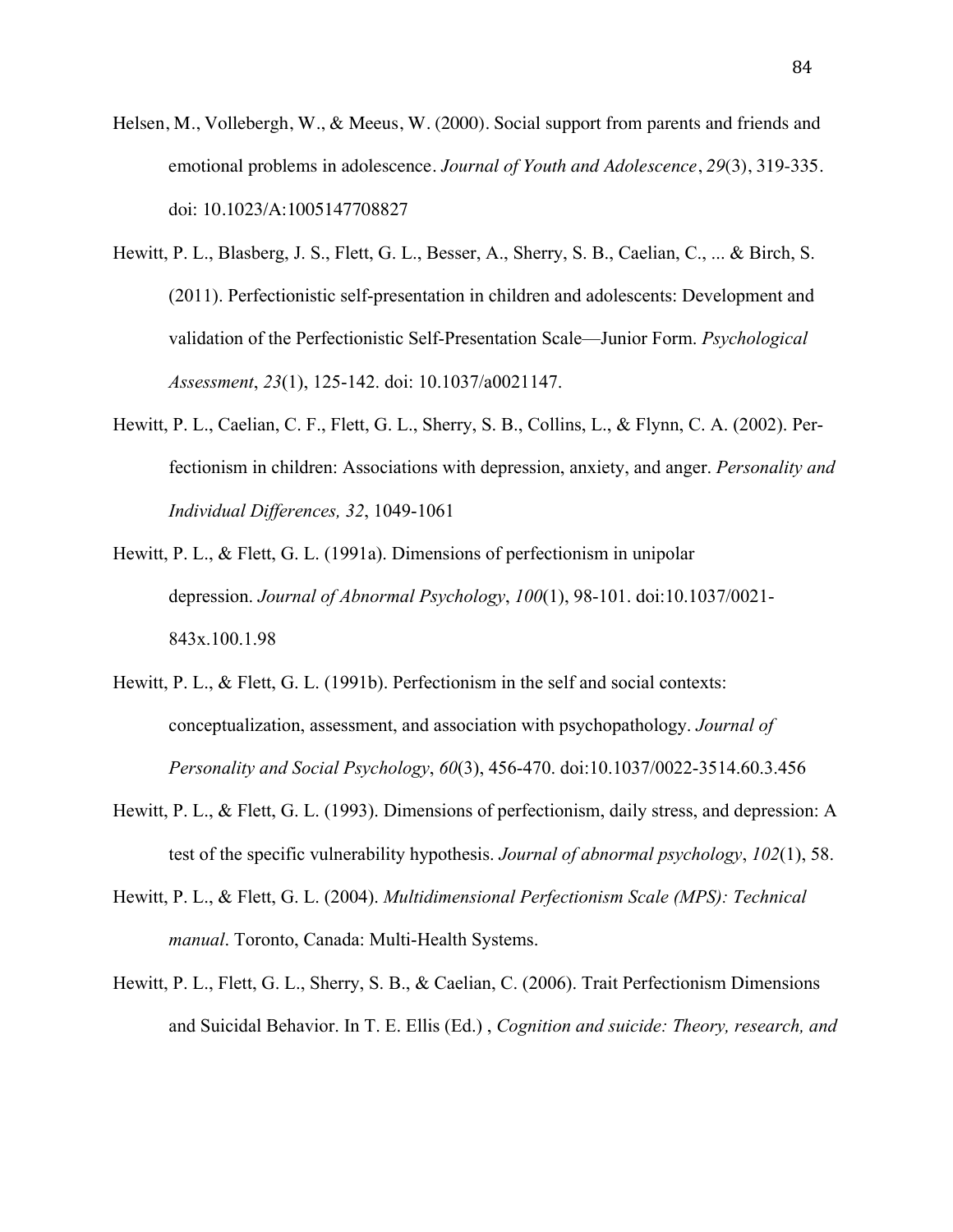*therapy* (pp. 215-235). Washington, DC, US: American Psychological Association. doi:10.1037/11377-010

- Hewitt, P. L., Flett, G. L., & Mikail, S. F. (1995). Perfectionism and relationship adjustment in pain patients and their spouses. *Journal of Family Psychology*, *9*(3), 335.
- Hewitt, P. L., Flett, G. L., Sherry, S. B., Habke, M., Parkin, M., Lam, R. W., & ... Stein, M. B. (2003). The Interpersonal Expression of Perfection: Perfectionistic Self-Presentation and Psychological Distress. *Journal Of Personality & Social Psychology*,*84*, 1303-1315. doi:10.1037/0022-3514.84.6.1303
- Hewitt, P. L., Flett, G. L., Turnbull-Donovan, W., & Mikail, S. F. (1991). The Multidimensional Perfectionism Scale: Reliability, validity, and psychometric properties in psychiatric samples. *Psychological Assessment: A Journal of Consulting and Clinical Psychology*, *3*(3), 464. doi: 10.1037/1040-3590.3.3.464
- Hill, R. W., McIntire, K., & Bacharach, V. R. (1997). Perfectionism and the Big Five Factors. *Journal Of Social Behavior and Personality*,*12*(1), 257-270. doi: 10.1207/s15327752jpa6901\_5
- Horney, K. (1950). *Neurosis and human growth: the struggle toward self-realization.* New York, NY: Norton Publishing.

Hu, L. & Bentler, P.M. (1999) Cutoff criteria for fit indexes in covariance structure analysis:

- Conventional criteria versus new alternatives, *Structural Equation Modeling: A Multidisciplinary Journal, 6* (1), 1-55.
- Kelley, M. L., Bravo, A. J., Hamrick, H. C., Braitman, A. L., White, T. D., & Jenkins, J. (2017). Parents' reports of children's internalizing symptoms: Associations with parents' mental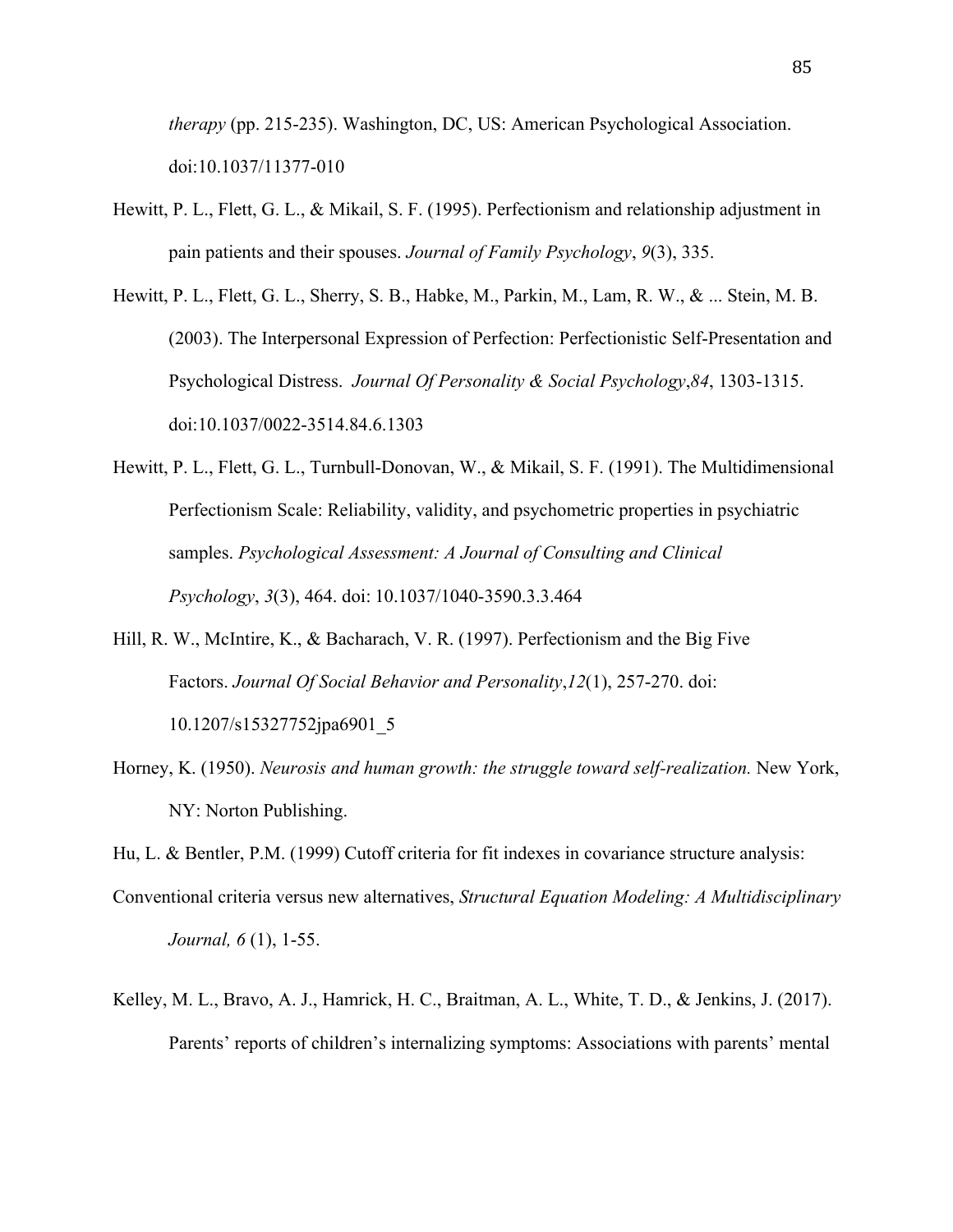health symptoms and substance use disorder*. Journal of Child and Family Studies, 26(6), 1646-1654.*

- Kessler R C., McGonagle, K. A., Zhao, S., Nelson, C. B., Hughes, M., Eshleman, S., ... & Kendler, K. S. (1994). Lifetime and 12-month prevalence of DSM-III-R psychiatric disorders in the United States: results from the National Comorbidity Survey. *Archives of General Psychiatry*, *51*(1), 8-19.
- Klibert, J. J., Langhinrichsen-Rohling, J., & Saito, M. (2005). Adaptive and maladaptive aspects of self-oriented versus socially prescribed perfectionism. *Journal of College Student Development*, *46*(2), 141-156. doi: 10.1353/csd.2005.0017
- Lessard, J., Henrie, J., Livingston, J. A., Leonard, K. E., Colder, C. R., & Eiden, R. D. (2014). Correlates of ever having used electronic cigarettes among older adolescent children of alcoholic fathers. *Nicotine & Tobacco research*, *16*(12), 1656-1660.
- Limburg, K. , Watson, H. J., Hagger, M. S. and Egan, S. J. (2017). The relationship between perfectionism and psychopathology: A meta‐analysis. *Clinical Psychology, 73*, 1301- 1326.
- Mackinnon, S. P., Sherry, S. B., & Pratt, M. W. (2013). The relationship between perfectionism, agency, and communion: A longitudinal mixed methods analysis. *Journal of Research in Personality*, *47*(4), 263-271.
- Mackinnon, S. P., Sherry, S. B., Antony, M. M., Stewart, S. H., Sherry, D. L., & Hartling, N. (2012). Caught in a bad romance: Perfectionism, conflict, and depression in romantic relationships. *Journal of Family Psychology*, *26*(2), 215-225.
- Mann, F., Bone, J. K., Lloyd-Evans, B., Frerichs, J., Pinfold, V., Ma, R., ... & Johnson, S. (2017). A life less lonely: the state of the art in interventions to reduce loneliness in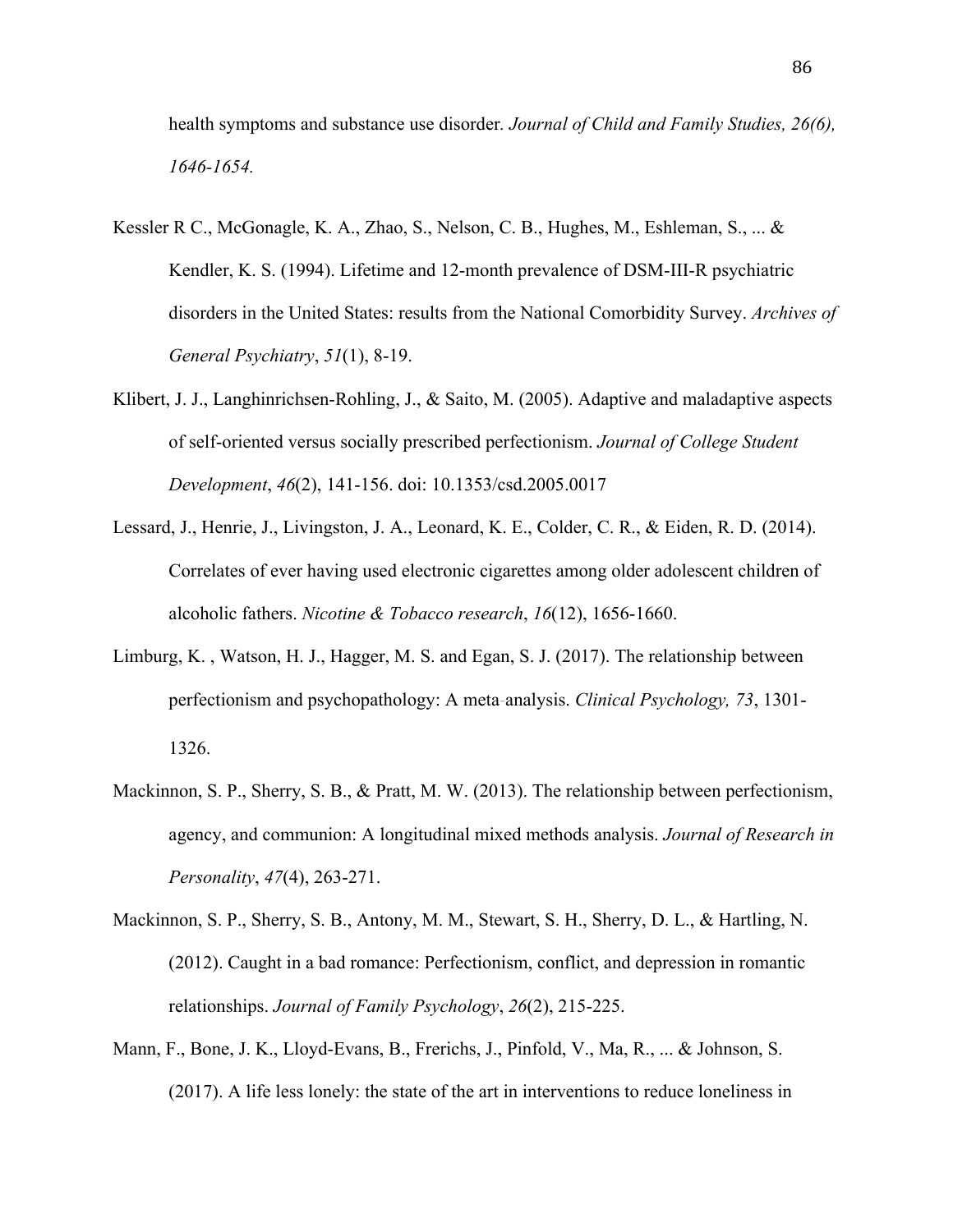people with mental health problems. *Social Psychiatry and Psychiatric Epidemiology*, *52*(6), 627-638.

- Masi, C. M., Chen, H. Y., Hawkley, L. C., & Cacioppo, J. T. (2011). A meta-analysis of interventions to reduce loneliness. *Personality and Social Psychology Review*, *15*(3), 219-266.
- McNeely, C., & Falci, C. (2004). School connectedness and the transition into and out of health– risk behavior among adolescents: A comparison of social belonging and teacher support. *Journal of School Health*, *74*(7), 284-292.
- Miller, J. L., & Vaillancourt, T. (2007). Relation between childhood peer victimization and adult perfectionism: Are victims of indirect aggression more perfectionistic? *Aggressive Behavior, 33*(3), 230-241. doi: 10.1002/ab.20183
- Miquelon, P., Vallerand, R. J., Grouzet, F. M., & Cardinal, G. (2005). Perfectionism, academic motivation, and psychological adjustment: An integrative model. *Personality and Social Psychology Bulletin*, *31*(7), 913-924.
- Molnar, D. S., Reker, D. L., Culp, N. A., Sadava, S. W., & DeCourville, N. H. (2006). A mediated model of perfectionism, affect, and physical health. *Journal of Research in Personality, 40*, 482-500.
- Molnar, D. S., Sadava, S. W., Flett, G. L., & Colautti, J. (2012). Perfectionism and health: A mediational analysis of the roles of stress, social support and health-related behaviours. *Psychology and Health, 27,* 846-864. doi:10.1080/08870446.2011.630466
- Muthén, L. K., & Muthén, B. O. (1998–2017). Mplus user's guide (8th ed.). Los Angeles, CA: Muthén & Muthén.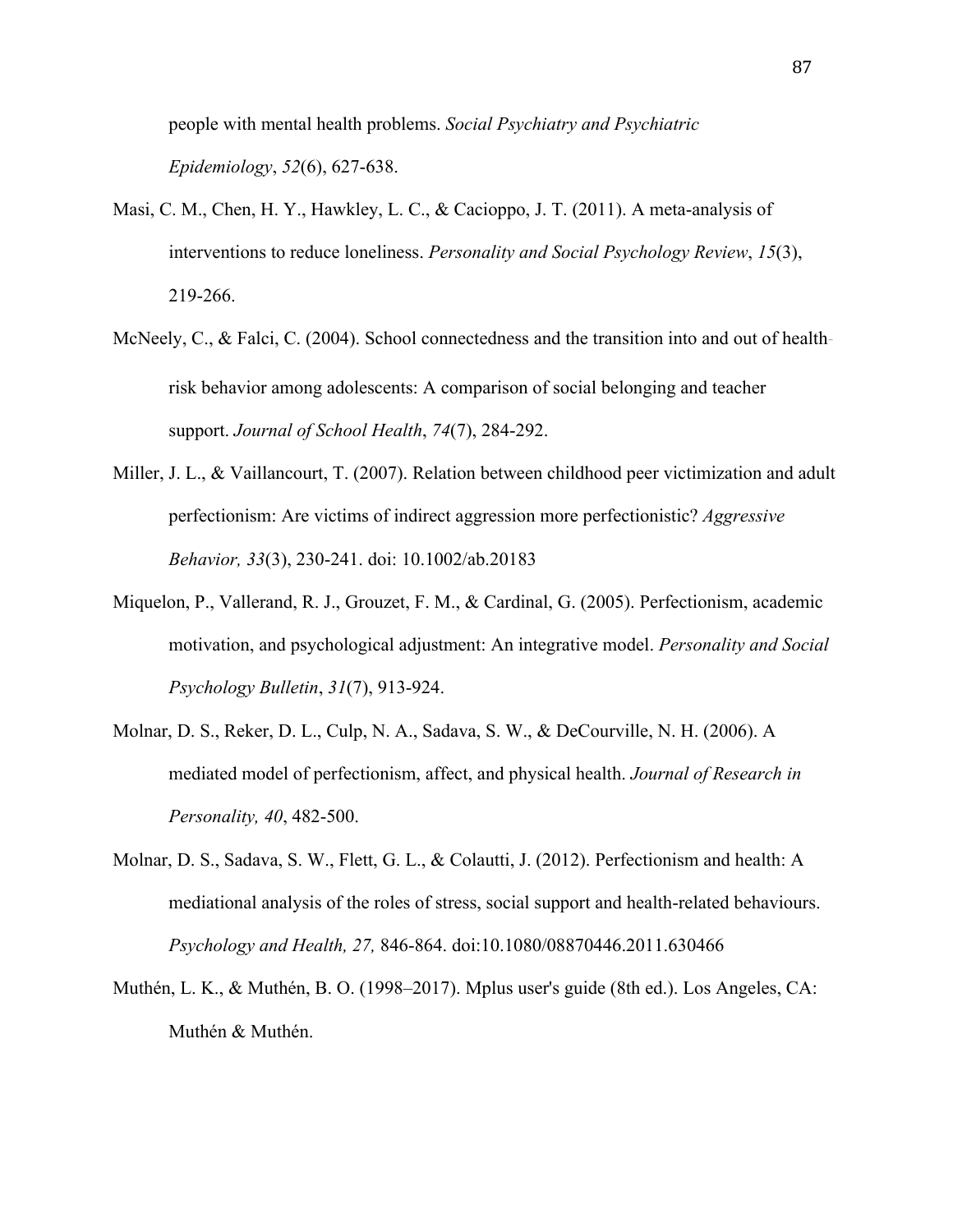- Nepon, T., Flett, G. L., Hewitt, P. L., & Molnar, D. S. (2011). Perfectionism, negative social feedback, and interpersonal rumination in depression and social anxiety. *Canadian Journal of Behavioural Science/Revue canadienne des sciences du comportement*, *43*(4), 297. doi: 10.1037/a0025032
- Newby, J., Pitura, V. A., Penney, A. M., Klein, R. G., Flett, G. L., & Hewitt, P. L. (2017). Neuroticism and perfectionism as predictors of social anxiety. *Personality and Individual Differences*, *106*, 263-267. doi: 10.1016/j.paid.2016.10.057
- O'Connor, R. C., Rasmussen, S., & Hawton, K. (2010). Predicting depression, anxiety and selfharm in adolescents: The role of perfectionism and acute life stress. *Behaviour Research and Therapy*, *48*(1), 52-59. doi: 10.1016/j.brat.2009.09.008

Pacht, A. R. (1984). Reflections on perfection. *American Psychologist*, *39*(4), 386-390.

- Paulhus, D. L., & Vazire, S. (2007). The self-report method. In R. W. Robins, R. C. Fraley, & R. F. Krueger (Eds.), *Handbook of research methods in personality psychology* (pp. 224- 239). New York, NY, US: Guilford Press.
- Paulus, D. J., Vanwoerden, S., Norton, P. J., & Sharp, C. (2016). From neuroticism to anxiety: Examining unique contributions of three transdiagnostic vulnerability factors. *Personality and Individual Differences*, *94*, 38-43.
- Pearson, C., Janz, T., & Ali, J. (2013). Health at a glance: Mental and substance use disorders in Canada. Statistics Canada Catalogue no.82-624-X.
- Powers, T. A., Koestner, R., & Topciu, R. A. (2005). Implementation intentions, perfectionism, and goal progress: Perhaps the road to hell *is* paved with good intentions. *Personality and Social Psychology Bulletin, 31*, 902-912.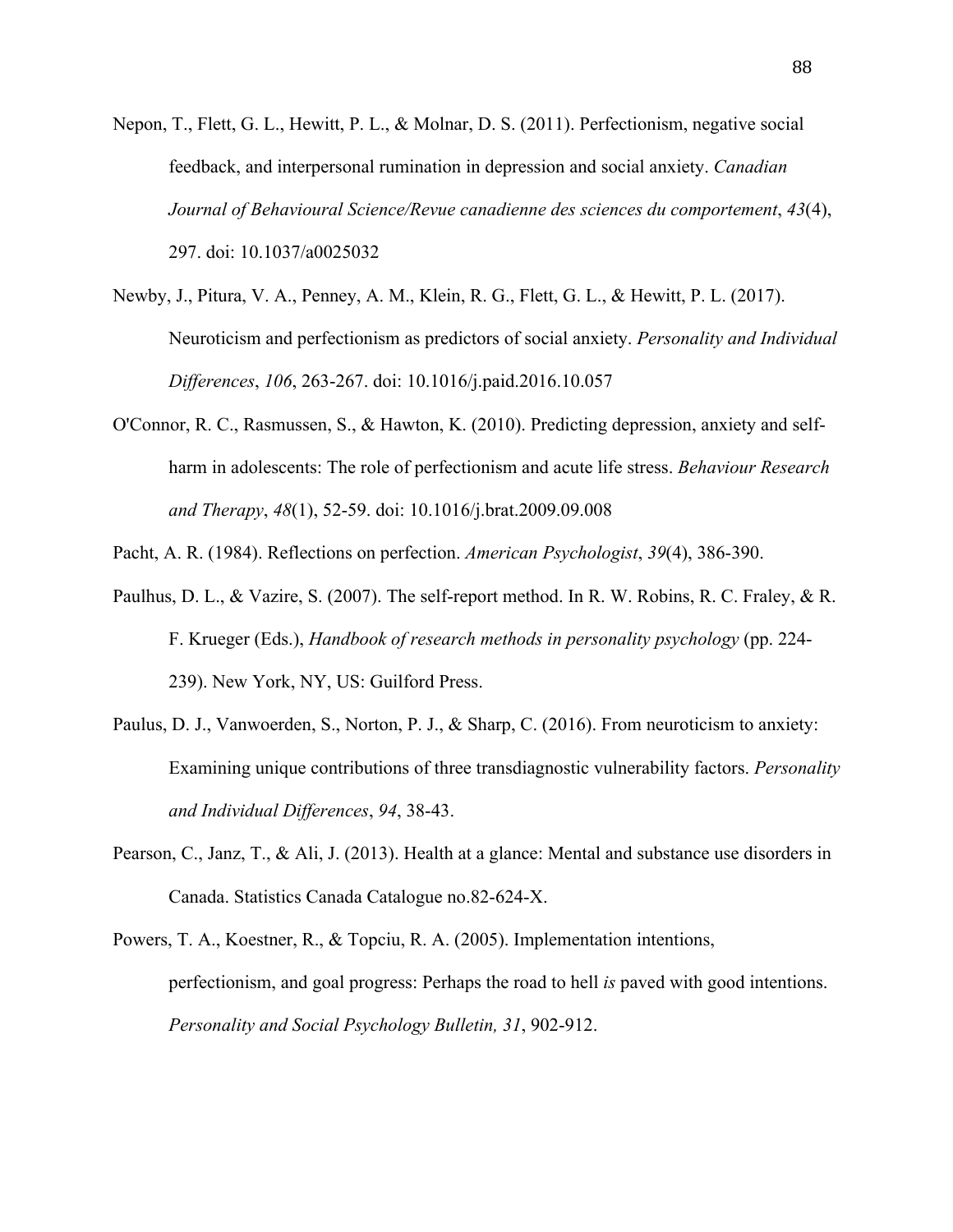- Radloff, L. S. (1977). The CES-D scale: A self report depression scale for research in the general population. Applied Psychological Measurements, *1*, 385-401.
- Raskin, A., Boothe, H. H., Reatig, N. A., Schulterbrandt, J. G., & Odle, D. (1971). Factor analyses of normal and depressed patients' memories of parental behavior. *Psychological Reports*, *29*(3), 871-879
- Rhéaume, J., Ladouceur, R., & Freeston, M. H. (2000). The prediction of obsessive–compulsive tendencies: does perfectionism play a significant role?. *Personality And Individual Differences*, *28,* 583-592. doi:10.1016/S0191-8869(99)00121-X
- Reynolds, C. R., & Richmond, B. O. (1978). What I think and feel: A revised measure of children's manifest anxiety. *Journal of Abnormal Child Psychology*, *6*(2), 271-280. doi: 10.1007/BF00919131
- Rice, K. G., Ashby, J. S., & Gilman, R. (2011). Classifying adolescent Perfectionists. *Psychological Assessment*, *23*(3), 563-577. doi: 10.1037/a0022482
- Rice, K. G., Ashby, J. S., & Preusser, K. J. (1996). Perfectionism, relationships with parents, and self-esteem. *Individual Psychology, 52*(3), 246-260.
- Rice, K. G., Ashby, J. S., & Slaney, R. B. (2007). Perfectionism and the five-factor model of personality. *Assessment*, *14*(4), 385-398.
- Rice, K. G., Leever, B. A., Christopher, J., & Porter, J. D. (2006). Perfectionism, stress, and social (dis) connection: A short-term study of hopelessness, depression, and academic adjustment among honors students. *Journal of Counseling Psychology*, *53*(4), 524-534.
- Richters J., & Pellegrini, D. (1989) Depressed mothers' judgment about their children: An examination of depression–distortion hypothesis. *Child Development*, *50,* 1068–1075.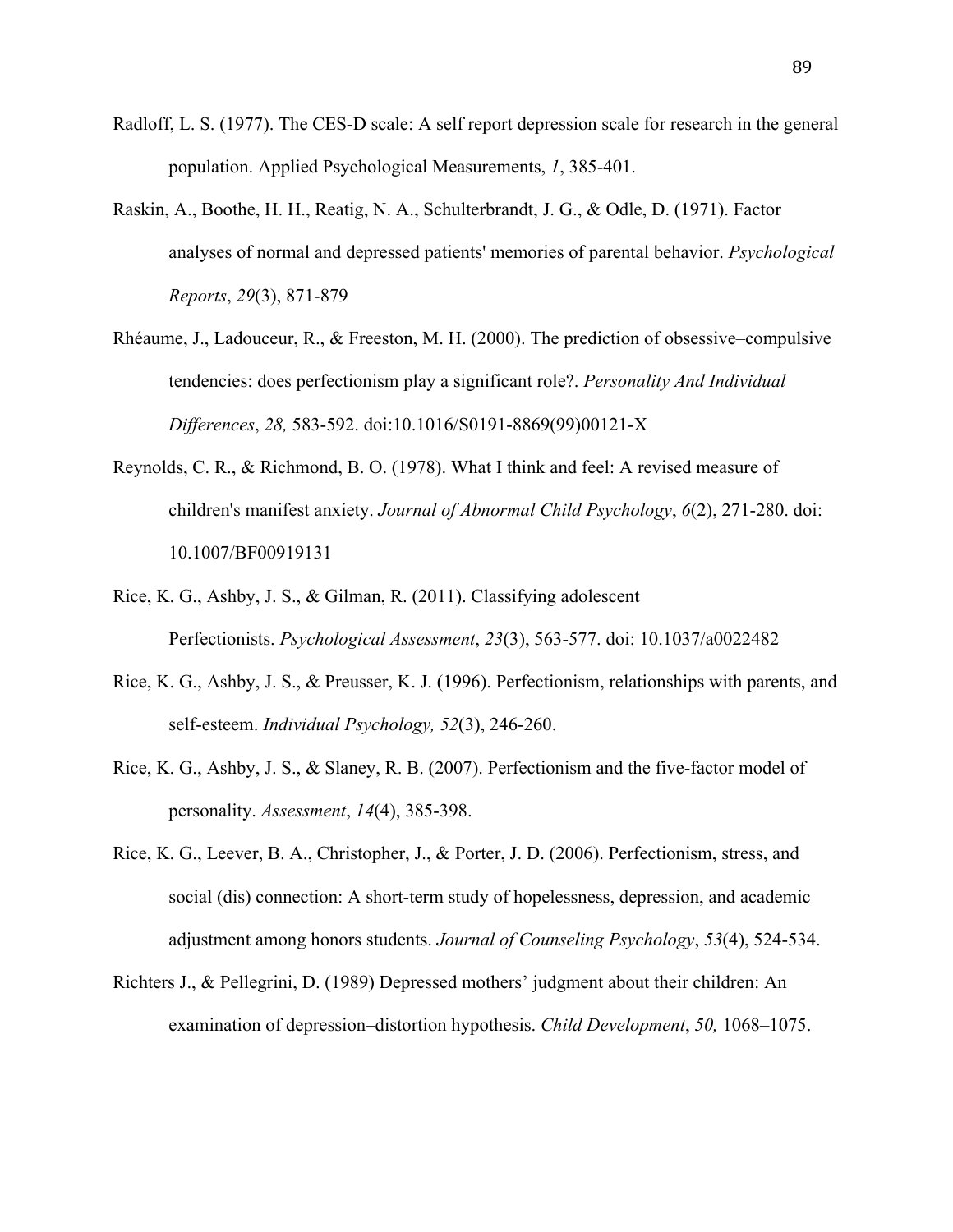- Rohner, R. P. (2005). Parental Acceptance-Rejection Questionnaire (PARQ): Test manual. In R. P. Rohner, & A. Khaleque (Eds.), *Handbook for the study of parental acceptance and rejection* (4th ed., pp. 43–106). Storrs, CT: Rohner Research Publications
- Roxborough, H. M., Hewitt, P. L., Kaldas, J., Flett, G. L., Caelian, C. M., Sherry, S., & Sherry, D. L. (2012). Perfectionistic self-presentation, socially prescribed perfectionism, and suicide in youth: A test of the Perfectionism Social Disconnection Model. *Suicide and Life-Threatening Behavior, 42,* 217-233. doi:10.1111/j.1943-278X.2012.00084.x
- Sastre-Riba, S., Pérez-Albéniz, A., & Fonseca-Pedrero, E. (2016). Assessing perfectionism in children and adolescents: Psychometric properties of the Almost Perfect Scale Revised. *Learning and Individual Differences*, *49*, 386-392. doi: 0.1016/j.lindif.2016.06.022
- Schaefer, E. S. (1965a). A configurational analysis of children's reports of parent behavior. *Journal of Consulting Psychology*, *29*(6), 552-557.
- Schaefer, E. S. (1965b). Children's reports of parental behavior: An inventory. *Child Development*, 413-424. doi: 10.2307/1126465
- Schwarz, J. C., Barton-Henry, M. L., & Pruzinsky, T. (1985). Assessing child-rearing behaviors: A comparison of ratings made by mother, father, child, and sibling on the CRPBI. *Child Development*, 462-479. doi: 10.2307/1129734

Selig, J. P., & Preacher, K. J. (2009). Mediation models for longitudinal data in developmental research. *Research in Human Development*, *6*(2-3), 144-164. doi: 10.1080/15427600902911247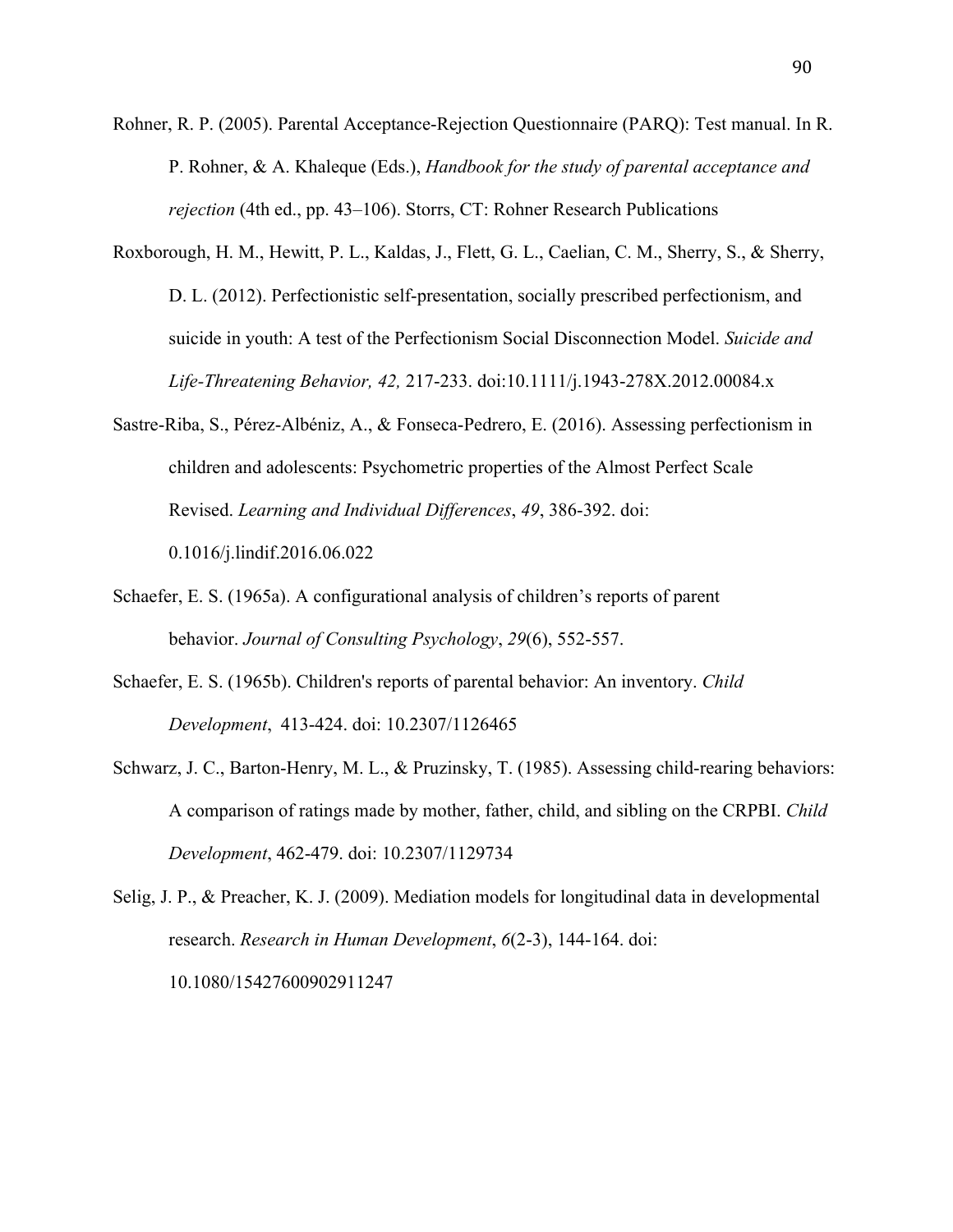- Seligman, L. D., & Ollendick, T. H. (1998). Comorbidity of anxiety and depression in children and adolescents: An integrative review. *Clinical Child and Family Psychology Review*, *1*(2), 125-144.
- Seligman, L. D., Ollendick, T. H., Langley, A. K., & Baldacci, H. B. (2004). The utility of measures of child and adolescent anxiety: a meta-analytic review of the Revised Children's Manifest Anxiety Scale, the State–Trait Anxiety Inventory for Children, and the Child Behavior Checklist. *Journal of Clinical Child and Adolescent Psychology*, *33*(3), 557-565.
- Sherry, S., Mackinnon, S. P., & Gautreau, C. M. (2016). Perfectionists do not play nicely with others: Expanding the social disconnection model. In F. M. Sirois & D. S. Molnar (Eds.), *Perfectionism, health, and well-being*. New York, NY: Springer Publishing
- Sherry, S. B., MacKinnon, A. L., Fossum, K., Antony, M. M., Stewart, S. H., Sherry, D. L., & ... Mushquash, A. R. (2013). Perfectionism, discrepancies, and depression: Testing the perfectionism social disconnection model in a short-term, four-wave longitudinal study. *Personality and Individual Differences, 54,* 692-697. doi:10.1016/j.paid.2012.11.017
- Shirazi, N. (2016). *Perfectionism and generalized anxiety disorder: Investigating the mediating effect of emotion dysregulation* (Doctoral dissertation, University of Toronto).
- Shrout, P. E., & Bolger, N. (2002). Mediation in experimental and nonexperimental studies: New procedures and recommendations. *Psychological Methods, 7* (4), 422–445.
- Simmons, J. P., Nelson, L. D., & Simonsohn, U. (2011). False-positive psychology: Undisclosed flexibility in data collection and analysis allows presenting anything as significant. *Psychological science*, *22*(11), 1359-1366.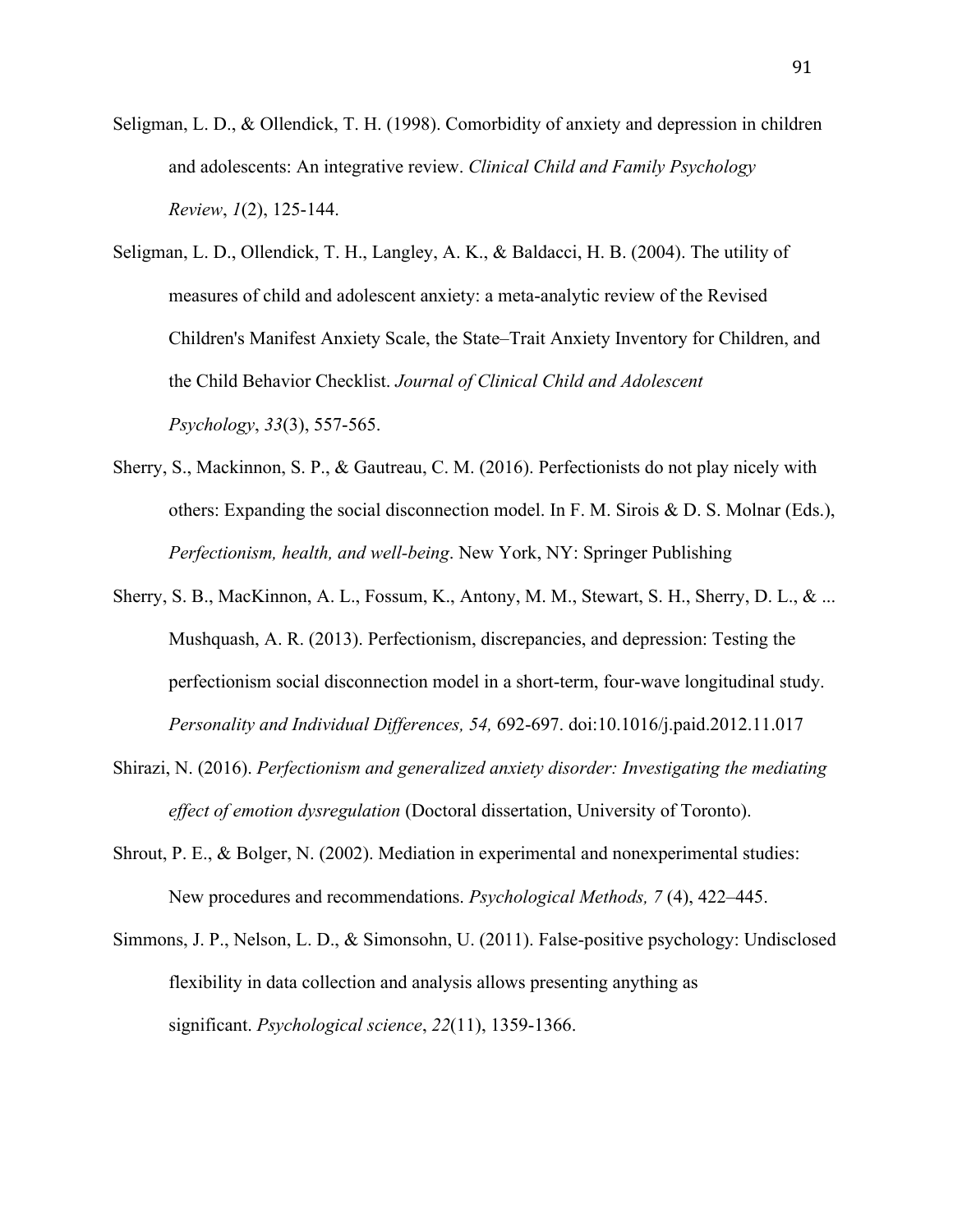- Sirios, F., & Molnar, D. S. (2016). Conceptualuzations of perfectionism, health, and well-being: An introductory overview. In F. M. Sirois & D. S. Molnar (Eds.), *Perfectionism, health, and well-being*. New York, NY: Springer Publishing
- Sironic, A., & Reeve, R. A. (2015). A combined analysis of the Frost Multidimensional Perfectionism Scale (FMPS), Child and Adolescent Perfectionism Scale (CAPS), and Almost Perfect Scale—Revised (APS-R): Different perfectionist profiles in adolescent high school students. *Psychological assessment*, *27*(4), 1471. doi: 10.1037/pas0000137
- Slaney, R. B., Rice, K. G., Mobley, M., Trippi, J., & Ashby, J. (2001). The revised almost perfect scale. *Measurement and Evaluation in Counseling and Development, 34,* 130– 145.
- Smith, M. M., Sherry, S. B., Rnic, K., Saklofske, D. H., Enns, M., and Gralnick, T. (2016) Are Perfectionism Dimensions Vulnerability Factors for Depressive Symptoms After Controlling for Neuroticism? A Meta-analysis of 10 Longitudinal Studies. *European Journal of Personality*, *30*, 201–212. doi: 10.1002/per.2053.
- Spence, S. H. (1998). A measure of anxiety symptoms among children. *Behaviour Research and Therapy*, *36*(5), 545-566.
- Spielberger, C. D., Gorsuch, R.L., & Lushene. R.E. (1970). Manual for the State-Trait Anxiety Inventory. Palo Alto, CA: Consulting Psychologists Press
- Stober, J. (1998). The Frost Multidimensional Perfectionism Scale revisited: More perfect with four (instead of six) dimensions.*Personality And Individual Differences*, *24*, 481-491.
- Stoeber, J. (2014). How other-oriented perfectionism differs from self-oriented and socially prescribed perfectionism. *Journal Of Psychopathology and Behavioral Assessment*, *36*(2), 329-338. doi: 10.1007/s10862-013-9397-7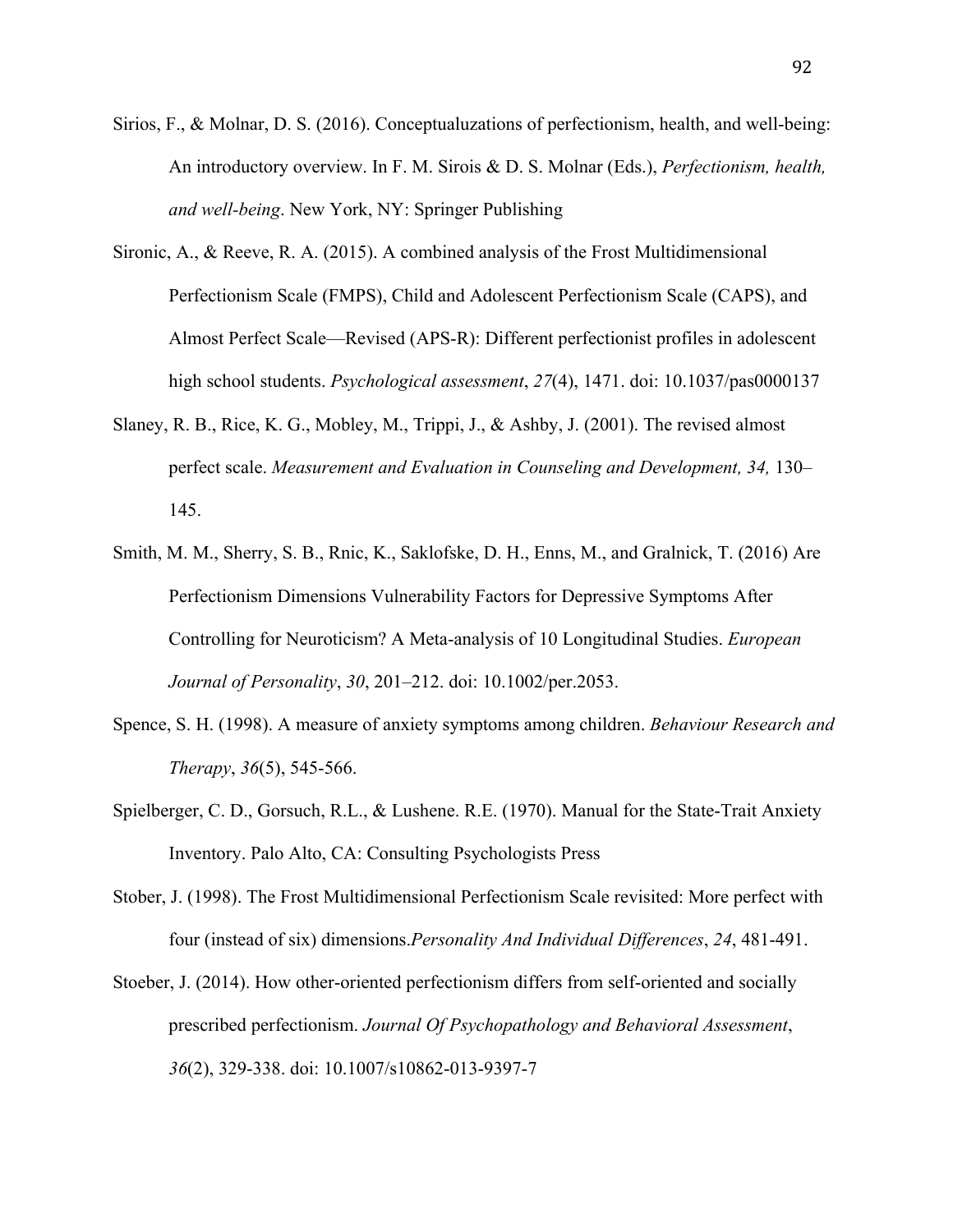- Stoeber, J., & Kersting, M. (2007). Perfectionism and aptitude test performance: Testees who strive for perfection achieve better test results. *Personality and Individual Differences*, *42*(6), 1093-1103. doi:10.1016/j.paid.2006.09.012
- Stoeber, J., & Otto, K. (2006). Positive conceptions of perfectionism: Approaches, evidence, challenges. *Personality and Social Psychology Review*,*10*(4), 295-319. doi: 10.1207/s15327957pspr1004\_2
- Stoeber, J., Otto, K., & Dalbert, C. (2009). Perfectionism and the Big Five: Conscientiousness predicts longitudinal increases in self-oriented perfectionism. *Personality And Individual Differences*,*47*363-368. doi:10.1016/j.paid.2009.04.004
- Stoeber, J., & Roche, D. L. (2014). Affect intensity contributes to perfectionistic selfpresentation in adolescents beyond perfectionism. *Journal of Rational-Emotive & Cognitive-Behavior Therapy*, *32*(2), 164-180. doi: 10.1007/s10942-013-0176-x
- Storch, E. A., Crisp, H., Roberti, J. W., Bagner, D. M., & Masia-Warner, C. (2005). Psychometric evaluation of the Social Experience Questionnaire in adolescents: Descriptive data, reliability, and factorial validity. *Child Psychiatry and Human Development, 36*(2), 167-176. doi: 10.1007/s10578-005-3495-z
- Sugden, N. A., & Moulson, M. C. (2015). Recruitment strategies should not be randomly selected: empirically improving recruitment success and diversity in developmental psychology research. *Frontiers in Psychology*, *6*, 523-532.
- Treutler C. M., & Epkins, C. C. (2003) Are discrepancies among child, mother, and father reports on children's behavior related to parents' psychological symptoms and aspects of parent–child relationships? *Journal of Abnormal Child Psychology, 31*, 13–27. doi: 10.1023/A:1021765114434.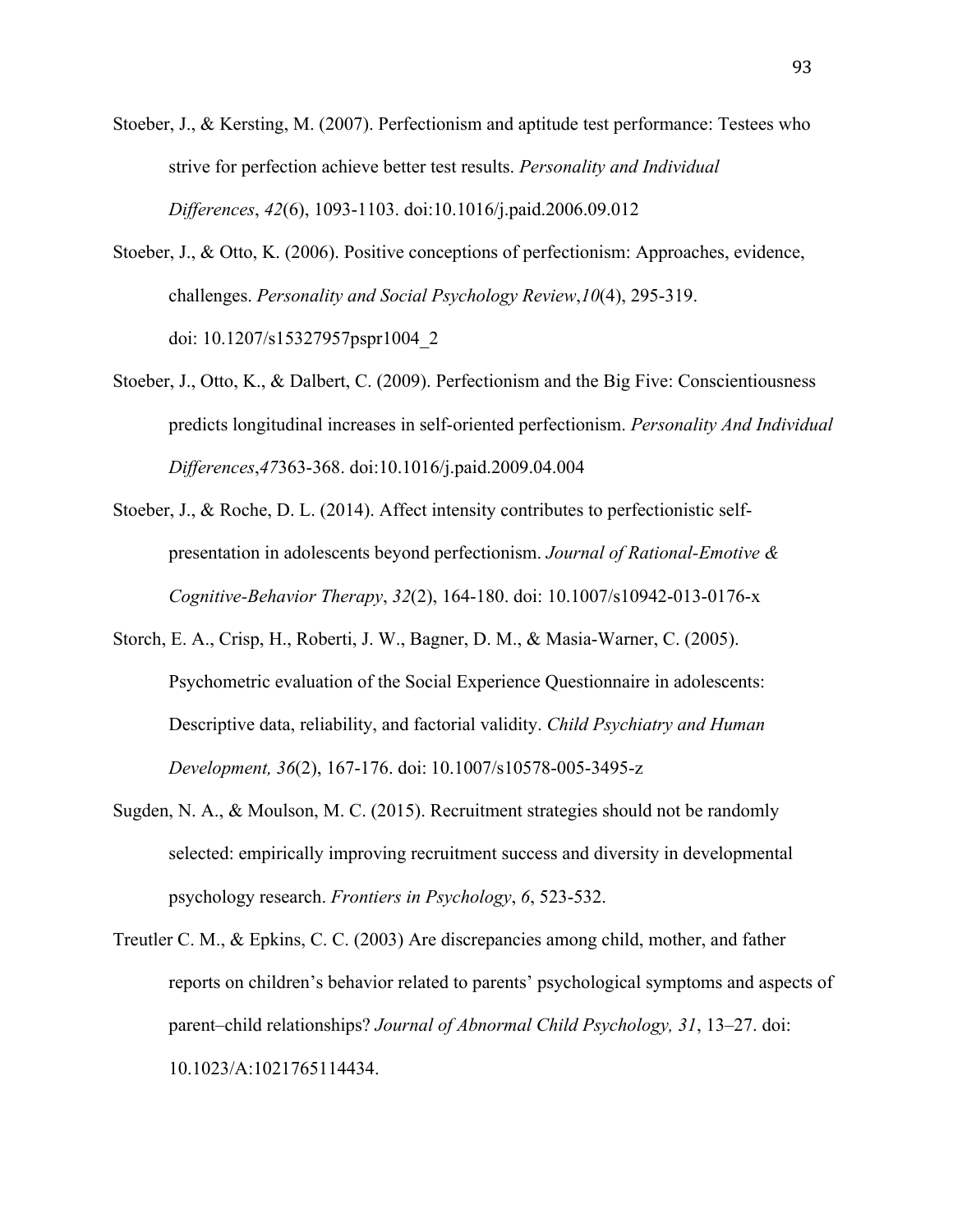Tukey, J. W. (1977). Exploratory Data Analysis. Reading, Massachusetts: Addison-Wesley.

- Ulu, I. P., & Tezer, E. (2010). Adaptive and maladaptive perfectionism, adult attachment, and big five personality traits. *Journal of Psychology*, *144*(4), 327-340. doi: 10.1080/00223981003784032
- Verner-Filion, J., & Gaudreau, P. (2010). From perfectionism to academic adjustment: The mediating role of achievement goals. *Personality and Individual Differences*, *49*(3), 181- 186.
- Wachtel, P. L. (1994). Cyclical processes in personality and psychopathology. *Journal of Abnormal Psychology*, *103*, 51–54.
- Wang, K. T., Yuen, M., & Slaney, R. B. (2009). Perfectionism, depression, loneliness, and life satisfaction: A study of high school students in Hong Kong. *The Counseling Psychologist*, *37*(2), 249-274.
- Wheeler, H. A., Blankstein, K. R., Antony, M. M., McCabe, R. E., & Bieling, P. J. (2011). Perfectionism in anxiety and depression: Comparisons across disorders, relations with symptom severity, and role of comorbidity. *International Journal of Cognitive Therapy*, *4*(1), 66-91.
- Woodward, L. J., & Fergusson, D. M. (2001). Life course outcomes of young people with anxiety disorders in adolescence. *Journal of the American Academy of Child & Adolescent Psychiatry*, *40*(9), 1086-1093.
- Yoon, J., & Lau, A. S. (2008). Maladaptive perfectionism and depressive symptoms among Asian American college students: Contributions of interdependence and parental relations. *Cultural Diversity and Ethnic Minority Psychology, 14*(2), 92-101.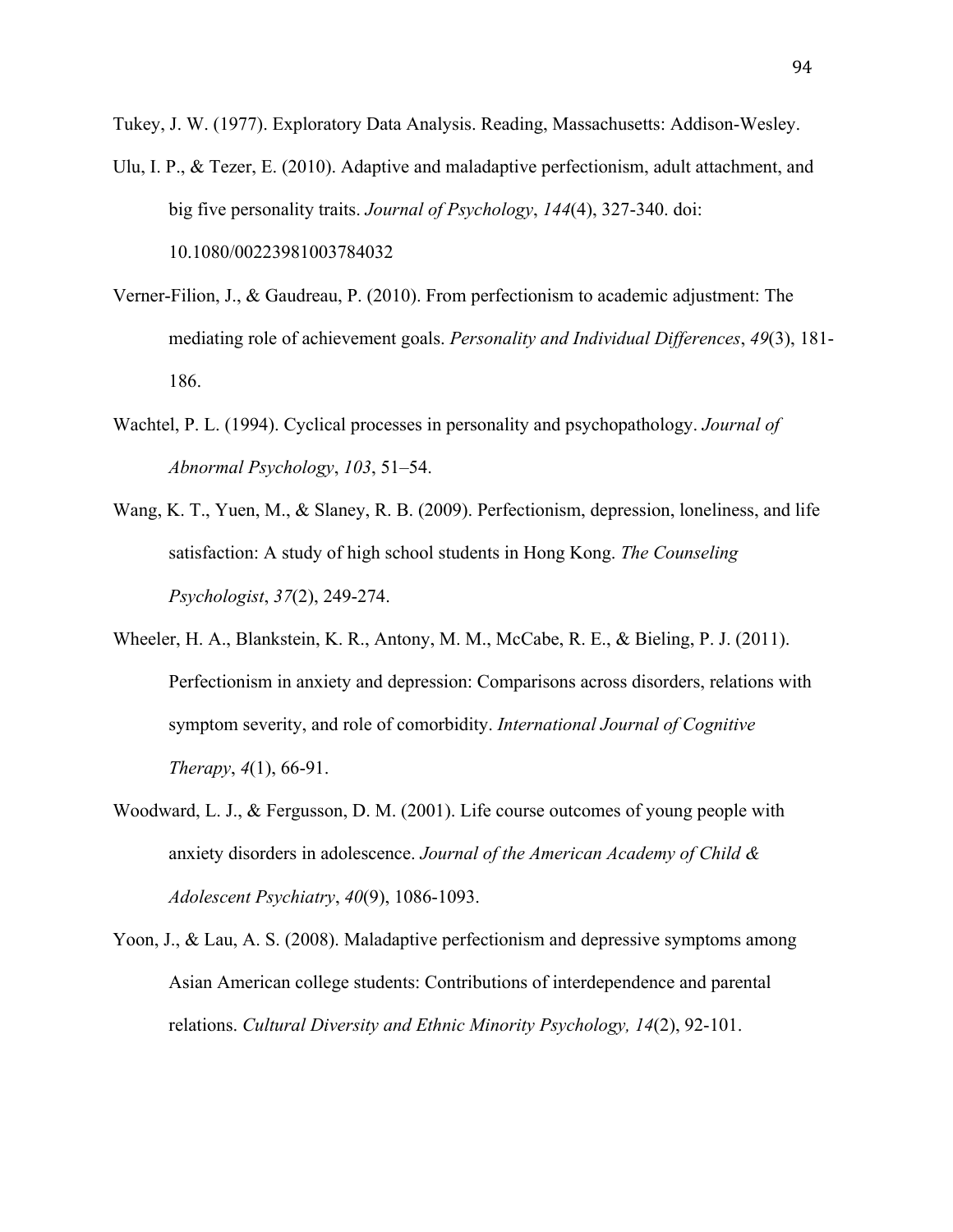- Zigmond, A. S., & Snaith, R. P. (1983). The hospital anxiety and depression scale. *Acta Psychiatrica Scandinavica*, *67*(6), 361–370.
- Zimmer-Gembeck, M. J., Trevaskis, S., Nesdale D., & Downey, G. A. (2014). Relational victimization, loneliness and depressive symptoms: Indirect associations via self and peer reports of rejection sensitivity. *Journal of Youth and Adolescence, 43*(3), 568-582. doi: 10.1007/s10964-013-9993-6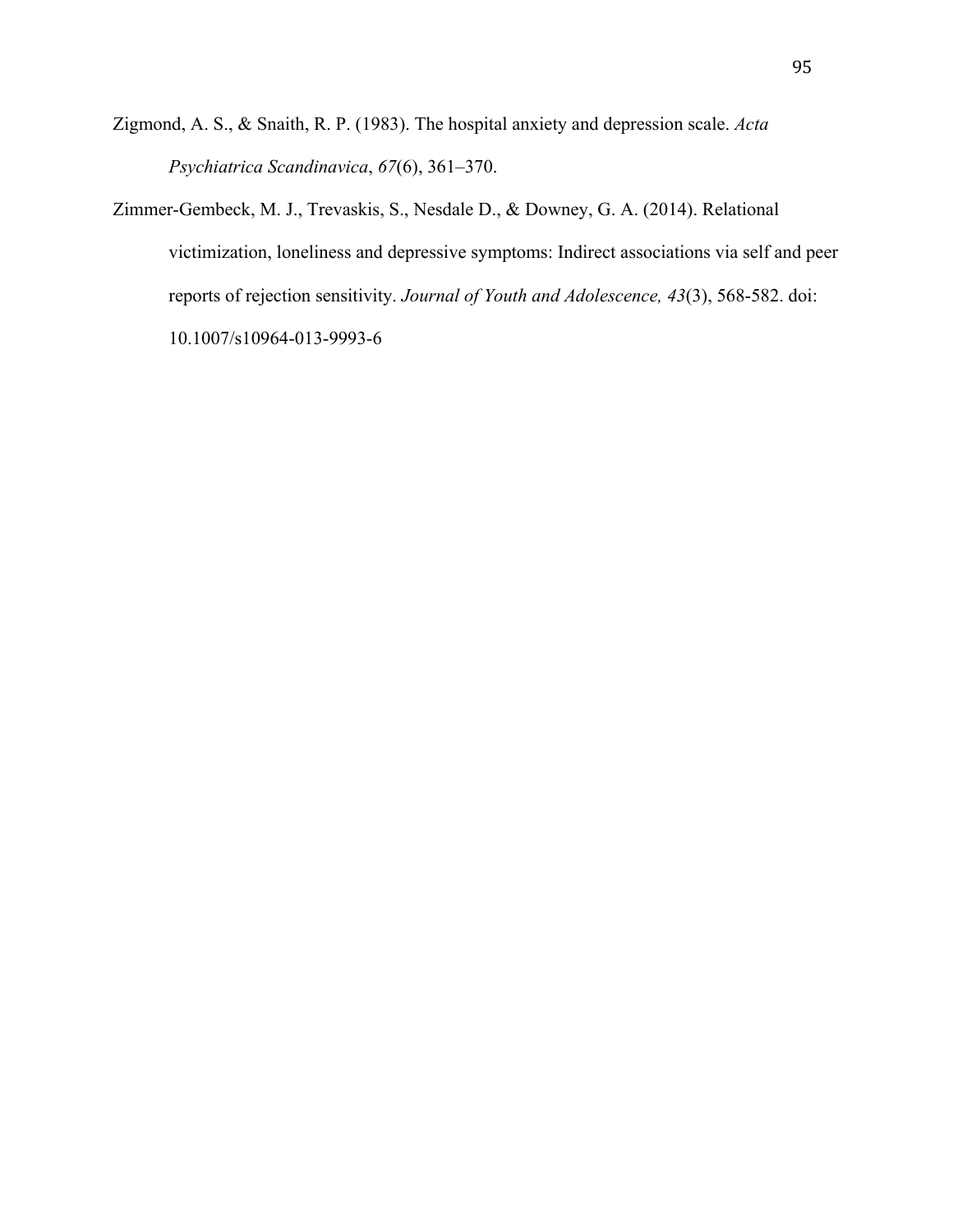## Table 1

| Variable          |           | Participant ID Standardized Score (z) Winsorized Score |       |
|-------------------|-----------|--------------------------------------------------------|-------|
| <b>PS</b>         |           |                                                        |       |
|                   | 154       | 3.45                                                   | 19.10 |
| ${\rm P}{\bf C}$  |           |                                                        |       |
|                   | 96        | 3.38                                                   | 64.20 |
|                   | 89        | 3.36                                                   | 64.10 |
| <b>SC</b>         |           |                                                        |       |
|                   | 49        | 3.07                                                   | 15.10 |
|                   | 132       | 3.07                                                   | 15.10 |
| $\mathop{\rm RV}$ |           |                                                        |       |
|                   | 219       | 4.83                                                   | 15.30 |
|                   | 70        | 3.06                                                   | 15.20 |
|                   | 35        | 3.06                                                   | 15.10 |
| $\mbox{ANX}$      |           |                                                        |       |
|                   | 219       | 3.20                                                   | 22.10 |
| <b>MANX</b>       |           |                                                        |       |
|                   | 199       | 4.35                                                   | 22.40 |
|                   | 183       | 3.93                                                   | 22.30 |
|                   | 192       | 3.50                                                   | 22.20 |
|                   | 219       | 3.08                                                   | 22.10 |
|                   | 168       | 3.08                                                   | 22.10 |
| <b>MDEP</b>       |           |                                                        |       |
|                   | 144       | 4.04                                                   | 30.30 |
|                   | $\,$ $\,$ | 3.53                                                   | 30.20 |
|                   | $22\,$    | 3.27                                                   | 30.10 |

*Summary of outliers on Study 1 model variables*

*Note.* PS = perfectionistic striving; PC = perfectionistic concerns; SC = school connectedness; RV = relational victimization; ANX = adolescent-reported anxiety;  $MANX = mother-reported$  anxiety;  $MDEP =$  maternal depression.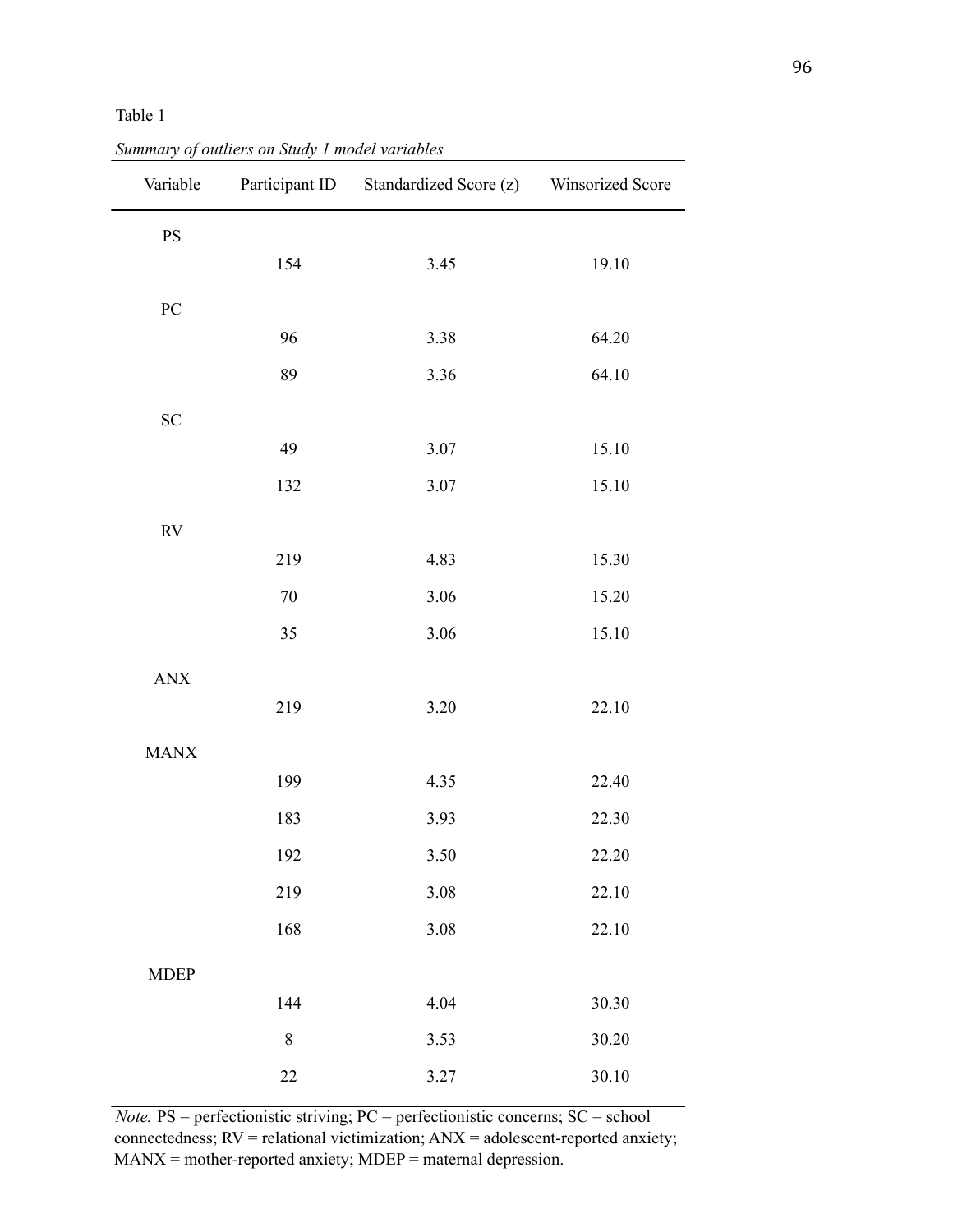| Variable    | M     | SD    | $\alpha$ | $\boldsymbol{n}$ | Skew.   | Kurt.  |
|-------------|-------|-------|----------|------------------|---------|--------|
| <b>PS</b>   | 38.32 | 7.04  | 0.83     | 146              | $-.41$  | $-31$  |
| PC          | 34.57 | 11.90 | 0.90     | 145              | .45     | $-46$  |
| <b>RV</b>   | 7.28  | 2.65  | 0.83     | 161              | 1.33    | 1.03   |
| <b>SC</b>   | 24.60 | 3.70  | 0.83     | 159              | $-.51$  | $-.17$ |
| <b>PACC</b> | 1.60  | .34   | 0.97     | 162              | $-1.15$ | .69    |
| <b>ANX</b>  | 6.02  | 5.58  | 0.89     | 162              | 1.14    | .78    |
| <b>MANX</b> | 15.68 | 2.22  | .82      | 157              | 1.79    | 2.90   |
| <b>MDEP</b> | 7.16  | 7.49  | .84      | 157              | 1.54    | 1.89   |

*Descriptive statistics for Study 1 model variables*

*Note.* PS = perfectionistic strivings; PC = perfectionistic concerns; RV = relational victimization; SC = school connectedness;  $PACC = parental acceptance$ ;  $ANX = child report of anxiety$ ;  $MANX = mothers'$ report of anxiety;  $MDEP = \text{mothers'}$  report of depression.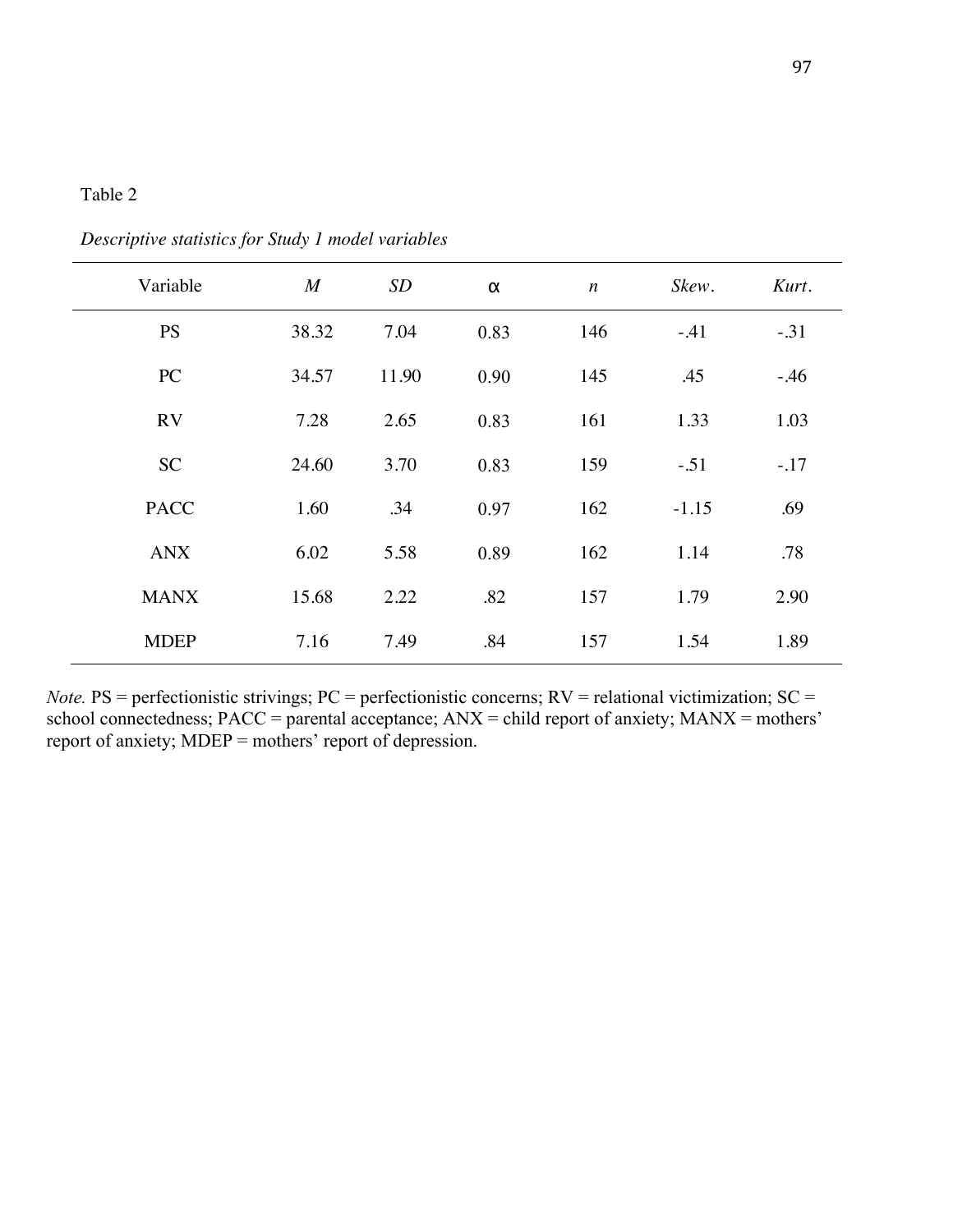| Measure                                                                                                                                                                                                                                                                                                  |                |                 |            | 4        | 5       | $\breve{\phantom{0}}$ | $\overline{ }$ | ∞              | ৹              | $\overline{\mathcal{L}}$ |
|----------------------------------------------------------------------------------------------------------------------------------------------------------------------------------------------------------------------------------------------------------------------------------------------------------|----------------|-----------------|------------|----------|---------|-----------------------|----------------|----------------|----------------|--------------------------|
| L.PS                                                                                                                                                                                                                                                                                                     |                |                 |            |          |         |                       |                |                |                |                          |
| 2. PC                                                                                                                                                                                                                                                                                                    | $-27**$        | ı               |            |          |         |                       |                |                |                |                          |
| 3. RV                                                                                                                                                                                                                                                                                                    | $\dot{60}$ .   | $.36**$         | ı          |          |         |                       |                |                |                |                          |
| 4. SC                                                                                                                                                                                                                                                                                                    | $.34**$        | $**0*$          | $-39**$    | ı        |         |                       |                |                |                |                          |
| 5. PACC                                                                                                                                                                                                                                                                                                  | $.26**$        | $-.30**$        | $-23**$    | $40*$    | ı       |                       |                |                |                |                          |
| $6.$ ANX $\,$                                                                                                                                                                                                                                                                                            | $-0.9$         | $.57**$         | $49**$     | $-.39**$ | $-27**$ | ı                     |                |                |                |                          |
| 7. MANX                                                                                                                                                                                                                                                                                                  | $\Xi$          | $\frac{91}{1}$  | $.33**$    | $-10$    | 5.      | $.32**$               | ı              |                |                |                          |
| 8. MDEP                                                                                                                                                                                                                                                                                                  | $\overline{0}$ | $\widetilde{q}$ |            | $-0.8$   | $-10$   | $\ddot{13}$           | $.37**$        | $\blacksquare$ |                |                          |
| $9.$ SEX                                                                                                                                                                                                                                                                                                 | $-18$          | ió-             | <u>ioʻ</u> | $-10$    | $-0.3$  | $-24**$               | $-0$ .         | $-0.9$         | ı              |                          |
| 10. ALC                                                                                                                                                                                                                                                                                                  | $\approx$      | 90.             | $-0.4$     | $-0.3$   | $-0.3$  | $\frac{15}{2}$        | $\Xi$          | $\overline{0}$ | $\frac{90}{5}$ | ı                        |
| accpetance; ANX = adolescent-reported anxiety; MANX = mothers' report of fadolescent anxiety; MDEP = maternal depression; ALC = alcohol group.<br><i>Note</i> . PS = perfectionistic strivings; PC = perfectionistic concerns; RV = relational victimization; SC = school connectedness; PACC = parental |                |                 |            |          |         |                       |                |                |                |                          |
| Sex was dummy coded such that $0 =$ female and 1<br>** $p < 0.01$ , * $p < 0.05$                                                                                                                                                                                                                         |                |                 | $=$ male.  |          |         |                       |                |                |                |                          |

Summary of intercorrelations among Study 1 model variables *Summary of intercorrelations among Study 1 model variables* 

Table 3

98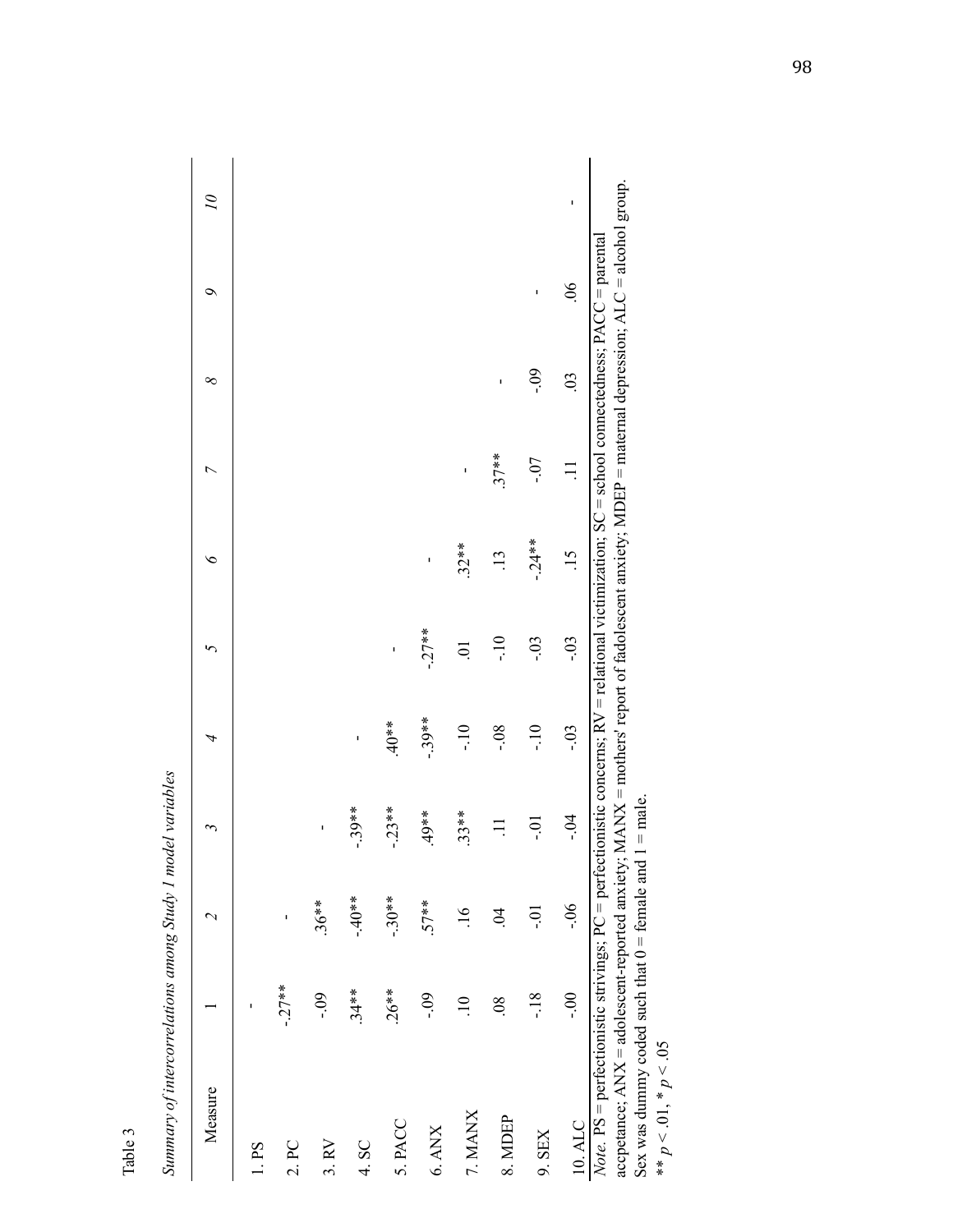|                                                                                                                      | Effects<br>Total | $\widetilde{\mathrm{C}}$ | $\overline{0}$   |                     |                           |                |             |
|----------------------------------------------------------------------------------------------------------------------|------------------|--------------------------|------------------|---------------------|---------------------------|----------------|-------------|
|                                                                                                                      | $95%$ CI         | $[-.02, .13]$            | $[-.14, .05]$    |                     |                           |                |             |
| Mother-Report Anxiety<br>$R^2 = 28$                                                                                  | ≃                |                          | $\mathcal{S}$    | <u>si</u>           | 07                        | $40^{**}$      | 27          |
| Direct and total effects of model variables on social disconnection, adolescent-reported and mother-reported anxiety | S.E              | $\mathcal{S}$            | $\mathfrak{S}$   | 35                  | 35                        | $\overline{0}$ | 22          |
|                                                                                                                      | $\approx$        | $\widetilde{S}0$ .       | 003              | $-0.9$              | $\ddot{3}$                | $.13***$       | 38          |
|                                                                                                                      | Effects<br>Total | $\ddot{\mathrm{S}}$      | 28               |                     |                           |                |             |
| <b>Adolescent-Report Anxiety</b>                                                                                     | 95% CI           | [.01, .39]               | $[-15, 24]$      |                     |                           |                |             |
| $R^2 = .58$                                                                                                          |                  | $.17$ <sup>*</sup>       | $26^{*}$         | $-27$ <sup>**</sup> | $\frac{1}{4}$             | $-0.5$         | $.58^{**}$  |
|                                                                                                                      | S.E              | 07                       | $\frac{6}{2}$    | .80                 | .79                       | $\frac{6}{2}$  | 58.         |
|                                                                                                                      | B                | 4                        | $\overline{2}^*$ | $13**$<br>ن.        | $1.59$ <sup>*</sup>       | $-0.4$         | $2.10^{**}$ |
|                                                                                                                      | $\approx$        | $-23$ <sup>*</sup>       | $56**$           |                     | $\widetilde{z}$           | $\vec{5}$      |             |
| <b>Social Disconnection</b>                                                                                          | S.E              | S                        | $\mathfrak{S}$   | 5                   | $\widetilde{\mathcal{E}}$ | $\mathcal{S}$  |             |
|                                                                                                                      | $\approx$        | - 20.-                   | $+80$ .          | $\dot{c}$           | $\frac{5}{1}$             | $\mathfrak{S}$ |             |
| Variable                                                                                                             |                  | ΡS                       | $\sum_{i=1}^{n}$ | <b>ZES</b>          | <b>ALC</b>                | MDEP           | S OCD       |

Table 4

Note. \*\*  $p < .01$ , \*  $p < .05$ *Note.* \*\*  $p < 0.01$ , \*  $p < 0.05$ 

99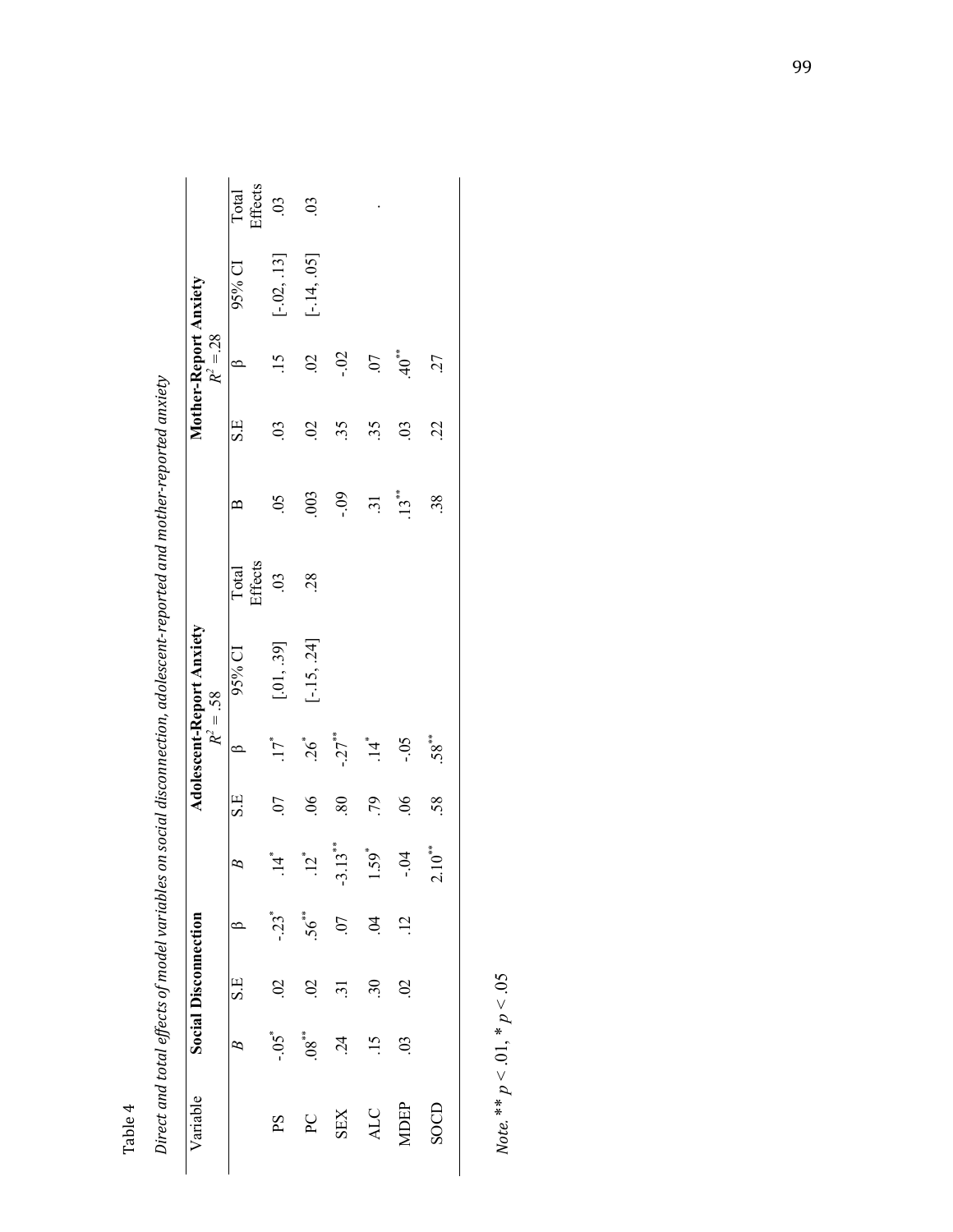# Table 5

| Variable  | Participant ID | Standardized Score (z) | <b>Winsorized Score</b> |
|-----------|----------------|------------------------|-------------------------|
| <b>PS</b> |                |                        |                         |
|           | 1120           | $-3.66$                | 27.90                   |

*Summary of outliers on Study 2 model variables*

*Note.* PS = perfectionistic striving.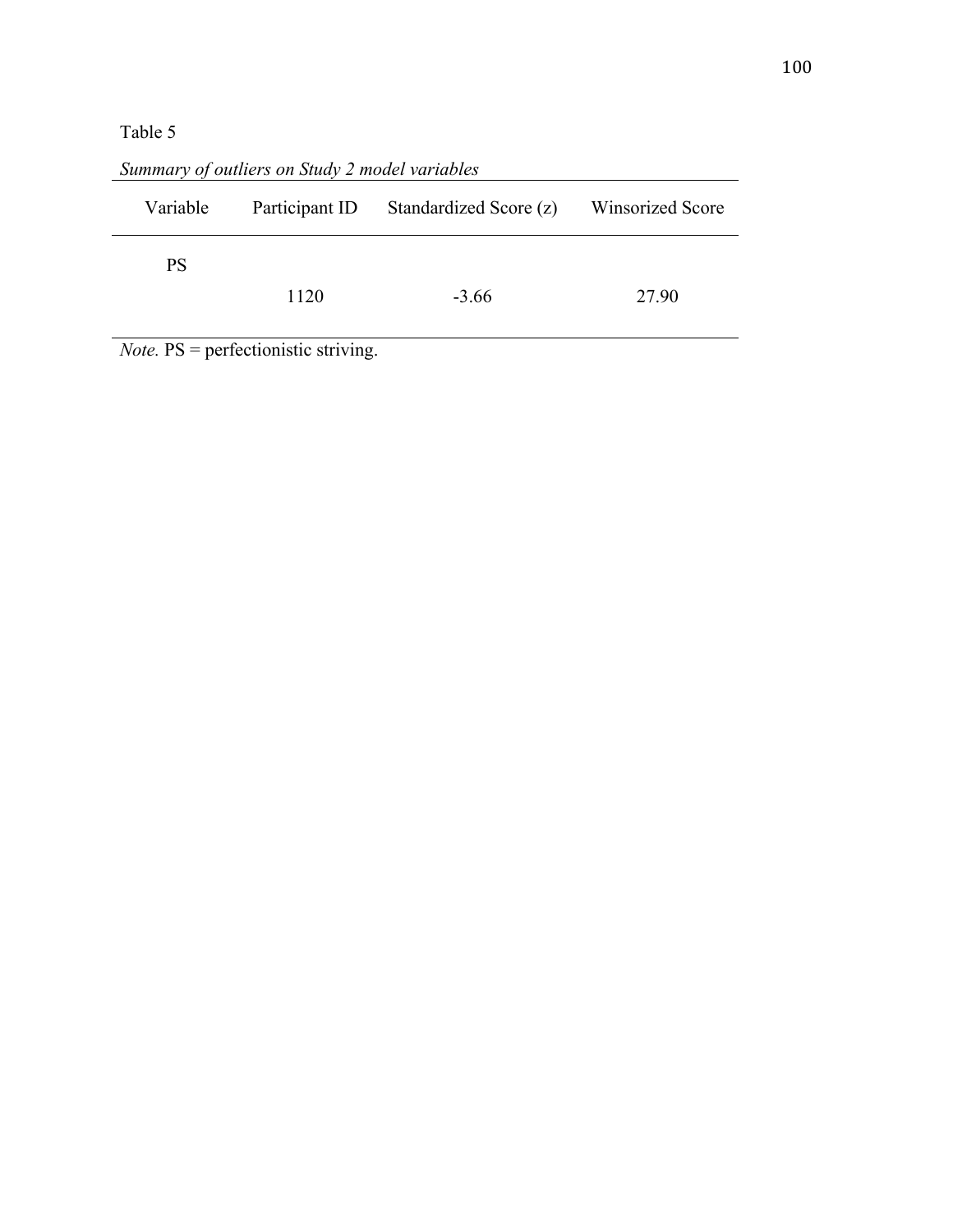| Variable      | $\boldsymbol{M}$ | SD    | $\pmb{\alpha}$ | $\boldsymbol{n}$ | Skew.  | Kurt.  |
|---------------|------------------|-------|----------------|------------------|--------|--------|
| <b>PS</b>     | 40.41            | 6.26  | .73            | 109              | .03    | $-.59$ |
| PC            | 30.22            | 7.78  | .85            | 109              | $-.15$ | $-.39$ |
| <b>RV</b>     | 10.16            | 4.58  | .89            | 108              | .58    | $-.69$ |
| <b>SC</b>     | 92.88            | 16.42 | .94            | 109              | $-.32$ | $-.34$ |
| <b>SD</b>     | 37.49            | 12.59 | .94            | 109              | .50    | $-43$  |
| <b>PWARM</b>  | 53.84            | 9.89  | .93            | 106              | $-.93$ | .15    |
| <b>ANX</b>    | 17.26            | 10.35 | .95            | 109              | .11    | $-.94$ |
| ES            | 4.12             | 1.50  | (r) .48        | 108              | $-.10$ | $-.75$ |
| $\mathcal{C}$ | 5.01             | 1.31  | $(r)$ .25      | 108              | $-.44$ | $-.59$ |

*Descriptive statistics for Study 2 model variables*

*Note.* PS = perfectionistic strivings; PC = perfectionistic concerns; RV = relational victimization; SC = school connectedness; SD = social dissatisfaction; PWARM = parental warmth; ANX = child report of anxiety;  $ES =$  emotional stability;  $C =$  conscientiousness.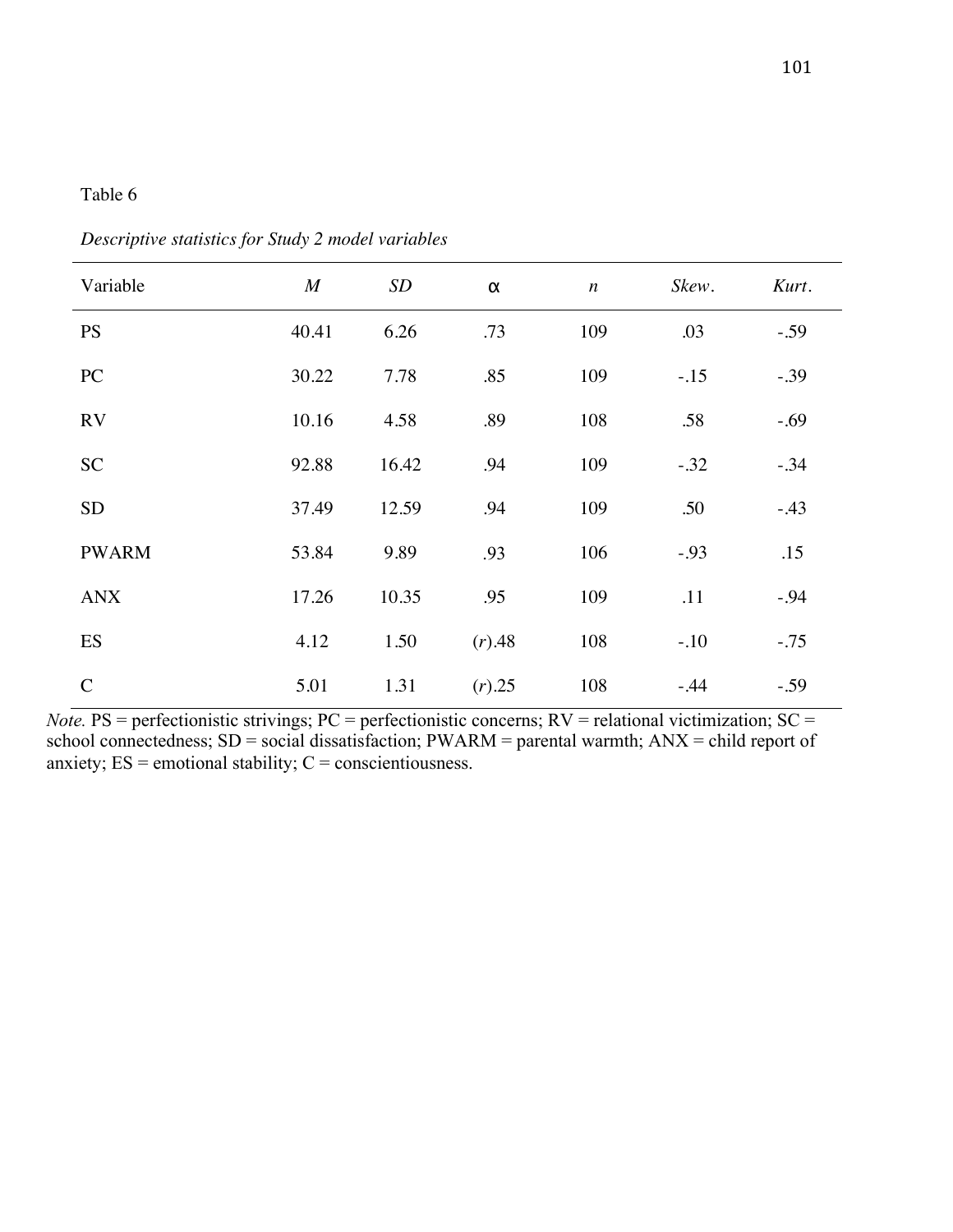| Measure                                                                                                                                                                                                                                                                                                              |                    | $\overline{\mathcal{C}}$ | 3              | 4        | $\overline{5}$ | $\breve{\phantom{0}}$ | $\overline{ }$  | ∞       | $\sigma$ | $\overline{\mathcal{L}}$ |   |
|----------------------------------------------------------------------------------------------------------------------------------------------------------------------------------------------------------------------------------------------------------------------------------------------------------------------|--------------------|--------------------------|----------------|----------|----------------|-----------------------|-----------------|---------|----------|--------------------------|---|
| 1. P <sub>S</sub>                                                                                                                                                                                                                                                                                                    | ı                  |                          |                |          |                |                       |                 |         |          |                          |   |
| 2. PC                                                                                                                                                                                                                                                                                                                | $.53**$            | ı                        |                |          |                |                       |                 |         |          |                          |   |
| 3. RV                                                                                                                                                                                                                                                                                                                | $.27**$            | $.42**$                  | ı              |          |                |                       |                 |         |          |                          |   |
| 4. SC                                                                                                                                                                                                                                                                                                                | $-15$              | $-29**$                  | $-49**$        | ı        |                |                       |                 |         |          |                          |   |
| 5. SD                                                                                                                                                                                                                                                                                                                | $.33**$            | $45**$                   | $*80.6$        | $-71**$  | ı              |                       |                 |         |          |                          |   |
| 6. PWARM                                                                                                                                                                                                                                                                                                             | Ę                  | $-32**$                  | $-43**$        | $.50**$  | $-.61**$       | ı                     |                 |         |          |                          |   |
| 7. ANX                                                                                                                                                                                                                                                                                                               | $*80*$             | $.43**$                  | $*80*$         | $-.63**$ | $.62**$        | $-43**$               | ı               |         |          |                          |   |
| 8. ES                                                                                                                                                                                                                                                                                                                | $-38**$            | $-34**$                  | $-33**$        | $.53**$  | $-64**$        | $.37**$               | $**01 -$        | ı       |          |                          |   |
| 9.0                                                                                                                                                                                                                                                                                                                  | $\odot$            | $-21*$                   | $-39**$        | $41**$   | $-41**$        | $.43**$               | $-.35***$       | $*804.$ | ı        |                          |   |
| 10. SEX                                                                                                                                                                                                                                                                                                              | $\widetilde{S}0$ . | $\Xi$                    | 17             | 0        | $\mathfrak{S}$ | $-14$                 | $-17$           | $19*$   | $-19*$   | ı                        |   |
| 11.AGE                                                                                                                                                                                                                                                                                                               | $.19*$             | $.28**$                  | $\ddot{\circ}$ | $-16$    | $\frac{1}{2}$  | $-23**$               | $\overline{12}$ | $-15$   | $-0.9$   | $-0.9$                   | ı |
| <i>Note</i> . PS = perfectionistic strivings; PC = perfectionistic concerns; RV = relational victimization; SC = school connectedness; SD = social dissatisfaction;<br>PWARM = parental warmth; ANX = adolescent report of anxiety; ES = emotional stability; C = conscientiousness.<br>** $p < 0.01$ , * $p < 0.05$ |                    |                          |                |          |                |                       |                 |         |          |                          |   |

Summary of intercorrelations among Study 2 model variables *Summary of intercorrelations among Study 2 model variables* 

Table 7

102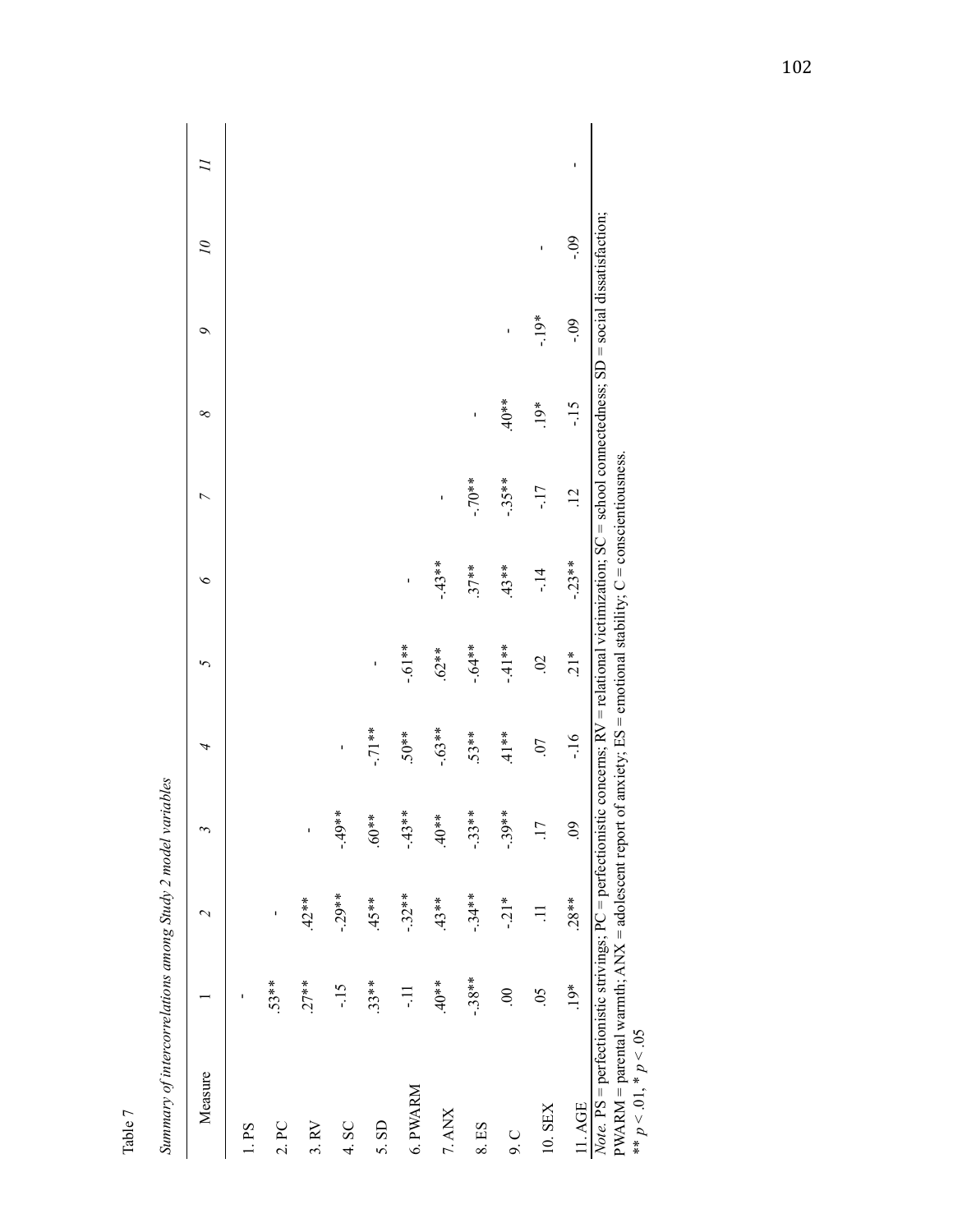## Table 8

| Variable      | <b>Social Disconnection</b><br>$R^2 = .58$ |      |           | <b>Adolescent-Report Anxiety</b><br>$R^2 = .63$ |      |                      |               |                  |
|---------------|--------------------------------------------|------|-----------|-------------------------------------------------|------|----------------------|---------------|------------------|
|               | $\boldsymbol{B}$                           | S.E  | $\beta$   | $\boldsymbol{B}$                                | S.E  | $\beta$              | 95% CI        | Total<br>Effects |
| <b>PS</b>     | $-.03$                                     | .17  | $-.02$    | .23                                             | .13  | .14                  | $[-.02, .47]$ | .23              |
| PC            | $.35***$                                   | .13  | $.24***$  | .10                                             | .11  | .07                  | $[-.16, .32]$ | .24              |
| AGE           | .30                                        | .48  | .05       | $-.49$                                          | .37  | $-.09$               |               |                  |
| <b>SEX</b>    | 1.85                                       | 1.88 | .08       | $-3.61$ <sup>*</sup>                            | 1.45 | $-.17$ <sup>*</sup>  |               |                  |
| $\mathcal{C}$ | $-1.98***$                                 | .75  | $-.23$ ** | $-.38$                                          | .62  | $-.05$               |               |                  |
| ES            | $-3.98$ **                                 | .73  | $-.52$ ** | $-2.08$ **                                      | .68  | $-.30$ <sup>**</sup> |               |                  |
| <b>SOCD</b>   |                                            |      |           | $.39***$                                        | .11  | $.43***$             |               |                  |

*Direct and total effects of model variables to social disconnection and adolescent-report anxiety*

*Note.* PS = perfectionistic strivings; PC = perfectionistic concerns; C = conscientiousness; ES = emotional stability; SOCD = social disconnection.

\*\*  $p < .01$ , \*  $p < .05$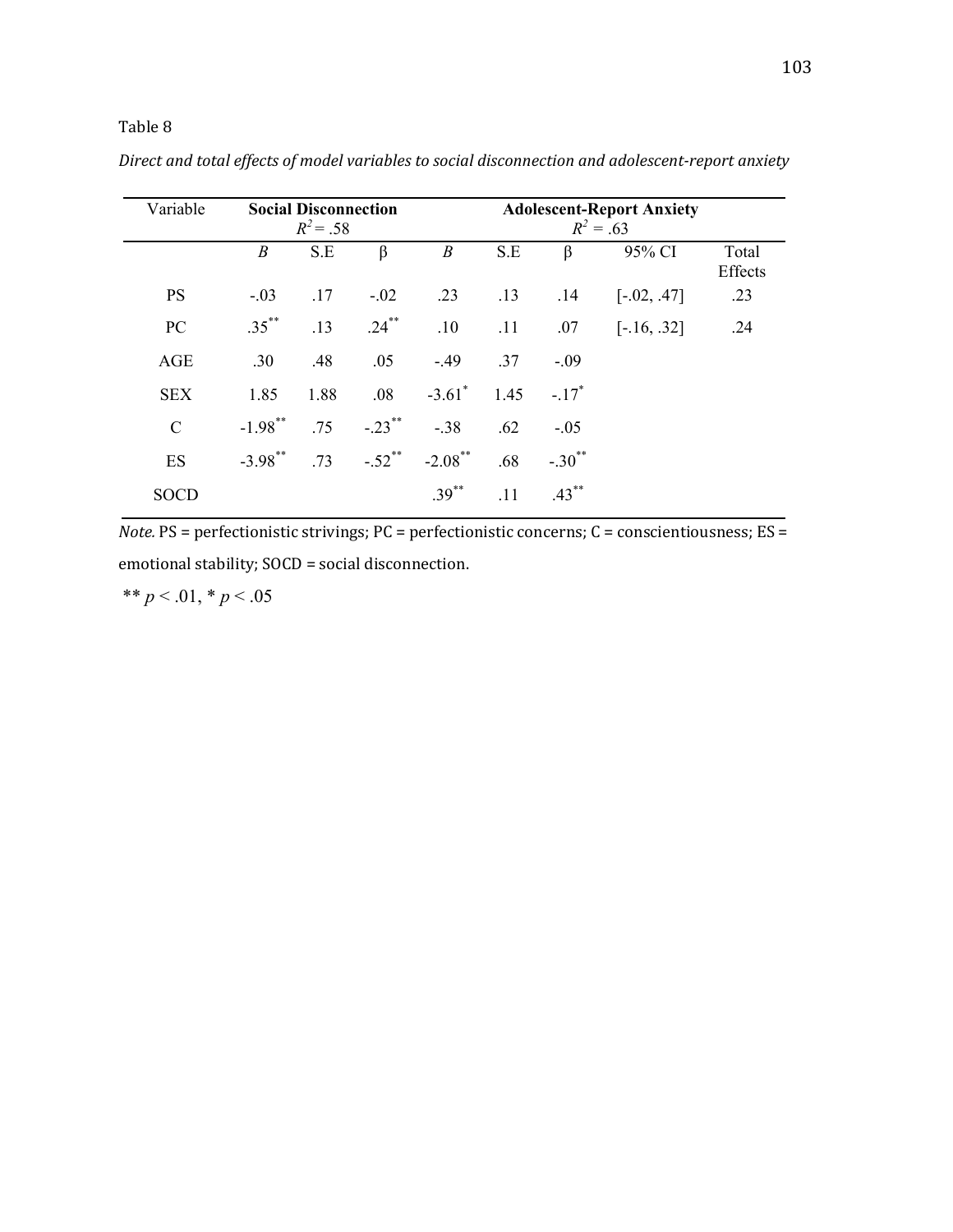

*Figure 1.* Conceptual model linking dimensions of trait perfectionism to adolescent-reported and mother-reported anxiety via social disconnection.